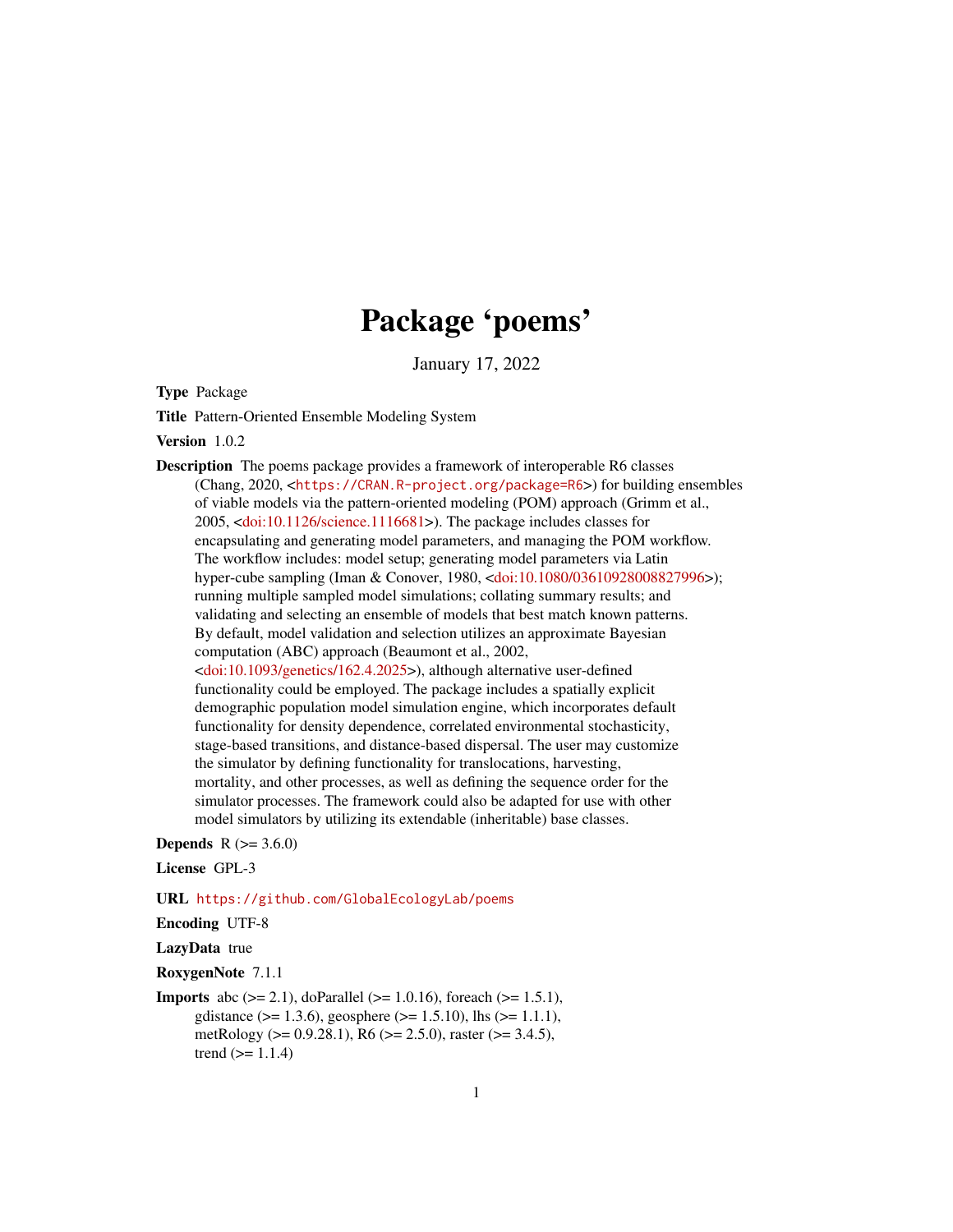Collate 'GenericClass.R' 'Region.R' 'GenericModel.R' 'SpatialModel.R' 'DispersalFriction.R' 'GenerativeTemplate.R' 'DispersalTemplate.R' 'Generator.R' 'DispersalGenerator.R' 'GenericManager.R' 'LatinHypercubeSampler.R' 'ModelSimulator.R' 'SimulationModel.R' 'PopulationModel.R' 'SimulationResults.R' 'PopulationResults.R' 'ResultsManager.R' 'SimulationManager.R' 'SimulatorReference.R' 'SpatialCorrelation.R' 'Validator.R' 'data.R' 'poems.R' 'population\_density.R' 'population\_dispersal.R' 'population\_env\_stoch.R' 'population\_results.R' 'population\_transformation.R' 'population\_transitions.R' 'population\_simulator.R'

Suggests testthat, knitr, rmarkdown

VignetteBuilder knitr

NeedsCompilation no

Author Sean Haythorne [aut, cre], Damien Fordham [aut], Stuart Brown [aut], Jessie Buettel [aut], Barry Brook [aut]

Maintainer Sean Haythorne <sean.haythorne@adelaide.edu.au>

Repository CRAN

Date/Publication 2022-01-17 08:32:43 UTC

# R topics documented:

| $\mathbf{3}$                                                                                                               |
|----------------------------------------------------------------------------------------------------------------------------|
| 5<br>Dispersal Generator $\dots \dots \dots \dots \dots \dots \dots \dots \dots \dots \dots \dots \dots \dots \dots \dots$ |
| 10                                                                                                                         |
|                                                                                                                            |
|                                                                                                                            |
| 18                                                                                                                         |
| 20                                                                                                                         |
| 22                                                                                                                         |
| 24                                                                                                                         |
| 28                                                                                                                         |
| 30                                                                                                                         |
| -33                                                                                                                        |
| 37                                                                                                                         |
| -39                                                                                                                        |
| 41                                                                                                                         |
| 44                                                                                                                         |
| 45                                                                                                                         |
| 46                                                                                                                         |
| population_transformation $\dots \dots \dots \dots \dots \dots \dots \dots \dots \dots \dots \dots \dots$<br>51            |
| 53                                                                                                                         |
| 54                                                                                                                         |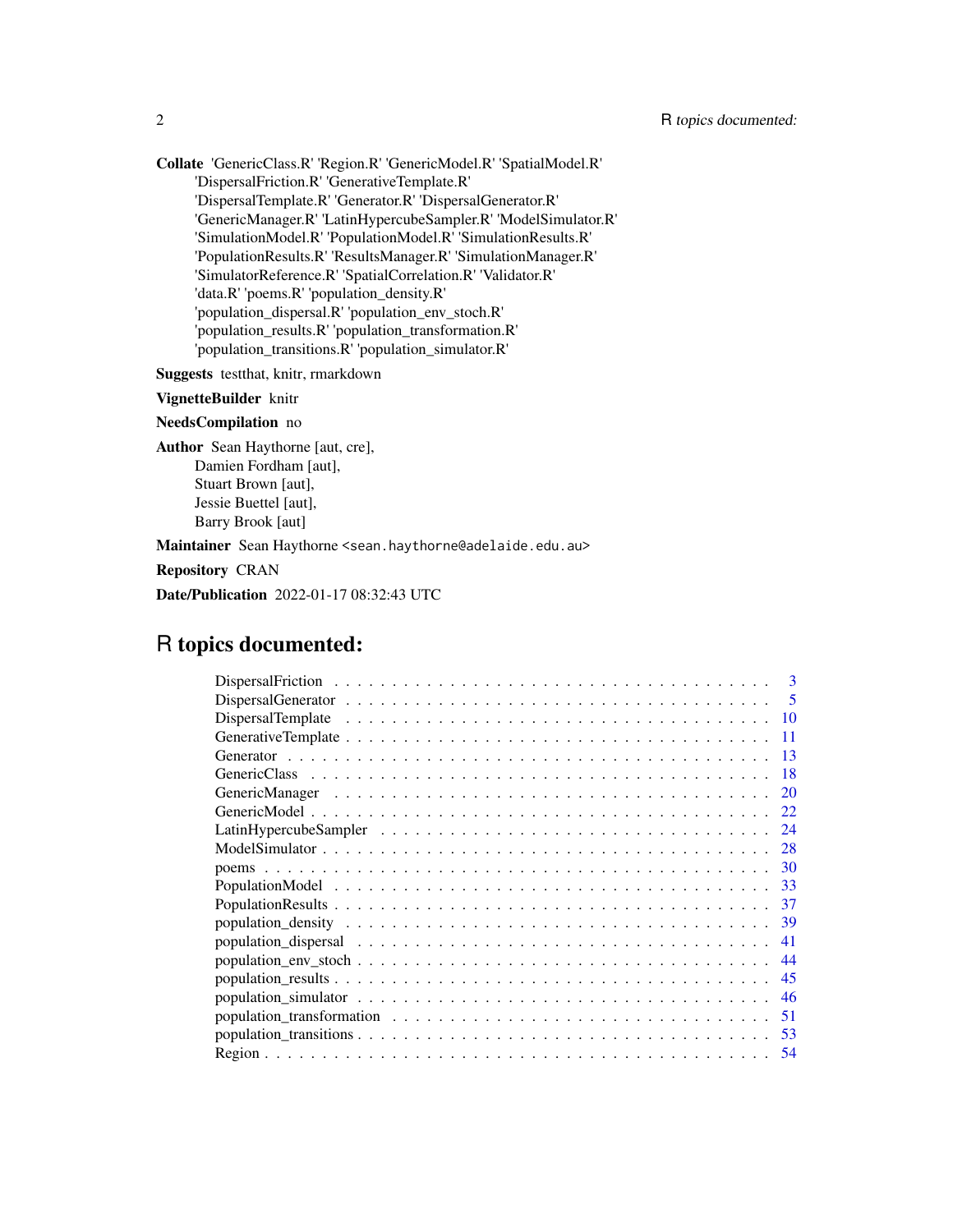# <span id="page-2-0"></span>DispersalFriction 3

| Index | 85 |
|-------|----|

<span id="page-2-1"></span>DispersalFriction *R6 class representing a dispersal friction.*

# Description

[R6](#page-0-0) class functionality for modeling sea, ice and other frictional barriers to dispersal within a spatiallyexplicit population model. The dispersal friction model utilizes the [gdistance](#page-0-0) package functionality to calculate distance multipliers to modify distance-based dispersal rates for simulated migrations in a spatio-temporal frictional landscape. The frictional landscape is defined via conductance/permeability values, the inverse of friction, which ranges from zero (barrier) to one (no friction) with values in-between representing some friction. For example, a conductance value of 1/5 = 0.2 represents a landscape in which simulated animals move 5 times slower than a non-friction landscape. In this example the resultant distance multiplier would be 5, thus reducing the effective dispersal range.

#### Super classes

[poems::GenericClass](#page-0-0) -> [poems::GenericModel](#page-0-0) -> [poems::SpatialModel](#page-0-0) -> DispersalFriction

# Public fields

attached A list of dynamically attached attributes (name-value pairs).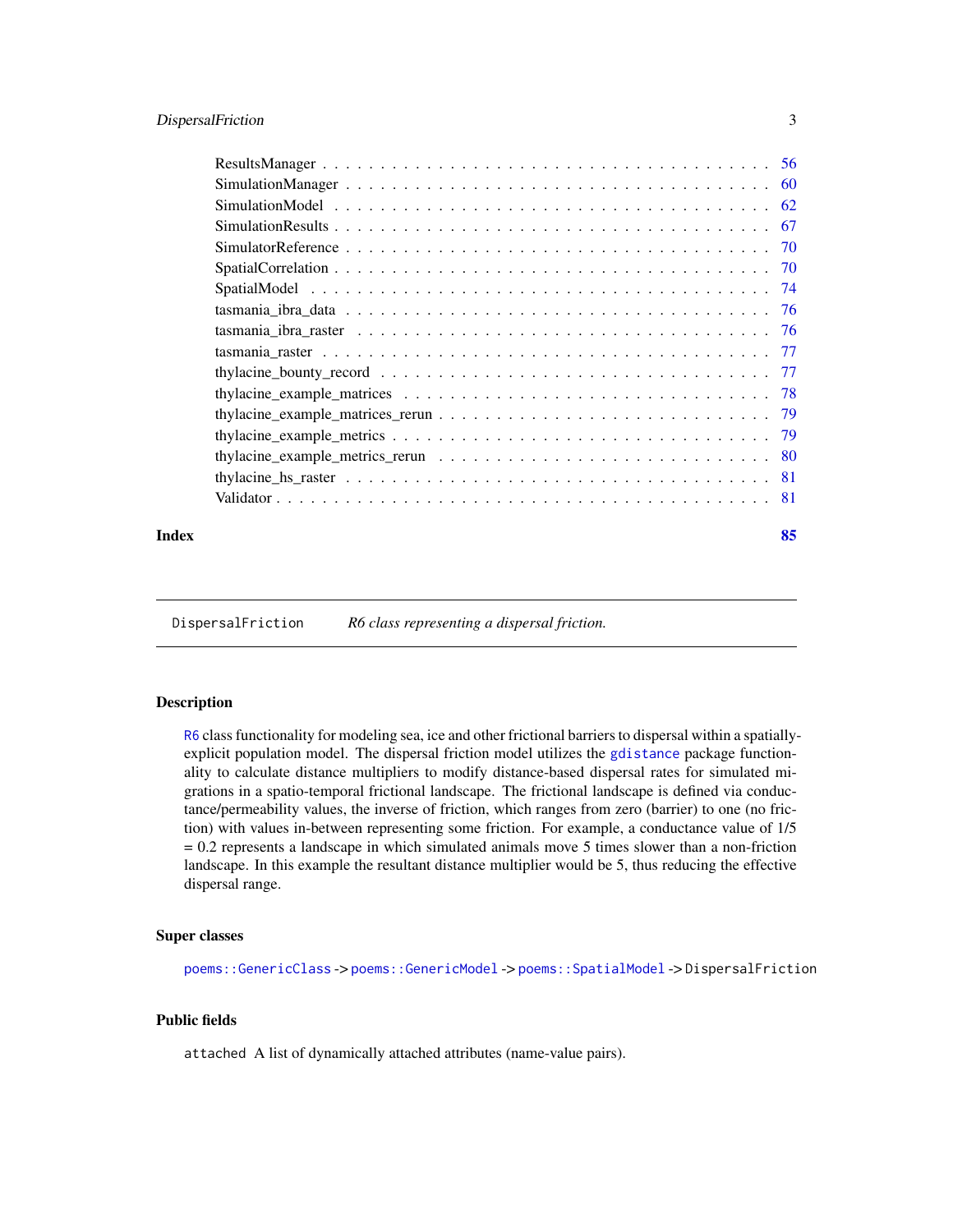# Active bindings

model\_attributes A vector of model attribute names.

- region A [Region](#page-53-1) (or inherited class) object specifying the study region.
- coordinates Data frame (or matrix) of X-Y population (WGS84) coordinates in longitude (degrees West) and latitude (degrees North) (get and set), or distance-based coordinates dynamically returned by region raster (get only).
- parallel\_cores Number of cores for running the simulations in parallel.
- write\_to\_dir Directory path for storing distance multipliers when memory performance is an issue.
- transition\_directions Number of transition directions or neighbors in which cells are connected: usually 4, 8 (default), or 16 (see [gdistance::transition](#page-0-0)).
- conductance Matrix/raster of conductance (inverse friction) values (range:  $0 =$  barrier;  $0 <$  some friction  $\lt 1$ ; 1 = no friction) for each grid cell (rows/cells) at each simulation time step (columns/layers).
- attribute\_aliases A list of alternative alias names for model attributes (form: alias = "attribute") to be used with the set and get attributes methods.

error\_messages A vector of error messages encountered when setting model attributes.

warning\_messages A vector of warning messages encountered when setting model attributes.

#### Methods

#### Public methods:

- [DispersalFriction\\$calculate\\_distance\\_multipliers\(\)](#page-3-0)
- [DispersalFriction\\$clone\(\)](#page-3-1)

<span id="page-3-0"></span>Method calculate\_distance\_multipliers(): Calculates and returns spatio-temporal dispersal distance multipliers for each in-range migration.

*Usage:*

```
DispersalFriction$calculate_distance_multipliers(dispersal_indices, ...)
```
*Arguments:*

- dispersal\_indices Two-column matrix representing the target and source coordinate index for each in-range migration.
- ... Parameters passed via a *params* list or individually.

*Returns:* Temporal list of dispersal distance multiplier arrays with values for each in-range migration.

<span id="page-3-1"></span>Method clone(): The objects of this class are cloneable with this method.

*Usage:*

DispersalFriction\$clone(deep = FALSE)

*Arguments:*

deep Whether to make a deep clone.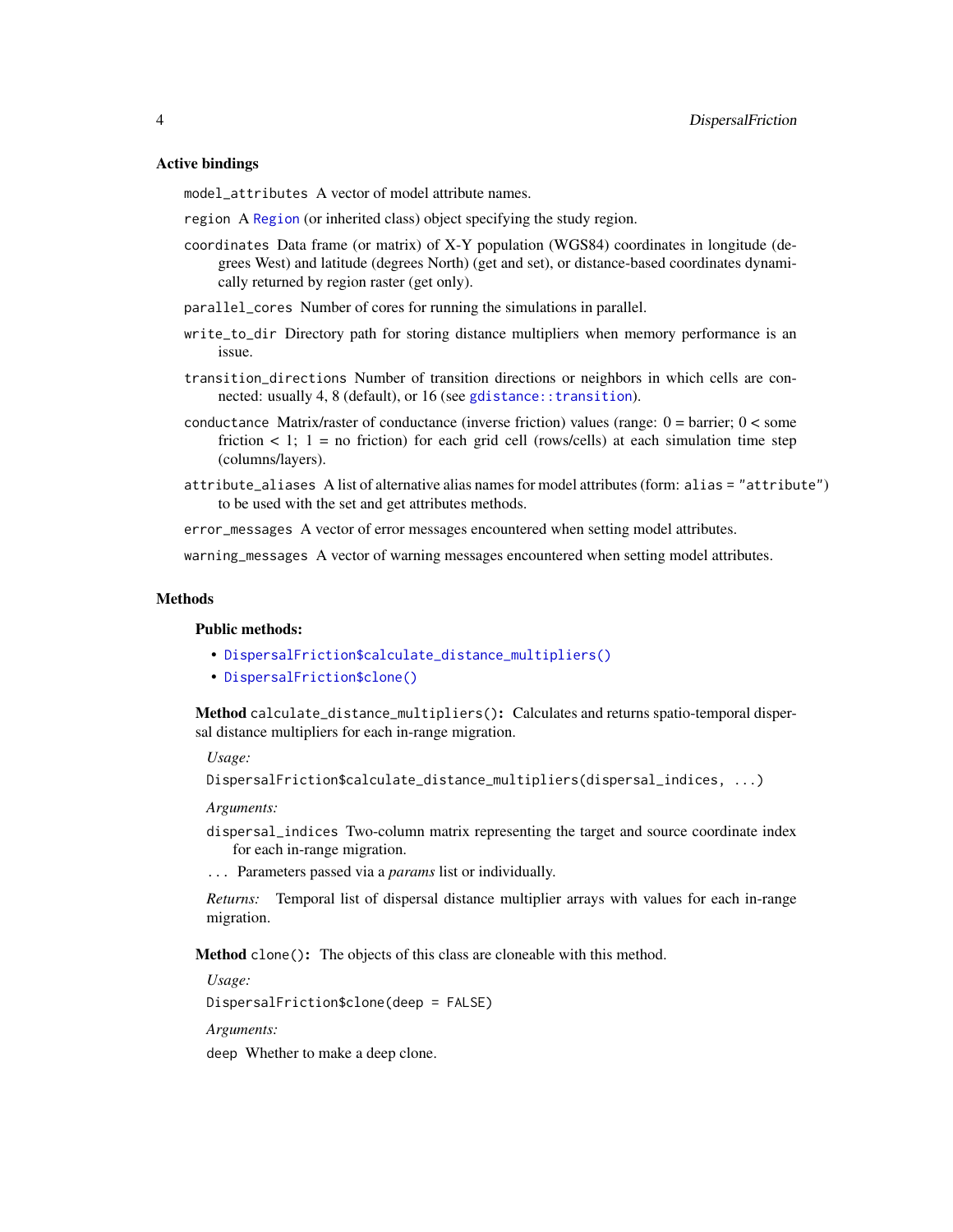# <span id="page-4-0"></span>DispersalGenerator 5

# Examples

```
#' U Island example region
coordinates \leq data.frame(x = rep(seq(177.01, 177.05, 0.01), 5),
                          y = rep(seq(-18.01, -18.05, -0.01), each = 5)template_raster <- Region$new(coordinates = coordinates)$region_raster #' full extent
template_raster[][-c(7, 9, 12, 14, 17:19)] <- NA #' make U Island
region <- Region$new(template_raster = template_raster)
raster::plot(region$region_raster, main = "Example region (indices)",
             xlab = "Longitude (degrees)", ylab = "Latitude (degrees)",
             colNA = "blue")#' Dispersal distances
dispersal_gen <- DispersalGenerator$new(region = region)
dispersal_gen$set_attributes(params = list(p = 0.5, b = 700, r = 3000))
distances <- round(dispersal_gen$calculate_distance_matrix()) #' in m
dispersal_gen$calculate_distance_data()
dispersal_indices <- as.matrix(dispersal_gen$distance_data$base[,1:2])
#' Distance multipliers with friction in cell 4
dispersal_friction <- DispersalFriction$new(region = region,
                                            conductance = c(1, 1, 1, 0.5, 1, 1, 1))
multipliers <- dispersal_friction$calculate_distance_multipliers(dispersal_indices)
cbind(dispersal_indices, distance = distances[dispersal_indices],
      multiplier = multipliers[[1]])
```
#' Note that crossing the water is avoided.

<span id="page-4-1"></span>DispersalGenerator *R6 class representing a dispersal generator.*

## **Description**

[R6](#page-0-0) class functionality for modeling dispersals within a spatially-explicit population model. The model calculates dispersal rates between population model cells using a distance-based function:  $p*exp(-distance/b)$  for *distance*  $\leq r$  (otherwise zero), where *p* (proportion), *b* (breadth or average distance) and *r* (range or maximum distance) are configurable model attributes. The dispersal rates are adjusted to limit emigration from each cell to *p*. The model also generates data for constructing compacted dispersal matrices. It dynamically generates attributes defined as *outputs* (default: *dispersal\_data*) given sampled *inputs* (default: *dispersal\_proportion* and *dispersal\_max\_distance*). An optional [DispersalFriction](#page-2-1) object may be utilized to modify (equivalent) distances given a (spatio-temporal) frictional landscape. When this landscape includes temporal changes, the generated *dispersal\_data* will be a temporal list of changing dispersal rates.

#### Super classes

[poems::GenericClass](#page-0-0) -> [poems::GenericModel](#page-0-0) -> [poems::SpatialModel](#page-0-0) -> [poems::Generator](#page-0-0) -> DispersalGenerator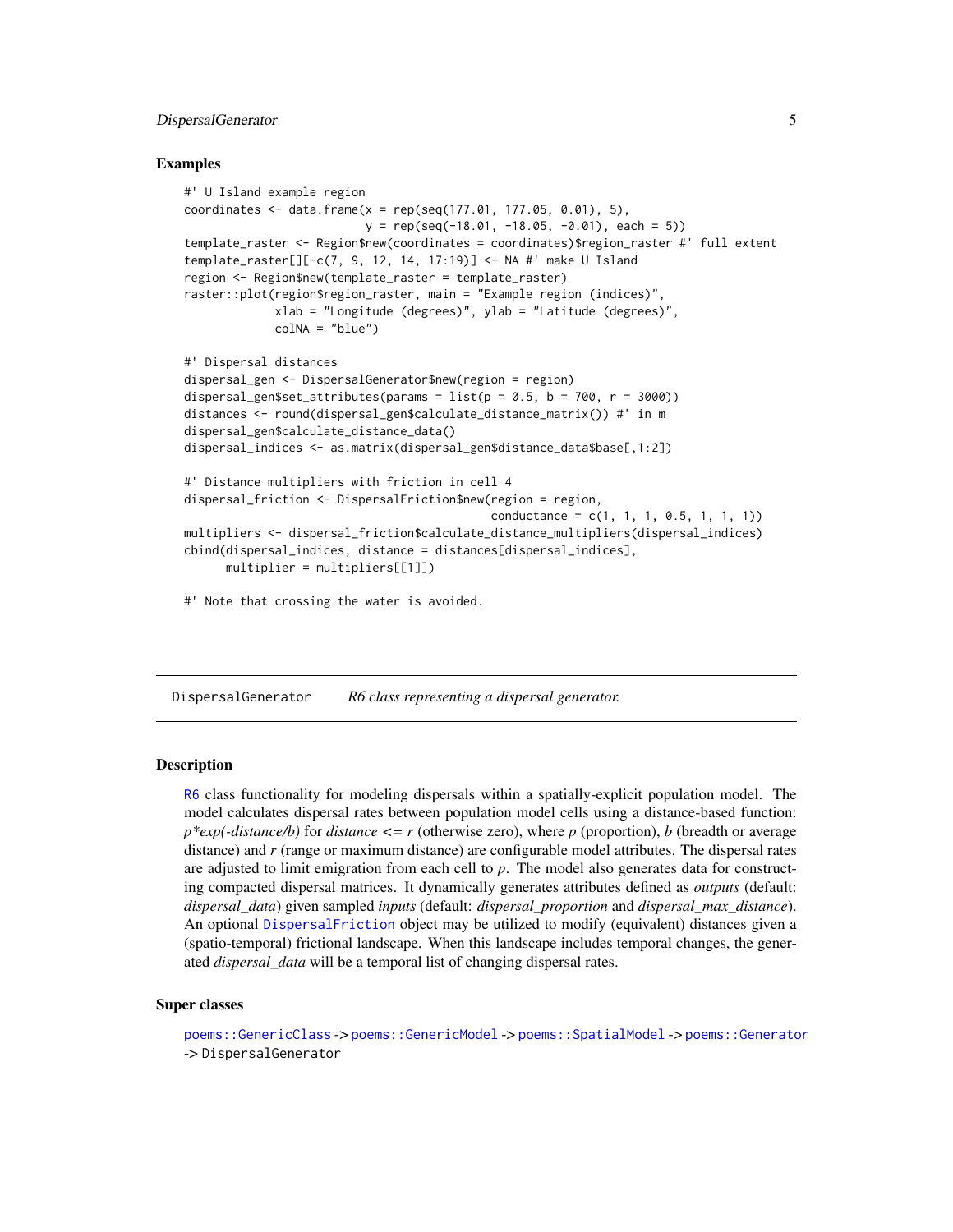#### Public fields

attached A list of dynamically attached attributes (name-value pairs).

#### Active bindings

model\_attributes A vector of model attribute names.

region A [Region](#page-53-1) (or inherited class) object specifying the study region.

coordinates Data frame (or matrix) of X-Y population (WGS84) coordinates in longitude (degrees West) and latitude (degrees North) (get and set), or distance-based coordinates dynamically returned by region raster (get only).

description A brief description of what the generator generates.

inputs An array of input attribute names for the generator.

outputs An array of output attribute names for the generator.

file\_templates A nested list of file template attributes.

function\_templates A nested list of function template attributes.

distribution\_templates A list of distribution template attributes.

- uses\_correlations A boolean to indicate that a [SpatialCorrelation](#page-69-1) (or inherited class) object is used for generating correlated random deviates.
- spatial\_correlation A [SpatialCorrelation](#page-69-1) (or inherited class) object for generating correlated random deviates.
- temporal\_correlation Absolute correlation coefficient between simulation time steps for all grid cells  $(0-1;$  default = 1).

time\_steps Number of simulation time steps.

- decimals Number of decimal places applied to generated data outputs (default: NULL = no rounding).
- occupancy\_mask Optional binary mask array (matrix), data frame, or raster (stack) for generated (time-series) data outputs.
- template\_attached A list of template-nested dynamically attached model attributes that are maintained via shallow or *new* cloning.
- dispersal\_friction A [DispersalFriction](#page-2-1) (or inherited class) object for dispersal distance multiplier data.
- distance\_classes Vector of distance interval boundaries for calculating discrete dispersal rates.
- max\_distance\_classes The maximum number of distance classes when they are calculated automatically via the maximum distance (default: 1000).
- distance\_scale Scale of distance values in meters (default  $= 1$ ). Usage: set to 1 for values in meters, or to 1000 for values in kilometers.
- distance\_data Data frame of distance classes including indices for the construction of compact matrices (columns: target\_pop, source\_pop, compact\_row, distance\_class).
- dispersal\_function\_data Data frame of discrete dispersal function values. Optional first column may provide distance intervals (non-inclusive lower bounds).
- dispersal\_proportion Dispersal function: *p\*exp(-distance/b) p* parameter. Represents the proportion and limit of dispersers between model cells.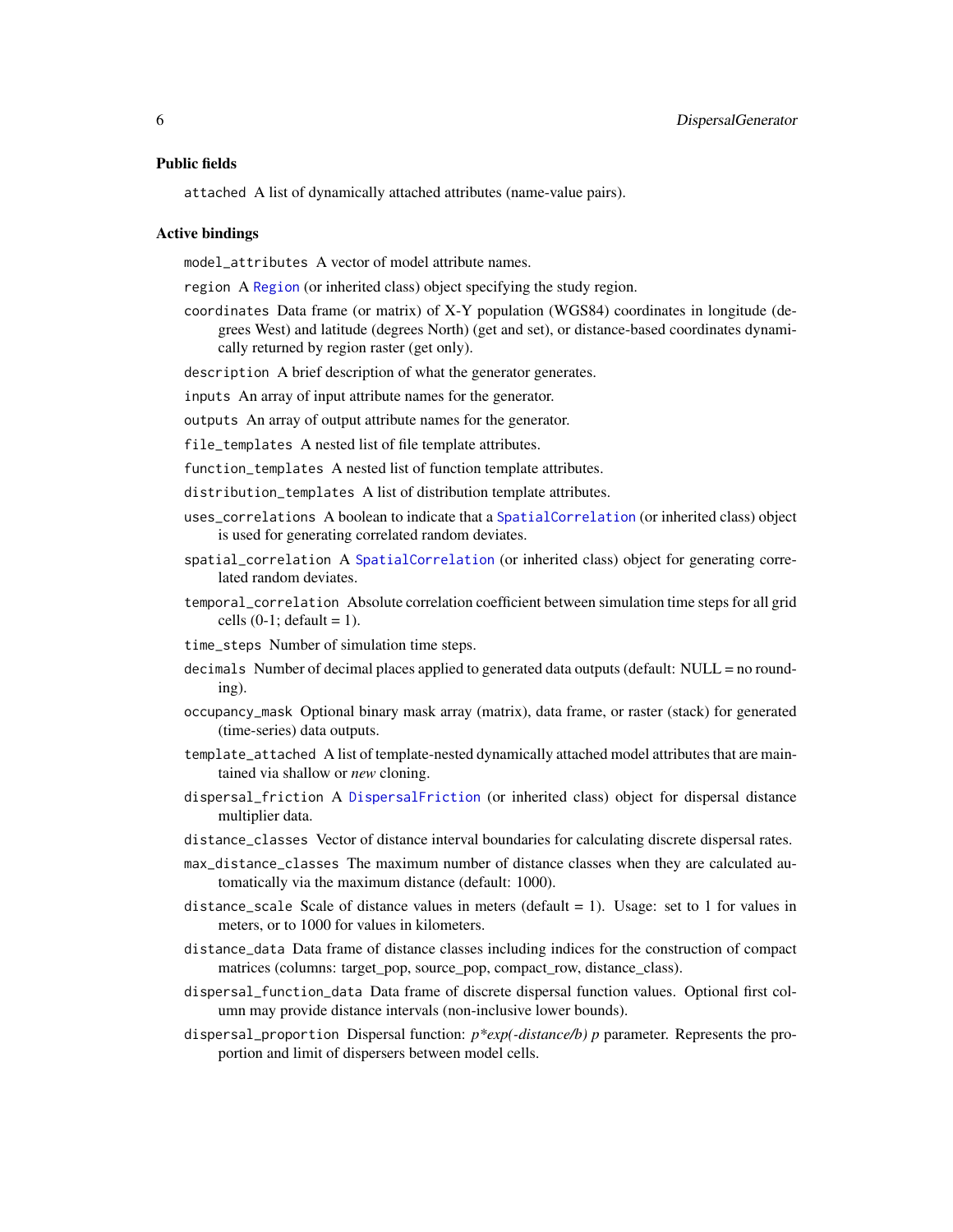- dispersal\_breadth Dispersal function: *p\*exp(-distance/b) b* parameter. Represents the breadth of the dispersal between model cells. Typically estimated via average migration distance.
- dispersal\_max\_distance Dispersal maximum distance or range (*r*) parameter limits the use of the dispersal function: *p\*exp(-distance/b)*. The function is utilized when *distance <= r* otherwise the dispersal rate is set to zero.
- dispersal\_index Sampled index for the dispersal function data frame (to look-up dispersal function parameters).
- dispersal\_matrix Dispersal matrix calculated via dispersal function.
- dispersal\_data Data frame of non-zero dispersal rates including indices for the construction of compact matrices (columns: target\_pop, source\_pop, emigrant\_row, immigrant\_row, dispersal rate).
- attribute\_aliases A list of alternative alias names for model attributes (form: alias = "attribute") to be used with the set and get attributes methods.
- generative\_template A nested [DispersalTemplate](#page-9-1) (or inherited class) object for model attributes that are maintained via shallow or *new* cloning.
- generative\_requirements A list of attribute names and the template setting (*"file"*, *"function"*, or *"default"*) that is required to generate their values.

error\_messages A vector of error messages encountered when setting model attributes.

warning\_messages A vector of warning messages encountered when setting model attributes.

# Methods

# Public methods:

- [DispersalGenerator\\$new\(\)](#page-6-0)
- [DispersalGenerator\\$generative\\_requirements\\_satisfied\(\)](#page-7-0)
- [DispersalGenerator\\$set\\_distance\\_classes\(\)](#page-7-1)
- [DispersalGenerator\\$calculate\\_distance\\_matrix\(\)](#page-7-2)
- [DispersalGenerator\\$calculate\\_distance\\_data\(\)](#page-7-3)
- [DispersalGenerator\\$calculate\\_dispersals\(\)](#page-8-0)
- [DispersalGenerator\\$clone\(\)](#page-3-1)

<span id="page-6-0"></span>Method new(): Initialization method sets the generative template and requirements, optionally the dispersal friction object, as well as any attributes passed via a *params* list or individually.

#### *Usage:*

```
DispersalGenerator$new(
  generative_template = NULL,
  generative_requirements = NULL,
 dispersal_friction = NULL,
  attribute_aliases = NULL,
  ...
)
```
#### *Arguments:*

generative\_template Optional nested object for generative attributes that need to be maintained when a new clone object is generated for a sample simulation (usually a ).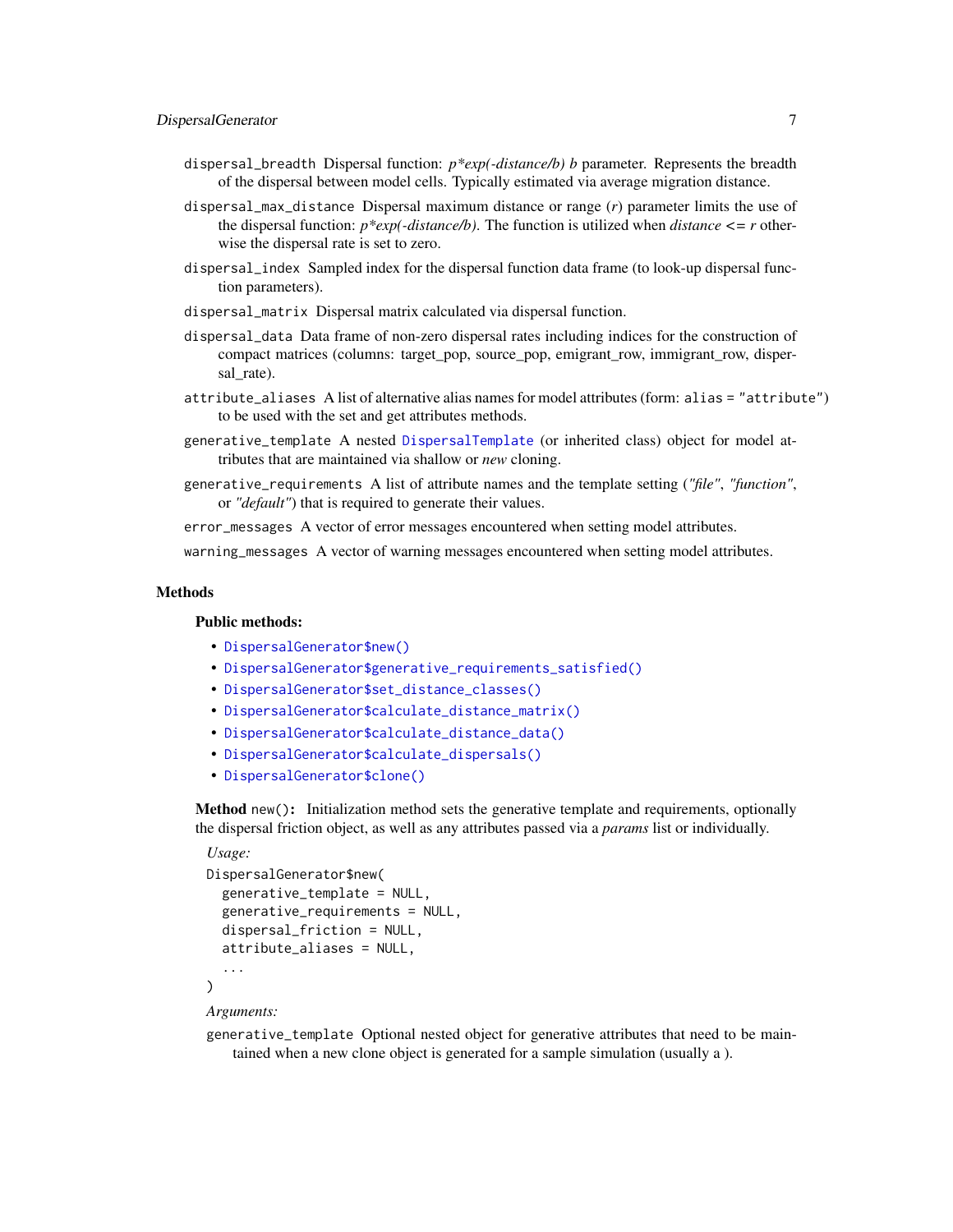- generative\_requirements Optional list of attribute names and the template setting (*"file"* or *"function"*) that is required to generate their values (otherwise default functionality is used).
- dispersal\_friction Optional [DispersalFriction](#page-2-1) (or inherited class) object for dispersal distance multiplier data.
- attribute\_aliases Optional list of extra alias names for model attributes (form: alias = "attribute") to be used with the set and get attributes methods.
- ... Parameters passed via a *params* list or individually.

<span id="page-7-0"></span>Method generative\_requirements\_satisfied(): Returns a boolean to indicate that all the default, file and/or function template settings that are required for attribute generation are present.

*Usage:*

DispersalGenerator\$generative\_requirements\_satisfied()

*Returns:* Boolean to indicate that the required settings for attribute generation are present.

<span id="page-7-1"></span>Method set\_distance\_classes(): Sets the distance classes to a sequence of values from minimum to maximum in steps of interval size.

```
Usage:
DispersalGenerator$set_distance_classes(
  minimum = 1,maximum = 10,
  interval = 1)
Arguments:
```
minimum Minimum or first distance class sequence value (default  $= 1$ ). maximum Maximum or last distance class value (default  $= 10$ ). interval Interval or distance class sequence step size (default  $= 1$ ).

<span id="page-7-2"></span>Method calculate\_distance\_matrix(): Returns a matrix with the calculated distance (in meters by default) between each pair of region cells.

*Usage:*

```
DispersalGenerator$calculate_distance_matrix(use_longlat = NULL)
```
*Arguments:*

use\_longlat Optional boolean indicating use of (WGS84) coordinates in longitude (degrees West) and latitude (degrees North).

*Returns:* Matrix with distances between region cells.

<span id="page-7-3"></span>Method calculate\_distance\_data(): Calculates the distance class for within-range populations using the set/provided distance classes. Also calculates indices for constructing compact matrices.

*Usage:*

```
DispersalGenerator$calculate_distance_data(distance_matrix = NULL, ...)
```
*Arguments:*

distance\_matrix Optional pre-calculated matrix with distances between population cells (population rows by population columns).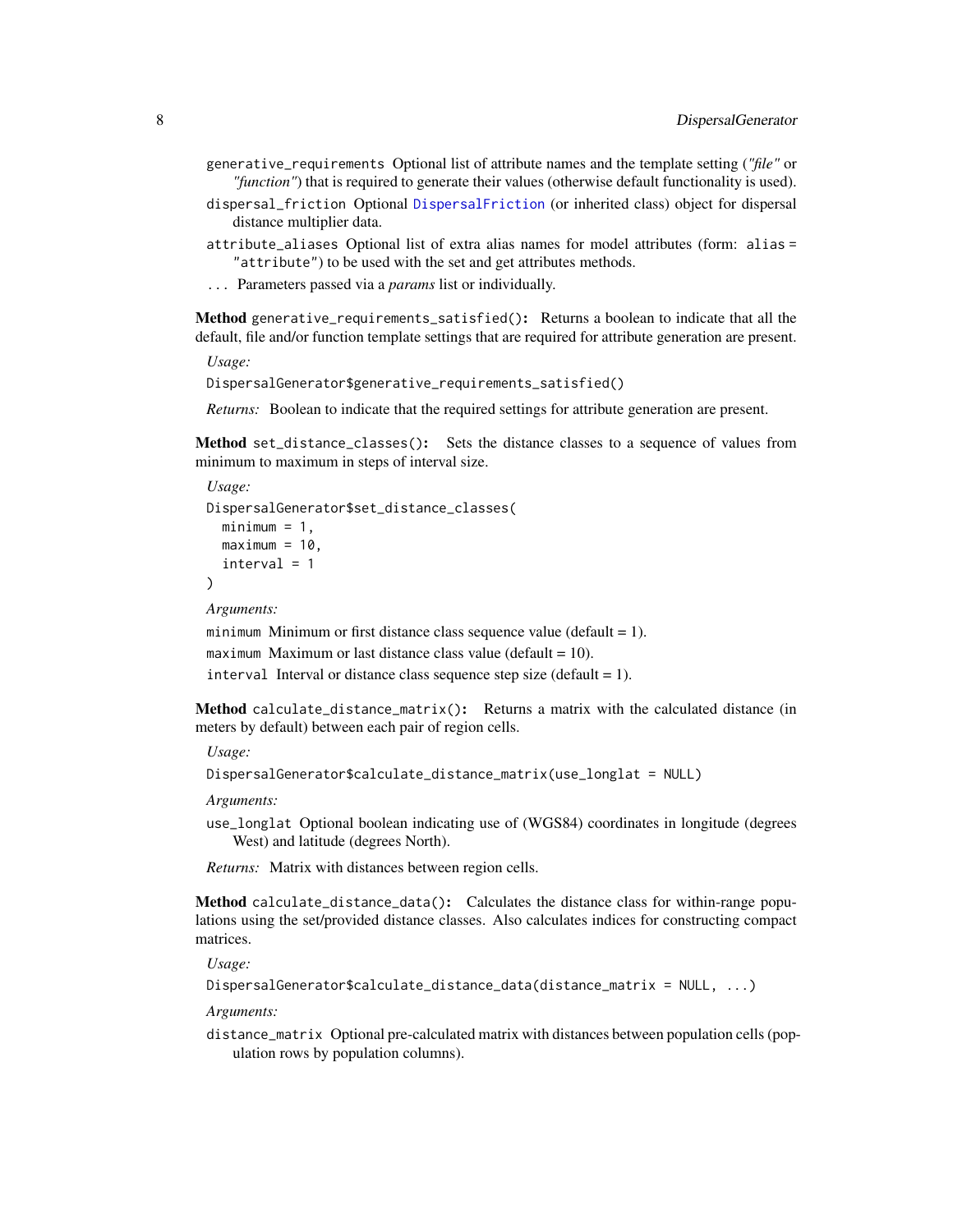# DispersalGenerator 9

... Parameters passed via a *params* list or individually.

<span id="page-8-0"></span>Method calculate\_dispersals(): Calculates, using the conditional dispersal limiting function for a simulation sample, a dispersal matrix, or a list of data frames of non-zero dispersal rates and indices for constructing a compact dispersal matrix (default), and optional changing rates over time (via [DispersalFriction](#page-2-1) object).

*Usage:*

```
DispersalGenerator$calculate_dispersals(type = "data")
```
*Arguments:*

type Optional type selector (*"data"* or *"matrix"*) to determine whether to calculate a dispersal matrix or data frame (default).

*Returns:* Returns character string message when calculation prerequisites are not met (for simulation logging).

Method clone(): The objects of this class are cloneable with this method.

*Usage:*

```
DispersalGenerator$clone(deep = FALSE)
```
*Arguments:*

deep Whether to make a deep clone.

# Examples

```
# U Island example region
coordinates \leq data.frame(x = rep(seq(177.01, 177.05, 0.01), 5),
                          y = rep(seq(-18.01, -18.05, -0.01), each = 5))
template_raster <- Region$new(coordinates = coordinates)$region_raster # full extent
template_raster[][-c(7, 9, 12, 14, 17:19)] <- NA # make U Island
region <- Region$new(template_raster = template_raster)
raster::plot(region$region_raster, main = "Example region (indices)",
             xlab = "Longitude (degrees)", ylab = "Latitude (degrees)",
             colNA = "blue")
# Distance-based dispersal generator
dispersal_gen <- DispersalGenerator$new(region = region,
                                        dispersal_max_distance = 3000, # in m
                                        inputs = c("dispersal_p", "dispersal_b"),
                                        decimals = 5)
dispersal_gen$calculate_distance_data() # pre-calculate
dispersal_gen$generate(input_values = list(dispersal_p = 0.5,
                                           dispersal_b = 700)
```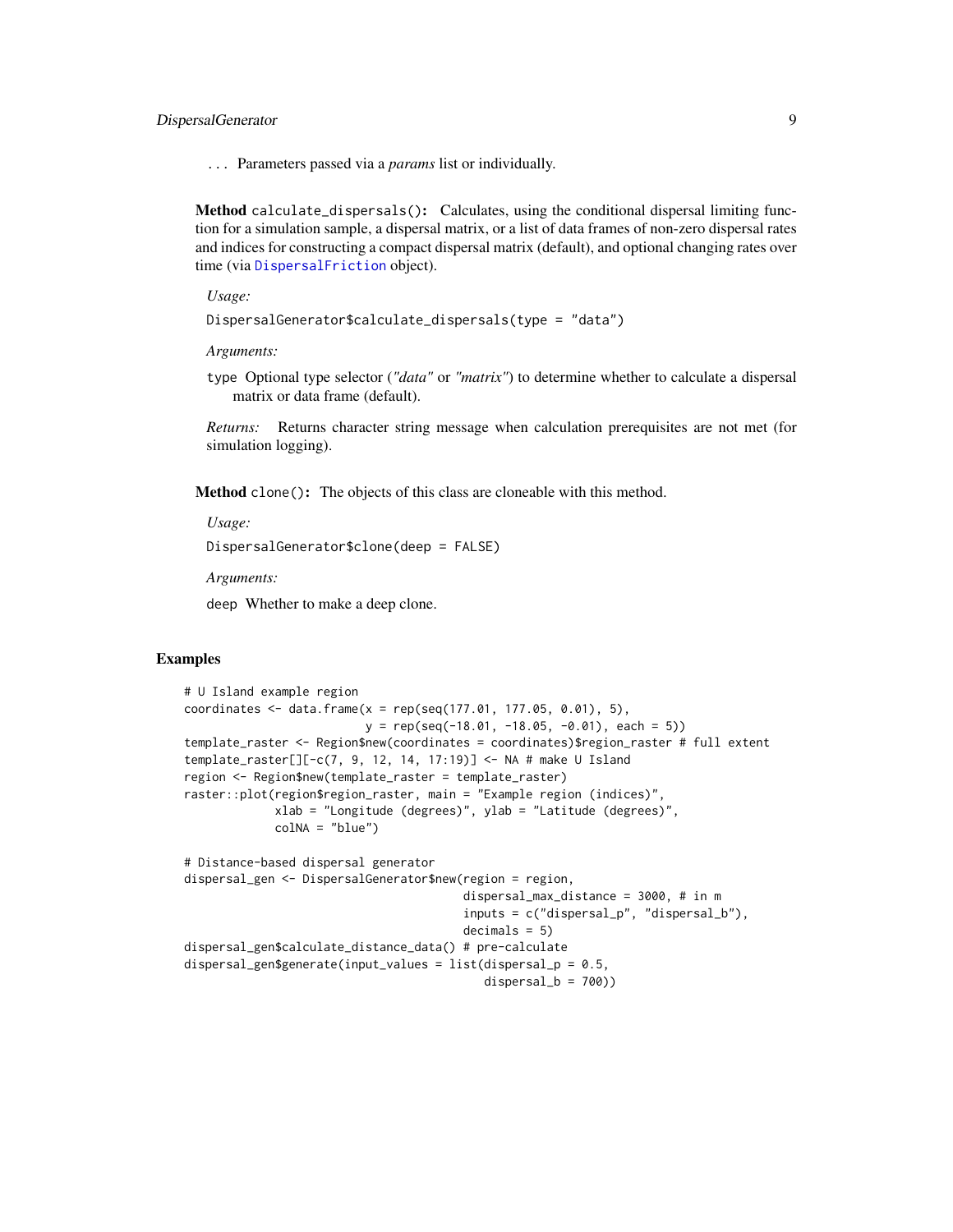<span id="page-9-1"></span><span id="page-9-0"></span>

## Description

[R6](#page-0-0) class representing a nested container for [DispersalGenerator](#page-4-1) attributes that are maintained when new model clones are created. The container maintains *input* and *output* attribute names, file, function and distribution templates, correlation parameters (for distribution generation), rounding decimals, occupancy mask, and other [DispersalGenerator](#page-4-1) attributes that need to be maintained when cloning.

# Super class

[poems::GenerativeTemplate](#page-0-0) -> DispersalTemplate

# Public fields

attached A list of dynamically attached attributes (name-value pairs).

#### Active bindings

description A brief description of what the generator generates.

inputs An array of input attribute names for the generator.

outputs An array of output attribute names for the generator.

file\_templates A nested list of file template attributes.

function\_templates A nested list of function template attributes.

distribution\_templates A list of distribution template attributes.

- uses\_correlations A boolean to indicate that a [SpatialCorrelation](#page-69-1) (or inherited class) object is used for generating correlated random deviates.
- spatial\_correlation A [SpatialCorrelation](#page-69-1) (or inherited class) object for generating correlated random deviates.
- temporal\_correlation Absolute correlation coefficient between simulation time steps for all grid cells  $(0-1;$  default = 1).
- time\_steps Number of simulation time steps.
- decimals Number of decimal places applied to generated data outputs (default: NULL = no rounding).
- occupancy\_mask Optional binary mask array (matrix), data frame, or raster (stack) for generated (time-series) data outputs.
- dispersal\_friction A [DispersalFriction](#page-2-1) (or inherited class) object for dispersal distance multiplier data.
- distance\_classes Vector of distance interval boundaries (in km) for calculating discrete dispersal rates.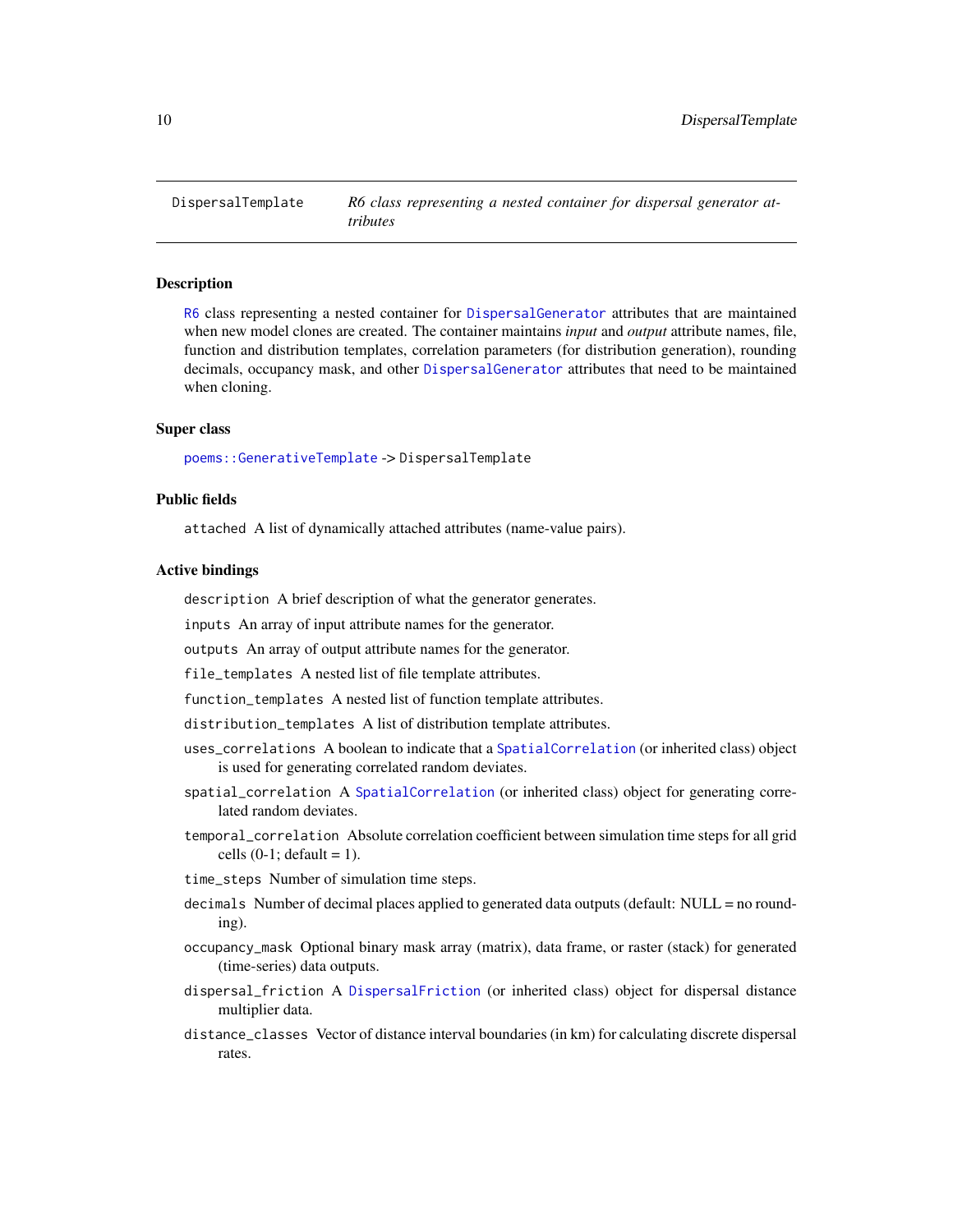- <span id="page-10-0"></span>max\_distance\_classes The maximum number of distance classes when they are calculated automatically via the maximum distance (default: 1000).
- distance\_scale Scale of distance values in meters (default  $= 1$ ). Usage: set to 1 for values in meters, or to 1000 for values in kilometers.
- distance\_data Data frame of distance classes including indices for the construction of compact matrices (columns: target\_pop, source\_pop, compact\_row, distance\_class).
- dispersal\_function\_data Data frame of discrete dispersal function values. Optional first column may provide distance intervals (non-inclusive lower bounds).
- dispersal\_proportion Dispersal function: *p\*exp(-distance/b) p* parameter. Represents the proportion and limit of dispersers between model cells.
- dispersal\_breadth Dispersal function: *p\*exp(-distance/b) b* parameter. Represents the breadth of the dispersal between model cells. Typically estimated via average migration distance.
- dispersal\_max\_distance Dispersal maximum distance or range (*r*) parameter limits the use of the dispersal function: *p\*exp(-distance/b)*. The function is utilized when *distance <= r* otherwise the dispersal rate is set to zero.

#### Methods

#### Public methods:

• [DispersalTemplate\\$clone\(\)](#page-3-1)

Method clone(): The objects of this class are cloneable with this method.

*Usage:* DispersalTemplate\$clone(deep = FALSE) *Arguments:*

deep Whether to make a deep clone.

<span id="page-10-1"></span>GenerativeTemplate *R6 class representing a nested container for generator attributes*

# Description

[R6](#page-0-0) class representing a nested container for [Generator](#page-12-1) attributes that are maintained when new model clones are created. The container maintains *input* and *output* attribute names, file, function and distribution templates, correlation parameters (for distribution generation), rounding decimals, occupancy mask, and any inherited class model attributes that need to be maintained when cloning.

# Public fields

attached A list of dynamically attached attributes (name-value pairs).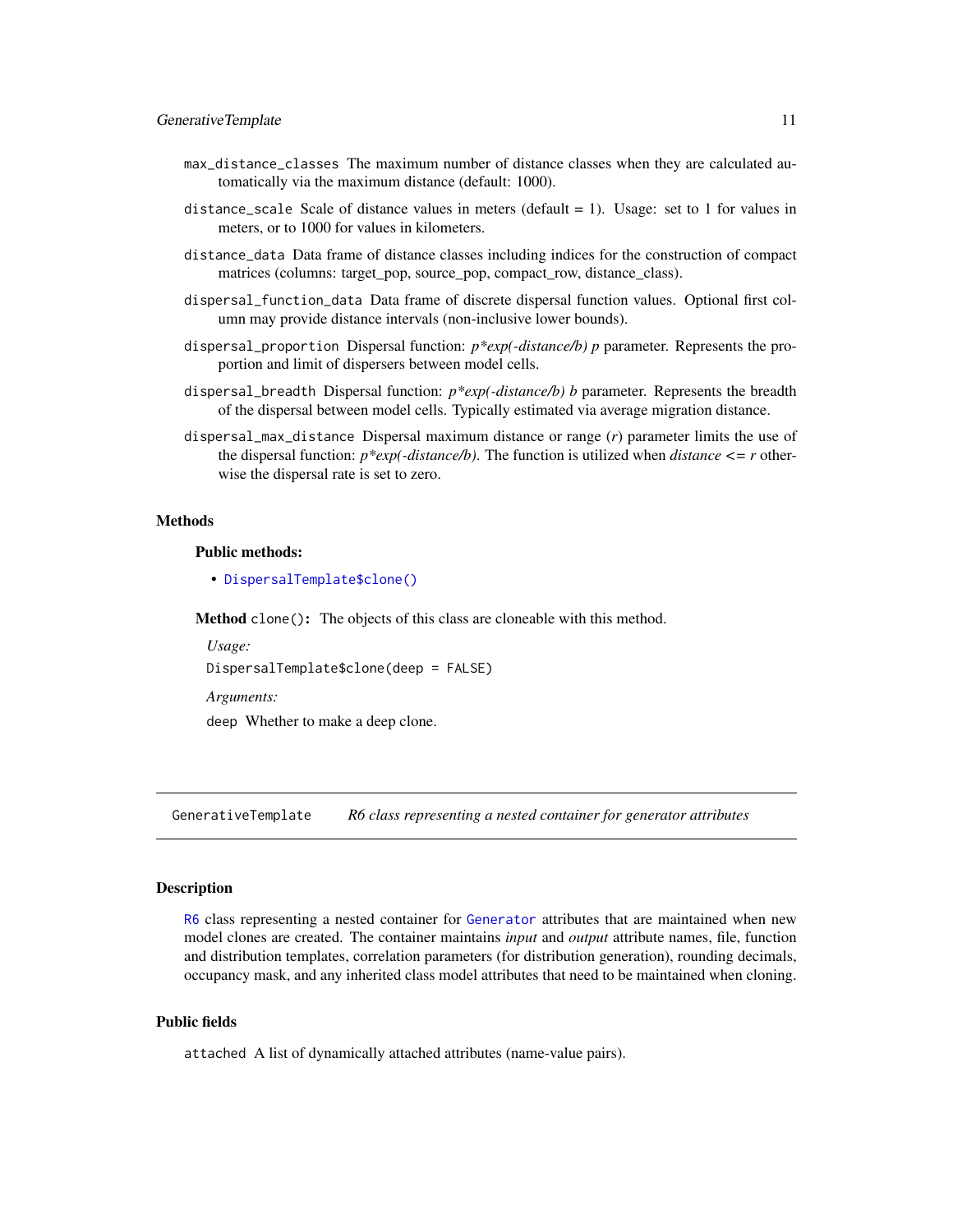# Active bindings

description A brief description of what the generator generates.

inputs An array of input attribute names for the generator.

outputs An array of output attribute names for the generator.

file\_templates A list of file template attributes.

function\_templates A list of function template attributes.

distribution\_templates A list of distribution template attributes.

- uses\_correlations A boolean to indicate that a [SpatialCorrelation](#page-69-1) (or inherited class) object is used for generating correlated random deviates.
- spatial\_correlation A [SpatialCorrelation](#page-69-1) (or inherited class) object for generating correlated random deviates.
- temporal\_correlation Absolute correlation coefficient between simulation time steps for all grid cells  $(0-1;$  default = 1).
- time\_steps Number of simulation time steps (default = 1).
- generate\_rasters Boolean to indicate if rasters should be generated (default: NULL).
- decimals Number of decimal places applied to the generated values (default: NULL = no rounding).
- occupancy\_mask Optional binary mask array (matrix), data frame, or raster (stack) for generated (time-series) data.

#### Methods

## Public methods:

- [GenerativeTemplate\\$new\(\)](#page-6-0)
- [GenerativeTemplate\\$clone\(\)](#page-3-1)

Method new(): Initialization method initializes the generator templates.

*Usage:* GenerativeTemplate\$new()

Method clone(): The objects of this class are cloneable with this method.

*Usage:* GenerativeTemplate\$clone(deep = FALSE) *Arguments:* deep Whether to make a deep clone.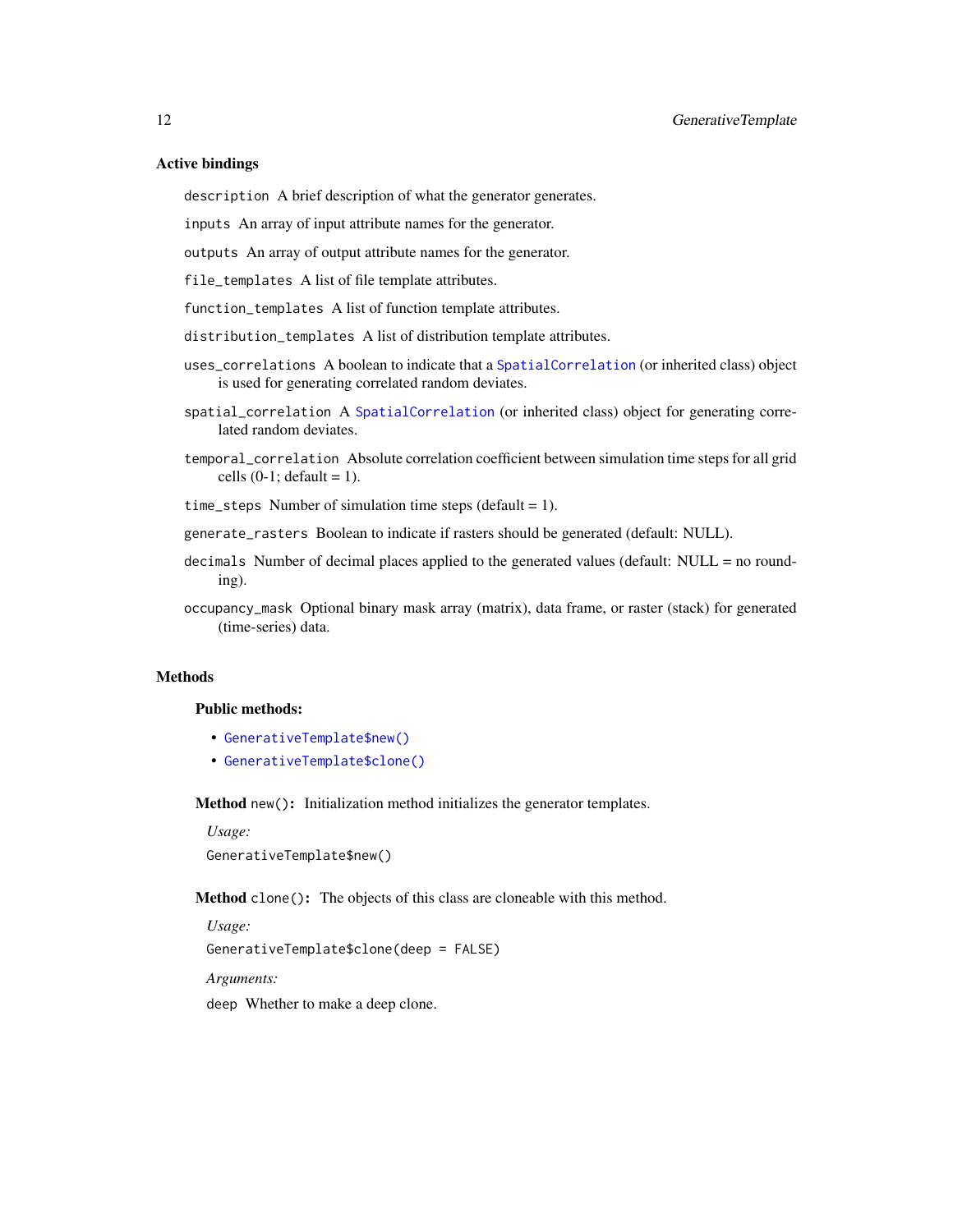<span id="page-12-1"></span><span id="page-12-0"></span>

# Description

[R6](#page-0-0) class representing a model that dynamically generates attribute values (*outputs*) via reading data from files, running assigned functions, generating sample distributions, or built-in functions (assigned as *default* in inherited classes), using simulation sample parameters (*inputs*).

#### Super classes

[poems::GenericClass](#page-0-0) -> [poems::GenericModel](#page-0-0) -> [poems::SpatialModel](#page-0-0) -> Generator

# Public fields

attached A list of dynamically attached attributes (name-value pairs).

#### Active bindings

model\_attributes A vector of model attribute names.

region A [Region](#page-53-1) (or inherited class) object specifying the study region.

- coordinates Data frame (or matrix) of X-Y population (WGS84) coordinates in longitude (degrees West) and latitude (degrees North) (get and set), or distance-based coordinates dynamically returned by region raster (get only).
- description A brief description of what the generator generates.

inputs An array of input attribute names for the generator.

outputs An array of output attribute names for the generator.

file\_templates A nested list of file template attributes.

function\_templates A nested list of function template attributes.

- distribution\_templates A list of distribution template attributes.
- uses\_correlations A boolean to indicate that a [SpatialCorrelation](#page-69-1) (or inherited class) object is used for generating correlated random deviates.
- spatial\_correlation A [SpatialCorrelation](#page-69-1) (or inherited class) object for generating correlated random deviates.
- temporal\_correlation Absolute correlation coefficient between simulation time steps for all grid cells  $(0-1;$  default = 1).
- time\_steps Number of simulation time steps.
- generate\_rasters Boolean to indicate if rasters should be generated (defaults to TRUE when region uses rasters).
- decimals Number of decimal places applied to generated data outputs (default: NULL = no rounding).
- occupancy\_mask Optional binary mask array (matrix), data frame, or raster (stack) for generated (time-series) data outputs.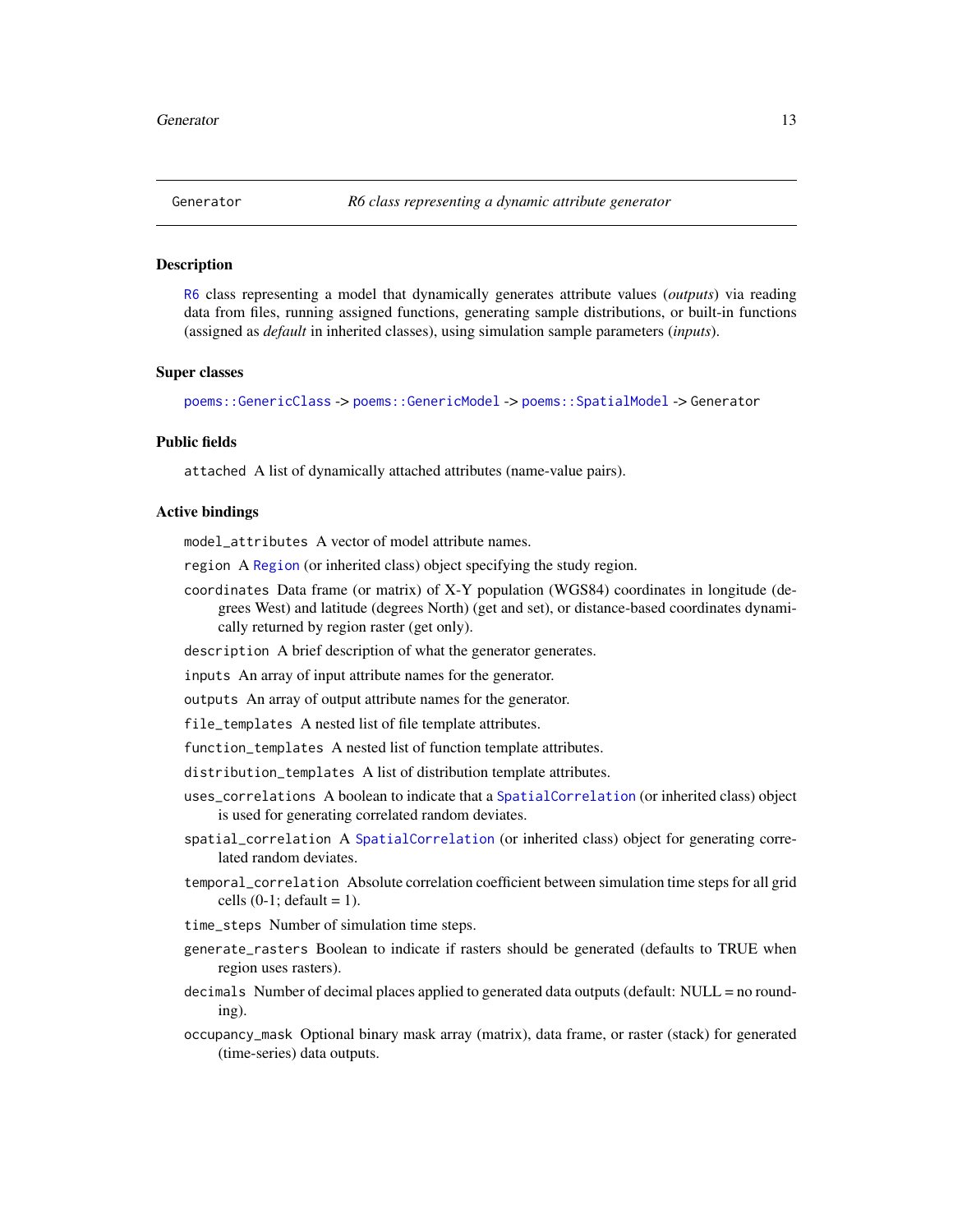- template\_attached A list of template-nested dynamically attached model attributes that are maintained via shallow or *new* cloning.
- attribute\_aliases A list of alternative alias names for model attributes (form: alias = "attribute") to be used with the set and get attributes methods.
- generative\_template A nested [GenerativeTemplate](#page-10-1) (or inherited class) object for model attributes that are maintained via shallow or *new* cloning.
- generative\_requirements A list of attribute names and the template setting (*"file"*, *"function"*, or *"default"*) that is required to generate their values.

error\_messages A vector of error messages encountered when setting model attributes.

warning\_messages A vector of warning messages encountered when setting model attributes.

#### Methods

#### Public methods:

- [Generator\\$new\(\)](#page-6-0)
- [Generator\\$new\\_clone\(\)](#page-13-0)
- [Generator\\$get\\_attributes\(\)](#page-14-0)
- [Generator\\$generate\(\)](#page-14-1)
- [Generator\\$add\\_file\\_template\(\)](#page-14-2)
- [Generator\\$add\\_function\\_template\(\)](#page-14-3)
- [Generator\\$add\\_distribution\\_template\(\)](#page-15-0)
- [Generator\\$read\\_file\(\)](#page-15-1)
- [Generator\\$run\\_function\(\)](#page-15-2)
- [Generator\\$sample\\_distribution\(\)](#page-16-0)
- [Generator\\$add\\_generative\\_requirements\(\)](#page-16-1)
- [Generator\\$generative\\_requirements\\_satisfied\(\)](#page-7-0)
- [Generator\\$clone\(\)](#page-3-1)

Method new(): Initialization method sets the generative template and requirements as well as any attributes passed via a *params* list or individually.

#### *Usage:*

Generator\$new(generative\_template = NULL, generative\_requirements = NULL, ...)

*Arguments:*

- generative\_template A [GenerativeTemplate](#page-10-1) (or inherited class) object containing the file, function and/or distribution templates utilized (facilitates shallow cloning).
- generative\_requirements A list of attribute names and the template setting ("file", "function", or "distribution") that is required to generate their values.
- ... Parameters passed via a *params* list or individually.

<span id="page-13-0"></span>Method new\_clone(): Creates a new (re-initialized) object of the current (inherited) object class with optionally passed parameters.

*Usage:*

Generator\$new\_clone(...)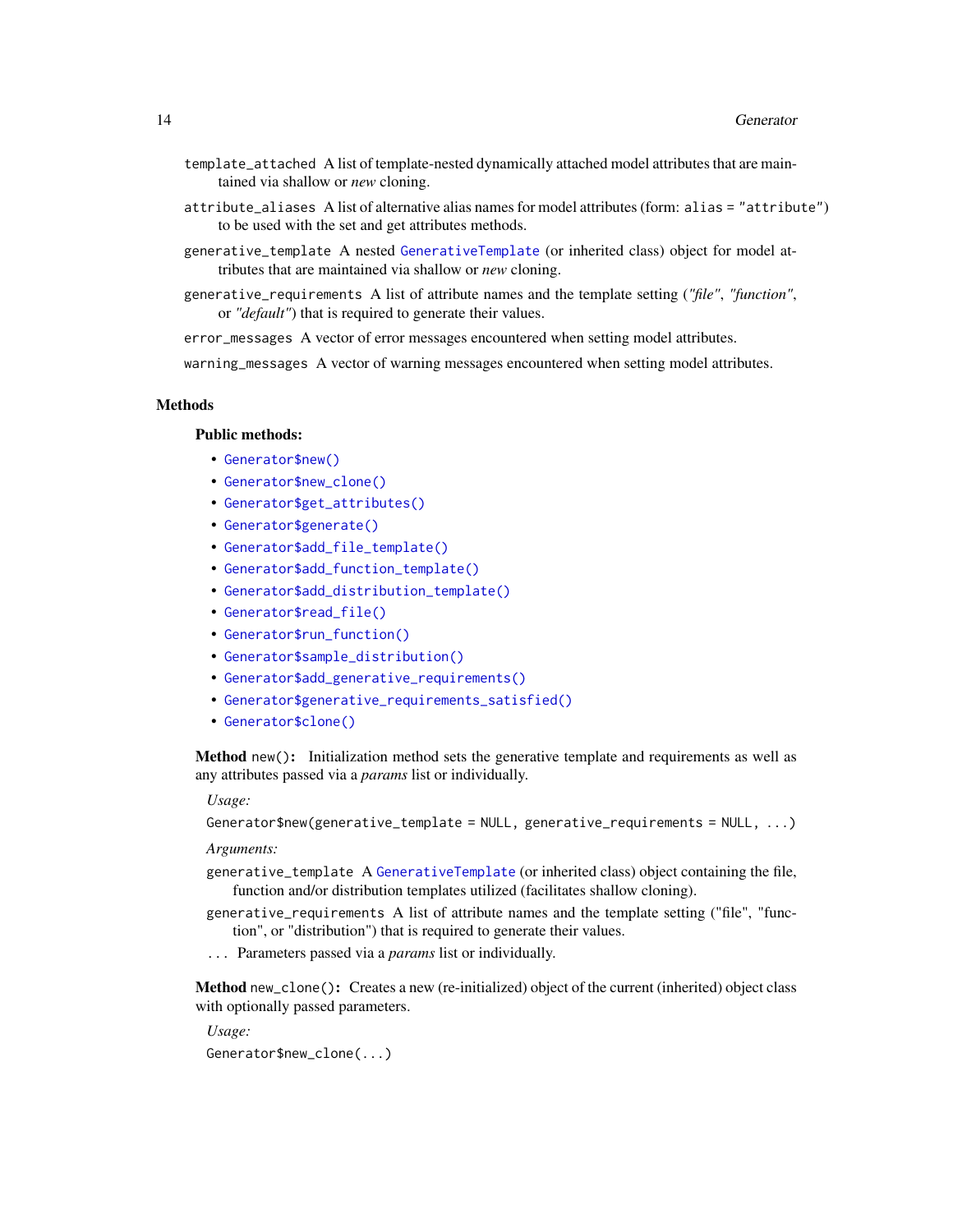#### Generator 15

*Arguments:*

... Parameters passed via the inherited class constructor (defined in initialize and run via new).

*Returns:* New object of the current (inherited) class.

<span id="page-14-0"></span>Method get\_attributes(): Returns a list of existing and template-generated values for selected attributes or attribute aliases (when array of parameter names provided), or all existing attributes (when no params).

*Usage:*

Generator\$get\_attributes(params = NULL)

*Arguments:*

params Array of attribute names to return, including those to be template-generated (all when NULL).

*Returns:* List of selected or all attributes values.

<span id="page-14-1"></span>Method generate(): Returns a list of generated output values (attributes) corresponding to the sample input values (attributes).

*Usage:*

Generator\$generate(input\_values = list())

*Arguments:*

input\_values List of sample input values for generator attributes.

*Returns:* List containing generated model output attributes and/or any error/warning messages.

<span id="page-14-2"></span>Method add\_file\_template(): Adds a file template for reading raster/RData(RDS)/CSV files for a given model attribute.

*Usage:* Generator\$add\_file\_template( param, path\_template,  $path\_params = c()$ , file\_type = "GRD" )

*Arguments:*

param Name of model attribute to be read from a file.

- path\_template Template string for the file path with *%s* placeholders (see [sprintf](#page-0-0)) for simulation sample parameters.
- path\_params Array of the names of the simulation sample parameters to be substituted (in order) into the path template.
- file\_type File type raster *"GRD"* (default), *"RData/RDS"* or *"CSV"* to be read.

<span id="page-14-3"></span>Method add\_function\_template(): Adds a function template for running a user-defined function to calculate a given model attribute.

*Usage:*

```
Generator$add_function_template(param, function_def, call_params = c())
```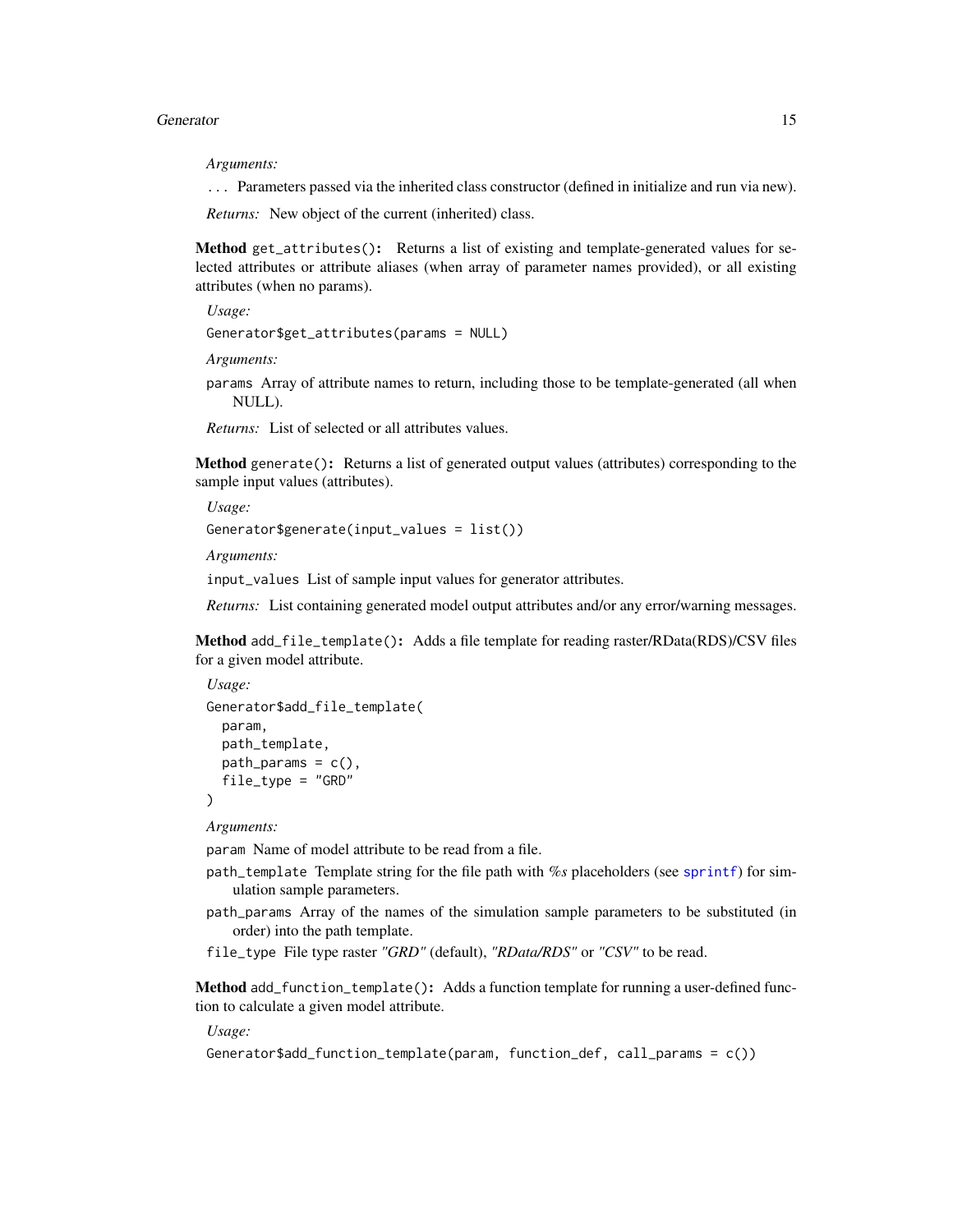## *Arguments:*

param Name of model attribute to be generated using a function.

- function\_def Function definition (or path to the file containing the function) in form: function(params), where *params* is a list passed to the function.
- call\_params Array of the names of the model parameters/attributes to be passed into the function via a list: *params*.

<span id="page-15-0"></span>Method add\_distribution\_template(): Adds a distribution template for generating a given model attribute via sampling a distribution.

```
Usage:
Generator$add_distribution_template(
 param,
 distr_type = c("uniform", "normal", "lognormal", "beta", "triangular"),
 distr_params = list(),
  sample = NULL,
  random_seed = NULL,
  normalize_threshold = NULL
)
```
#### *Arguments:*

param Name of model attribute to be generated via sampling a distribution.

- distr\_type Distribution type to sample from (uniform, normal, lognormal, beta or triangular).
- distr\_params List of distribution parameters and their values or associated model attributes (uniform: lower, upper; normal: mean, sd; lognormal: meanlog, sdlog (or mean, sd); beta: alpha, beta (or mean, sd); triangular: lower, mode, upper).
- sample Model attribute(s) name(s) or values associated with single sample probabilities  $(0-1)$ , or bounds as a vector (e.g. sample =  $c("p\_lower", "p\_upper"))$ , or as a list (e.g. sample  $=$  list(mid = "p", window = 0.2) for bounds p +/- 0.1).
- random\_seed Random seed utilized when sample probability is generated internally, via bounds, and/or correlated deviates.
- normalize\_threshold Optional normalization threshold is utilized when generated values are to be normalized with a fixed upper limit/threshold.

<span id="page-15-1"></span>Method read\_file(): Reads and returns the value of a model attribute from a file using the corresponding file template and simulation sample parameters.

*Usage:*

Generator\$read\_file(param)

*Arguments:*

param Name of model attribute to be read from the file.

*Returns:* Model attribute value read from a file.

<span id="page-15-2"></span>Method run\_function(): Returns the calculated value of a model attribute using the corresponding function template and model simulation sample parameters.

*Usage:*

Generator\$run\_function(param)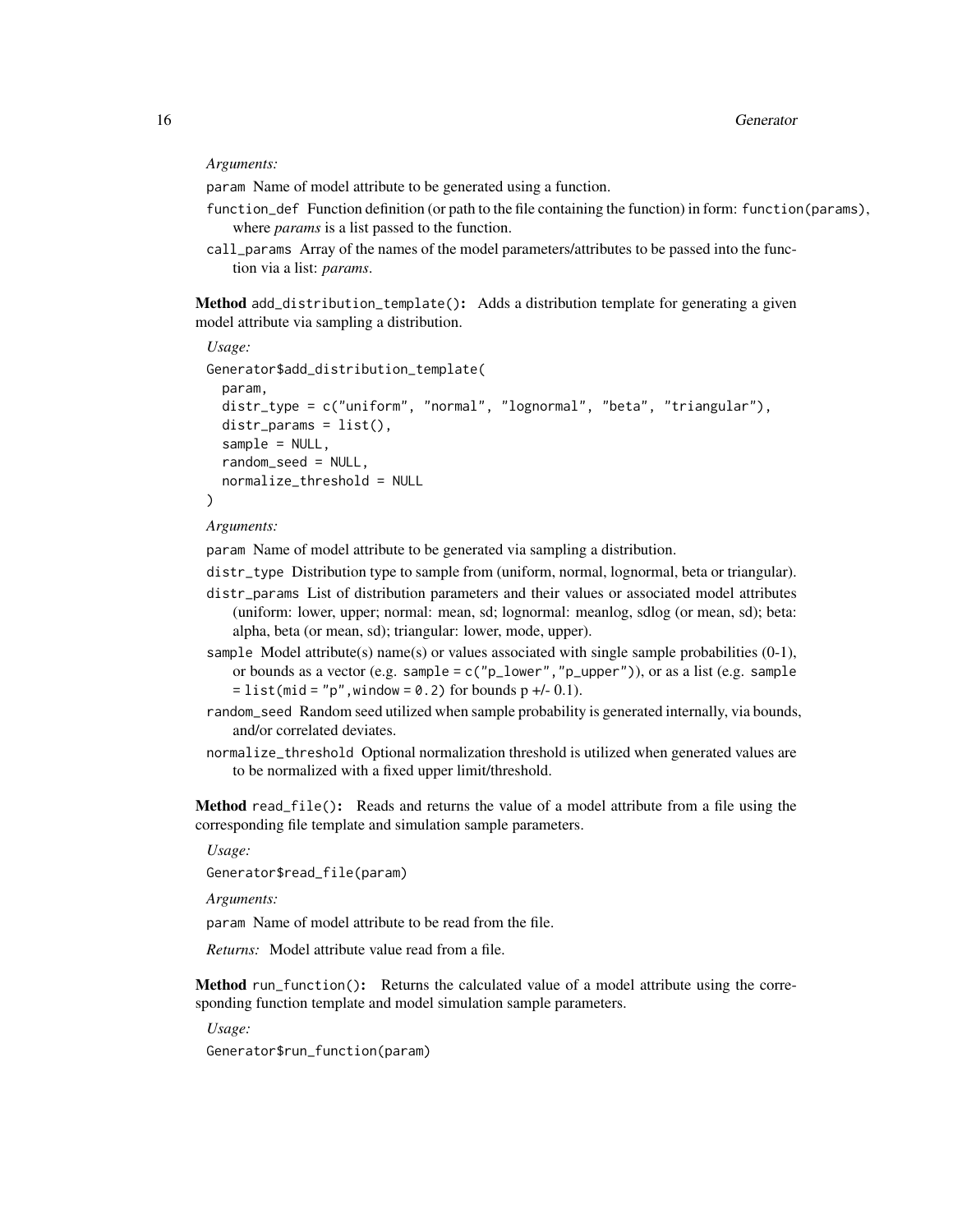#### Generator 17

*Arguments:*

param Name of model attribute to be calculated using a function.

*Returns:* Model attribute value calculated using a function.

<span id="page-16-0"></span>Method sample\_distribution(): Returns the calculated value of a model attribute using the corresponding distribution template and simulation sample parameters.

*Usage:*

Generator\$sample\_distribution(param)

*Arguments:*

param Name of model attribute to be calculated using a sampling distribution.

*Returns:* Model attribute value calculated via distribution sampling.

<span id="page-16-1"></span>Method add\_generative\_requirements(): Adds attribute names and the template setting (*"file"*, *"function"* or *"distribution"*) that is required to generate their values (via a *params* list or individually).

*Usage:*

```
Generator$add_generative_requirements(params = list(), ...)
```
*Arguments:*

params Parameters passed via a list (e.g. params = list(attr1 = "file",attr2 = "function",attr3 = "distribution")).

... Parameters passed individually (e.g. attr3 = "file").

Method generative\_requirements\_satisfied(): Returns a boolean to indicate that all the file, function and/or distribution template settings that are required for attribute generation are present.

*Usage:*

```
Generator$generative_requirements_satisfied()
```
*Returns:* Boolean to indicate that the required settings for attribute generation are present.

Method clone(): The objects of this class are cloneable with this method.

*Usage:*

```
Generator$clone(deep = FALSE)
```
*Arguments:*

deep Whether to make a deep clone.

# Examples

```
# U Island example region
coordinates \leq data.frame(x = rep(seq(177.01, 177.05, 0.01), 5),
                          y = rep(seq(-18.01, -18.05, -0.01), each = 5)coordinates \leq coordinates[c(7, 9, 12, 14, 17:19),]
region <- Region$new(coordinates = coordinates, use_raster = FALSE)
# Spatial correlation
spatial_correlation <- SpatialCorrelation$new(region = region, correlation_amplitude = 0.6,
                                              correlation_breadth = 300)
```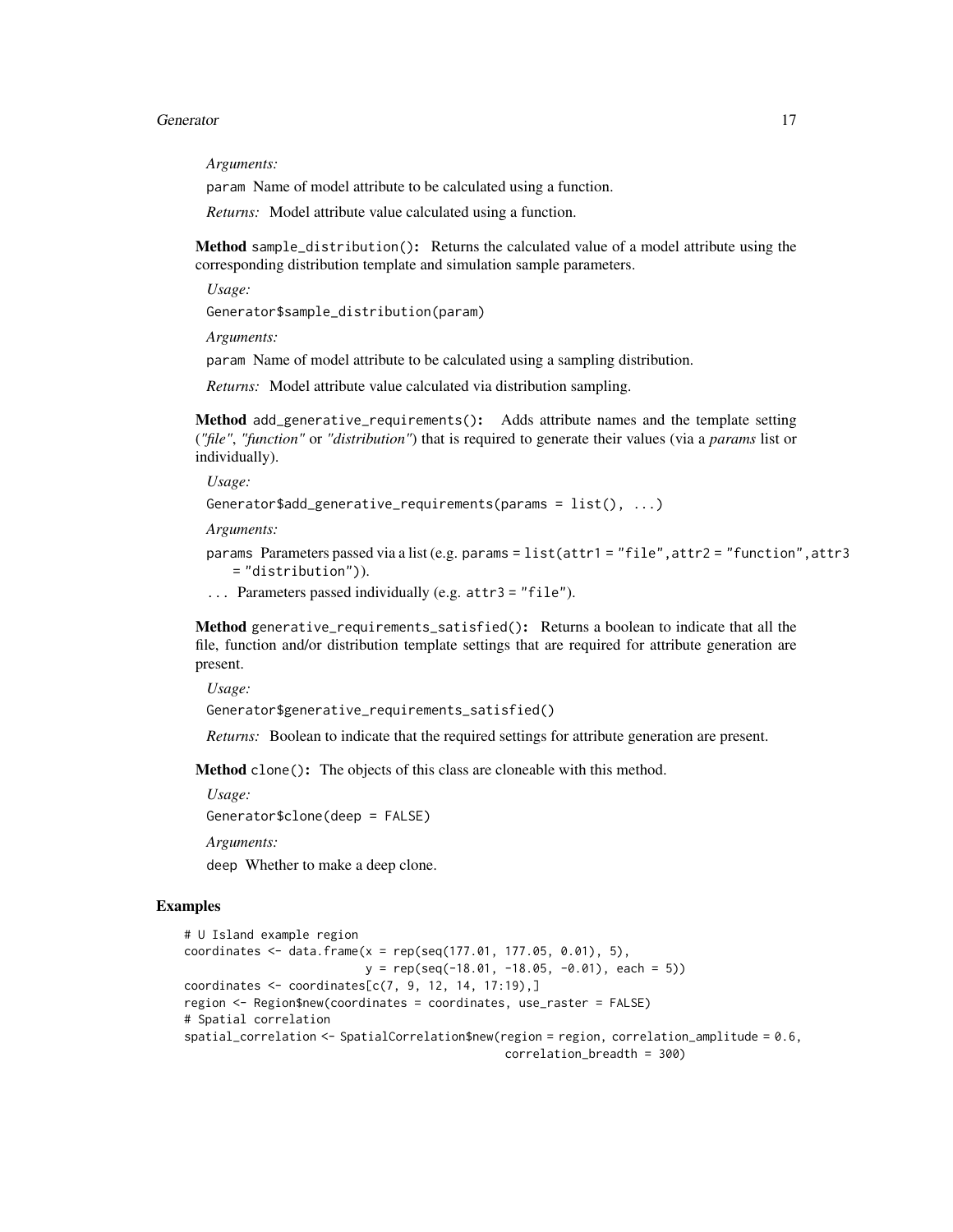```
spatial_correlation$calculate_compact_decomposition(decimals = 4)
# Example habitat suitability in file
saveRDS(array(c(0.5, 0.3, 0.7, 0.9, 0.6, 0.7, 0.8), c(7, 5)),
       file.path(tempdir(), "hs_mean_1.RData"))
# Generator
capacity_gen <- Generator$new(description = "capacity",
                              region = region,
                              time_steps = 5,
                              spatial_correlation = spatial_correlation,
                              temporal_correlation = 0.9,
                              hs\_sd = 0.1, # template attached
                              inputs = c("hs_file", "density_max", "initial_n"),
                              outputs = c("initial_abundance", "carrying_capacity"))
capacity_gen$add_generative_requirements(list(hs_mean = "file",
                                              hs_sample = "distribution",
                                              carrying_capacity = "function",
                                              initial_abundance = "function"))
# File template for mean habitat suitability
capacity_gen$add_file_template("hs_mean",
                              path_template = file.path(tempdir(), "hs_mean_%s.RData"),
                               path_params = c("hs_file"), file_type = "RDS")
# Distribution template for sampling habitat suitability
capacity_gen$add_distribution_template("hs_sample",
                                       distr_type = "beta",
                                       distr_params = list(mean = "hs_mean",
                                                           sd = "hs_s d")# Function templates for initial abundance and carrying capacity
capacity_gen$add_function_template("initial_abundance",
                                   function_def = function(params) {
                                     stats::rmultinom(1, size = params$initial_n,
                                                      prob = params$hs_sample[,1])
                                   },
                                   call_params = c("initial_n", "hs_sample"))
capacity_gen$add_function_template("carrying_capacity",
                                   function_def = function(params) {
                                     round(params$density_max*params$hs_sample)
                                   },
                                   call_params = c("density_max", "hs_sample"))
# Generation
capacity_gen$generate(input_values = list(hs_file = 1,
                                          initial_n = 400,density_max = 100)
```
GenericClass *R6 class with generic reusable functionality*

# **Description**

[R6](#page-0-0) class with generic (abstract) new cloning functionality.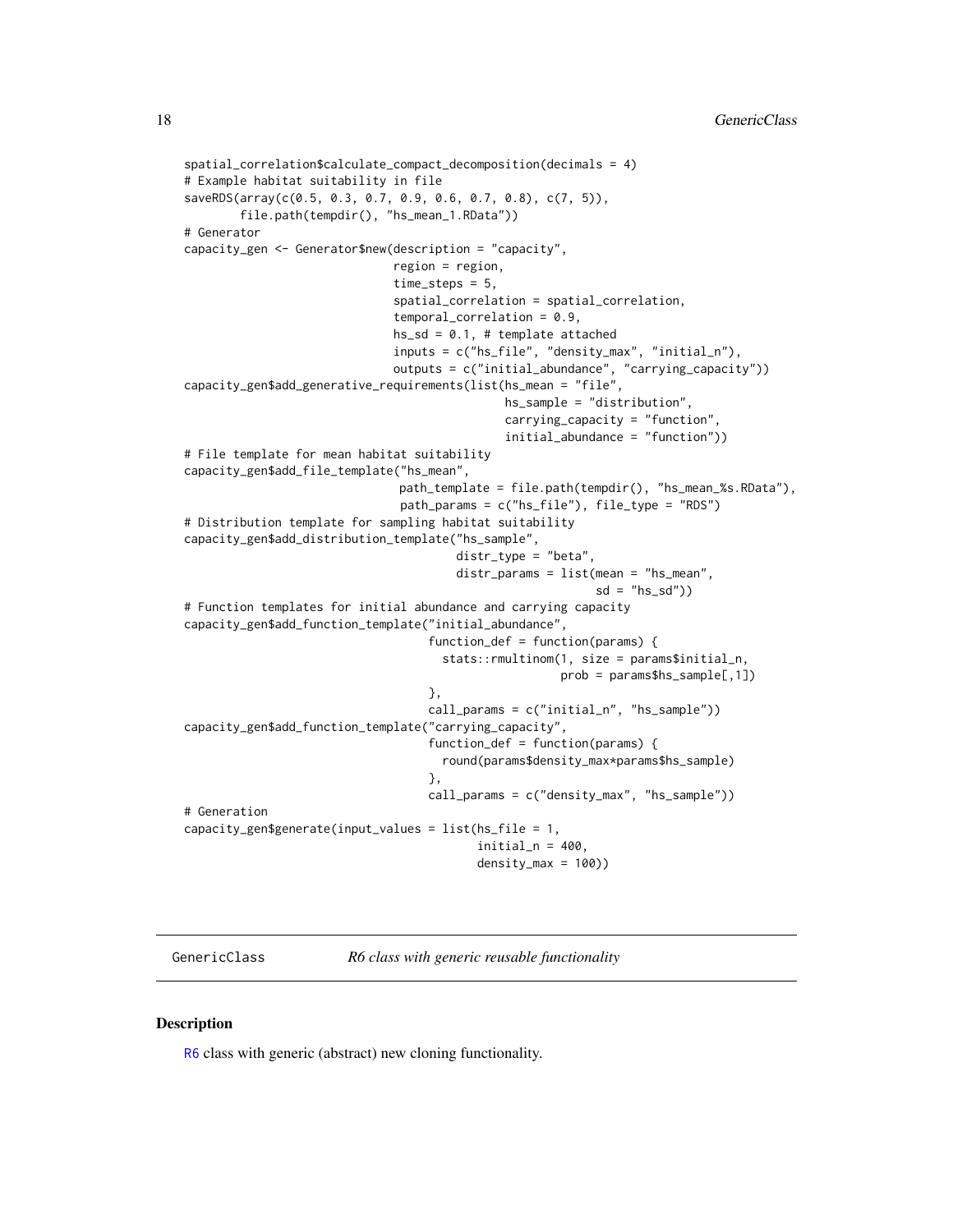#### GenericClass 19

# Public fields

object\_generator Class object generator used to create new clones, particularly for user inheritance.

attached A list of dynamically attached attributes (name-value pairs).

# Methods

# Public methods:

- [GenericClass\\$new\(\)](#page-6-0)
- [GenericClass\\$new\\_clone\(\)](#page-13-0)
- [GenericClass\\$clone\(\)](#page-3-1)

Method new(): Initialization method saves an object generator for new cloning.

*Usage:*

GenericClass\$new(object\_generator = NULL, ...)

*Arguments:*

- object\_generator Class object generator used to create new clones, particularly for user inheritance.
- ... Parameters passed individually (ignored).

Method new\_clone(): Creates a new (re-initialized) object of the current (inherited) object class with optionally passed parameters.

*Usage:* GenericClass\$new\_clone(...)

*Arguments:*

... Parameters passed via the inherited class constructor (defined in initialize and run via new).

*Returns:* New object of the current (inherited) class.

Method clone(): The objects of this class are cloneable with this method.

```
Usage:
GenericClass$clone(deep = FALSE)
Arguments:
deep Whether to make a deep clone.
```
# Examples

```
object1 <- GenericClass$new()
class(object1)
# Referencing
object_ref <- object1
object_ref$attached$a <- 1
object1$attached
# Cloning
object2 <- object1$clone()
object2$attached$b <- 2
```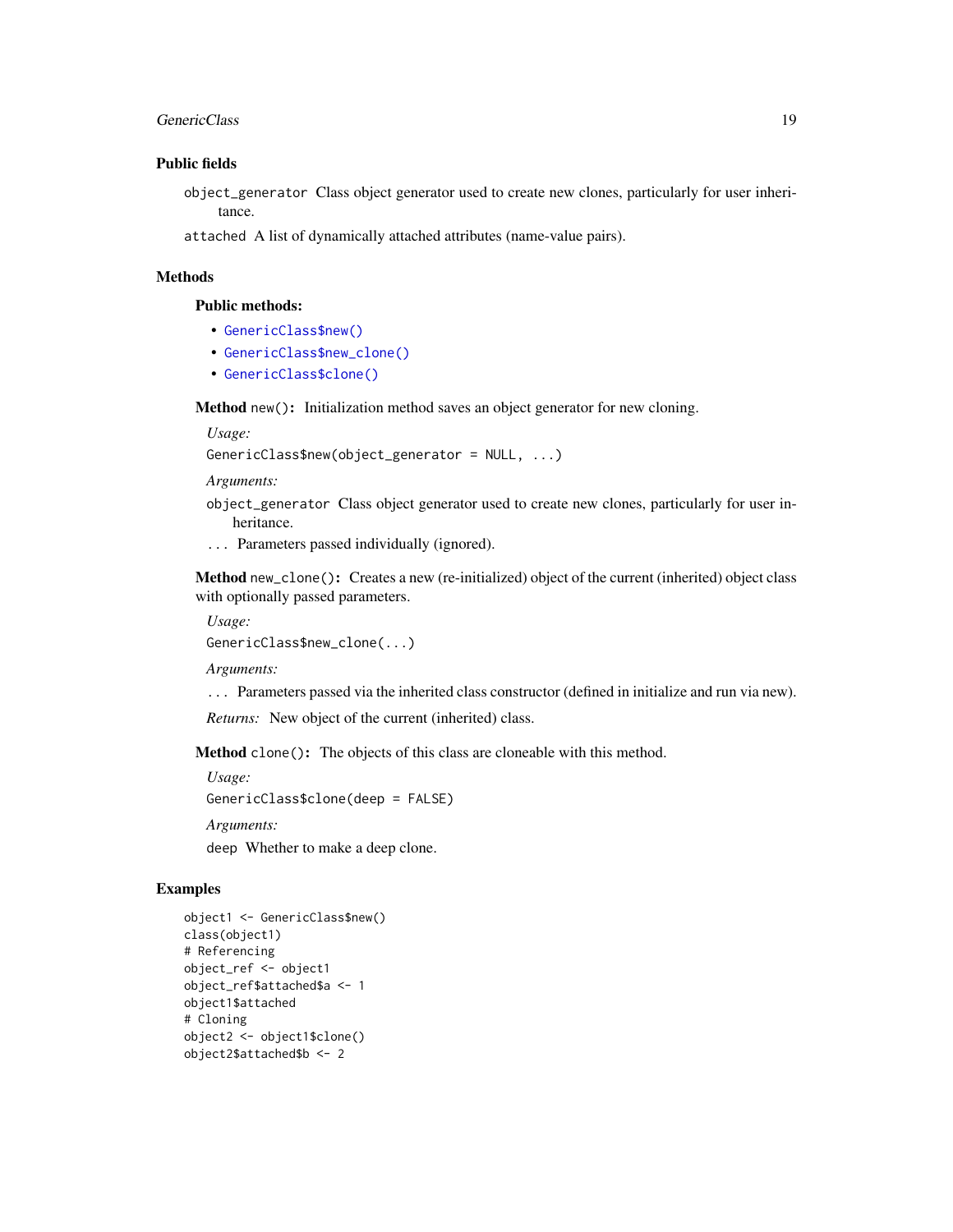```
object1$attached
object2$attached
# New cloning
object3 <- object1$new_clone()
object3$attached$c <- 3
object1$attached
object3$attached
```
GenericManager *R6 class representing a generic manager.*

#### **Description**

[R6](#page-0-0) class to represent a generic (abstract) manager for generating or processing simulation results, as well as optionally generating values via generators.

# Super class

[poems::GenericClass](#page-0-0) -> GenericManager

# Public fields

attached A list of dynamically attached attributes (name-value pairs).

# Active bindings

sample\_data A data frame of sampled parameters for each simulation/result.

- generators A list of generators ([Generator](#page-12-1) or inherited class) objects for generating simulation model values.
- parallel\_cores Number of cores for running the simulations in parallel.
- results\_dir Results directory path.
- results\_ext Result file extension (default is .RData).
- results\_filename\_attributes A vector of: prefix (optional); attribute names (from the sample data frame); postfix (optional); utilized to construct results filenames.
- error\_messages A vector of error messages encountered.
- warning\_messages A vector of warning messages encountered.

# **Methods**

# Public methods:

- [GenericManager\\$new\(\)](#page-6-0)
- [GenericManager\\$get\\_attribute\(\)](#page-20-0)
- [GenericManager\\$get\\_message\\_sample\(\)](#page-20-1)
- [GenericManager\\$get\\_results\\_filename\(\)](#page-20-2)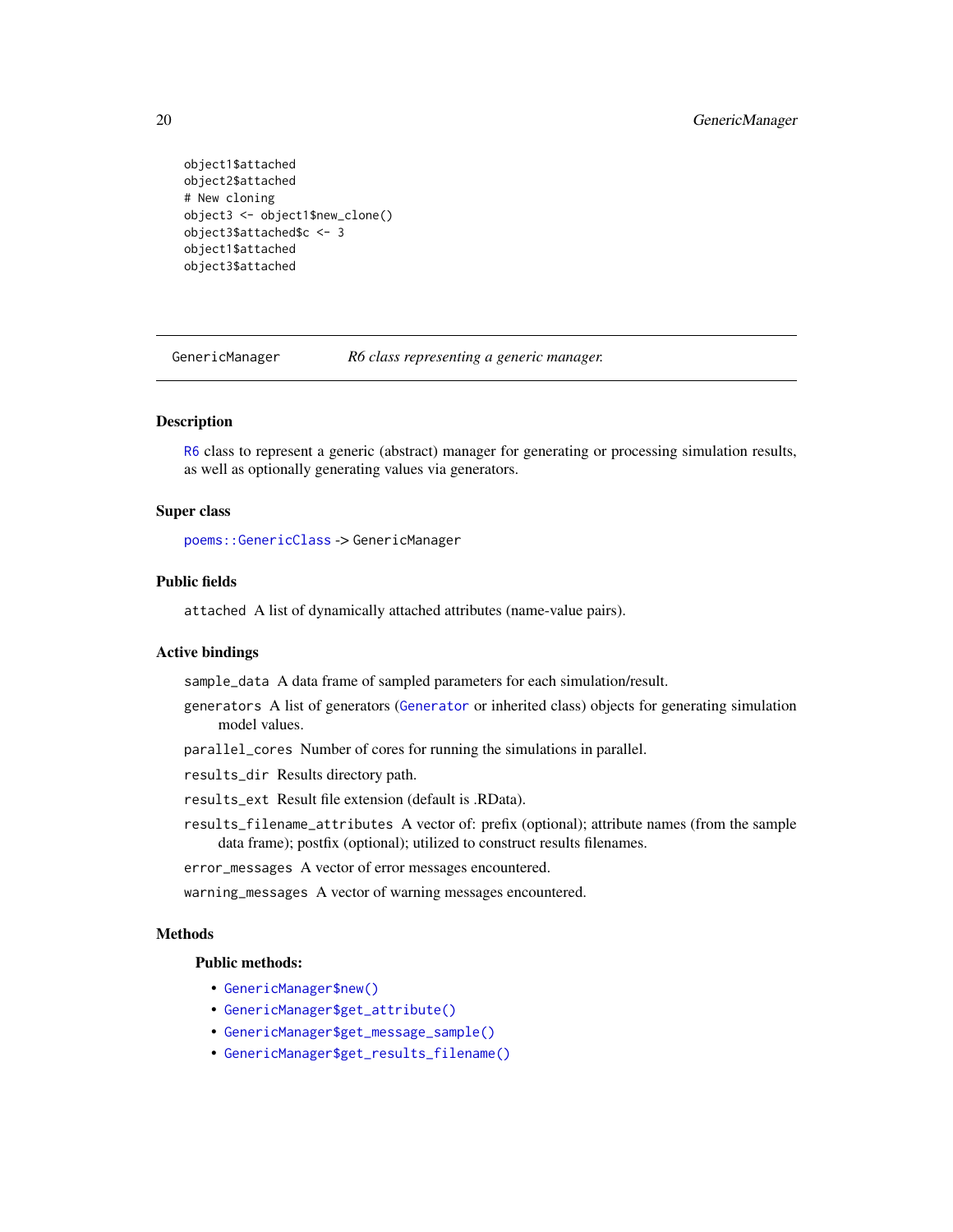# GenericManager 21

• [GenericManager\\$clone\(\)](#page-3-1)

Method new(): Initialization method sets any included attributes (*sample\_data*, *generators*, *parallel\_cores*, *results\_dir*, *results\_filename\_attributes*) and attaches other attributes individually listed.

*Usage:*

GenericManager\$new(...)

*Arguments:*

... Parameters listed individually.

<span id="page-20-0"></span>Method get\_attribute(): Returns a named manager or attached attribute.

*Usage:*

GenericManager\$get\_attribute(param)

*Arguments:*

param Character string name of the attribute.

*Returns:* Selected attribute value.

<span id="page-20-1"></span>Method get\_message\_sample(): Substitutes the specified sample details into a status message (using sprintf) and returns the result.

*Usage:*

GenericManager\$get\_message\_sample(status\_message, sample\_index)

*Arguments:*

status\_message Character string message with a *%s* placeholder for sample details. sample\_index Row index of sample data frame containing details of substitution parameters.

*Returns:* Status message with substituted sample details.

<span id="page-20-2"></span>Method get\_results\_filename(): Constructs and returns the results filename based on the sample data frame index and results filename attributes.

*Usage:*

GenericManager\$get\_results\_filename(sample\_index)

*Arguments:*

sample\_index Row index of sample data frame containing details of substitution parameters.

*Returns:* Results filename with substituted sample details.

Method clone(): The objects of this class are cloneable with this method.

*Usage:*

GenericManager\$clone(deep = FALSE)

*Arguments:*

deep Whether to make a deep clone.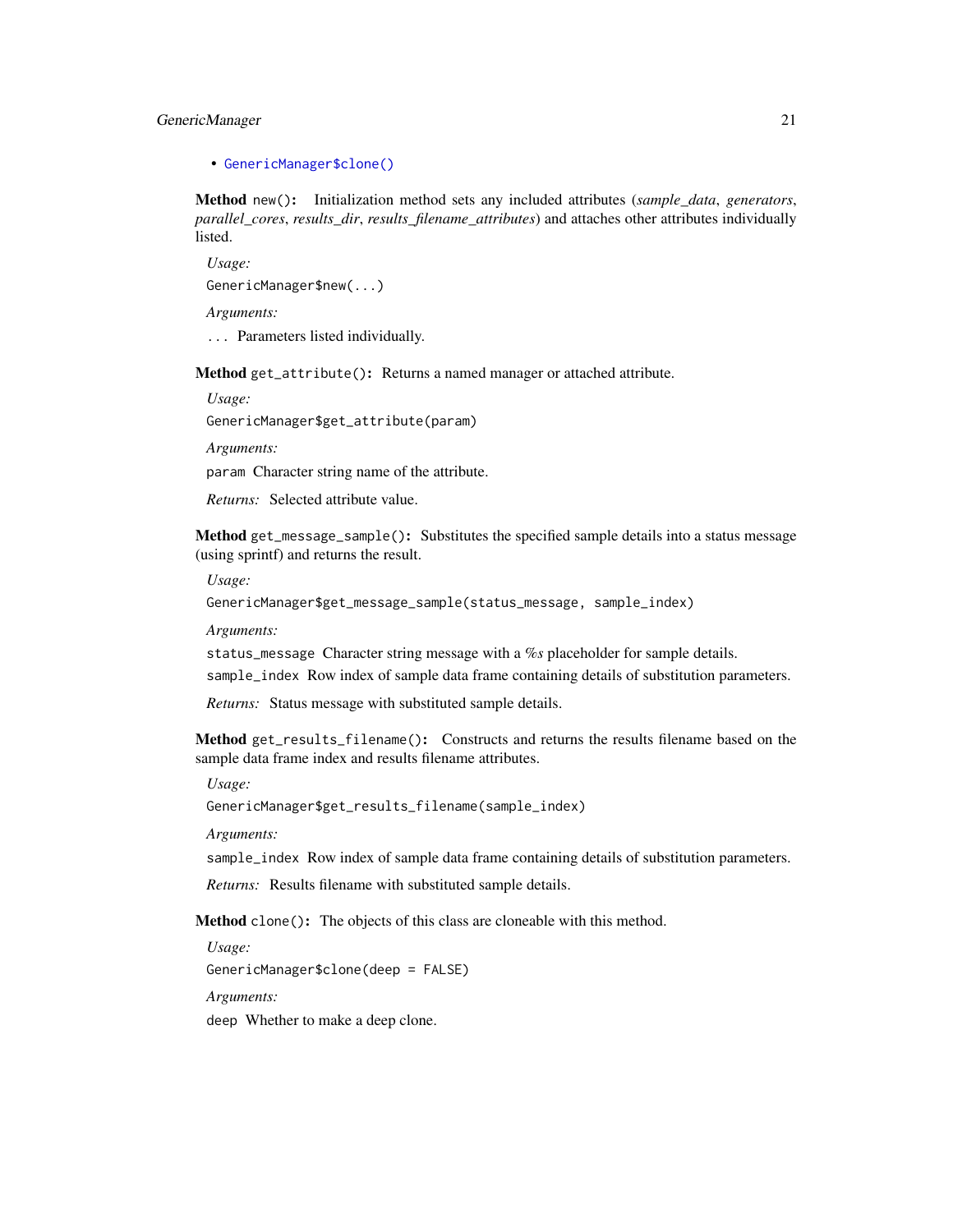## Description

[R6](#page-0-0) class with generic (abstract) functionality for toolset models, including model attribute get and set methods that resolve attribute scope (*public*, *active*, *attached*), attribute aliases, attribute attachment, and error and warning message attributes.

#### Super class

[poems::GenericClass](#page-0-0) -> GenericModel

# Public fields

attached A list of dynamically attached attributes (name-value pairs).

# Active bindings

model\_attributes A vector of model attribute names.

attribute\_aliases A list of alternative alias names for model attributes (form: alias = "attribute") to be used with the set and get attributes methods.

error\_messages A vector of error messages encountered when setting model attributes.

warning\_messages A vector of warning messages encountered when setting model attributes.

# Methods

#### Public methods:

- [GenericModel\\$new\(\)](#page-6-0)
- [GenericModel\\$new\\_clone\(\)](#page-13-0)
- [GenericModel\\$get\\_attribute\\_names\(\)](#page-22-0)
- [GenericModel\\$get\\_attributes\(\)](#page-14-0)
- [GenericModel\\$get\\_attribute\(\)](#page-20-0)
- [GenericModel\\$get\\_attribute\\_aliases\(\)](#page-22-1)
- [GenericModel\\$set\\_attributes\(\)](#page-23-1)
- [GenericModel\\$clone\(\)](#page-3-1)

Method new(): Initialization method sets given attributes individually and/or from a list.

```
Usage:
GenericModel$new(
 model_attributes = NULL,
 attribute_aliases = NULL,
 params = list(),...
)
```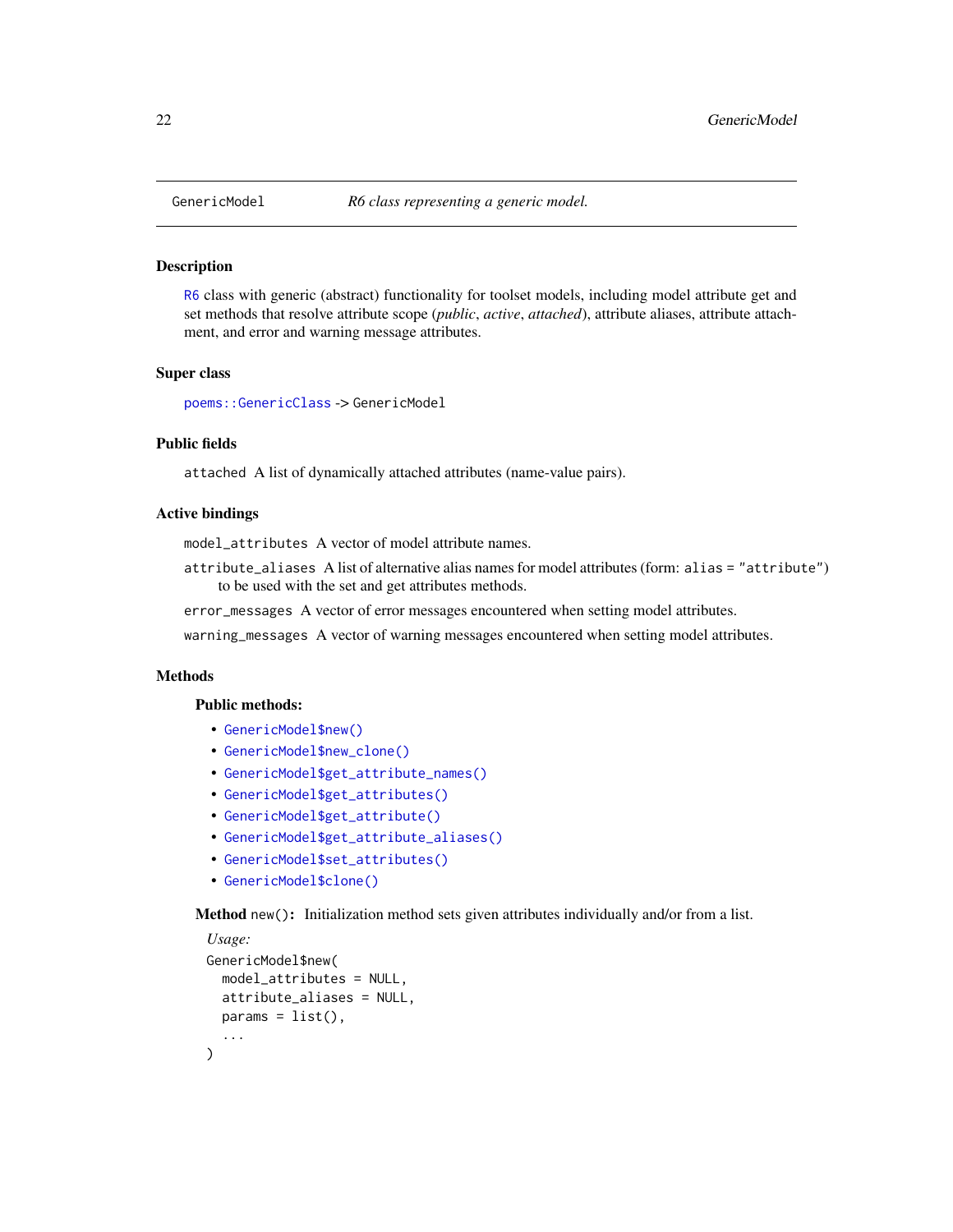# GenericModel 23

*Arguments:*

model\_attributes A vector of model attribute names.

attribute\_aliases A list of alternative alias names for model attributes (form: alias = "attribute") to be used with the set and get attributes methods.

params Parameters passed via a list.

... Parameters passed individually.

Method new\_clone(): Creates a new (re-initialized) object of the current (inherited) object class with optionally passed parameters.

*Usage:*

GenericModel\$new\_clone(...)

*Arguments:*

... Parameters passed via the inherited class constructor (defined in initialize and run via new).

*Returns:* New object of the current (inherited) class.

<span id="page-22-0"></span>Method get\_attribute\_names(): Returns an array of all attribute names including public and private model attributes, as well as attached attributes, error and warning messages.

*Usage:*

GenericModel\$get\_attribute\_names()

*Returns:* Array of all attribute names.

Method get\_attributes(): Returns a list of values for selected attributes or attribute aliases (when array of parameter names provided) or all attributes (when no params).

*Usage:*

GenericModel\$get\_attributes(params = NULL)

*Arguments:*

params Array of attribute names to return (all when NULL).

*Returns:* List of selected or all attributes values.

Method get\_attribute(): Returns the value of an attribute via character name or attribute alias.

*Usage:*

GenericModel\$get\_attribute(param)

*Arguments:*

param Character string name of the attribute.

*Returns:* Attribute value.

<span id="page-22-1"></span>Method get\_attribute\_aliases(): Returns an array of attribute names and aliases for specified or all attributes.

*Usage:*

GenericModel\$get\_attribute\_aliases(params = NULL)

*Arguments:*

params Array of attribute names for names/aliases to return (all when NULL).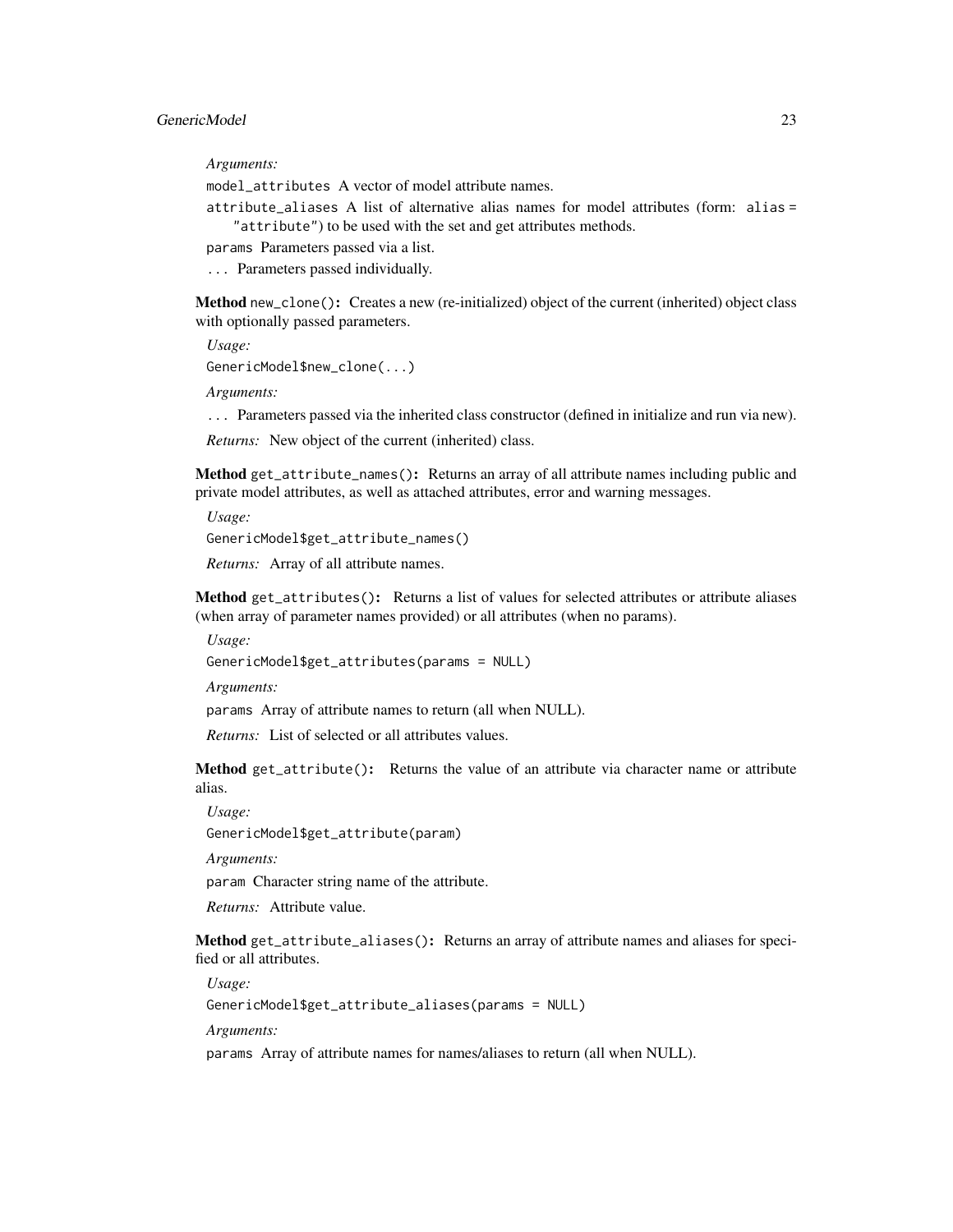<span id="page-23-0"></span>*Returns:* Array of selected or all attribute names and aliases.

<span id="page-23-1"></span>Method set\_attributes(): Sets given attributes (optionally via alias names) individually and/or from a list.

*Usage:*

```
GenericModel$set_attributes(params = list(), ...)
```
*Arguments:*

params List of parameters/attributes.

... Parameters/attributes passed individually.

Method clone(): The objects of this class are cloneable with this method.

*Usage:* GenericModel\$clone(deep = FALSE) *Arguments:*

deep Whether to make a deep clone.

# Examples

```
model1 <- GenericModel$new(model_attributes = c("a", "b", "c"),
                            \text{attribute}\_\text{aliases} = \text{list}(A = "a"),params = list(a = 1, b = 2), c = 3)# Get/set attributes
model1$get_attribute_names()
model1$set_attributes(d = 4)
model1$get_attributes()
model1$get_attribute("A")
model1$get_attribute("B")
model1$get_attribute_aliases() # all attribute names
# New cloning
model2 <- model1$new_clone(e = 5)
model2$get_attributes()
model2$modelattributes
model2$attribute_aliases
```
<span id="page-23-2"></span>LatinHypercubeSampler *R6 class to represent a Latin hypercube sampler.*

# Description

[R6](#page-0-0) class that generates Latin hypercube samples (using [randomLHS](#page-0-0)) for parameters drawn from configured distributions: [uniform](#page-0-0), [normal](#page-0-0), [lognormal](#page-0-0), [beta](#page-0-0) or [triangular](#page-0-0). It generates a data frame of sample values.

# Super class

[poems::GenericClass](#page-0-0) -> LatinHypercubeSampler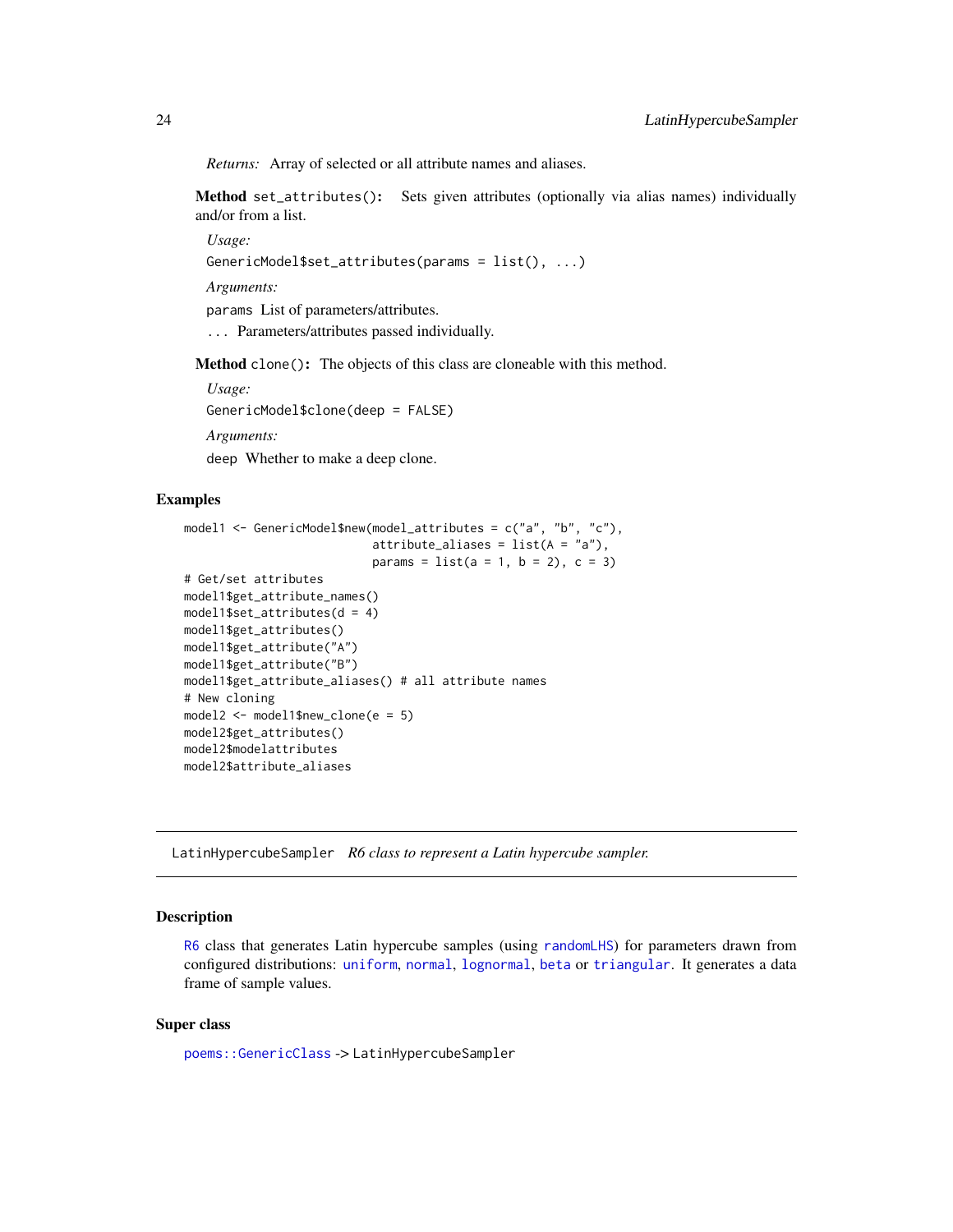# Public fields

attached A list of dynamically attached attributes (name-value pairs).

# Active bindings

parameter\_names A vector of sample parameter names.

parameter\_distributions A list of sample distribution values (nested list with appropriate parameters).

# **Methods**

# Public methods:

- [LatinHypercubeSampler\\$new\(\)](#page-6-0)
- [LatinHypercubeSampler\\$set\\_class\\_parameter\(\)](#page-24-0)
- [LatinHypercubeSampler\\$set\\_uniform\\_parameter\(\)](#page-24-1)
- [LatinHypercubeSampler\\$set\\_normal\\_parameter\(\)](#page-25-0)
- [LatinHypercubeSampler\\$set\\_lognormal\\_parameter\(\)](#page-25-1)
- [LatinHypercubeSampler\\$set\\_beta\\_parameter\(\)](#page-25-2)
- [LatinHypercubeSampler\\$set\\_triangular\\_parameter\(\)](#page-26-0)
- [LatinHypercubeSampler\\$generate\\_samples\(\)](#page-26-1)
- [LatinHypercubeSampler\\$clone\(\)](#page-3-1)

Method new(): Initialization method sets parameter names when provided.

*Usage:*

LatinHypercubeSampler\$new(parameter\_names = NULL, ...)

*Arguments:*

parameter\_names Optional vector of sample parameter names.

... Additional parameters passed individually.

<span id="page-24-0"></span>Method set\_class\_parameter(): Sets a parameter to sampled from a vector of classes.

*Usage:*

LatinHypercubeSampler\$set\_class\_parameter(parameter\_name, classes)

*Arguments:*

parameter\_name Character string name of sample parameter. classes Vector of class values.

<span id="page-24-1"></span>Method set\_uniform\_parameter(): Sets a parameter to be sampled from a [uniform](#page-0-0) distribution with lower and upper bounds, optionally rounded to a specified number of decimal places.

```
Usage:
LatinHypercubeSampler$set_uniform_parameter(
 parameter_name,
 lower = 0,upper = 1,
  decimals = NULL
)
```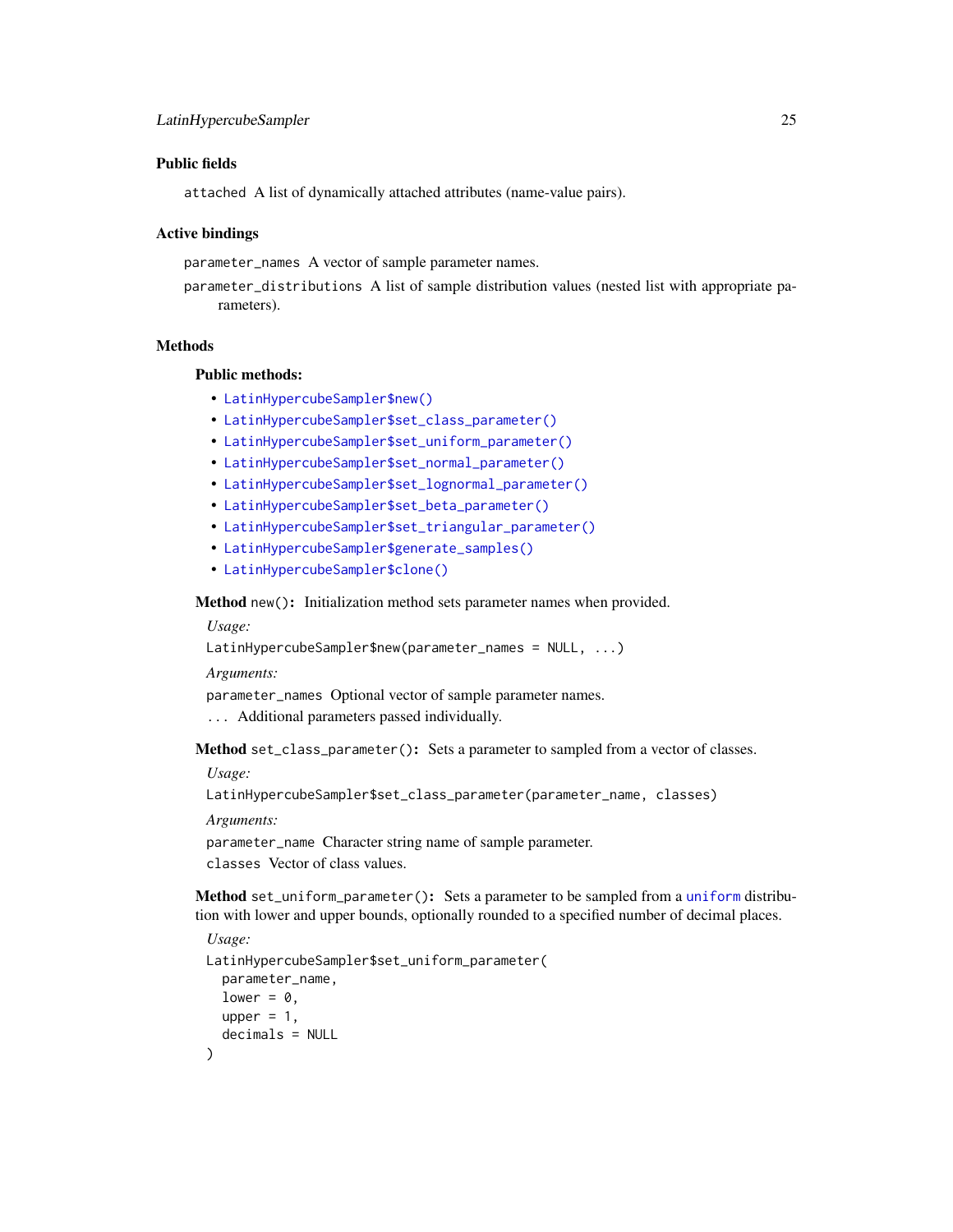*Arguments:*

parameter\_name Character string name of sample parameter. lower Lower bound of the uniform distribution (default  $= 0$ ). upper Upper bound of the uniform distribution (default  $= 1$ ). decimals Optional number of decimals applied to generated samples.

<span id="page-25-0"></span>Method set\_normal\_parameter(): Sets a parameter to be sampled from a [normal](#page-0-0) distribution with mean and standard deviation, optionally rounded to a specified number of decimal places.

```
Usage:
LatinHypercubeSampler$set_normal_parameter(
  parameter_name,
  mean = 0,
  sd = 1,
  decimals = NULL
)
Arguments:
```
parameter\_name Character string name of sample parameter. mean Mean parameter for the normal distribution (default  $= 0$ ). sd Standard deviation parameter for the normal distribution (default  $= 1$ ). decimals Optional number of decimals applied to generated samples.

<span id="page-25-1"></span>Method set\_lognormal\_parameter(): Sets a parameter to be sampled from a [lognormal](#page-0-0) distribution with log mean and log standard deviation, optionally expressed as regular mean and SD (overriding log mean/sd), and optionally rounded to a specified number of decimal places.

```
Usage:
LatinHypercubeSampler$set_lognormal_parameter(
 parameter_name,
 meanlog = 0,
 sdlog = 1,
 mean = NULL,sd = NULL,decimals = NULL
\lambda
```
*Arguments:*

parameter\_name Character string name of sample parameter.

meanlog Log mean parameter for the lognormal distribution (default  $= 0$ ).

sdlog Log standard deviation parameter for the lognormal distribution (default  $= 1$ ).

mean Optional (overriding) regular mean parameter for the lognormal distribution (default = NULL).

- sd Optional (overriding) standard deviation parameter for the lognormal distribution (default  $=$ NULL).
- decimals Optional number of decimals applied to generated samples.

<span id="page-25-2"></span>Method set\_beta\_parameter(): Sets a parameter to be sampled from a [beta](#page-0-0) distribution configured with alpha and beta parameters, or optionally with mean and standard deviation (overriding alpha and beta), and optionally rounded to a specified number of decimal places.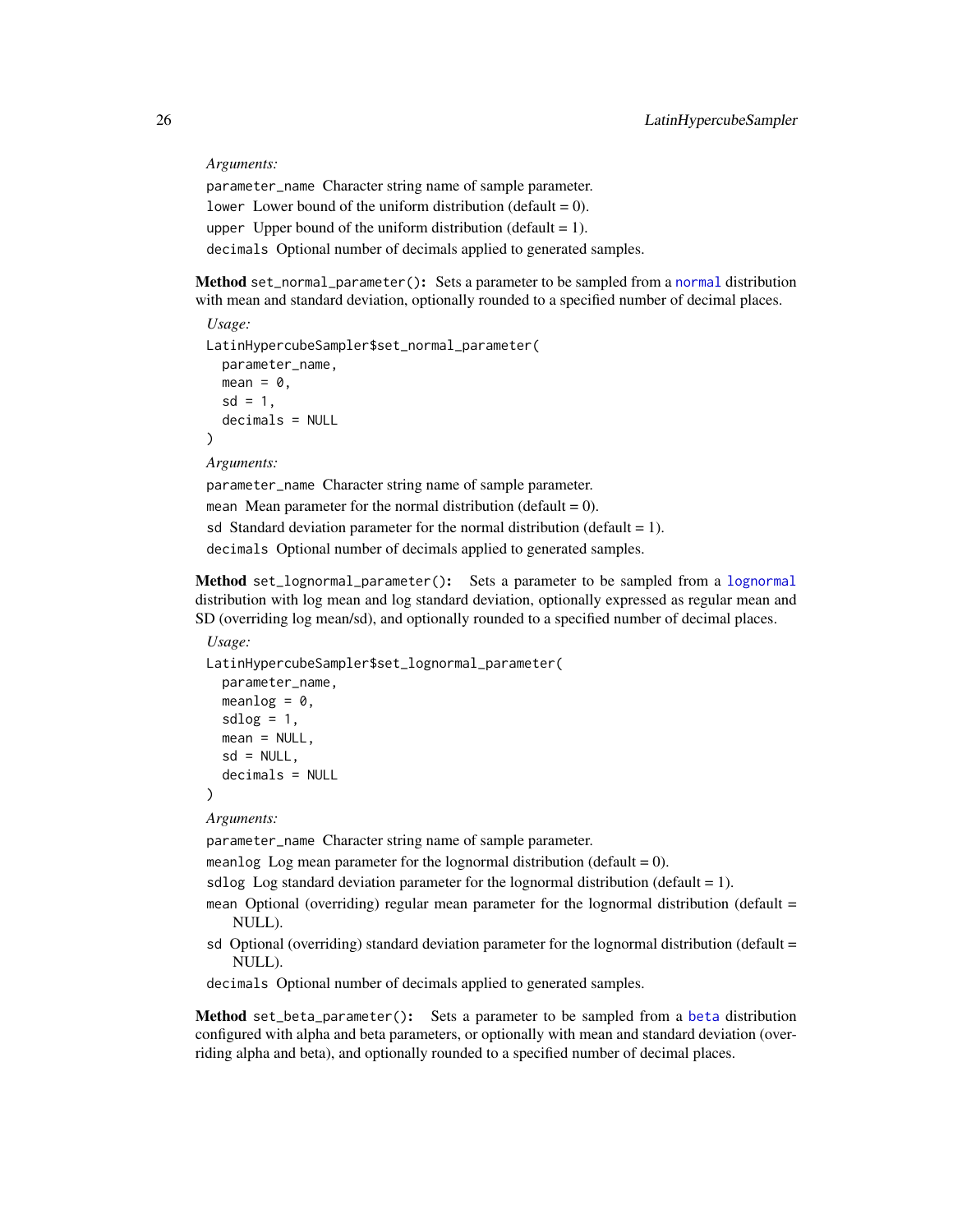# LatinHypercubeSampler 27

```
Usage:
LatinHypercubeSampler$set_beta_parameter(
 parameter_name,
  alpha = 1,
 beta = 1,
 mean = NULL,
  sd = NULL,
  decimals = NULL
)
```
# *Arguments:*

parameter\_name Character string name of sample parameter.

alpha Shaping (towards 1) parameter  $(> 0)$  for the beta distribution (default = 1). beta Shaping (towards 0) parameter  $(> 0)$  for the beta distribution (default = 1). mean Optional (overriding) mean parameter for the beta distribution (default = NULL). sd Optional (overriding) standard deviation parameter for the beta distribution (default = NULL). decimals Optional number of decimals applied to generated samples.

<span id="page-26-0"></span>Method set\_triangular\_parameter(): Sets a parameter to be sampled from a [triangular](#page-0-0) distribution with lower and upper bounds and mode (peak), optionally rounded to a specified number of decimal places.

```
Usage:
LatinHypercubeSampler$set_triangular_parameter(
  parameter_name,
  lower = 0,
  upper = 1,
  mode = (lower + upper)/2,
  decimals = NULL
)
```
#### *Arguments:*

parameter\_name Character string name of sample parameter. lower Lower bound of the triangular distribution (default  $= 0$ ). upper Upper bound of the triangular distribution (default  $= 1$ ). mode Mode (or peak) of the triangular distribution (default  $=$  (lower + upper)/2). decimals Optional number of decimals applied to generated samples.

<span id="page-26-1"></span>Method generate\_samples(): Generates Latin hypercube sample data (via [randomLHS](#page-0-0)) for the set parameters using corresponding distributions.

*Usage:*

```
LatinHypercubeSampler$generate_samples(number = 10, random_seed = NULL)
```
*Arguments:*

number Number of samples to generate (default =  $10$ ).

random\_seed Optional seed for the random generation of samples.

*Returns:* A data frame of generated sample values.

Method clone(): The objects of this class are cloneable with this method.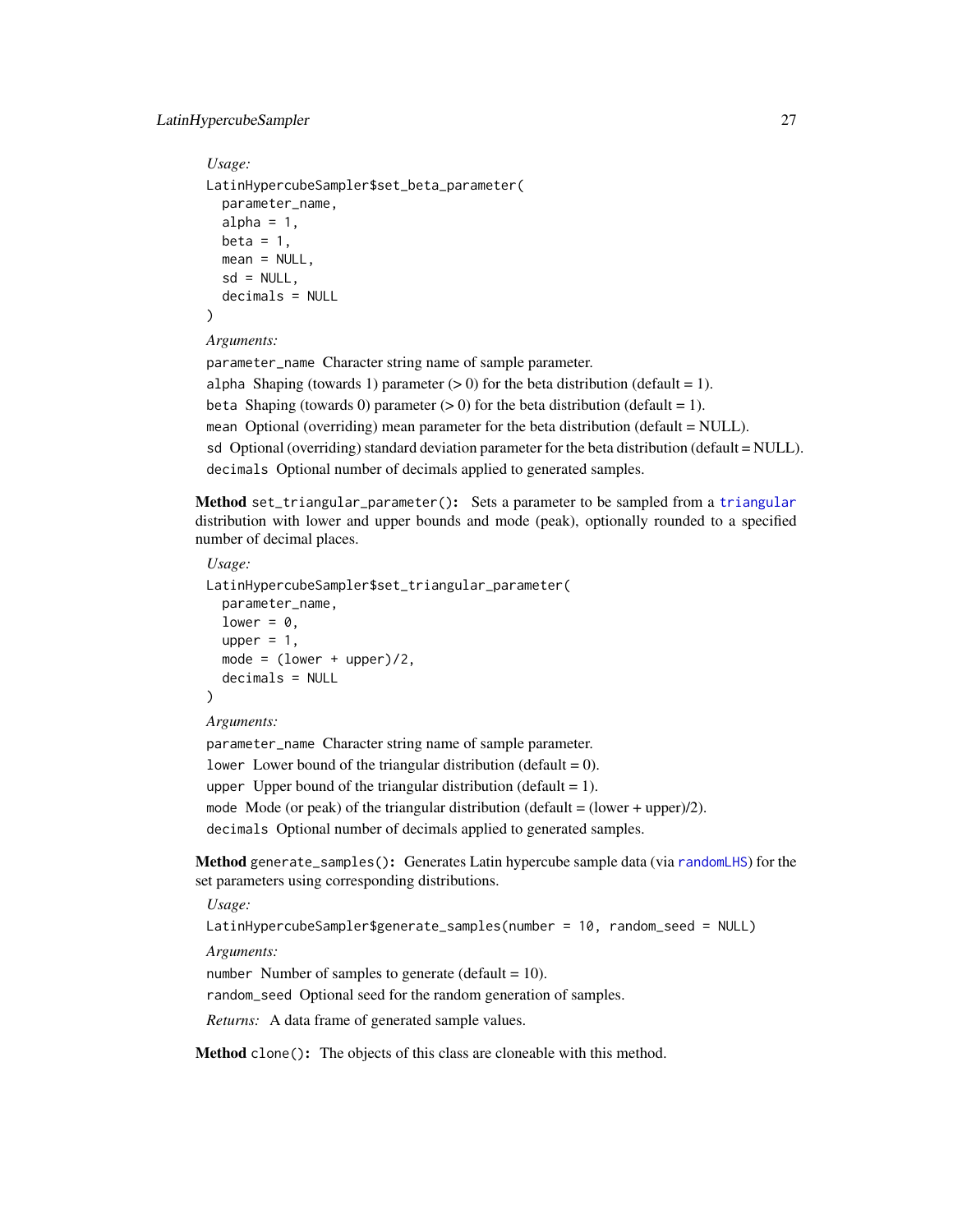<span id="page-27-0"></span>*Usage:* LatinHypercubeSampler\$clone(deep = FALSE) *Arguments:*

deep Whether to make a deep clone.

## Examples

```
lhs_gen <- LatinHypercubeSampler$new(parameter_names = c("size", "age", "km", "price"))
lhs_gen$set_class_parameter("size", c("small", "medium", "large"))
lhs_gen$set_uniform_parameter("age", lower = 18, upper = 70, decimals = 0)
lhs_gen$set_normal_parameter("km", mean = 50000, sd = 20000, decimals = 0)
lhs_gen$set_lognormal_parameter("price", mean = 30000, sd = 10000, decimals = 0)
lhs_gen$set_beta_parameter("tread", mean = 0.7, sd = 0.1, decimals = 2)
lhs_gen$set_triangular_parameter("rating", lower = 0, upper = 10, mode = 5,
                                 decimals = 1)
lhs_gen$generate_samples(number = 10, random_seed = 123)
```
ModelSimulator *R6 class representing a model simulator.*

#### **Description**

[R6](#page-0-0) class for running individual model simulations via a simulation function, storing results, and generating success/error statuses.

#### Super class

[poems::GenericClass](#page-0-0) -> ModelSimulator

# Public fields

attached A list of dynamically attached attributes (name-value pairs).

#### Active bindings

simulation\_model A SimulationModel object or an inherited class object.

simulation\_function Name (character string) or direct assignment (assigned or loaded via source path) of the simulation function, which takes a [SimulationModel](#page-61-1) (or inherited class) as an input and returns the simulation results.

sample\_id An identifier for the simulation sample.

results A list of result structures.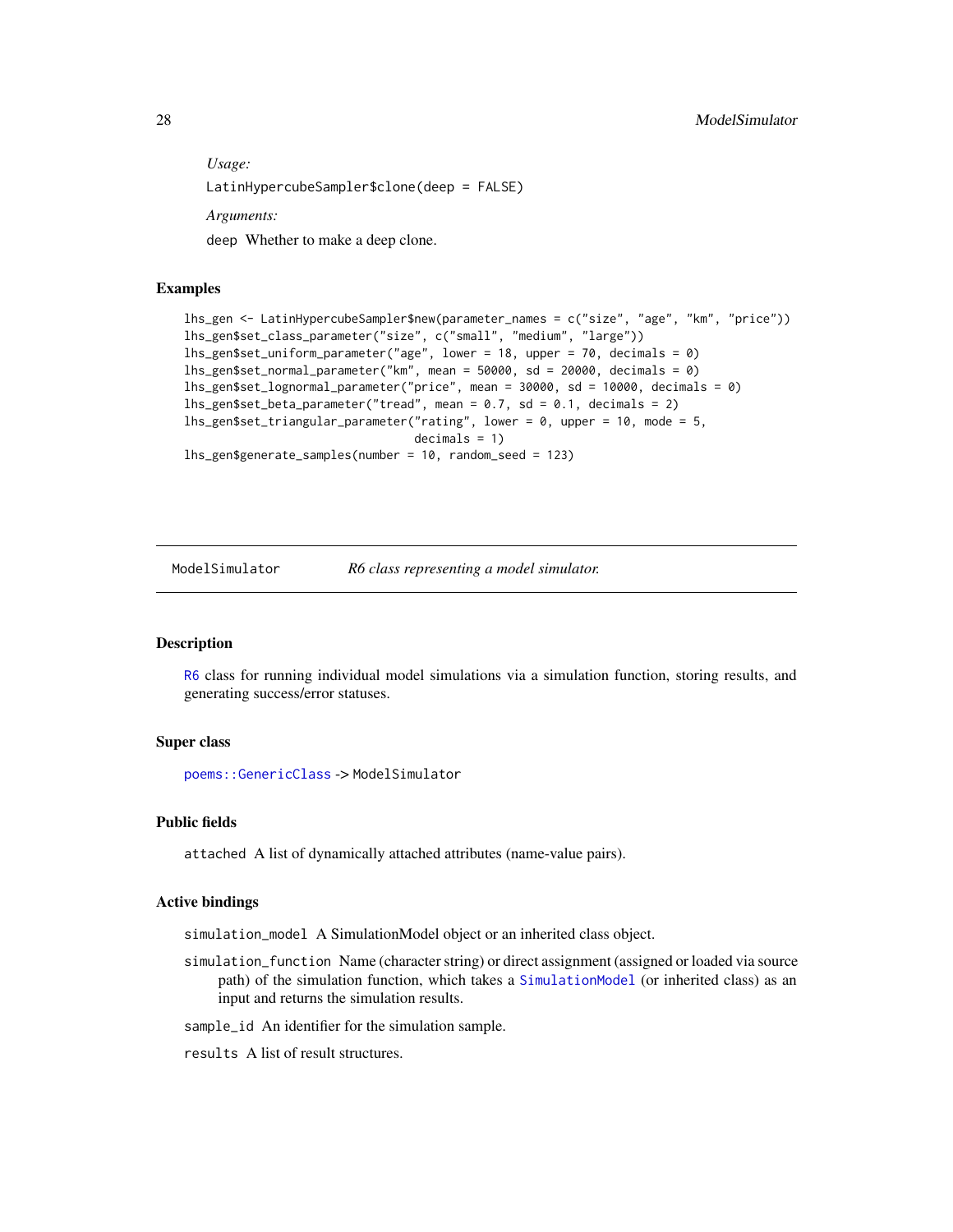# ModelSimulator 29

# **Methods**

# Public methods:

- [ModelSimulator\\$new\(\)](#page-6-0)
- [ModelSimulator\\$new\\_clone\(\)](#page-13-0)
- [ModelSimulator\\$get\\_attribute\(\)](#page-20-0)
- [ModelSimulator\\$run\(\)](#page-28-0)
- [ModelSimulator\\$clone\(\)](#page-3-1)

Method new(): Initialization method sets the population model, and optionally the simulation function, the sample ID, and any attached attributes listed individually.

```
Usage:
ModelSimulator$new(
  simulation_model = NULL,
  simulation_function = NULL,
  sample_id = NULL,
  ...
)
```
*Arguments:*

simulation\_model A [SimulationModel](#page-61-1) (or inherited class) object (can be set later).

simulation\_function Optional name (character string) or direct assignment (assigned or loaded via source path) of the simulation function, which takes a [SimulationModel](#page-61-1) (or inherited class) as an input and returns the simulation results.

sample\_id Optional identifier for the simulation sample.

... Additional parameters passed individually are attached.

Method new\_clone(): Creates a new (re-initialized) object of the current (inherited) object class with optionally passed parameters.

*Usage:*

ModelSimulator\$new\_clone(...)

*Arguments:*

... Parameters passed via the inherited class constructor (defined in initialize and run via new).

*Returns:* New object of the current (inherited) class.

Method get\_attribute(): Returns selected named simulator or attached attribute.

*Usage:*

ModelSimulator\$get\_attribute(param)

*Arguments:*

param Name of the parameter/attribute.

*Returns:* Selected parameter/attribute value.

<span id="page-28-0"></span>Method run(): Runs a model simulator (function), stores the results, and creates a status log entry as a list.

*Usage:*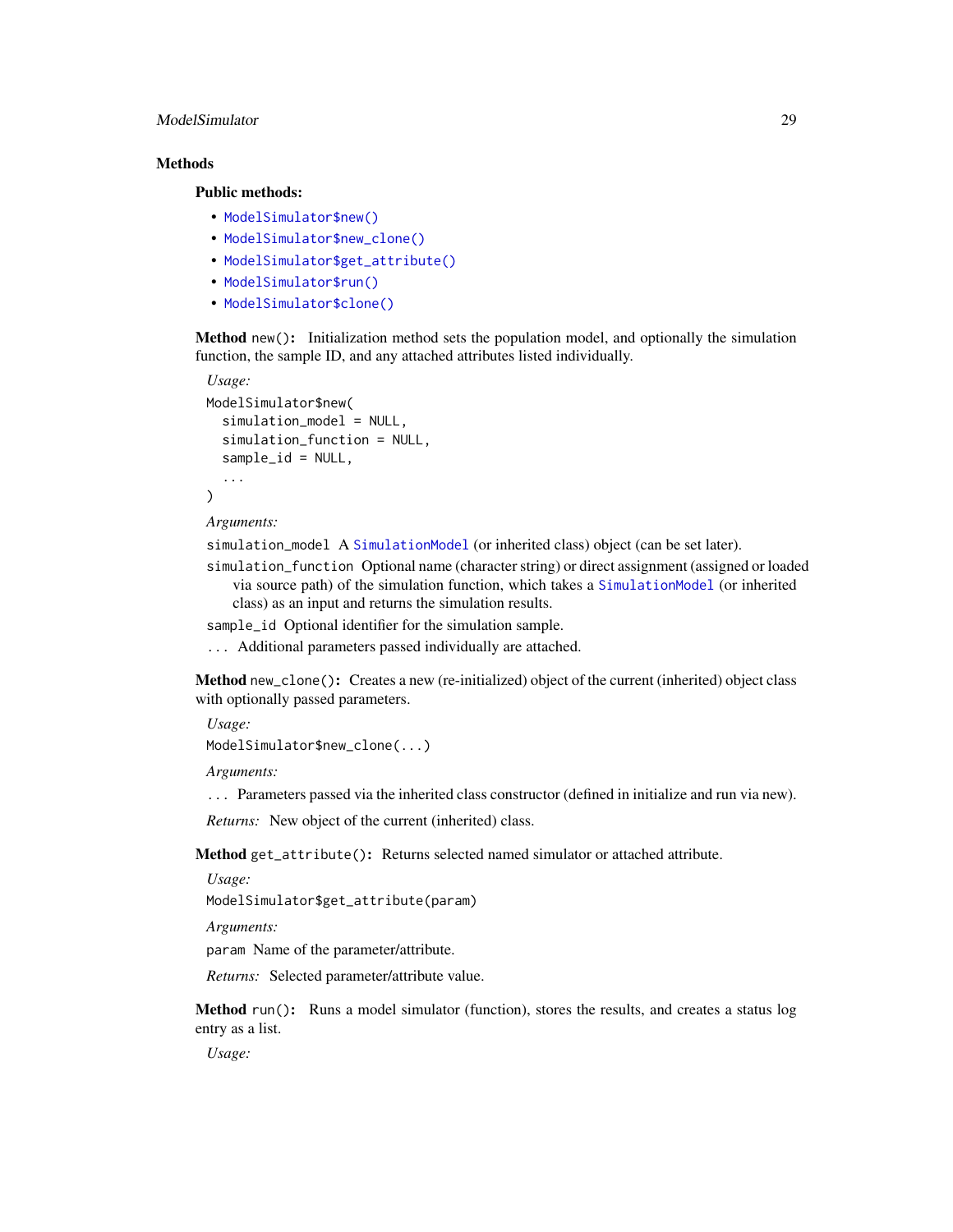#### <span id="page-29-0"></span>ModelSimulator\$run()

*Returns:* A list representing a simulation log entry with a *successful* boolean and a status message template (with a *%s* placeholder for the sample identifier).

Method clone(): The objects of this class are cloneable with this method.

```
Usage:
ModelSimulator$clone(deep = FALSE)
Arguments:
```
deep Whether to make a deep clone.

#### Examples

```
# Simulation model
model1 <- SimulationModel$new(time_steps = 10,
                              model_attributes = c("time_steps", "a", "b"),
                              params = list(a = 1:7)model1$required_attributes <- model1$model_attributes
# Simulation function
test_simulator <- function(model) {
 sum(unlist(model$get_attributes(model$required_attributes)))
}
# Model simulator
simulator1 <- ModelSimulator$new(simulation_model = model1,
                                 simulation_function = "test_simulator")
simulator1$run()
model1$set_attributes(a = 1:10, b = 15)
model1$get_attributes(model1$required_attributes)
simulator1$run()
simulator1$results
```
poems *poems: Pattern-oriented ensemble modeling and simulation*

#### Description

The *poems* package provides a framework of interoperable [R6](#page-0-0) classes for building ensembles of viable models via the pattern-oriented modeling (POM) approach (Grimm et al., 2005). The package includes classes for encapsulating and generating model parameters, and managing the POM workflow. The workflow includes: model setup; generating model parameters via Latin hypercube sampling; running multiple sampled model simulations; collating summary results; and validating and selecting an ensemble of models that best match known patterns. By default, model validation and selection utilizes an approximate Bayesian computation (ABC) approach (Beaumont, Zhang, & Balding, 2002), although alternative user-defined functionality could be employed. The package also includes a spatially explicit demographic population model simulation engine, which includes default functionality for density dependence, correlated environmental stochasticity, stagebased transitions, and distance-based dispersal. The user may customize the simulator by defining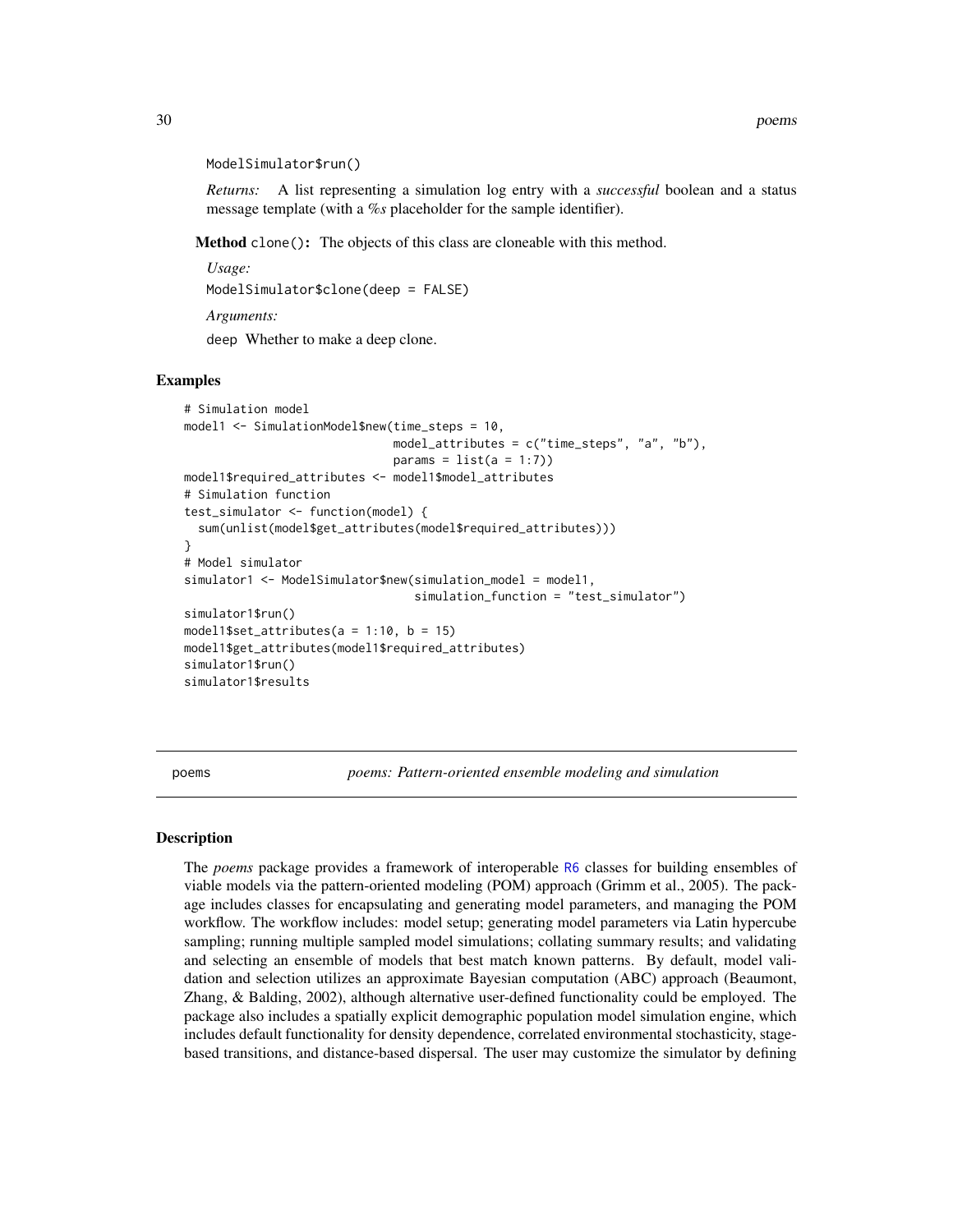#### poems 31

functionality for translocations, harvesting, mortality, and other processes, as well as defining the sequence order for the simulator processes. The framework could also be adapted for use with other model simulators by utilizing its extendable (inheritable) base classes.

#### Framework and workflow

The *poems* framework utilizes a hierarchy of extendable (inheritable) [R6](#page-0-0) class objects that work together to manage a POM workflow for building an ensemble of simulation models.



The workflow is summarized in the following steps:

- 1. Create a simulation model template (a [SimulationModel](#page-61-1) or inherited class object) with appropriate fixed parameters for the study domain. Also define a study region via the [Region](#page-53-1) class if the simulations are to be spatially explicit.
- 2. Create generators ([Generator](#page-12-1) or inherited class objects) for dynamically generating (nonsingular) model parameters represented by data structures, such as arrays or lists.
- 3. Generate a data frame of sampled variable model parameters using the [LatinHypercubeSampler](#page-23-2). This will include singular model parameter values as well as input parameters for the generators.
- 4. Create a [SimulationManager](#page-59-1) object configured with the simulation model (template), the generators, and the sample parameter data frame. Running this manager sets and runs the models via the simulator function for each set (row) of sampled parameters, utilising the generators when required. The results of each model simulation run are written to a file. A simulation log file is also created.
- 5. Create a [ResultsManager](#page-55-1) object configured with the sample parameter data and result file details. Running this manager constructs a data frame of configured summary metrics, one row for each simulation result file. The manager utilizes the [SimulationResults](#page-66-1) (or inherited) class to encapsulate, and dynamically generate additional derived, results. The metrics are generated via user-defined specifications and functions for calculating each metric from the results (objects).
- 6. Create a [Validator](#page-80-1) object configured with the sample parameter data, summary metrics, and target (observed) pattern values for each metric. By default, the validator utilizes an approximate Bayesian computation (ABC) validation method via the [abc](#page-0-0) library, although the validator (call) function can be configured to utilize other library or user-defined functions.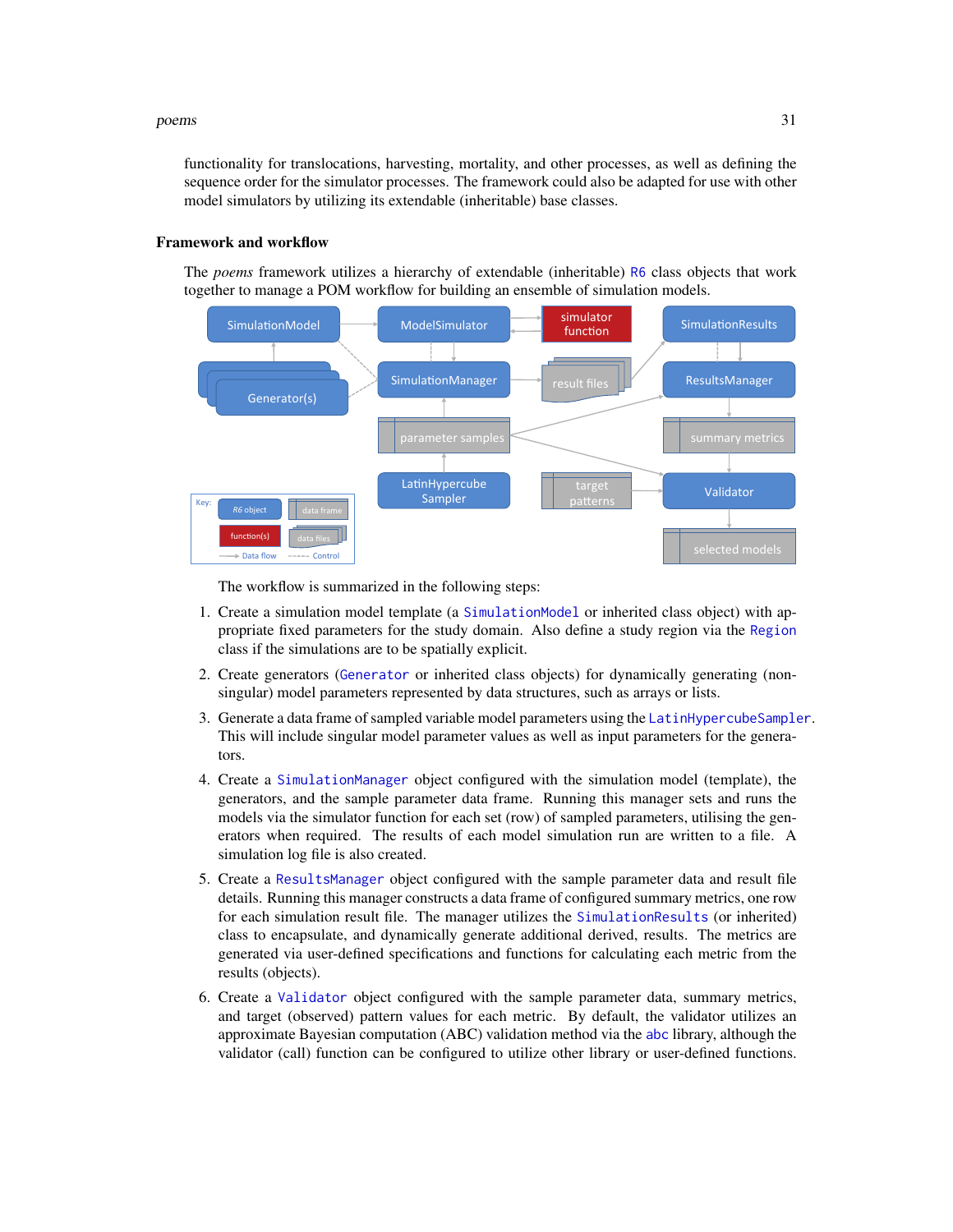Running the validator (with appropriate call function configuration) produces an ensemble of models (indices to sampled parameters) that were found to best match the targets. Diagnostic outputs may also be produced (depending on the call function and its configuration).

7. The selected models may then be utilized for further studies, such as alternative model scenarios or counter-factuals. This can be achieved by utilizing the selected subset of parameter samples to form inputs for further model simulations (by repeating the steps above).

#### Population modeling components

The spatially explicit demographic population model simulation engine and its associated classes are summarized by the following:

[population\\_simulator](#page-45-1) function: The simulation engine's main function processes the model input parameters, controls the flow, calling other function modules as required, and returns the results of each simulation.

- [population\\_density](#page-38-1) function: Module for configuring and performing density dependence calculations at each simulation time step. A user-defined function may be utilized.
- [population\\_env\\_stoch](#page-43-1) function: Module for configuring and stochastically applying environmental variability to stage-based population transition rates at each simulation time step.
- [population\\_transitions](#page-52-1) function: Module for configuring and performing stage-based demographic transitions of population abundances at each simulation time step.
- [population\\_transformation](#page-50-1) function: Module for configuring and performing user-defined transformations to staged population abundances. This functionality is utilized when defining functions for translocation, harvest, mortality, or other custom transformative functions.
- [population\\_dispersal](#page-40-1) function: Module for configuring and performing dispersal calculations at each simulation time step. A user-defined function may be utilized.
- [population\\_results](#page-44-1) function: Module for configuring, initializing, and collating simulation results.
- [PopulationModel](#page-32-1) class: Inherited from [SimulationModel](#page-61-1), this class encapsulates the input parameters utilized by the [population\\_simulator](#page-45-1).
- [SimulatorReference](#page-69-2) class: This simple [R6](#page-0-0) class enables user-defined functionality to maintain persistent (attached) attributes and to write to the simulator results.
- [SpatialCorrelation](#page-69-1) class: Provides functionality for generating parameters that can be utilized when optionally applying a spatial correlation within the simulator's environmental variability calculations.
- [DispersalGenerator](#page-4-1) class: Inherited from [Generator](#page-12-1), this class provides functionality for generating distance-based dispersal parameters that can be utilized when performing dispersal calculations.
- [DispersalFriction](#page-2-1) class: Provides functionality for adjusting the (equivalent) distance between population cells given a spatio-temporal frictional landscape. These adjustments may be utilized by the [DispersalGenerator](#page-4-1).
- [PopulationResults](#page-36-1) class: Inherited from [SimulationResults](#page-66-1), this class encapsulates the results generated by the [population\\_simulator](#page-45-1), as well as dynamically generating additional derived results.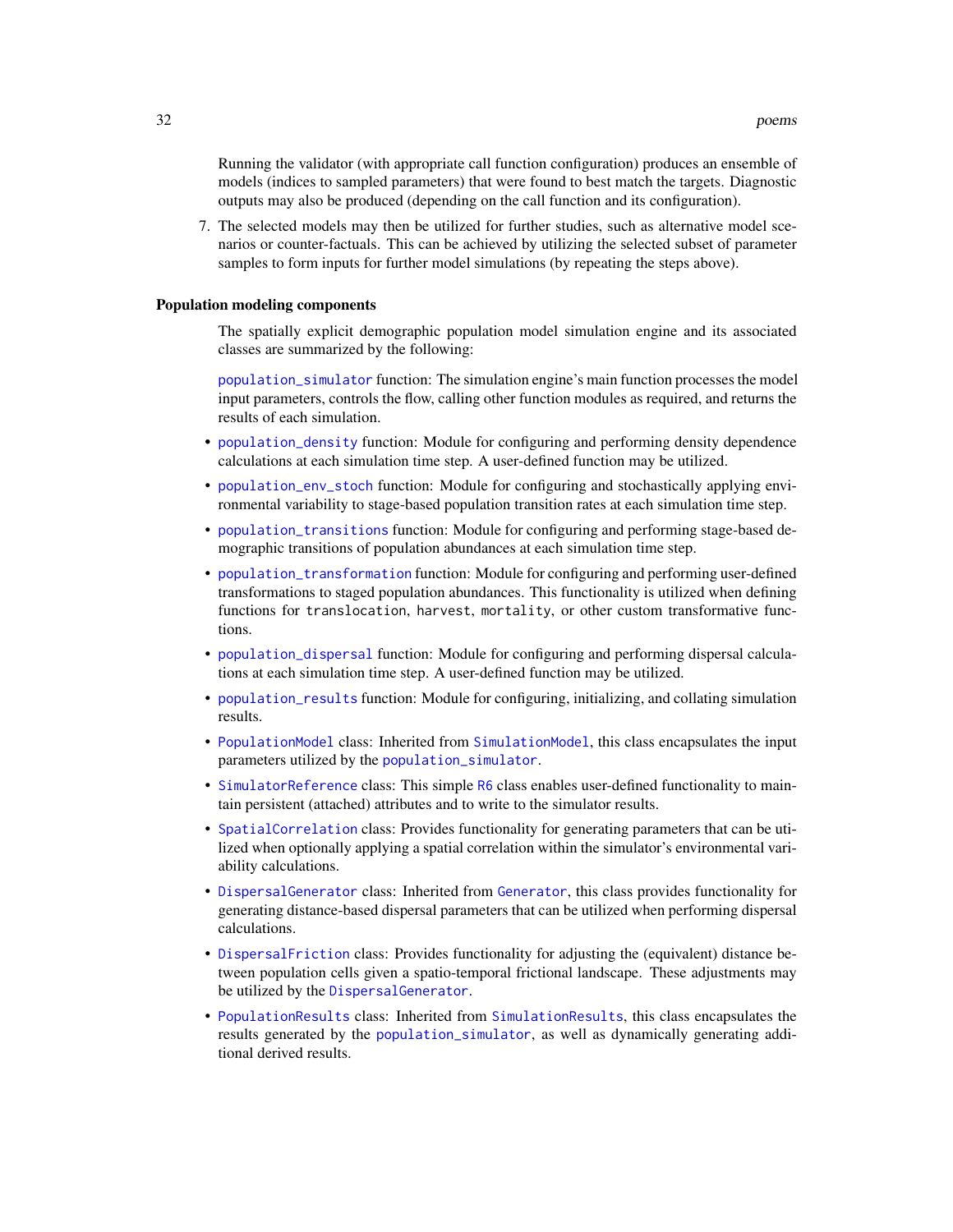# <span id="page-32-0"></span>References

Beaumont, M. A., Zhang, W., & Balding, D. J. (2002). 'Approximate Bayesian computation in population genetics'. *Genetics*, vol. 162, no. 4, pp, 2025–2035.

Grimm, V., Revilla, E., Berger, U., Jeltsch, F., Mooij, W. M., Railsback, S. F., Thulke, H. H., Weiner, J., Wiegand, T., DeAngelis, D. L., (2005). 'Pattern-Oriented Modeling of Agent-Based Complex Systems: Lessons from Ecology'. *Science* vol. 310, no. 5750, pp. 987–991.

#### Examples

```
# Here we demonstrate building and running a simple population model. For a
# demonstration of the POM workflow with the model, see vignette("simple_example").
# Demonstration example region (U Island) and initial abundance
coordinates <- data.frame(x = rep(seq(177.01, 177.05, 0.01), 5),
                          y = rep(seq(-18.01, -18.05, -0.01), each = 5)template_raster <- Region$new(coordinates = coordinates)$region_raster # full extent
template_raster[][-c(7, 9, 12, 14, 17:19)] <- NA # make U Island
region <- Region$new(template_raster = template_raster)
initial_abundance \leq seq(0, 300, 50)
raster::plot(region$raster_from_values(initial_abundance),
             main = "Initial abundance", xlab = "Longitude (degrees)",
             ylab = "Latitude (degrees)", zlim = c(0, 300), colNA = "blue")
# Set population model
pop_model <- PopulationModel$new(
 region = region,
 time_steps = 5,
 populations = 7,
 initial_abundance = initial_abundance,
 stage_matrix = matrix(c(0, 2.5, # Leslie/Lefkovitch matrix
                          0.8, 0.5), nrow = 2, ncol = 2, byrow = TRUE),
 carrying_capacity = rep(200, 7),
 density_dependence = "logistic",
 dispersal = (l \text{diag}(n \text{row} = 7, n \text{col} = 7)) \times 0.05,
 result\_stages = c(1, 2)# Run single simulation
results <- population_simulator(pop_model)
results # examine
raster::plot(region$raster_from_values(results$abundance[,5]),
             main = "Final abundance", xlab = "Longitude (degrees)",
             ylab = "Latitude (degrees)", zlim = c(\emptyset, 300), colNA = "blue")
```
<span id="page-32-1"></span>PopulationModel *R6 class representing a population model*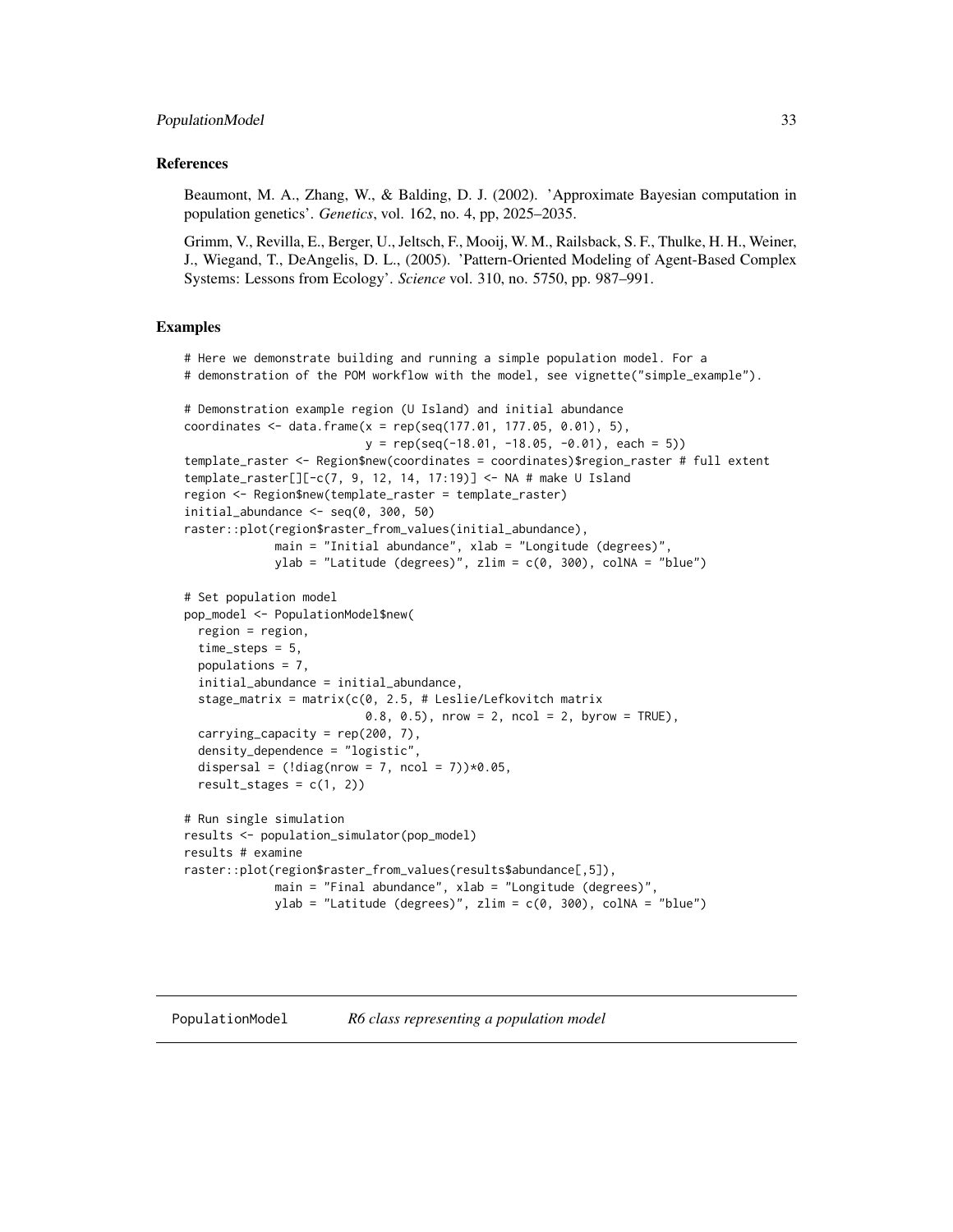# Description

[R6](#page-0-0) class representing a spatially-explicit demographic-based population model. It extends the [SimulationModel](#page-61-1) class with parameters for the [population\\_simulator](#page-45-1) function. It inherits functionality for creating a nested model, whereby a nested template model with fixed parameters is maintained when a model is cloned for various sampled parameters. Also provided are extensions to the methods for checking the consistency and completeness of model parameters.

# Super classes

[poems::GenericClass](#page-0-0) -> [poems::GenericModel](#page-0-0) -> [poems::SpatialModel](#page-0-0) -> [poems::SimulationModel](#page-0-0) -> PopulationModel

# Public fields

attached A list of dynamically attached attributes (name-value pairs).

#### Active bindings

simulation\_function Name (character string) or source path of the default simulation function, which takes a model as an input and returns the simulation results.

model\_attributes A vector of model attribute names.

region A [Region](#page-53-1) (or inherited class) object specifying the study region.

coordinates Data frame (or matrix) of X-Y population (WGS84) coordinates in longitude (degrees West) and latitude (degrees North) (get and set), or distance-based coordinates dynamically returned by region raster (get only).

random\_seed Number to seed the random number generation for stochasticity.

replicates Number of replicate simulation runs.

time\_steps Number of simulation time steps.

years\_per\_step Number of years per time step.

populations Number of population cells.

- stages Number of lifecycle stages.
- initial\_abundance Array (matrix) or raster (stack) of initial abundance values at each population cell (for each age/stage).
- stage\_matrix Matrix of transition (fecundity  $\&$  survival) rates between stages at each time step (Leslie/Lefkovitch matrix).

fecundity\_mask Matrix of 0-1 to indicate which (proportions) of transition rates refer to fecundity.

fecundity\_max Maximum transition fecundity rate (in Leslie/Lefkovitch matrix).

- demographic\_stochasticity Boolean for choosing demographic stochasticity for transition, dispersal, harvest and/or other processes.
- standard\_deviation Standard deviation matrix (or single value) for applying environmental stochasticity to transition rates.
- correlation Simulator-dependent attribute or list of attributes for describing/parameterizing the correlation strategy utilized when applying environmental stochasticity and/or other processes (see [population\\_simulator](#page-45-1)).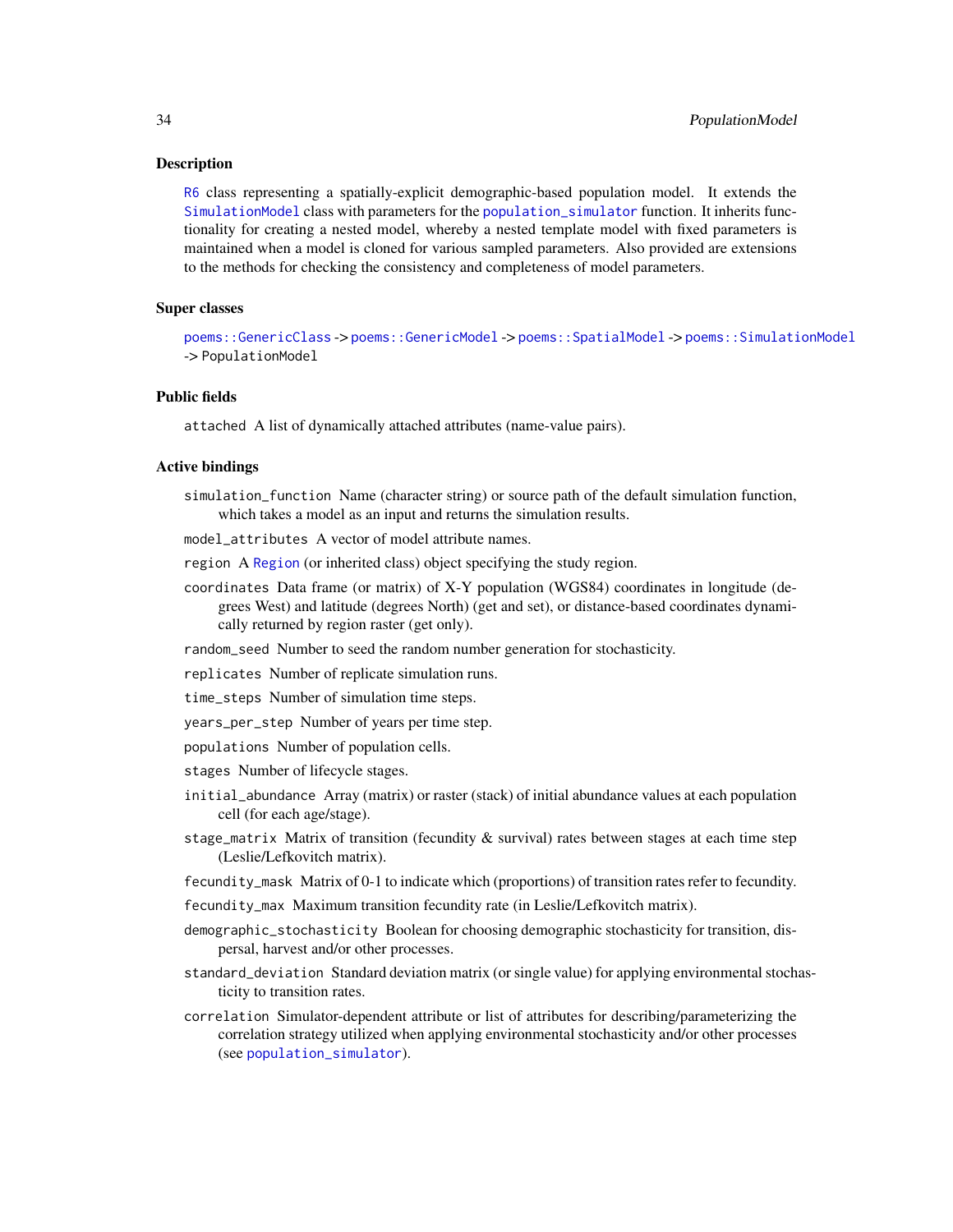- carrying\_capacity Array (matrix), or raster (stack) of carrying capacity values at each population cell (across time).
- density\_dependence Simulator-dependent function, attribute or list of attributes for describing/parameterizing the density dependence strategy utilized (see [population\\_simulator](#page-45-1)).
- growth\_rate\_max Maximum growth rate (utilized by density dependence processes).
- density\_affects Transition vital rates that are affected by density, including *"fecundity"*, *"survival*", or a matrix of booleans or numeric (0-1) indicating vital rates affected (default is all).
- density\_stages Array of booleans or numeric (0-1) for each stage to indicate (the degree to) which stages are affected by density (default is 1 for all stages).
- translocation Simulator-dependent function, attribute or list of attributes for describing/parameterizing translocation (management) strategies utilized (see [population\\_simulator](#page-45-1)).
- harvest Simulator-dependent function, attribute or list of attributes for describing/parameterizing a harvest (organism removal/hunting) strategy (see [population\\_simulator](#page-45-1)).
- mortality Simulator-dependent function, attribute or list of attributes to describe/parameterize a spatio-temporal mortality strategy (see [population\\_simulator](#page-45-1)).
- dispersal Simulator-dependent function, attribute or list of attributes for describing/parameterizing the dispersal (migration) strategy utilized (see [population\\_simulator](#page-45-1)).
- dispersal\_stages Array of relative dispersal (0-1) for each stage to indicate the degree to which each stage participates in dispersal (default is 1 for all stages).
- dispersal\_source\_n\_k Simulator-dependent attribute for describing/parameterizing dispersal dependent on source population abundance divided by carrying capacity (see [population\\_simulator](#page-45-1)).
- dispersal\_target\_k Simulator-dependent attribute for describing/parameterizing dispersal dependent on target population carrying capacity (see [population\\_simulator](#page-45-1)).
- dispersal\_target\_n Simulator-dependent attribute (default is list with *threshold* and *cutoff*) of attributes for describing/parameterizing dispersal dependent on target population abundance (see [population\\_simulator](#page-45-1)).
- abundance\_threshold Abundance threshold (that needs to be exceeded) for each population to persist.
- simulation\_order A vector of simulation process names in configured order of execution (default is "transition", "translocation", "harvest", "mortality", "dispersal", "results").
- results\_selection List of attributes to be included in the returned results of each simulation run, selected from: "abundance", "ema", "extirpation", "extinction\_location", "harvested", "occupancy"; "summarize" or "replicate".
- result\_stages Array of booleans or numeric  $(0, 1, 2, ...)$  for each stage to indicate which stages are included/combined (each unique digit > 0; optionally named) in the results (default is 1 for all stages).
- attribute\_aliases A list of alternative alias names for model attributes (form: alias = "attribute") to be used with the set and get attributes methods.
- template\_model Nested template model for fixed (non-sampled) attributes for shallow cloning.

sample\_attributes Vector of sample attribute names (only).

required\_attributes Vector of required attribute names (only), i.e. those needed to run a simulation.

error\_messages A vector of error messages encountered when setting model attributes.

warning\_messages A vector of warning messages encountered when setting model attributes.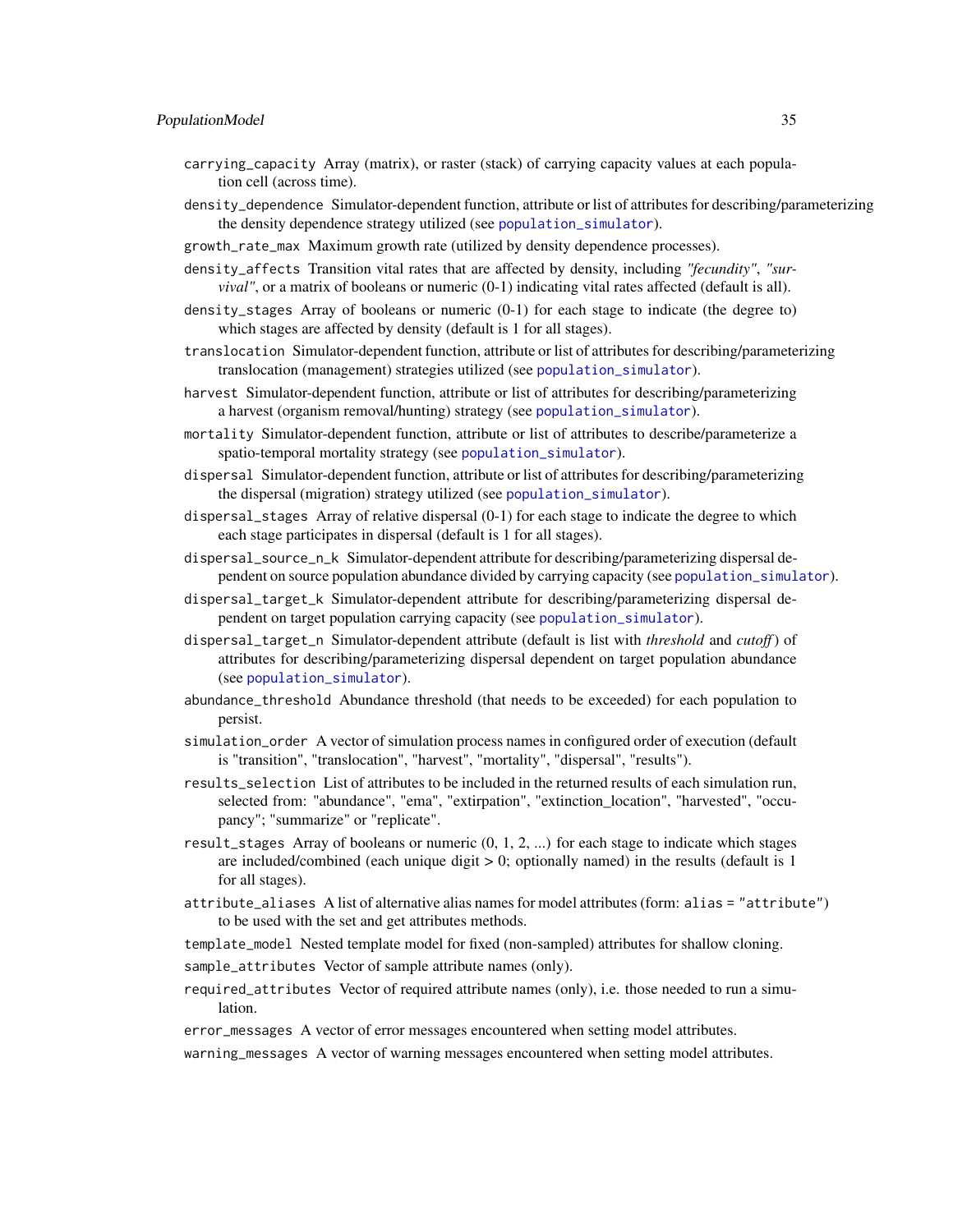# Methods

Public methods:

- [PopulationModel\\$new\(\)](#page-6-0)
- [PopulationModel\\$list\\_consistency\(\)](#page-35-0)
- [PopulationModel\\$clone\(\)](#page-3-1)

Method new(): Initialization method sets default aliases and given attributes individually and/or from a list.

*Usage:*

```
PopulationModel$new(attribute_aliases = NULL, ...)
```
*Arguments:*

attribute\_aliases A list of alternative alias names for model attributes (form: alias = "attribute") to be used with the set and get attributes methods.

... Parameters passed via a *params* list or individually.

<span id="page-35-0"></span>Method list\_consistency(): Returns a boolean to indicate if (optionally selected or all) model attributes (such as dimensions) are consistent.

*Usage:*

PopulationModel\$list\_consistency(params = NULL)

*Arguments:*

params Optional array of parameter/attribute names.

*Returns:* List of booleans (or NAs) to indicate consistency of selected/all attributes.

Method clone(): The objects of this class are cloneable with this method.

```
Usage:
PopulationModel$clone(deep = FALSE)
Arguments:
```
deep Whether to make a deep clone.

# Examples

```
# U Island example region
coordinates <- data.frame(x = rep(seq(177.01, 177.05, 0.01), 5),
                         y = rep(seq(-18.01, -18.05, -0.01), each = 5)template_raster <- Region$new(coordinates = coordinates)$region_raster # full extent
template_raster[][-c(7, 9, 12, 14, 17:19)] <- NA # make U Island
region <- Region$new(template_raster = template_raster)
# Harvest function
harvest <- list(rate = NA, # set later
               function(params) round(params$stage_abundance*(1 - params$rate)))
harvest_rate_alias <- list(harvest_rate = "harvest$rate")
# Template model
stage_matrix <- matrix(c(0, 2.5, # Leslie/Lefkovitch matrix
                         0.8, 0.5, nrow = 2, ncol = 2, byrow = TRUE)
template_model <- PopulationModel$new(region = region,
                                     time_steps = 10, # years
```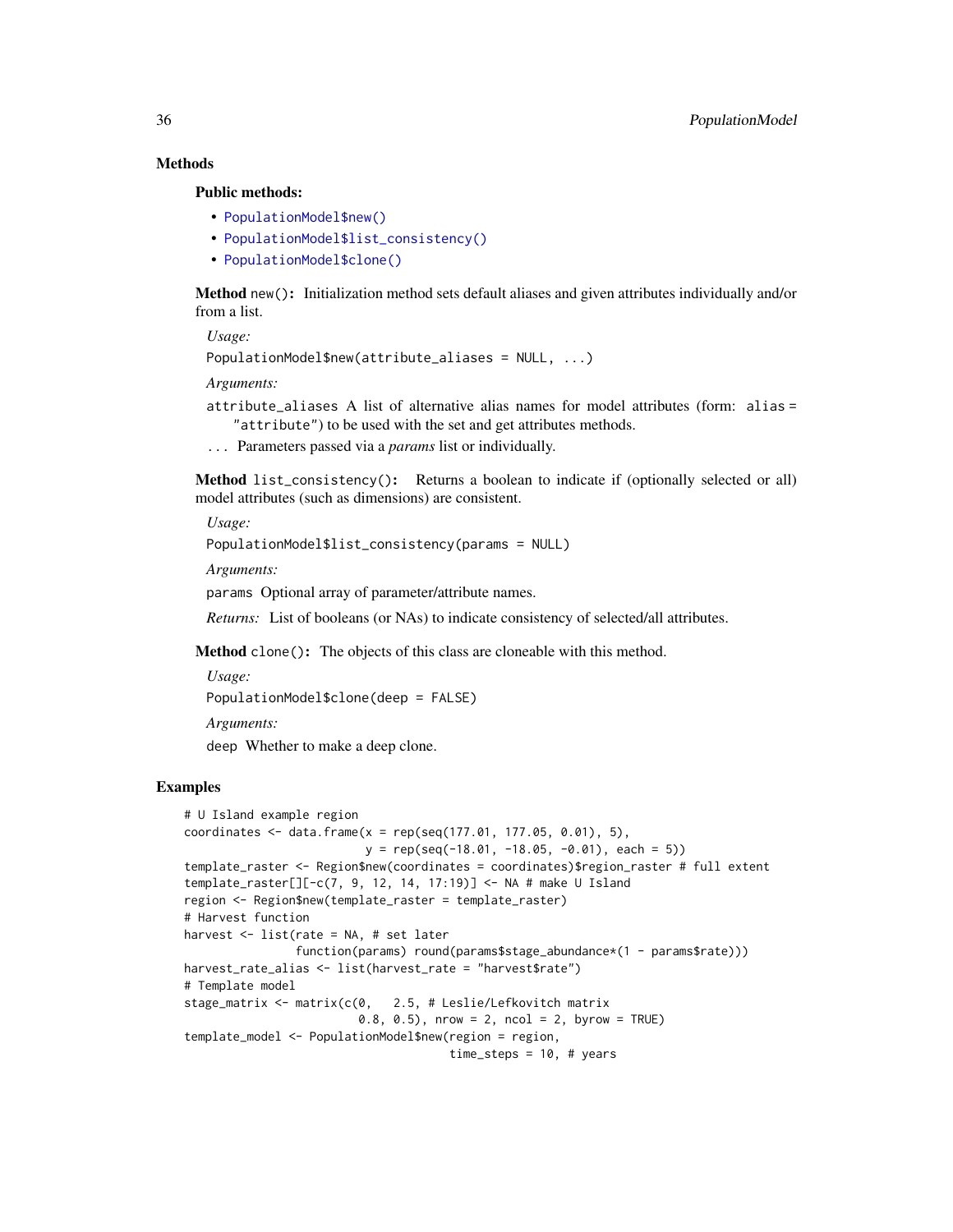# PopulationResults 37

```
populations = region$region_cells, # 7
                                      stage_matrix = stage_matrix,
                                      harvest = harvest,
                                      results_selection = c("abundance", "harvested"),
                                      attribute_aliases = harvest_rate_alias)
template_model$model_attributes
template_model$required_attributes
# Nested model
nested_model <- PopulationModel$new(template_model = template_model)
nested_model$incomplete_attributes()
nested_model$set_sample_attributes(initial_abundance = rep(10, 7),
                                   carrying_capacity = array(70:1, c(10, 7)),harvest_rate = 0.3)
nested_model$inconsistent_attributes()
nested_model$carrying_capacity <- array(70:1, c(7, 10))
nested_model$is_consistent()
nested_model$is_complete()
nested_model$harvest$rate
```
PopulationResults *R6 class representing population simulator results.*

## Description

[R6](#page-0-0) class encapsulating and dynamically generating spatially-explicit [population\\_simulator](#page-45-0) results, as well as optional re-generated [Generator](#page-12-0) outputs.

## Super classes

```
poems::GenericClass -> poems::GenericModel -> poems::SpatialModel -> poems::SimulationResults
-> PopulationResults
```
# Public fields

attached A list of dynamically attached attributes (name-value pairs).

## Active bindings

model\_attributes A vector of model attribute names.

- region A [Region](#page-53-0) (or inherited class) object specifying the study region.
- coordinates Data frame (or matrix) of X-Y population (WGS84) coordinates in longitude (degrees West) and latitude (degrees North) (get and set), or distance-based coordinates dynamically returned by region raster (get only).
- time\_steps Number of simulation time steps.

burn\_in\_steps Optional number of initial 'burn-in' time steps to be ignored.

occupancy\_mask Optional binary mask array (matrix), data frame, or raster (stack) for each cell at each time-step of the simulation including burn-in.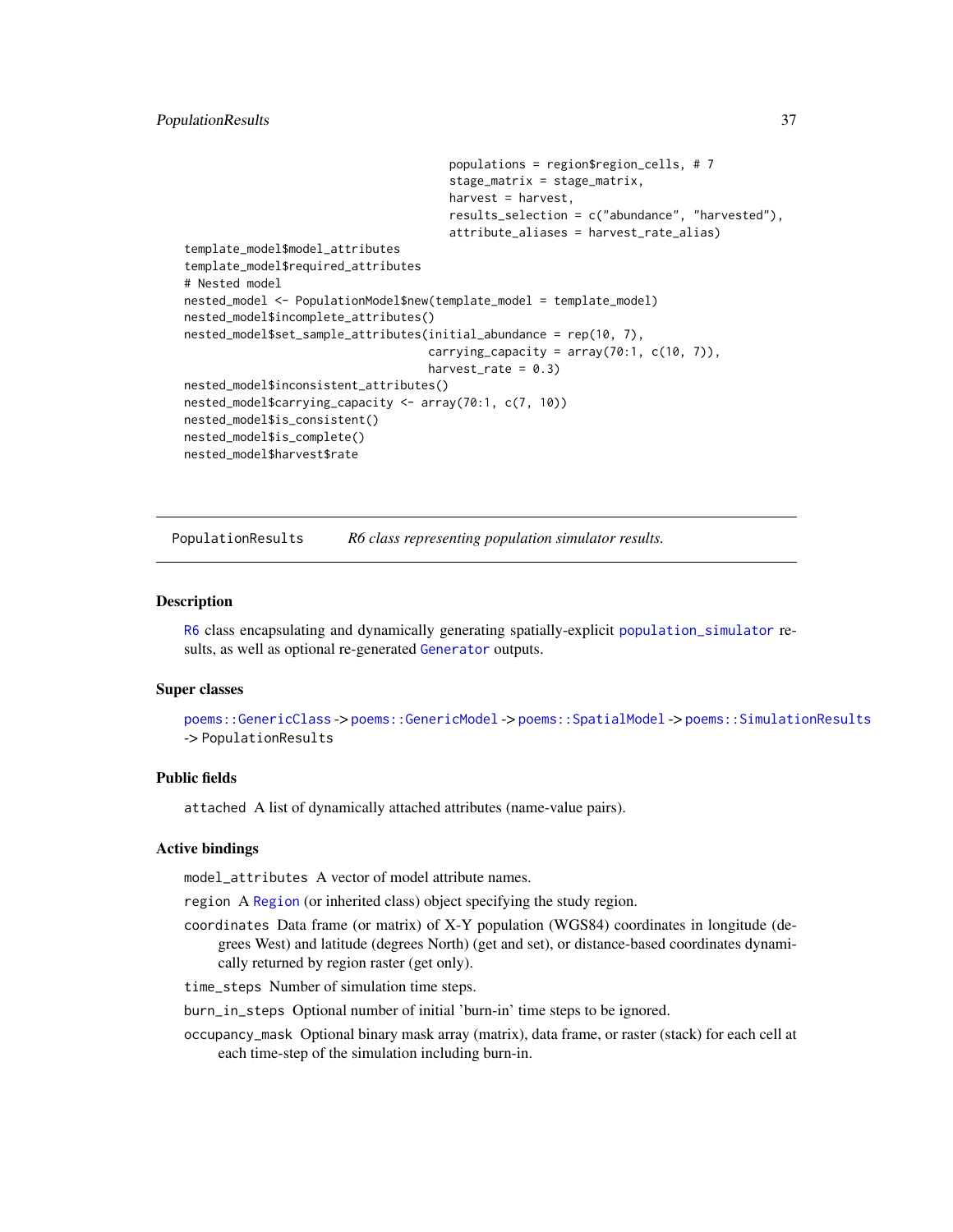- trend\_interval Optional time-step range (indices) for trend calculations (assumes indices begin after the burn-in when utilized).
- abundance Population abundance across simulation time-steps (summary list or replicate array).
- abundance\_stages Population abundance for combined stages across simulation time-steps (list of summary lists or replicate arrays for each combined stage).
- abundance\_trend Trend or average Sen's [slope](#page-0-0) of abundance (optionally across a time-step interval).
- ema Array of population expected minimum abundance (EMA) across simulation time-steps.
- extirpation Array of population extirpation times.
- extinction\_location The weighted centroid of cells occupied in the time-step prior to the extirpation of all populations (if it occurred).
- harvested Number of animals harvested from each population across simulation time-steps (summary list or replicate array).
- harvested\_stages Number of animals harvested from each population for combined stages across simulation time-steps (list of summary lists or replicate arrays for each combined stage).
- occupancy Array of the number of populations occupied at each time-step.
- all Nested simulation results for all cells.
- parent Parent simulation results for individual cells.
- default Default value/attribute utilized when applying primitive metric functions (e.g. max) to the results.
- attribute\_aliases A list of alternative alias names for model attributes (form: alias = "attribute") to be used with the set and get attributes methods.
- error\_messages A vector of error messages encountered when setting model attributes.
- warning\_messages A vector of warning messages encountered when setting model attributes.

# Methods

#### Public methods:

• [PopulationResults\\$clone\(\)](#page-3-0)

Method clone(): The objects of this class are cloneable with this method.

*Usage:*

PopulationResults\$clone(deep = FALSE)

*Arguments:*

deep Whether to make a deep clone.

#### Examples

```
# U Island example region
coordinates <- data.frame(x = rep(seq(177.01, 177.05, 0.01), 5),
                         y = rep(seq(-18.01, -18.05, -0.01), each = 5)template_raster <- Region$new(coordinates = coordinates)$region_raster # full extent
template_raster[][-c(7, 9, 12, 14, 17:19)] <- NA # make U Island
region <- Region$new(template_raster = template_raster)
```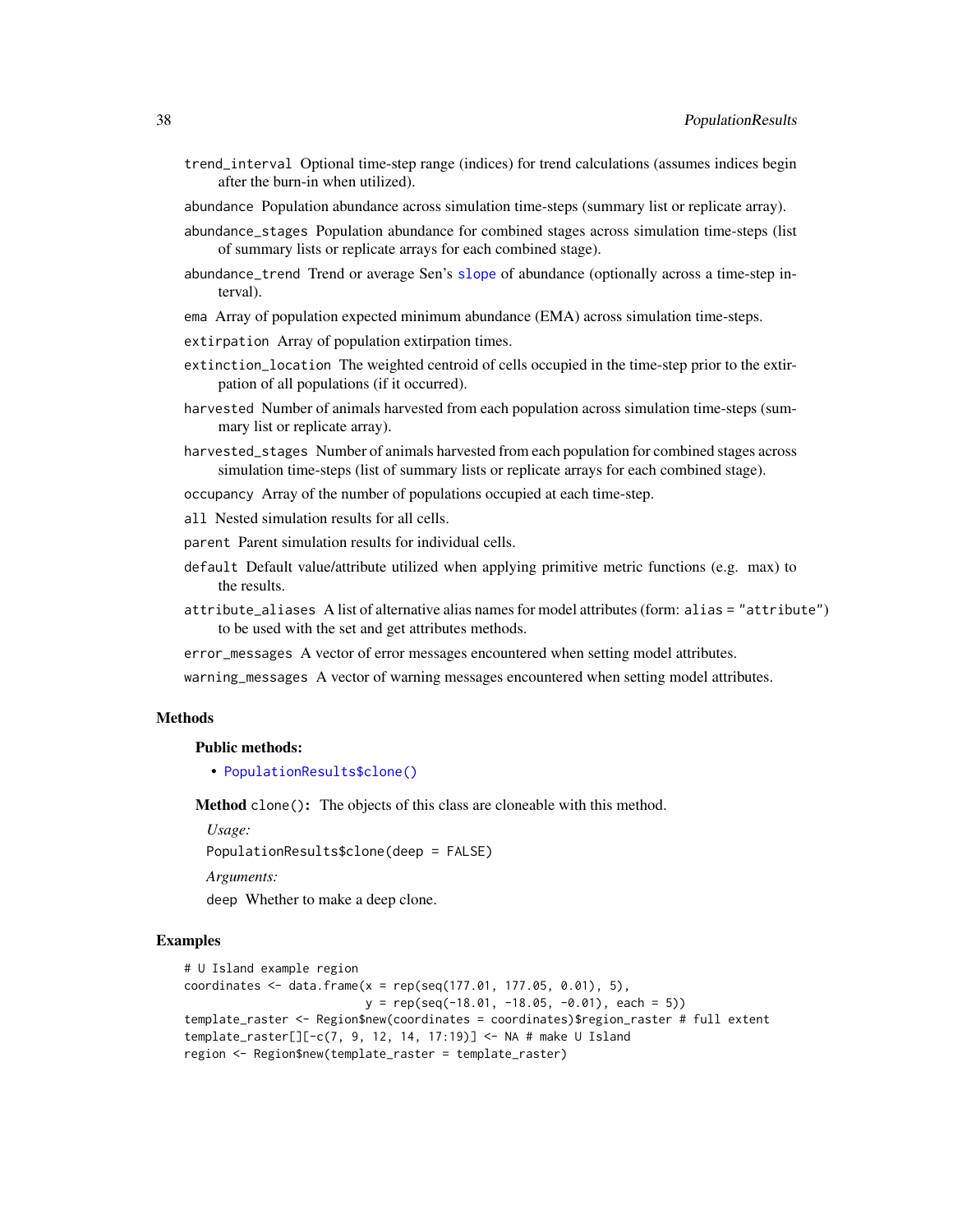```
raster::plot(region$region_raster, main = "Example region (indices)",
             xlab = "Longitude (degrees)", ylab = "Latitude (degrees)",
             colNA = "blue")
# Sample results occupancy (ignore cell 2 in last 5 time steps)
occupancy_raster <- region$raster_from_values(array(1, c(7, 13)))
occupancy_raster[region$region_indices][2, 9:13] <- 0
occupancy_raster[region$region_indices]
# Population simulation example results
example_results <- list(abundance = t(apply(matrix(11:17), 1, function(n) {
 c(rep(n, 3), round(n*exp(-(0:9)/2)))))))
example_results$harvested <- round(example_results$abundance*0.3)
example_results
# Population results object
pop_results <- PopulationResults$new(region = region,
                                     time_steps = 13,
                                     burn_in_steps = 3,
                                     occupancy_mask = occupancy_raster,
                                     trend_interval = 1:5)pop_results$get_attribute_names(all = TRUE)
# Clone (for each population simulation results)
results_clone <- pop_results$new_clone(results = example_results)
results_clone$all$get_attribute("abundance")
results_clone$get_attributes(c("abundance", "all$abundance",
                               "abundance_trend", "all$abundance_trend",
                               "all$ema", # only defined for all
                               "extirpation", "all$extirpation",
                               "all$extinction_location", # only defined for all
                               "harvested", "all$harvested",
                               "occupancy", "all$occupancy"))
```
population\_density *Nested functions for population density dependence.*

#### Description

Modular functions for the population simulator for performing density dependent adjustments to transition rates.

#### Usage

```
population_density(
  populations,
  stage_matrix,
  fecundity_mask,
  fecundity_max,
  density_dependence,
  growth_rate_max,
```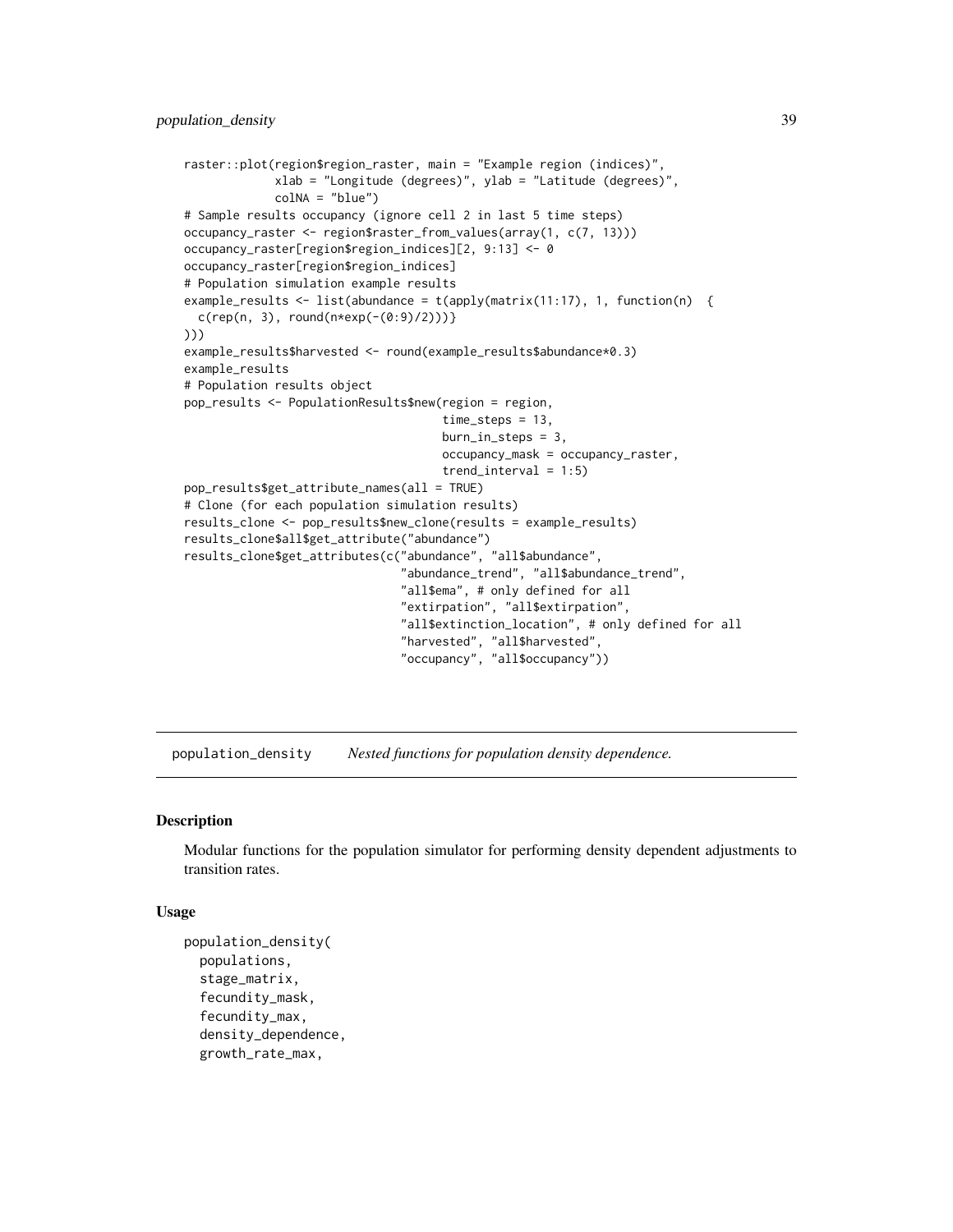```
density_affects,
 density_stages,
 density_precision,
 simulator
)
```
# Arguments

| populations        | Number of populations.                                                                                                                                                                                                                                                          |
|--------------------|---------------------------------------------------------------------------------------------------------------------------------------------------------------------------------------------------------------------------------------------------------------------------------|
| stage_matrix       | Matrix of transition (fecundity & survival) rates between stages at each time step<br>(Leslie/Lefkovitch matrix).                                                                                                                                                               |
|                    | fecundity_mask Matrix of 0-1 to indicate which (proportions) of transition rates refer to fecun-<br>dity.                                                                                                                                                                       |
| fecundity_max      | Maximum transition fecundity rate (in Leslie/Lefkovitch matrix).                                                                                                                                                                                                                |
| density_dependence |                                                                                                                                                                                                                                                                                 |
|                    | Density dependence can be "ceiling" (default), "logistic" (Ricker), or a user-<br>defined function (optionally nested in a list with additional attributes) for adjust-<br>ing transition rates: function(params), where params is a list passed to the<br>function containing: |
|                    | transition_array 3D array of transition rates: stages by stages by popula-<br>tions.                                                                                                                                                                                            |
|                    | fecundity_mask Matrix of 0-1 to indicate which (proportions) of transition<br>rates refer to fecundity.                                                                                                                                                                         |
|                    | fecundity_max Maximum transition fecundity rate (in Leslie/Lefkovitch ma-<br>$trix)$ .                                                                                                                                                                                          |
|                    | carrying_capacity Array of carrying capacity values for each population.                                                                                                                                                                                                        |
|                    | stage_abundance Matrix of abundance for each stage (rows) and population<br>(columns).                                                                                                                                                                                          |
|                    | population_abundance Array of summed population abundances for all stages.                                                                                                                                                                                                      |
|                    | density_abundance Array of summed population abundances for stages af-<br>fected by density.                                                                                                                                                                                    |
|                    | growth_rate_max Maximum growth rate value or array for populations.                                                                                                                                                                                                             |
|                    | occupied_indices Array of indices for populations occupied at (current) time<br>step.                                                                                                                                                                                           |
|                    | calculate_multipliers Function (function(growth_rates)) for finding mul-<br>tipliers (when stages $> 1$ ) to apply to affected transitions that result in target<br>growth rates (dominant eigenvalues).                                                                        |
|                    | apply_multipliers Function(function(transition_array,multipliers)<br>for applying (when stages $> 1$ ) multipliers to the affected transition rates<br>within a transition array (returns multiplied transition array).                                                         |
|                    | simulator SimulatorReference object with dynamically accessible attached<br>and <i>results</i> lists.                                                                                                                                                                           |
|                    | additional attributes Additional attributes when density dependence is op-<br>tionally nested in a list.                                                                                                                                                                        |
|                    | returns an adjusted transition array for occupied populations                                                                                                                                                                                                                   |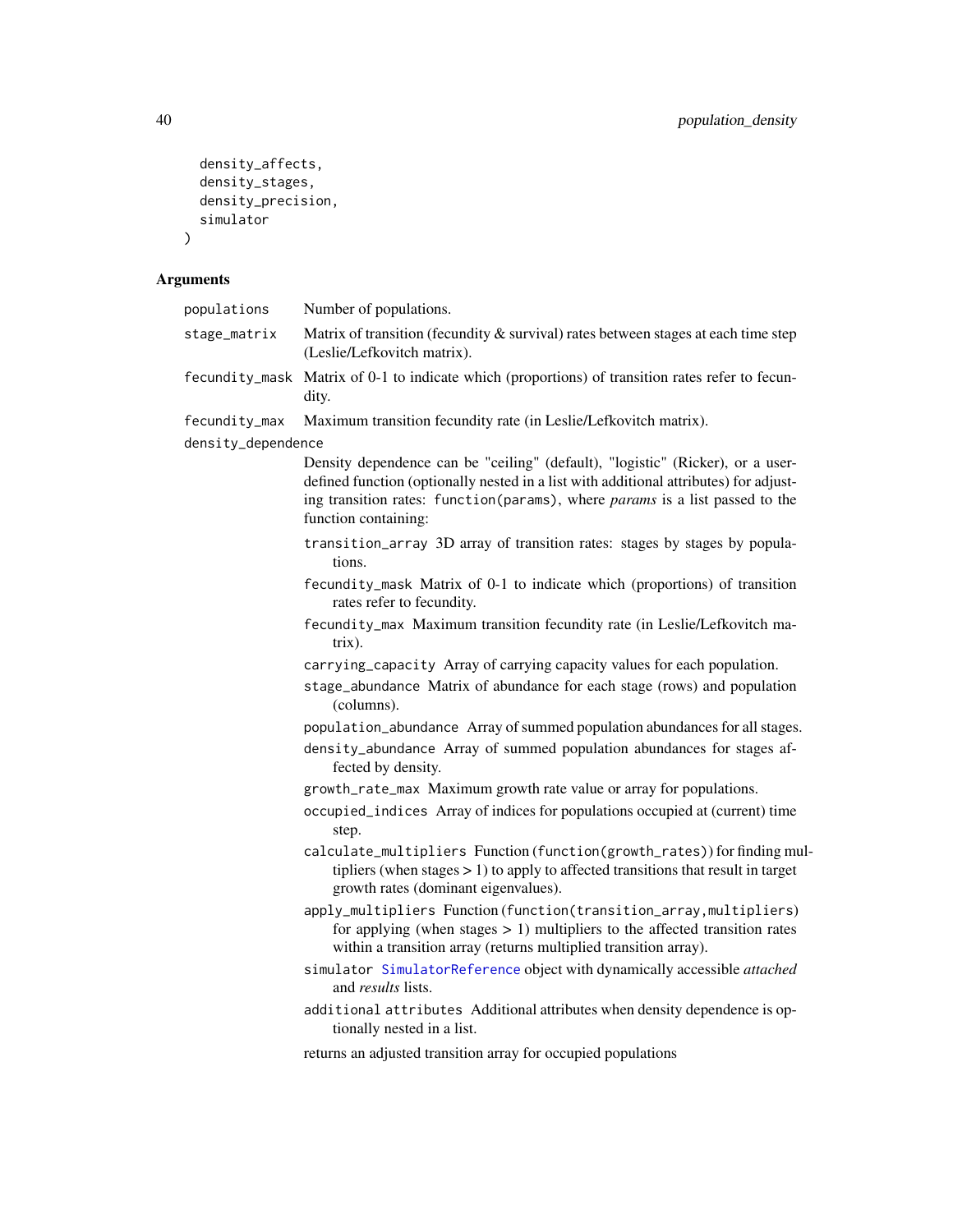| growth_rate_max   |                                                                                                                                                  |
|-------------------|--------------------------------------------------------------------------------------------------------------------------------------------------|
|                   | Maximum growth rate (utilized by density dependence processes).                                                                                  |
| density_affects   |                                                                                                                                                  |
|                   | Matrix of booleans or numeric $(0-1)$ indicating the transition vital rates affected<br>by density (default is all).                             |
|                   | density_stages Array of booleans or numeric $(0,1)$ for each stage to indicate which stages are<br>affected by density (default is all).         |
| density_precision |                                                                                                                                                  |
|                   | Numeric precision of the calculated multipliers (used when stages $> 1$ ) applied<br>to affected transition rates (default is 3 decimal places). |
| simulator         | SimulatorReference object with dynamically accessible attached and results<br>lists.                                                             |

# Value

Density dependent calculation function, either:

function(carrying\_capacity, stage\_abundance) For ceiling density dependence function, OR

function(transition\_array, carrying\_capacity, stage\_abundance, occupied\_indices) For user-defined density dependence function, where:

transition\_array 3D array of transition rates: stages by stages by populations.

carrying\_capacity Array of carrying capacity values for each population.

stage\_abundance Matrix of abundance for each stage (rows) and population (columns). occupied\_indices Array of indices for populations occupied.

population\_dispersal *Nested functions for population dispersal.*

# Description

Modular functions for the population simulator for performing dispersal of stage abundance at a specified time step via dispersal rates provided.

# Usage

```
population_dispersal(
  replicates,
  time_steps,
  years_per_step,
  populations,
  demographic_stochasticity,
  density_stages,
  dispersal,
  dispersal_stages,
  dispersal_source_n_k,
  dispersal_target_k,
```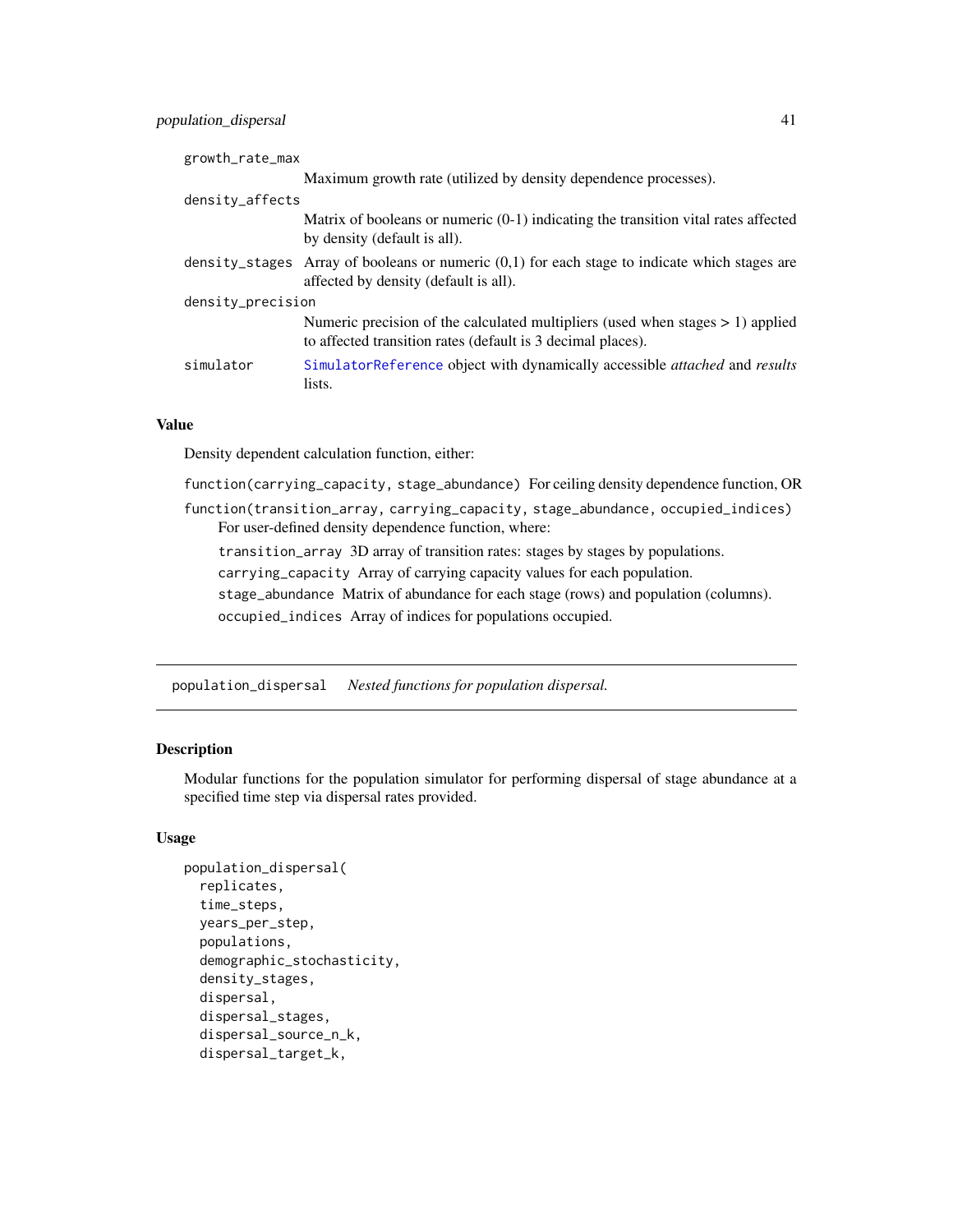```
dispersal_target_n,
  simulator
\overline{)}
```
# Arguments

| replicates                               | Number of replicate simulation runs.                                                                                                                                                                                                                                                                                                                                                                                                                                                                                  |
|------------------------------------------|-----------------------------------------------------------------------------------------------------------------------------------------------------------------------------------------------------------------------------------------------------------------------------------------------------------------------------------------------------------------------------------------------------------------------------------------------------------------------------------------------------------------------|
| time_steps                               | Number of simulation time steps.                                                                                                                                                                                                                                                                                                                                                                                                                                                                                      |
| years_per_step                           | Number of years per time step.                                                                                                                                                                                                                                                                                                                                                                                                                                                                                        |
| populations<br>demographic_stochasticity | Number of populations.<br>Boolean for optionally choosing demographic stochasticity for the transforma-<br>tion.                                                                                                                                                                                                                                                                                                                                                                                                      |
| density_stages                           | Array of booleans or numeric $(0,1)$ for each stage to indicate which stages are<br>affected by density.                                                                                                                                                                                                                                                                                                                                                                                                              |
| dispersal                                | Either a matrix of dispersal rates between populations (source columns to target<br>rows) or a list of data frames of non-zero dispersal rates and indices for con-<br>structing a compact dispersal matrix, and optional changing rates over time (as<br>per class DispersalGenerator dispersal_data attribute). Alternatively a user-<br>defined function (optionally nested in a list with additional attributes) may be<br>used: function(params), where params is a list passed to the function con-<br>taining: |
|                                          | replicates Number of replicate simulation runs.                                                                                                                                                                                                                                                                                                                                                                                                                                                                       |
|                                          | time_steps Number of simulation time steps.                                                                                                                                                                                                                                                                                                                                                                                                                                                                           |
|                                          | years_per_step Number of years per time step.                                                                                                                                                                                                                                                                                                                                                                                                                                                                         |
|                                          | populations Number of populations.                                                                                                                                                                                                                                                                                                                                                                                                                                                                                    |
|                                          | stages Number of lifecycle stages.                                                                                                                                                                                                                                                                                                                                                                                                                                                                                    |
|                                          | demographic_stochasticity Boolean for optionally choosing demographic<br>stochasticity for the transformation.                                                                                                                                                                                                                                                                                                                                                                                                        |
|                                          | density_stages Array of booleans or numeric $(0,1)$ for each stage to indicate<br>which stages are affected by density.                                                                                                                                                                                                                                                                                                                                                                                               |
|                                          | dispersal_stages Array of relative dispersal (0-1) for each stage to indicate<br>the degree to which each stage participates in dispersal.                                                                                                                                                                                                                                                                                                                                                                            |
|                                          | dispersal_source_n_k Dispersal proportion (p) density dependence via source<br>population abundance divided by carrying capacity (n/k), where p is re-<br>duced via a linear slope (defined by two list items) from $n/k \leq cutoff$ (p =<br>0) to $n/k \geq threshold$ .                                                                                                                                                                                                                                            |
|                                          | dispersal_target_k Dispersal rate (r) density dependence via target popula-<br>tion carrying capacity (k), where r is reduced via a linear slope (through the<br>origin) when $k \leq threshold$ .                                                                                                                                                                                                                                                                                                                    |
|                                          | dispersal_target_n Dispersal rate (r) density dependence via target popula-<br>tion abundance (n), where r is reduced via a linear slope (defined by two<br>list items) from $n \geq$ <i>threshold</i> to $n \leq$ <i>cutoff</i> $(r = 0)$ or visa-versa.                                                                                                                                                                                                                                                             |
|                                          | r Simulation replicate.                                                                                                                                                                                                                                                                                                                                                                                                                                                                                               |
|                                          | tm Simulation time step.                                                                                                                                                                                                                                                                                                                                                                                                                                                                                              |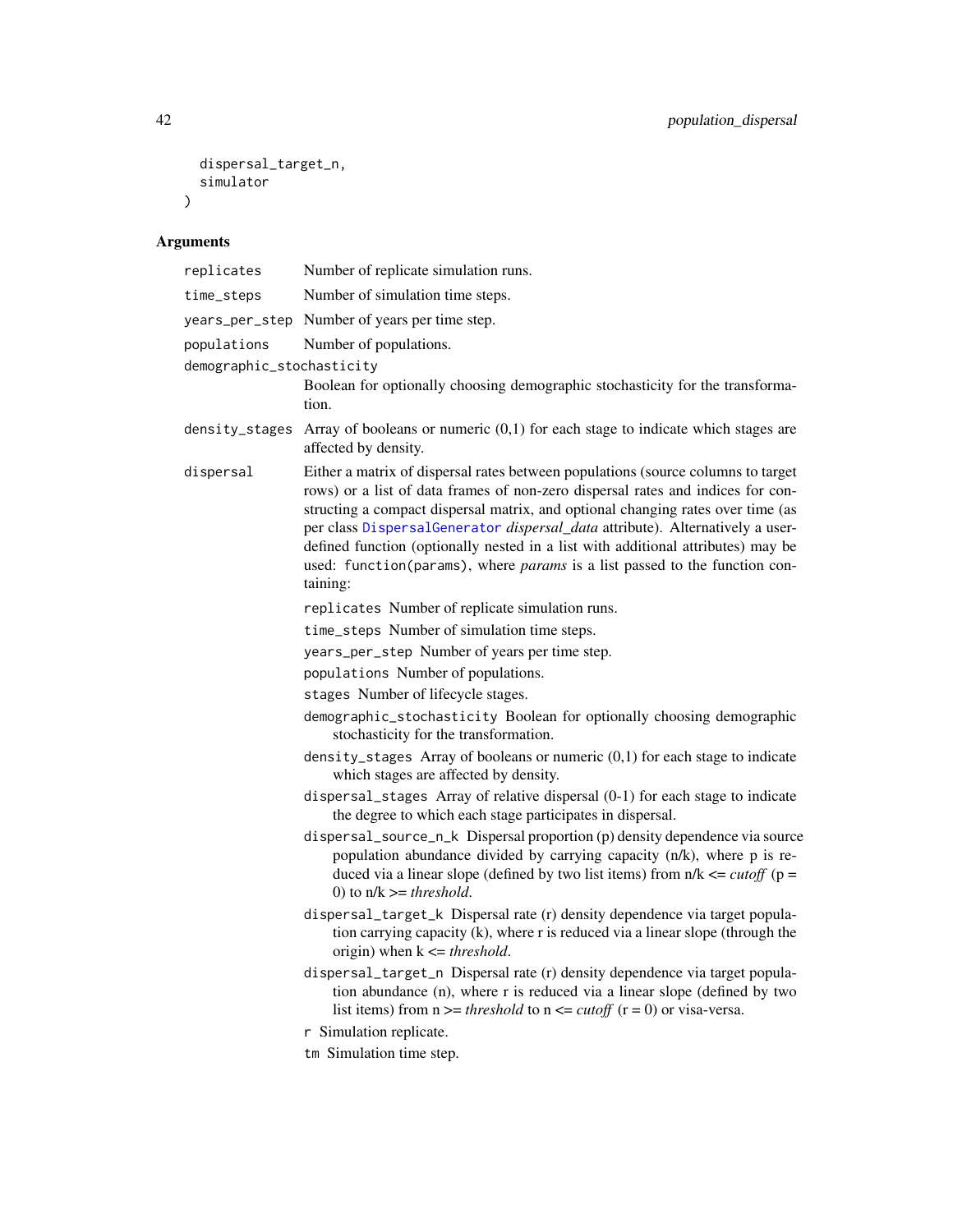- carrying\_capacity Array of carrying capacity values for each population at time step.
- stage\_abundance Matrix of abundance for each stage (rows) and population (columns) at time step.
- occupied\_indices Array of indices for populations occupied at time step.
- simulator [SimulatorReference](#page-69-0) object with dynamically accessible *attached* and *results* lists.
- additional attributes Additional attributes when the transformation is optionally nested in a list.

returns the post-dispersal abundance matrix

# dispersal\_stages

Array of relative dispersal (0-1) for each stage to indicate the degree to which each stage participates in dispersal (default is 1 for all stages).

#### dispersal\_source\_n\_k

Dispersal proportion (p) density dependence via source population abundance divided by carrying capacity (n/k), where p is reduced via a linear slope (defined by two list items) from  $n/k \leq \text{cutoff}$  ( $p = 0$ ) to  $n/k \geq \text{threshold}$  or visa-versa.

#### dispersal\_target\_k

Dispersal rate (r) density dependence via target population carrying capacity (k), where r is reduced via a linear slope (through the origin) when  $k \leq threshold$ .

#### dispersal\_target\_n

Dispersal rate (r) density dependence via target population abundance (n), where r is reduced via a linear slope (defined by two list items) from n >= *threshold* to  $n \leq \text{cutoff}$  ( $r = 0$ ) or visa-versa.

simulator [SimulatorReference](#page-69-0) object with dynamically accessible *attached* and *results* lists.

## Value

Dispersal function: function(r,tm,carrying\_capacity,stage\_abundance,occupied\_indices), where:

- r Simulation replicate.
- tm Simulation time step.
- carrying\_capacity Array of carrying capacity values for each population at time step.
- stage\_abundance Matrix of abundance for each stage (rows) and population (columns) at time step.

occupied\_indices Array of indices for populations occupied at time step.

returns New stage abundance matrix with dispersal applied.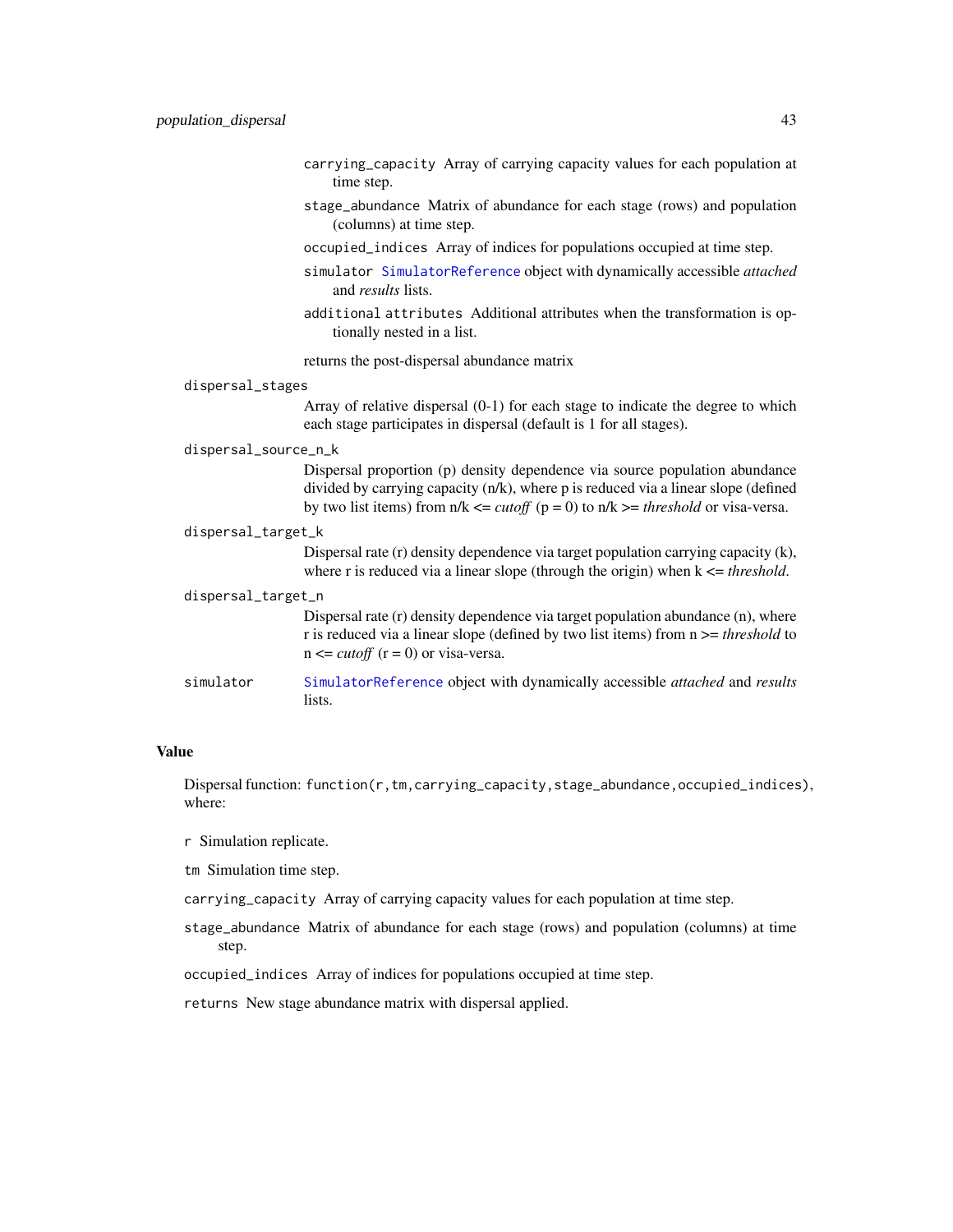population\_env\_stoch *Nested functions for population environmental stochasticity.*

# Description

Modular functions for the population simulator for performing correlated environmentally stochastic adjustments to transition rates.

# Usage

```
population_env_stoch(
  populations,
  fecundity_matrix,
  fecundity_max,
  survival_matrix,
  standard_deviation,
  correlation
)
```
# Arguments

| populations        | Number of populations.                                                                                                                                                                                                                                                                                                                                                                                      |
|--------------------|-------------------------------------------------------------------------------------------------------------------------------------------------------------------------------------------------------------------------------------------------------------------------------------------------------------------------------------------------------------------------------------------------------------|
| fecundity_matrix   |                                                                                                                                                                                                                                                                                                                                                                                                             |
|                    | Matrix of transition fecundity rates (Leslie/Lefkovitch matrix with non-zero fe-<br>cundities only).                                                                                                                                                                                                                                                                                                        |
| fecundity_max      | Maximum transition fecundity rate (in Leslie/Lefkovitch matrix).                                                                                                                                                                                                                                                                                                                                            |
| survival_matrix    |                                                                                                                                                                                                                                                                                                                                                                                                             |
|                    | Matrix of transition survival rates (Leslie/Lefkovitch matrix with non-zero sur-<br>vivals only).                                                                                                                                                                                                                                                                                                           |
| standard_deviation |                                                                                                                                                                                                                                                                                                                                                                                                             |
|                    | Standard deviation matrix for applying environmental stochasticity to transition<br>rates.                                                                                                                                                                                                                                                                                                                  |
| correlation        | List containing either an environmental correlation matrix (correlation_matrix),<br>a pre-calculated transposed (Cholesky) decomposition matrix (t_decomposition_matrix),<br>or a compact transposed (Cholesky) decomposition matrix (t_decomposition_compact_matrix)<br>and a corresponding map of population indices (t_decomposition_compact_map),<br>as per <i>SpatialCorrelation</i> class attributes. |

# Value

Environmental stochasticity calculation function: function(fecundity\_array,survival\_array,occupied\_indices), where:

fecundity\_array 3D array of fecundity rates (*stages* rows by *stages* columns by *populations* deep).

survival\_array 3D array of survival rates (*stages* rows by *stages* columns by *populations* deep).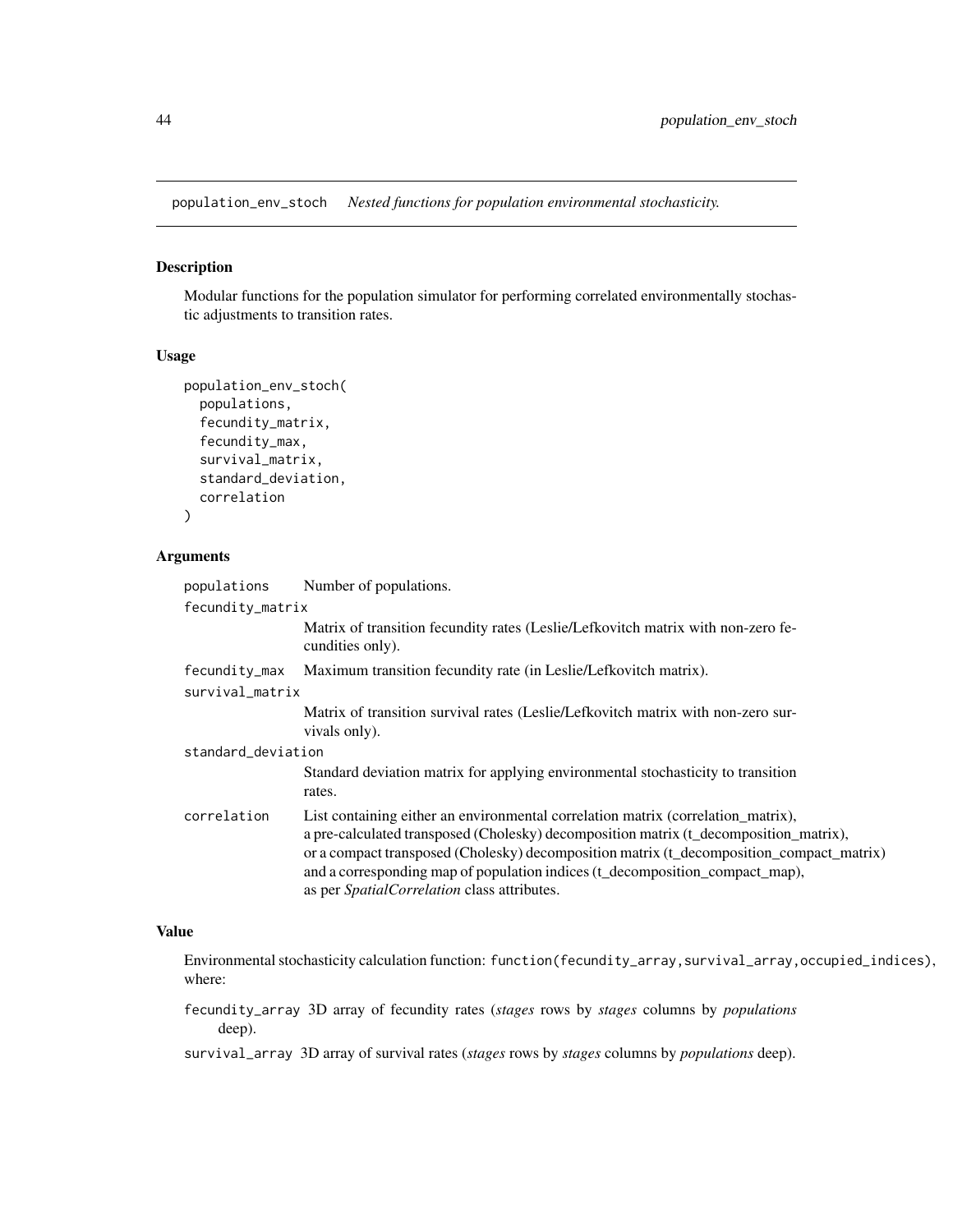occupied\_indices Array of indices for those populations occupied.

returns List containing stochastically varied fecundity and survival arrays.

population\_results *Nested functions for initializing, calculating and collecting population simulator results.*

# Description

Modular functions for the population simulator for initializing, calculating and collecting simulator results.

# Usage

```
population_results(
  replicates,
  time_steps,
  coordinates,
  initial_abundance,
  results_selection = NULL,
  result_stages = NULL
)
```
# Arguments

| replicates        | Number of replicate simulation runs.                                                                                                                                                                      |
|-------------------|-----------------------------------------------------------------------------------------------------------------------------------------------------------------------------------------------------------|
| time_steps        | Number of simulation time steps.                                                                                                                                                                          |
| coordinates       | Data frame (or matrix) of X-Y population coordinates.                                                                                                                                                     |
| initial abundance |                                                                                                                                                                                                           |
|                   | Matrix of initial abundances at each stage (in rows) for each population (in<br>columns).                                                                                                                 |
| results_selection |                                                                                                                                                                                                           |
|                   | List of results selection from: "abundance" (default), "ema", "extirpation", "ex-<br>tinction_location", "harvested", "occupancy"; "summarize" (default) or "repli-<br>cate".                             |
| result_stages     | Array of booleans or numeric $(0, 1, 2, )$ for each stage to indicate which stages<br>are included/combined (each unique digit $> 0$ ; optionally named) in the results<br>(default is 1 for all stages). |

# Value

List of result functions:

initialize\_attributes = function()) Constructs and returns an initialized nested list for the selected result attributes.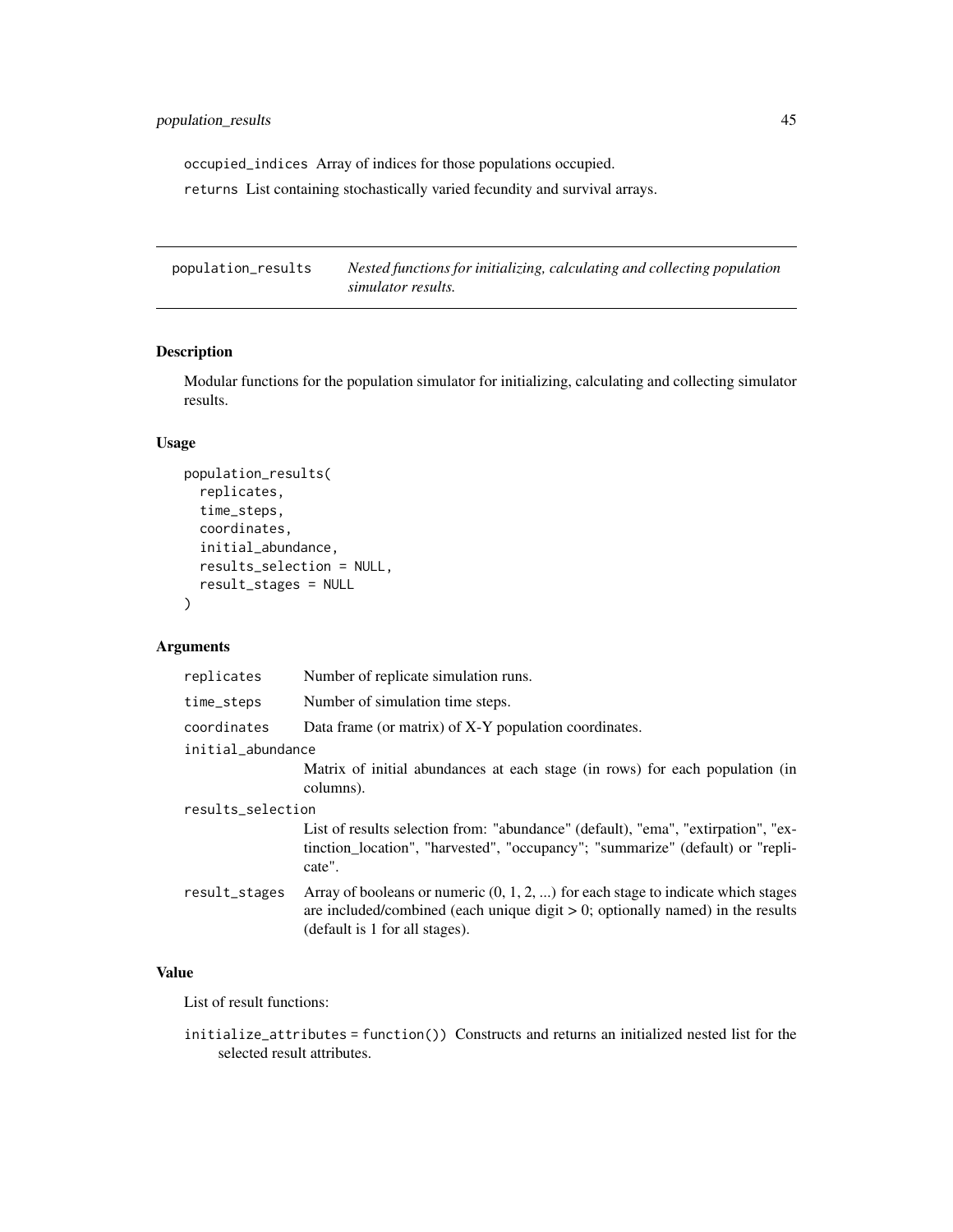- initialize\_replicate = function(results) Initializes and returns nested result attributes at the start of each replicate.
- $calculate_at_timestep = function(r, tm, stage_abundance, harvested, results)$  Appends and calculates (non-NULL) results and returns nested result attributes at the end of each time step (tm) within replicate (r).
- finalize\_attributes = function(results) Finalizes result calculations at the end of the simulation.

<span id="page-45-0"></span>population\_simulator *Runs a stage-based demographic population model simulation.*

# Description

Simulates a stage-based demographic population model and returns simulation results across multiple replicate runs. Processes ran at each simulation time-step include:

- 1. Density dependence calculations (ceiling, logistic, or user-defined)
- 2. Environmental stochasticity calculations
- 3. Stage transition (stochastic) calculations
- 4. Translocation calculations (user-defined)
- 5. Harvest calculations (user-defined)
- 6. Mortality calculations (user-defined)
- 7. Dispersal calculations (default or user-defined)
- 8. Results collection

#### Usage

population\_simulator(inputs)

#### **Arguments**

| inputs | Nested list/object with named elements:                                                                                        |
|--------|--------------------------------------------------------------------------------------------------------------------------------|
|        | random_seed Number to seed the random number generation for stochasticity.                                                     |
|        | replicates Number of replicate simulation runs (default is 1).                                                                 |
|        | time_steps Number of simulation time steps.                                                                                    |
|        | years_per_step Number of years per time step (default is 1).                                                                   |
|        | populations Number of populations.                                                                                             |
|        | coordinates Data frame (or matrix) of X-Y population coordinates.                                                              |
|        | stages Number of lifecycle stages.                                                                                             |
|        | initial abundance Array (or matrix) of initial abundances (at each stage in<br>rows) for each population (in columns).         |
|        | stage_matrix Matrix of transition (fecundity & survival) rates between stages<br>at each time step (Leslie/Lefkovitch matrix). |
|        |                                                                                                                                |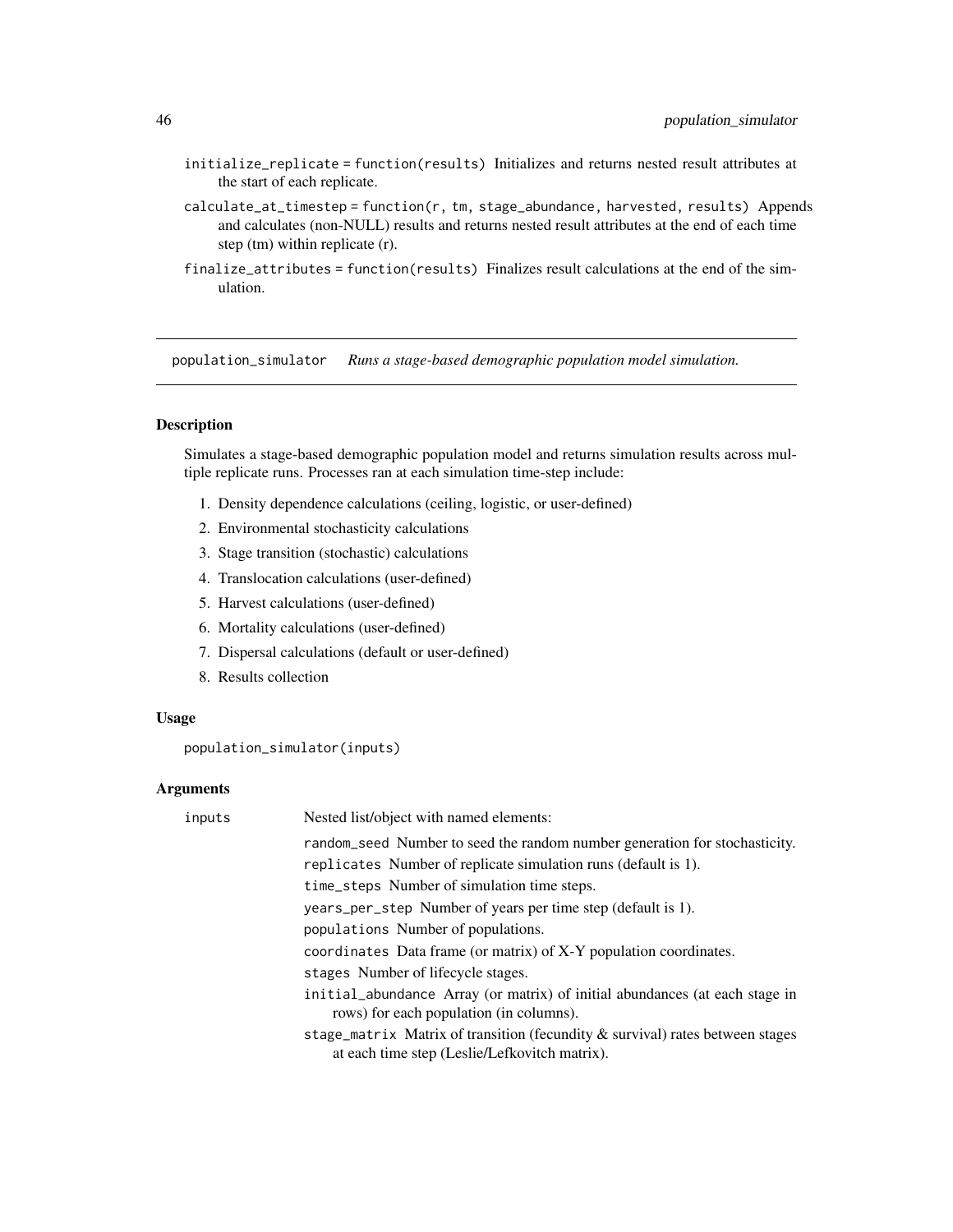- fecundity\_mask Matrix of 0-1 to indicate which (proportions) of transition rates refer to fecundity.
- fecundity\_max Maximum transition fecundity rate (in Leslie/Lefkovitch matrix).
- demographic\_stochasticity Boolean for choosing demographic stochasticity for transition, dispersal, harvest and/or other processes (default is TRUE).
- standard\_deviation Standard deviation matrix (or single value) for applying environmental stochasticity to transition rates.
- correlation List containing either an environmental correlation matrix (correlation\_matrix), a pre-calculated transposed (Cholesky) decomposition matrix (t\_decomposition\_matrix), or a compact transposed (Cholesky) decomposition matrix (t\_decomposition\_compact\_matrix) and a corresponding map of population indices (t\_decomposition\_compact\_map), as per [SpatialCorrelation](#page-69-1) class attributes.
- carrying\_capacity Array (matrix) of carrying capacity values at each population cell (*populations* rows by *time\_steps* columns when across time).
- density\_dependence Density dependence can be "ceiling" (default), "logistic" (Ricker), or a user-defined function (optionally nested in a list with additional attributes) for adjusting transition rates: function(params), where *params* is a list passed to the function containing:
	- transition\_array 3D array of transition rates: stages by stages by populations.
	- fecundity\_mask Matrix of 0-1 to indicate which (proportions) of transition rates refer to fecundity.
	- fecundity\_max Maximum transition fecundity rate (in Leslie/Lefkovitch matrix).
	- carrying\_capacity Array of carrying capacity values for each population.
	- stage\_abundance Matrix of abundances for each stage (rows) and population (columns).
	- population\_abundance Array of summed population abundances for all stages.
	- density\_abundance Array of summed population abundances for stages affected by density.
	- growth\_rate\_max Maximum growth rate value or array for populations.
	- occupied\_indices Array of indices for populations occupied at (current) time step.
	- calculate\_multipliers Function (function(growth\_rates)) for finding multipliers (when stages  $> 1$ ) to apply to affected transitions that result in target growth rates (dominant eigenvalues).
	- apply\_multipliers Function (function(transition\_array,multipliers) for applying multipliers (when stages  $> 1$ ) to the affected transition rates within a transition array (returns multiplied array).
	- simulator [SimulatorReference](#page-69-0) object with dynamically accessible *attached* and *results* lists.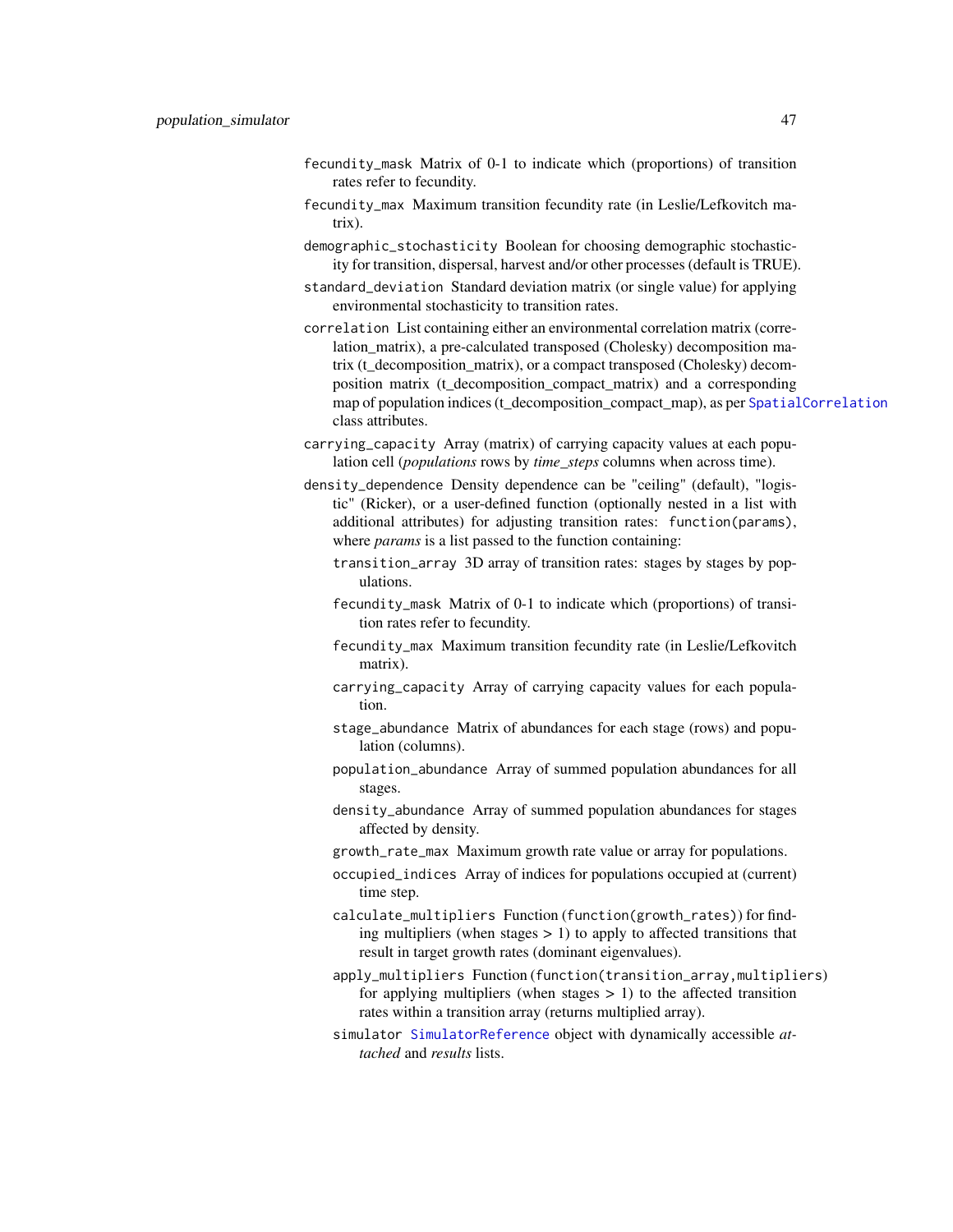optional attributes Additional numeric attributes when density dependence is optionally nested in a list.

returns a transformed transition 3D array

- growth\_rate\_max Maximum growth rate (utilized by density dependence processes).
- density\_affects Matrix of booleans or numeric (0-1) indicating the transition vital rates affected by density (default is all).
- density\_stages Array of booleans or numeric (0,1) for each stage to indicate which stages are affected by density (default is all).
- density\_precision Numeric precision of the calculated multipliers (used when stages > 1) applied to affected transition rates (default is 3 decimal places).
- translocation An optional user-defined function (optionally nested in a list with additional attributes) for applying translocation or spatio-temporal management (to abundances): function(params), where *params*is a list passed to the function containing:
	- replicates Number of replicate simulation runs.
	- time\_steps Number of simulation time steps.
	- years\_per\_step Number of years per time step.
	- populations Number of populations.
	- stages Number of lifecycle stages.
	- demographic\_stochasticity Boolean for optionally choosing demographic stochasticity for the transformation.
	- density\_stages Array of booleans or numeric (0,1) for each stage to indicate which stages are affected by density.
	- r Simulation replicate.
	- tm Simulation time step.
	- carrying\_capacity Array of carrying capacity values for each population at time step.
	- stage\_abundance Matrix of (current) abundance for each stage (rows) and population (columns) at time step.
	- occupied\_indices Array of indices for populations occupied at (current) time step.
	- simulator [SimulatorReference](#page-69-0) object with dynamically accessible *attached* and *results* lists.
	- additional attributes Additional attributes when the transformation is optionally nested in a list.
	- returns a transformed stage abundance matrix (or a list with stage abundance and carrying capacity)
- harvest An optional user-defined function (optionally nested in a list with additional attributes) for applying harvesting (to abundances): function(params) as per translocation.
- mortality An optional user-defined function (optionally nested in a list with additional attributes) for applying mortality (to abundances): function(params) as per translocation.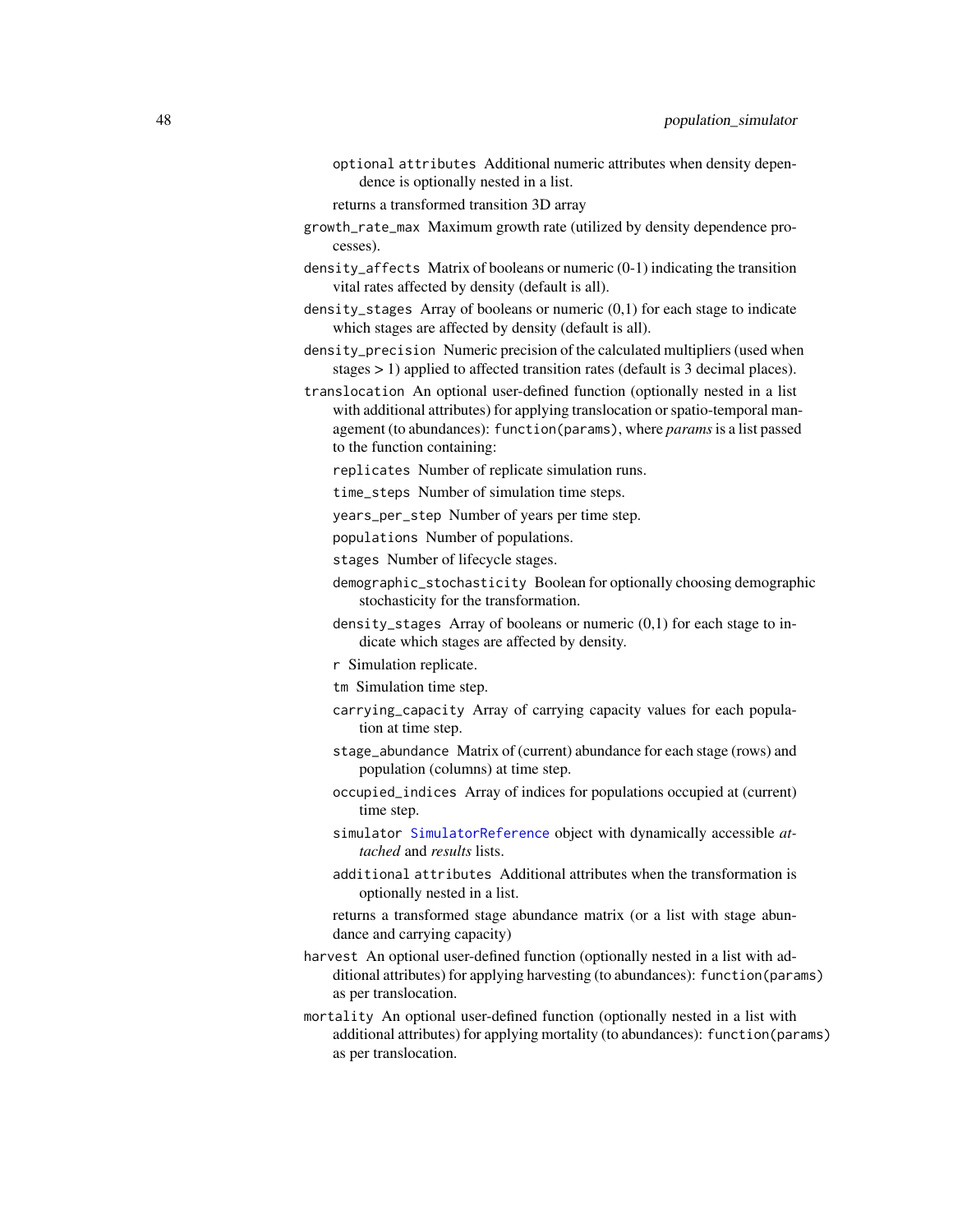dispersal Either a matrix of dispersal rates between populations (source columns to target rows) or a list of data frames of non-zero dispersal rates and indices for constructing a compact dispersal matrix, and optional changing rates over time (as per class [DispersalGenerator](#page-4-0) *dispersal\_data* attribute). Alternatively a user-defined function (optionally nested in a list with additional attributes) may be used: function(params), where *params* is a list passed to the function containing:

replicates Number of replicate simulation runs.

- time\_steps Number of simulation time steps.
- years\_per\_step Number of years per time step.
- populations Number of populations.
- demographic\_stochasticity Boolean for optionally choosing demographic stochasticity for the transformation.
- density\_stages Array of booleans or numeric (0,1) for each stage to indicate which stages are affected by density.
- dispersal\_stages Array of relative dispersal (0-1) for each stage to indicate the degree to which each stage participates in dispersal.
- r Simulation replicate.
- tm Simulation time step.
- carrying\_capacity Array of carrying capacity values for each population at time step.
- stage\_abundance Matrix of abundance for each stage (rows) and population (columns) at time step.
- occupied\_indices Array of indices for populations occupied at time step.
- simulator [SimulatorReference](#page-69-0) object with dynamically accessible *attached* and *results* lists.
- additional attributes Additional attributes when the transformation is optionally nested in a list.
- returns the post-dispersal abundance matrix
- dispersal\_stages Array of relative dispersal (0-1) for each stage to indicate the degree to which each stage participates in dispersal (default is 1 for all stages).
- dispersal\_source\_n\_k Dispersal proportion (p) density dependence via source population abundance divided by carrying capacity (n/k), where p is reduced via a linear slope (defined by two list items) from  $n/k \leq \text{cutoff}$  (p = 0) to n/k >= *threshold* (aliases: *dispersal\_n\_k\_cutoff* & *dispersal\_n\_k\_threshold*).
- dispersal\_target\_k Dispersal rate (r) density dependence via target population carrying capacity (k), where r is reduced via a linear slope (through the origin) when k <= *threshold* (alias: *dispersal\_k\_threshold*).
- dispersal\_target\_n Dispersal rate (r) density dependence via target population abundance (n), where r is reduced via a linear slope (defined by two list items) from  $n \geq 1$  *threshold* to  $n \leq 1$  *cutoff* ( $r = 0$ ) or visa-versa (aliases: *dispersal\_n\_threshold* & *dispersal\_n\_cutoff*).
- abundance\_threshold Abundance threshold (that needs to be exceeded) for each population to persist.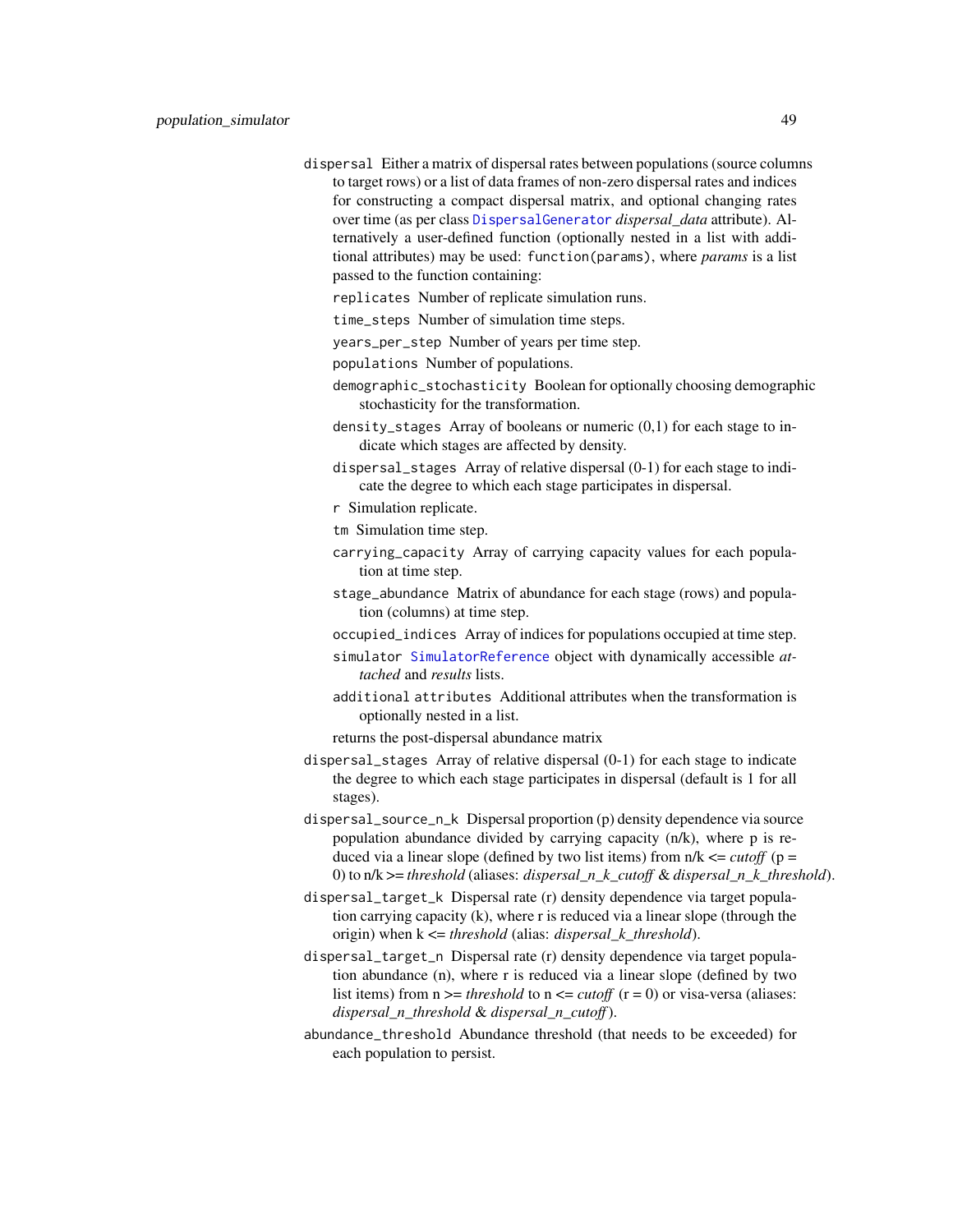- simulation\_order A vector of simulation process names in configured order of execution (default is "transition", "translocation", "harvest" (plus harvested results), "mortality", "dispersal", "results" (except harvested).
- additional transformation functions Additional user-defined abundance transformation functions (optionally nested in lists with additional attributes) are utilised when listed in *simulation\_order* (function as per translocation).
- results\_selection List of results selection from: "abundance" (default), "ema", "extirpation", "extinction\_location", "harvested", "occupancy"; "summarize" (default) or "replicate".
- result\_stages Array of booleans or numeric (0, 1, 2, ...) for each stage to indicate which stages are included/combined (each unique digit  $> 0$ ; optionally named) in the results (default is 1 for all stages).

# Value

Selected simulation results as a nested list summarized (mean, sd, min, max) across multiple replicates (default), or 2-3D arrays including results for each replicate:

- abundance Matrix or 3D array of simulation abundance: *populations* rows by *time\_steps* columns (by *replicates* deep).
- abundance\_stages List of matrices or 3D arrays of simulation abundance for unique stage combinations when present: each *populations* rows by *time\_steps* columns (by *replicates* deep).
- all\$abundance Array or matrix of total abundance across populations: *time\_steps* (rows by *replicates* columns).
- all\$abundance\_stages List of arrays or matrices of total abundance across populations for unique stage combinations when present: each *time\_steps* (rows by *replicates* columns).
- all\$ema Array of expected minimum abundance at each time step (averaged across replicates).
- extirpation Array or matrix of extirpation times: *populations* (rows by *replicates* columns).
- all\$extirpation Array of extirpation time across populations for each replicate.
- all\$extinction\_location The weighted centroid of cells occupied in the time-step prior to the extirpation of all populations (if it occurred) for each replicate.
- harvested Matrix or 3D array of individuals harvested: *populations* rows by *time\_steps* columns (by *replicates* deep).
- harvested\_stages List of matrices or 3D arrays of individuals harvested for unique stage combinations when present: each *populations* rows by *time\_steps* columns (by *replicates* deep).
- all\$harvested Array or matrix of individuals harvested across populations: *time\_steps* (rows by *replicates* columns).
- all\$harvested\_stages List of arrays or matrices of individuals harvested across populations for unique stage combinations when present: each *time\_steps* (rows by *replicates* columns).
- all\$occupancy Array or matrix of the number of populations occupied at each time-step: *time\_steps* (rows by *replicates* columns).
- additional results Additional results may be attached via user-defined functions (using params\$simulator\$results).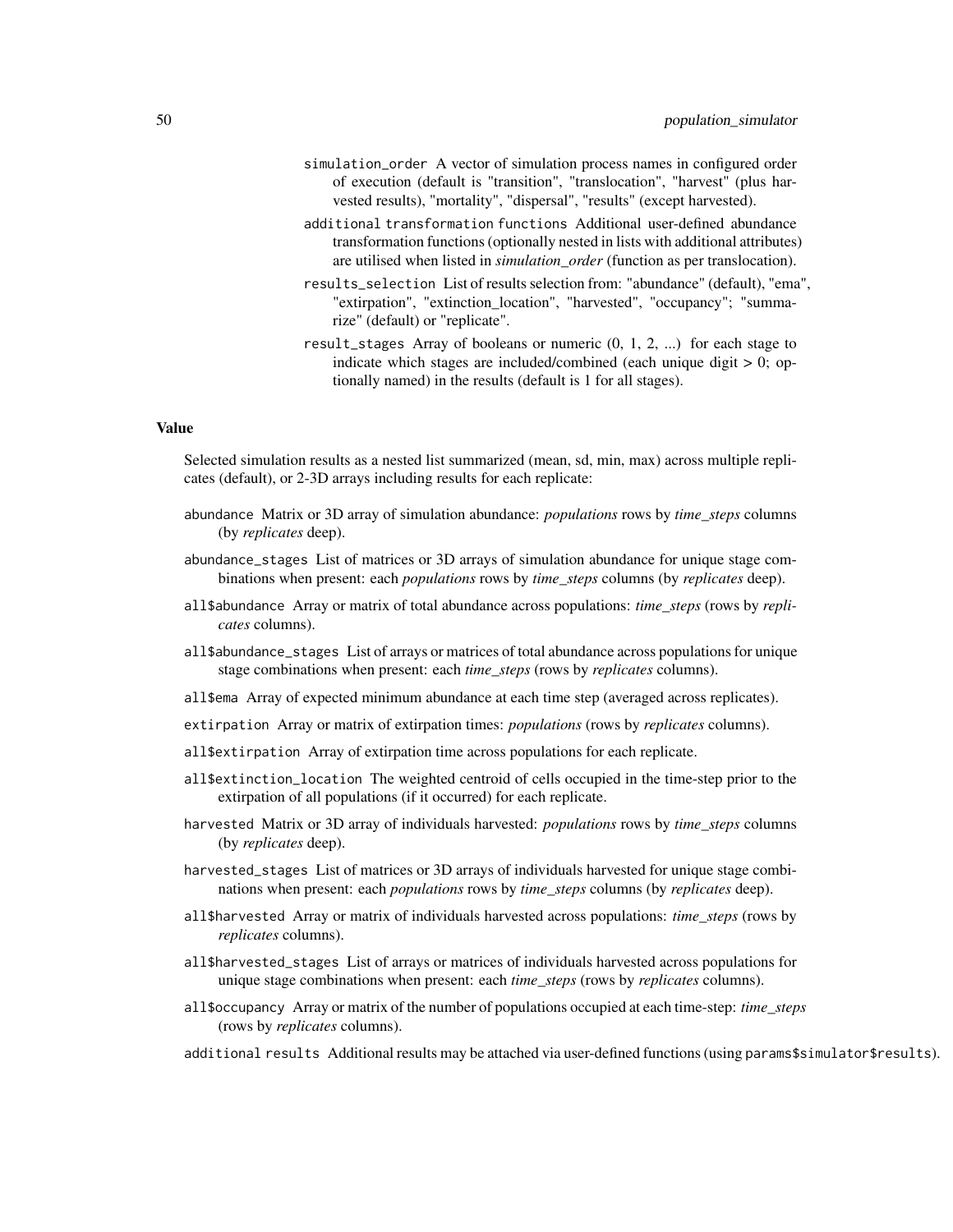## Examples

```
# U Island example region
coordinates \leq data.frame(x = rep(seq(177.01, 177.05, 0.01), 5),
                          y = rep(seq(-18.01, -18.05, -0.01), each = 5)template_raster <- Region$new(coordinates = coordinates)$region_raster # full extent
template_raster[][-c(7, 9, 12, 14, 17:19)] <- NA # make U Island
region <- Region$new(template_raster = template_raster)
# Harvest function
harvest \leq - list(rate = 0.3,
                function(params) round(params$stage_abundance*(1 - params$rate)))
# Population model
stage_matrix <- matrix(c(0, 2.5, # Leslie/Lefkovitch matrix
                         0.8, 0.5), nrow = 2, ncol = 2, byrow = TRUE)
pop_model <- PopulationModel$new(region = region,
                                 time_steps = 10, # years
                                 populations = region$region_cells, # 7
                                 stage_matrix = stage_matrix,
                                 initial_abundance = rep(10, 7),
                                 carrying_capacity = array(70:1, c(7, 10)),
                                 harvest = harvest,
                                 results_selection = c("abundance", "harvested"))
# Simulations
population_simulator(pop_model) # model
inputs <- pop_model$get_attributes()
population_simulator(inputs) # list
```

```
population_transformation
```
*Nested functions for a user-defined population abundance (and capacity) transformation.*

## Description

Modular functions for the population simulator for performing a transformation of the stage abundance (and optionally carrying capacity) at a specified time step via a user-defined function.

# Usage

```
population_transformation(
  replicates,
  time_steps,
  years_per_step,
  populations,
  demographic_stochasticity,
  density_stages,
  transformation,
  simulator,
  name = "transformation"
)
```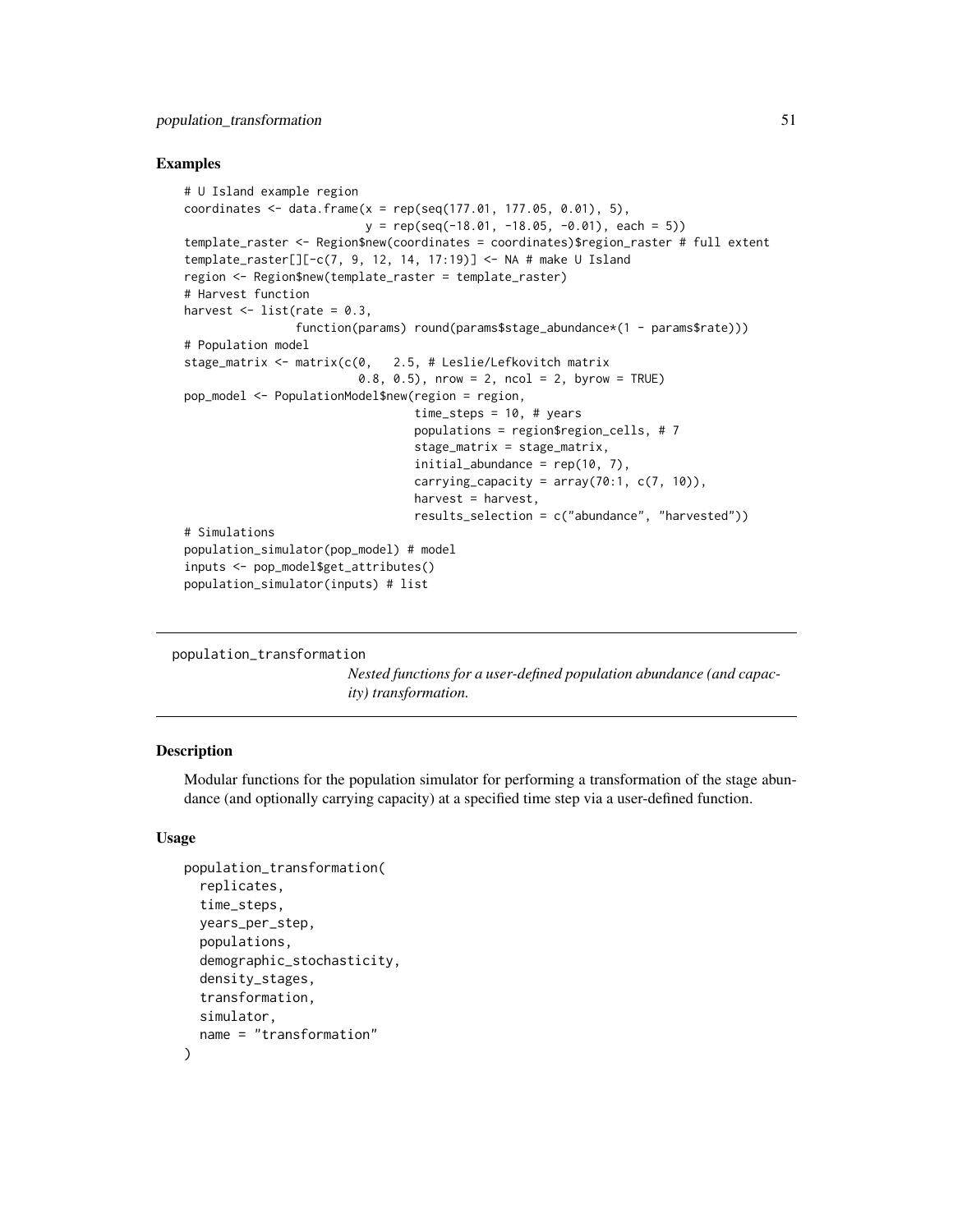# Arguments

| replicates                | Number of replicate simulation runs.                                                                                                                                                                             |
|---------------------------|------------------------------------------------------------------------------------------------------------------------------------------------------------------------------------------------------------------|
| time_steps                | Number of simulation time steps.                                                                                                                                                                                 |
|                           | years_per_step Number of years per time step.                                                                                                                                                                    |
| populations               | Number of populations.                                                                                                                                                                                           |
| demographic_stochasticity | Boolean for optionally choosing demographic stochasticity for the transforma-<br>tion.                                                                                                                           |
|                           | density_stages Array of booleans or numeric $(0,1)$ for each stage to indicate which stages are<br>affected by density.                                                                                          |
|                           | transformation A user-defined function (optionally nested in a list with additional attributes) for<br>performing transformation: function(params), where params is a list passed<br>to the function containing: |
|                           | replicates Number of replicate simulation runs.                                                                                                                                                                  |
|                           | time_steps Number of simulation time steps.                                                                                                                                                                      |
|                           | years_per_step Number of years per time step.                                                                                                                                                                    |
|                           | populations Number of populations.                                                                                                                                                                               |
|                           | stages Number of lifecycle stages.                                                                                                                                                                               |
|                           | demographic_stochasticity Boolean for optionally choosing demographic<br>stochasticity for the transformation.                                                                                                   |
|                           | density_stages Array of booleans or numeric $(0,1)$ for each stage to indicate<br>which stages are affected by density.                                                                                          |
|                           | r Simulation replicate.                                                                                                                                                                                          |
|                           | tm Simulation time step.                                                                                                                                                                                         |
|                           | carrying_capacity Array of carrying capacity values for each population at<br>time step.                                                                                                                         |
|                           | stage_abundance Matrix of (current) abundance for each stage (rows) and<br>population (columns) at time step.                                                                                                    |
|                           | occupied_indices Array of indices for populations occupied at (current) time<br>step.                                                                                                                            |
|                           | simulator SimulatorReference object with dynamically accessible attached<br>and results lists.                                                                                                                   |
|                           | additional attributes Additional attributes when the transformation is op-<br>tionally nested in a list.                                                                                                         |
|                           | returns a transformed stage abundance matrix (or a list with stage abundance<br>and carrying capacity)                                                                                                           |
| simulator                 | SimulatorReference object with dynamically accessible attached and results<br>lists.                                                                                                                             |
| name                      | Optional name for the transformation (default is "transformation").                                                                                                                                              |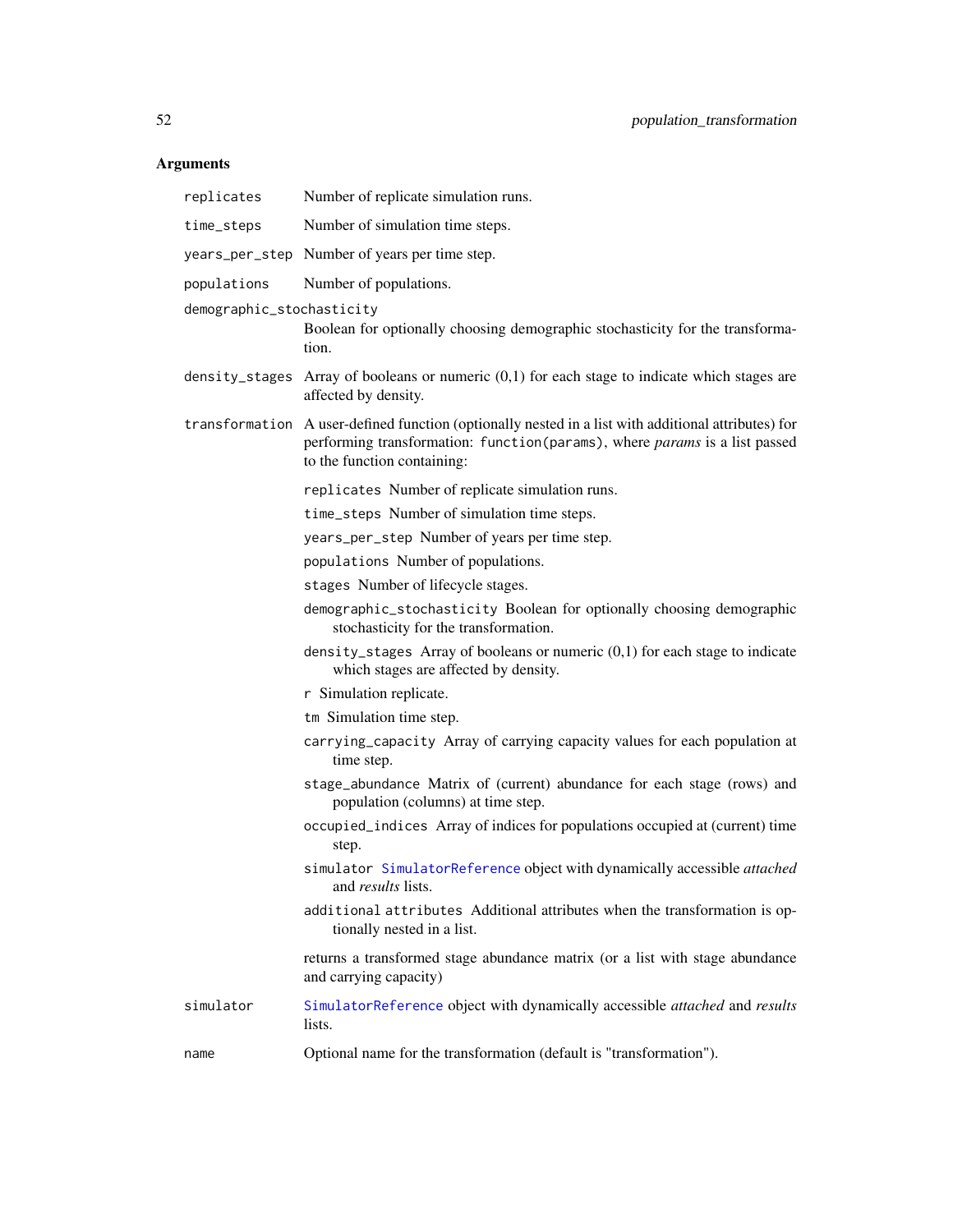# Value

Abundance (and capacity) transformation function: function(r,tm,carrying\_capacity,stage\_abundance,occupied\_i where:

r Simulation replicate.

tm Simulation time step.

carrying\_capacity Array of carrying capacity values for each population at time step.

stage\_abundance Matrix of abundance for each stage (rows) and population (columns) at time step.

occupied\_indices Array of indices for populations occupied at time step.

returns List with transformed stage abundance matrix (and optionally carrying capacity).

population\_transitions

*Nested functions for stage-based population transitions.*

# Description

Modular functions for the population simulator for performing staged-based (Leslie/Lefkovitch matrix) transitions via 3D survival and fecundity arrays.

# Usage

```
population_transitions(
  populations,
  demographic_stochasticity,
  fecundity_matrix,
  fecundity_max,
  survival_matrix
)
```
# Arguments

| populations                      | Number of populations.                                                                               |
|----------------------------------|------------------------------------------------------------------------------------------------------|
| demographic_stochasticity        |                                                                                                      |
|                                  | Boolean for choosing demographic stochasticity for transitions.                                      |
| fecundity_matrix                 |                                                                                                      |
|                                  | Matrix of transition fecundity rates (Leslie/Lefkovitch matrix with non-zero fe-<br>cundities only). |
| fecundity_max<br>survival_matrix | Maximum transition fecundity rate (in Leslie/Lefkovitch matrix).                                     |
|                                  | Matrix of transition survival rates (Leslie/Lefkovitch matrix with non-zero sur-<br>vivals only).    |
|                                  |                                                                                                      |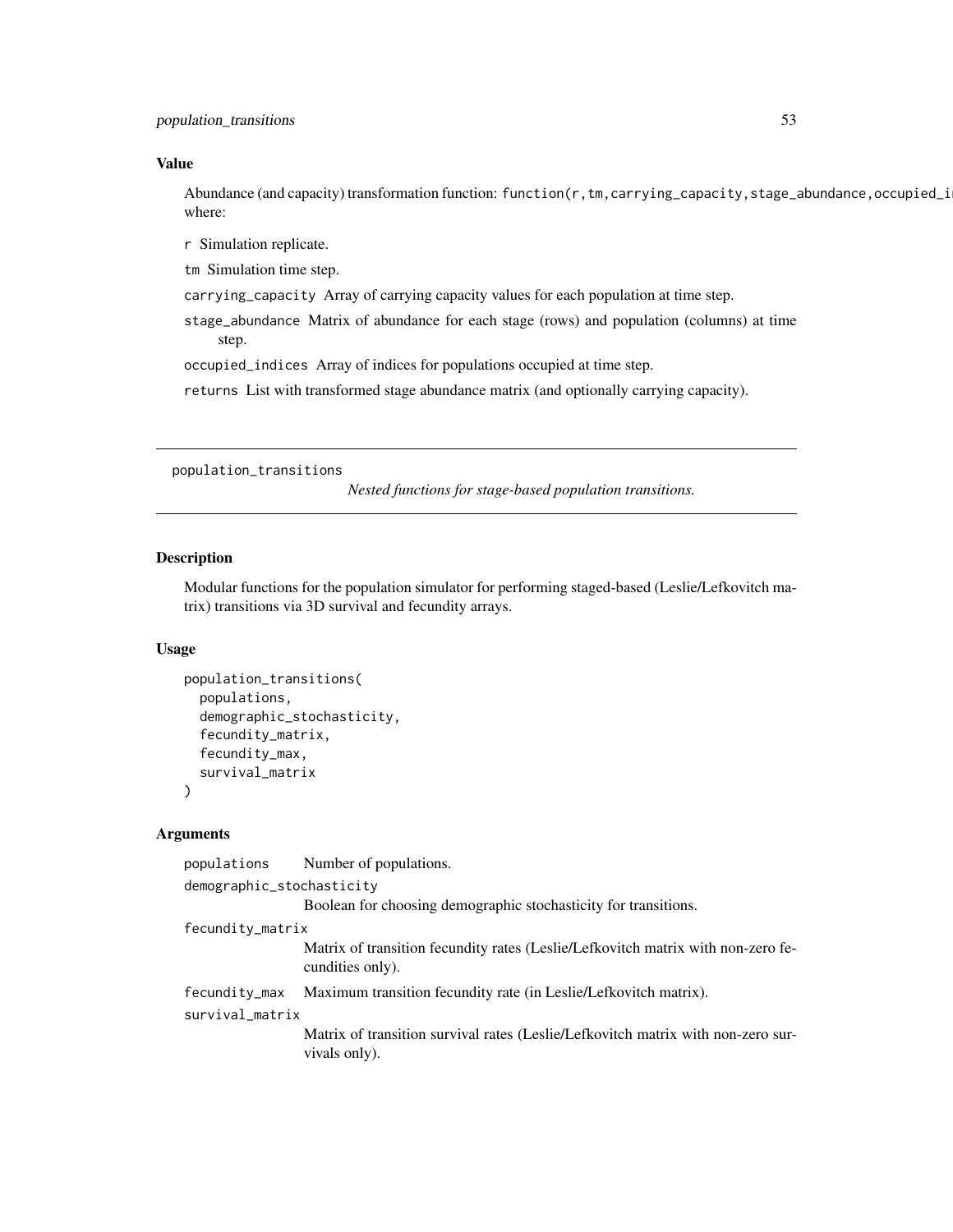#### 54 Region

#### Value

Transition calculation function: function(fecundity\_array,survival\_array,stage\_abundance,occupied\_indices), where:

- fecundity\_array 3D array of fecundity rates (*stages* rows by *stages* columns by *populations* deep).
- survival\_array 3D array of survival rates (*stages* rows by *stages* columns by *populations* deep).
- stage\_abundance Matrix of stage abundances for each population at time step (*stages* rows by *populations* columns).

occupied\_indices Array of indices for those populations occupied.

returns Transitioned stage abundances.

<span id="page-53-0"></span>Region *R6 class representing a study region.*

## Description

[R6](#page-0-0) class representing a study region of spatial grid cells defined via a list of longitude/latitude cell coordinates (WGS84), or a *RasterLayer* object (see [raster](#page-0-0)).

#### Super class

[poems::GenericClass](#page-0-0) -> Region

## Public fields

attached A list of dynamically attached attributes (name-value pairs).

# Active bindings

- coordinates Data frame (or matrix) of X-Y population (WGS84) coordinates in longitude (degrees West) and latitude (degrees North) (get and set), or distance-based coordinates dynamically returned by region raster (get only).
- region\_raster A *RasterLayer* object (see [raster](#page-0-0)) defining the region with finite values (NAs elsewhere).
- use\_raster Boolean to indicate that a raster is to be used to define the region (default TRUE).
- strict\_consistency Boolean to indicate that, as well as resolution, extent and CRS, consistency checks also ensure that a raster's finite/occupiable cells are the same or a subset of those defined by the region (default TRUE).
- region\_cells Dynamically calculated number of region coordinates or raster cells with finite/non-NA values.
- region\_indices Dynamically calculated region indices for raster cells with finite/non-NA values (all if not a raster).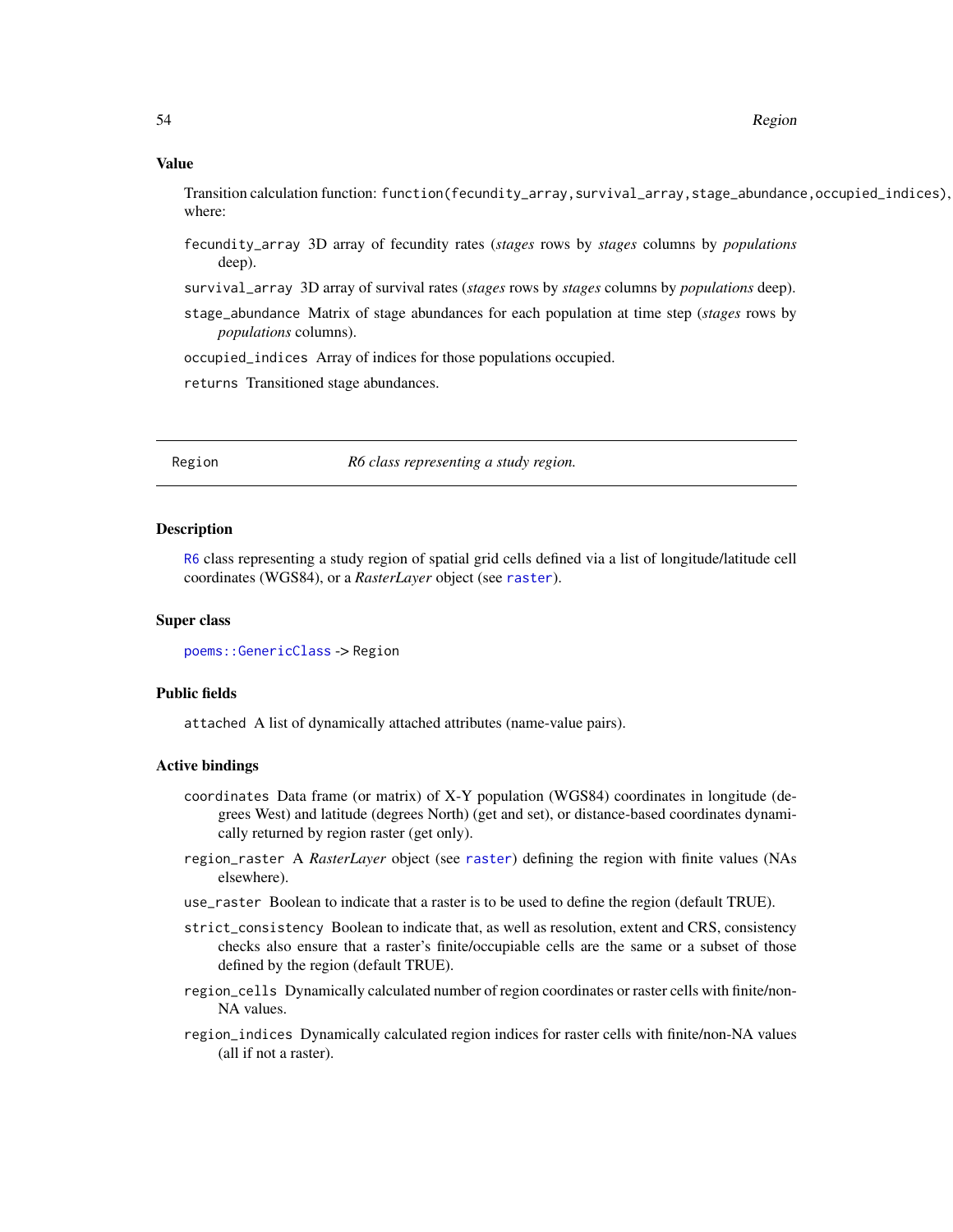#### Region 55 and 55 and 50 km s and 55 and 50 km s and 55 and 50 km s and 55 and 55 and 55 and 55 and 55 and 55 and 55 and 55 and 55 and 55 and 55 and 55 and 55 and 55 and 55 and 55 and 55 and 55 and 55 and 55 and 55 and 55 a

# Methods

Public methods:

- [Region\\$new\(\)](#page-6-0)
- [Region\\$raster\\_is\\_consistent\(\)](#page-54-0)
- [Region\\$raster\\_from\\_values\(\)](#page-54-1)
- [Region\\$clone\(\)](#page-3-0)

Method new(): Initialization method sets coordinates or raster for region.

```
Usage:
Region$new(
 coordinates = NULL,
  template_raster = NULL,
  region_raster = NULL,
 use_raster = TRUE,
  ...
)
```
*Arguments:*

- coordinates Data frame (or matrix) of X-Y coordinates (WGS84) in longitude (degrees West) and latitude (degrees North).
- template\_raster A *RasterLayer* object (see [raster](#page-0-0)) defining the region with example finite values (NAs elsewhere)
- region\_raster A *RasterLayer* object (see [raster](#page-0-0)) defining the region with finite cell indices (NAs elsewhere).
- use\_raster Boolean to indicate that a raster is to be used to define the region (default TRUE). ... Additional parameters passed individually.

<span id="page-54-0"></span>Method raster\_is\_consistent(): Returns a boolean to indicate if a raster is consistent with the region raster (matching extent, resolution, and finite/NA cells).

*Usage:*

Region\$raster\_is\_consistent(check\_raster)

*Arguments:*

check\_raster A *RasterLayer*, *RasterStack* or *RasterBrick* object (see [raster](#page-0-0)) to check for consistency with the region raster.

*Returns:* Boolean to indicate if the raster is consistent with the region raster.

<span id="page-54-1"></span>Method raster\_from\_values(): Converts an array (or matrix) of values into a raster (or stack) consistent with the region raster (matching extent, resolution, and finite/NA cells).

*Usage:*

Region\$raster\_from\_values(values)

*Arguments:*

values An array (or matrix) of values to be placed in the raster (or stack) having dimensions consistent with the region cell number.

*Returns:* A *RasterLayer* (or *RasterStack/Brick*) object consistent with the region raster.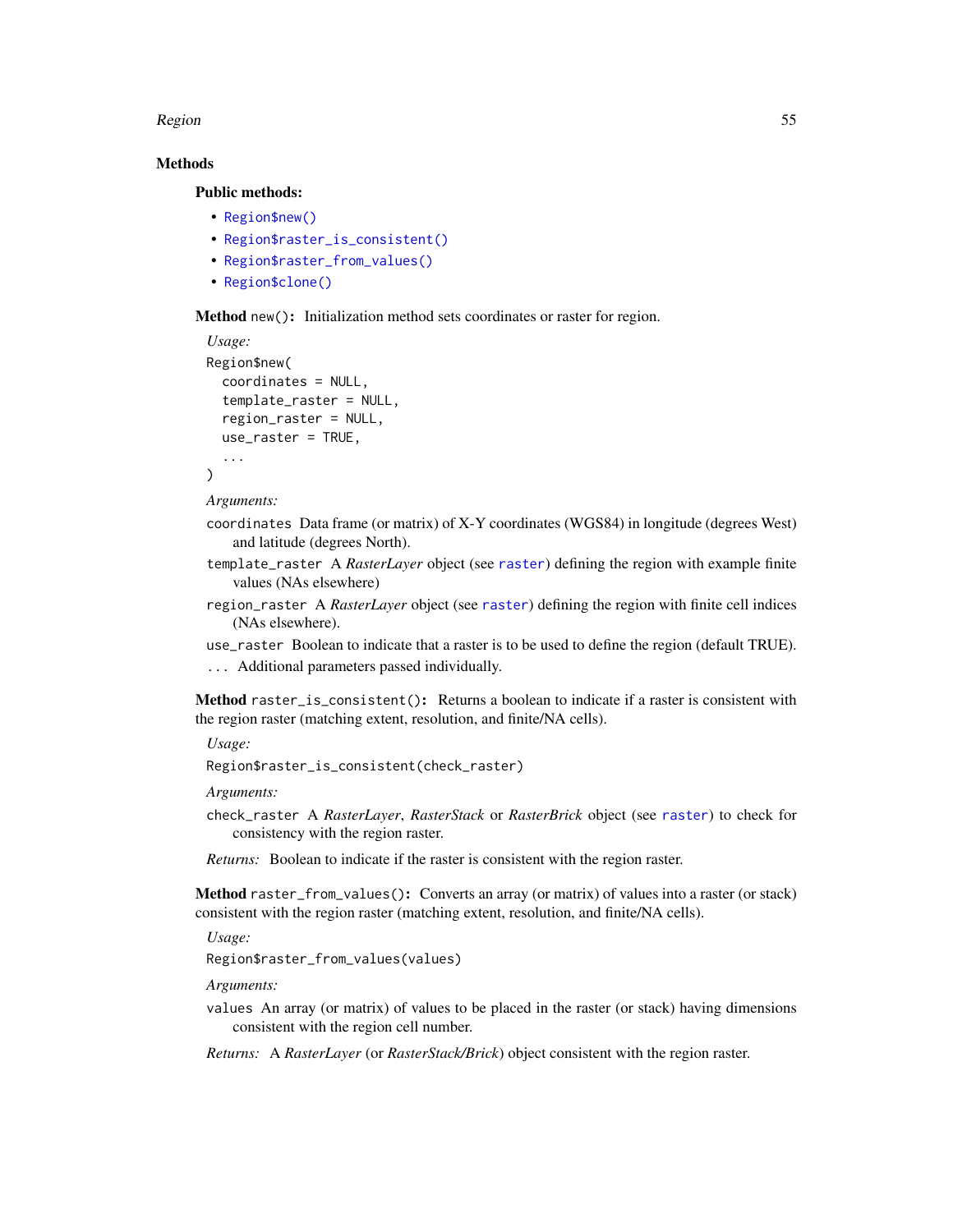Method clone(): The objects of this class are cloneable with this method.

*Usage:*

Region\$clone(deep = FALSE)

*Arguments:*

deep Whether to make a deep clone.

## Examples

```
# U Island example region
coordinates <- data.frame(x = rep(seq(177.01, 177.05, 0.01), 5),
                         y = rep(seq(-18.01, -18.05, -0.01), each = 5)template_raster <- Region$new(coordinates = coordinates)$region_raster # full extent
template_raster[][-c(7, 9, 12, 14, 17:19)] <- NA # make U Island
region <- Region$new(template_raster = template_raster)
raster::plot(region$region_raster, main = "Example region (cell indices)",
            xlab = "Longitude (degrees)", ylab = "Latitude (degrees)",
            colNA = "blue")region$region_cells
region$coordinates
# Generate value layers
value_brick <- region$raster_from_values(array(8:28, c(7, 3)))
raster::plot(value_brick, main = "Example value layers",
            xlab = "Longitude (degrees)", ylab = "Latitude (degrees)",
            colNA = "blue")value_brick[region$region_indices]
```
ResultsManager *R6 class representing a results manager.*

## Description

[R6](#page-0-0) class to represent a manager for generating summary metrics and/or matrices from simulation results, as well as optionally regenerating values via generators.

#### Super classes

[poems::GenericClass](#page-0-0) -> [poems::GenericManager](#page-0-0) -> ResultsManager

# Public fields

attached A list of dynamically attached attributes (name-value pairs).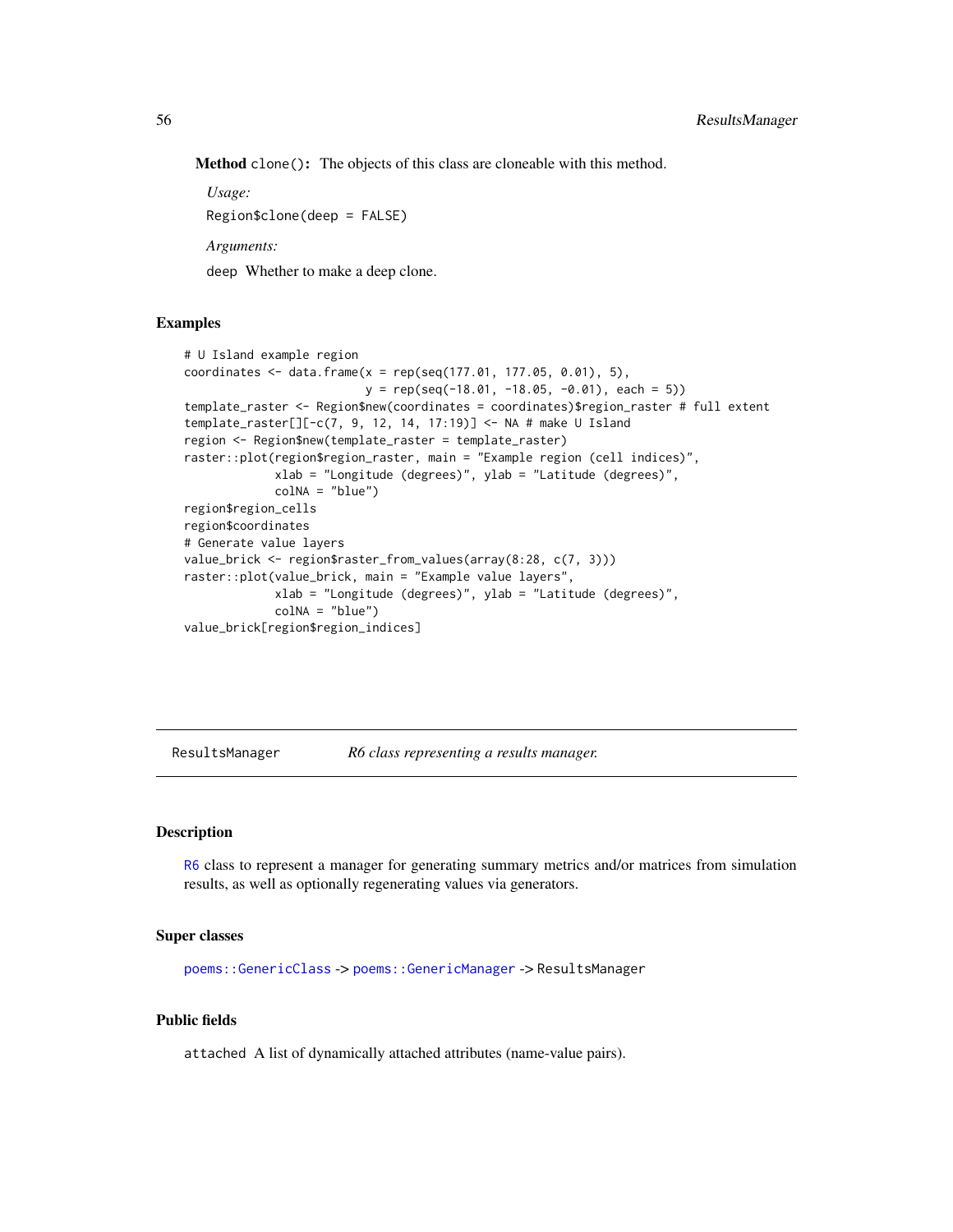#### ResultsManager 57

#### Active bindings

sample\_data A data frame of sampled parameters for each simulation/result.

- simulation\_results An object of a class inherited from the [SimulationResults](#page-66-0) class for encapsulating and dynamically generating simulation results.
- generators A list of generators ([Generator](#page-12-0) or inherited class) objects for (optionally) regenerating simulation model values.
- result\_attachment\_functions A list of functions for attaching intermediate values to the simulation results prior to generation.
- summary\_metrics An array of names for summary metrics, each of which are calculated as single values for each simulation. These should refer to list names for the summary functions.
- summary\_matrices An array of names for summary matrices, each of which are calculated as a single matrix row for each simulation. These should refer to list names for the summary functions.
- summary\_functions A list of functions, result attributes, or constants for transforming individual simulation results to single summary metric values stored in the metric data frame, or to matrix rows stored in the summary matrix list.
- summary\_metric\_data A data frame of generated summary metrics (one row per simulation).
- summary\_matrix\_list A list of generated matrices of summary results (each having one row per simulation).
- summary\_matrix\_weighted\_averages A list of calculated weighted averages for each of the summary matrices (using the sample data *weight* column).
- parallel\_cores Number of cores for running the simulations in parallel.
- results\_dir Results directory path.
- results\_ext Result file extension (default is .RData).
- results\_filename\_attributes A vector of: prefix (optional); attribute names (from the sample data frame); postfix (optional); utilized to construct results filenames.

error\_messages A vector of error messages encountered when setting model attributes.

warning\_messages A vector of warning messages encountered when setting model attributes.

## **Methods**

#### Public methods:

- [ResultsManager\\$new\(\)](#page-6-0)
- [ResultsManager\\$generate\(\)](#page-14-0)
- [ResultsManager\\$calculate\\_result\\_attachments\(\)](#page-57-0)
- [ResultsManager\\$calculate\\_summaries\(\)](#page-57-1)
- [ResultsManager\\$log\\_generation\(\)](#page-57-2)
- [ResultsManager\\$calculate\\_summary\\_weighted\\_averages\(\)](#page-57-3)
- [ResultsManager\\$clone\(\)](#page-3-0)

Method new(): Initialization method optionally copies attributes from a simulation (results) manager, sets any included attributes (*sample\_data*, *simulation\_results*, *generators*, *result\_attachment\_functions*, *summary\_metrics*, *summary\_functions*, *parallel\_cores*, *results\_dir*, *results\_ext*, *results\_filename\_attributes*), and attaches other attributes individually listed.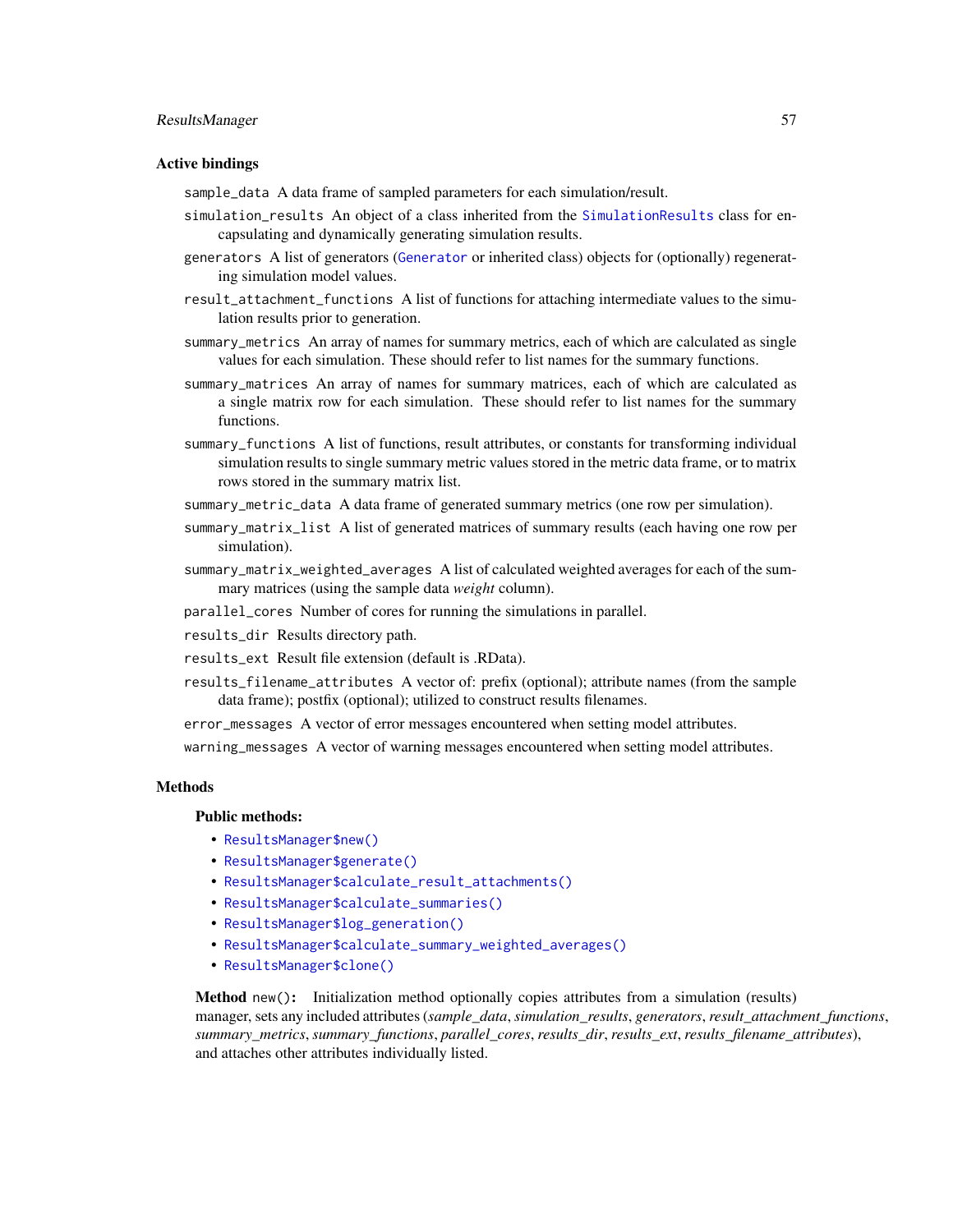*Usage:*

```
ResultsManager$new(simulation_manager = NULL, ...)
```
*Arguments:*

- simulation\_manager Optional [SimulationManager](#page-59-0) object (or an object inherited from the [GenericManager](#page-19-0) class), from which simulation attributes can be copied.
- ... Parameters listed individually.

Method generate(): Generates the summary metric data and/or matrix list via the summary functions for each simulation sample, and creates/writes a generation log.

*Usage:*

ResultsManager\$generate(results\_dir = NULL)

*Arguments:*

results\_dir Results directory path (must be present if not already set within manager class object).

*Returns:* Generation log as a list.

<span id="page-57-0"></span>Method calculate\_result\_attachments(): Calculates and attaches intermediate values to the sample result model (via the result attachment functions).

*Usage:*

```
ResultsManager$calculate_result_attachments(simulation_results)
```
*Arguments:*

simulation\_results The sample simulation results, an object of a class inherited from [SimulationResults](#page-66-0), to which the intermediate results are attached.

<span id="page-57-1"></span>Method calculate\_summaries(): Calculates the summary metrics and/or matrices for the results of a sample simulation (via the summary functions).

*Usage:*

ResultsManager\$calculate\_summaries(simulation\_results, sample\_index)

*Arguments:*

simulation\_results The sample simulation results, an object of a class inherited from [SimulationResults](#page-66-0). sample\_index Index of sample from data frame.

*Returns:* Generation log entry as a (nested) list, including generated summary metric data and (optionally) matrices.

<span id="page-57-2"></span>Method log\_generation(): Summarizes the log generated within the generate method and writes it to a text file in the results directory.

*Usage:*

ResultsManager\$log\_generation(generation\_log)

*Arguments:*

generation\_log Nested list of log entries generated via the generate method.

*Returns:* Extended generation log as a nested with added summary and failure/warning indices.

<span id="page-57-3"></span>Method calculate\_summary\_weighted\_averages(): Calculates the weighted averages for each of the summary matrices (providing the sample data has a *weight* column).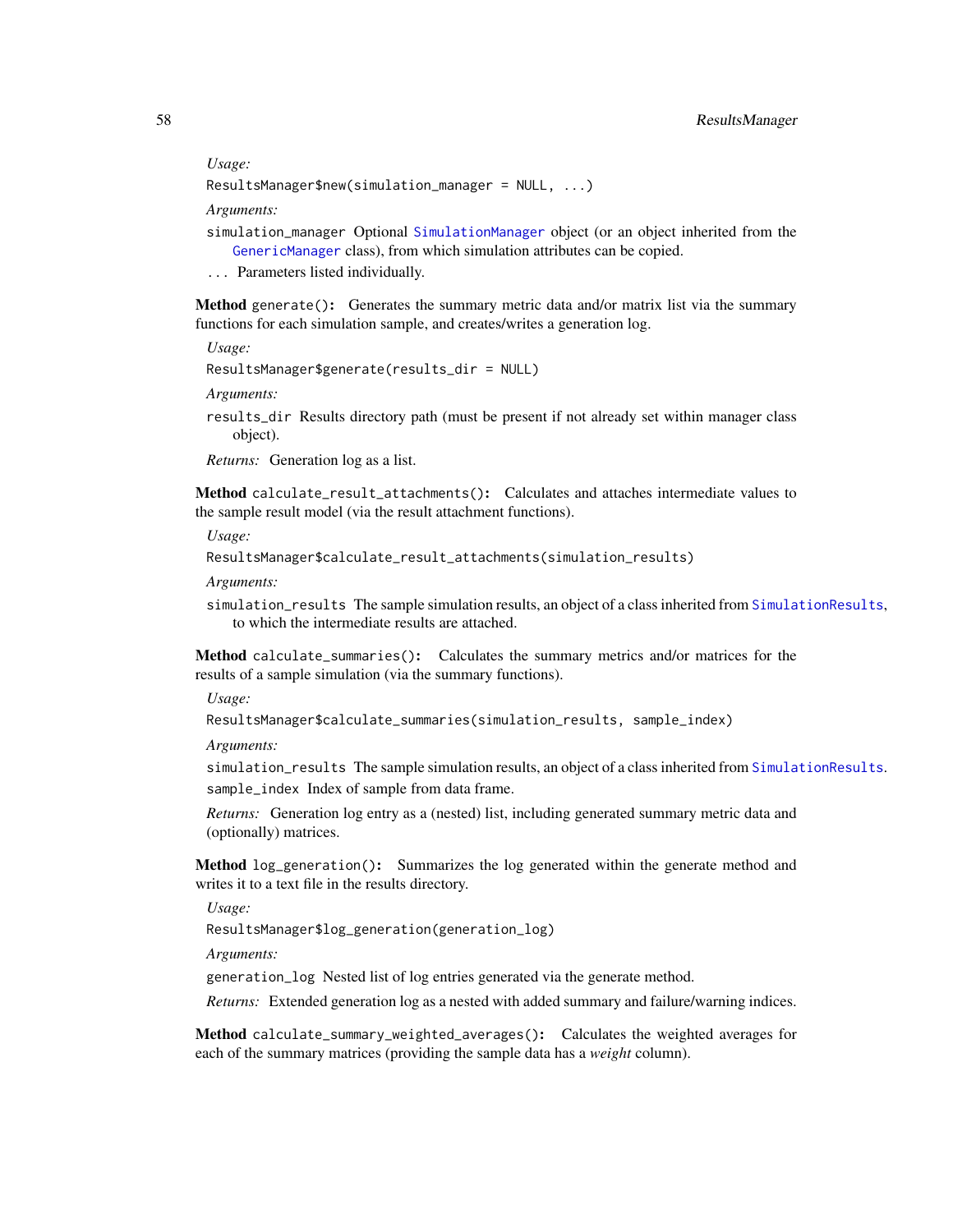*Usage:*

ResultsManager\$calculate\_summary\_weighted\_averages(na\_replacements = NULL)

*Arguments:*

na\_replacements List of values or functions (form: modified\_matrix <-function(matrix)) for dealing with NA values in each summary matrix (default NULL will ignore NAs).

Method clone(): The objects of this class are cloneable with this method.

*Usage:* ResultsManager\$clone(deep = FALSE) *Arguments:*

deep Whether to make a deep clone.

## Examples

```
# U Island example region
coordinates \leq data.frame(x = rep(seq(177.01, 177.05, 0.01), 5),
                          y = rep(seq(-18.01, -18.05, -0.01), each = 5))
template_raster <- Region$new(coordinates = coordinates)$region_raster # full extent
template_raster[][-c(7, 9, 12, 14, 17:19)] <- NA # make U Island
region <- Region$new(template_raster = template_raster)
raster::plot(region$region_raster, main = "Example region (indices)",
            xlab = "Longitude (degrees)", ylab = "Latitude (degrees)",
             colNA = "blue")# Results manager
results_manager <- ResultsManager$new(
 sample_data = data.frame(index = 1:3),
 simulation_results = PopulationResults$new(region = region),
 summary_metrics = c("trend_n", "total_h"),
 summary_matrices = c("n", "h"),
 summary_functions = list(
   trend_n = function(results) {
     round(results$all$abundance_trend, 2)
   },
   total_h = function(results) {
     sum(results$harvested)
   },
   n = "all$abundance", # string
   h = "all$harvested"),
 parallel_cores = 2,
 results_dir = tempdir()# Write example result files
results <- list()
for (i in 1:3) {
 results[[i]] <- list(abundance = t(apply(matrix(11:17), 1,
                                           function(n) round(n*exp(-(0:9)/i)))))
 results[[i]]$harvested <- round(results[[i]]$abundance*i/7)
 file_name <- paste0(results_manager$get_results_filename(i), ".RData")
 saveRDS(results[[i]], file.path(tempdir(), file_name))
}
# Generate result metrics and matrices
```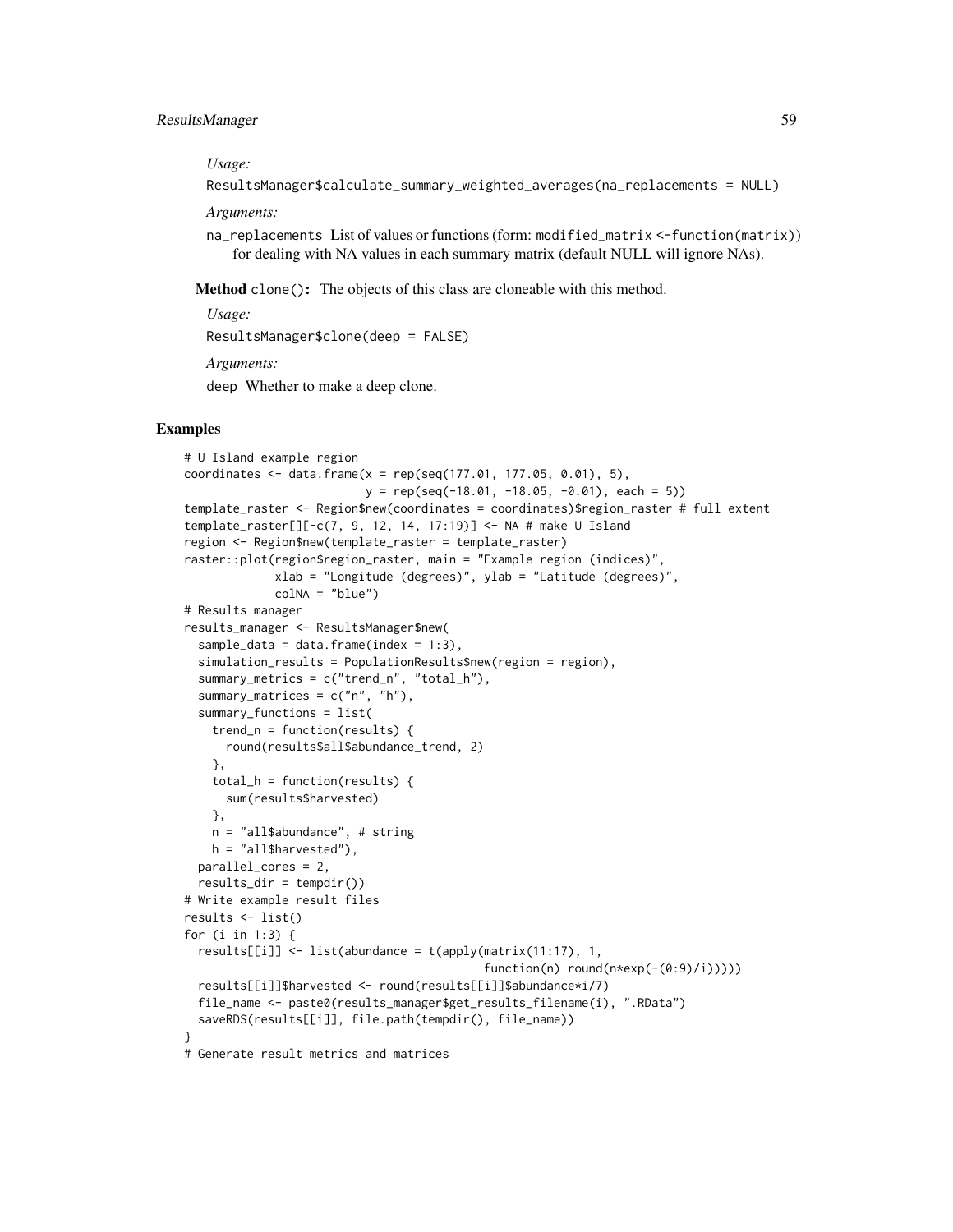```
gen_output <- results_manager$generate()
gen_output$summary
dir(tempdir(), "*.txt") # plus generation log
results_manager$summary_metric_data
results_manager$summary_matrix_list
```
<span id="page-59-0"></span>SimulationManager *R6 class representing a simulation manager.*

#### Description

[R6](#page-0-0) class to represent a manager for running multiple model simulations and saving results.

# U Island example region coordinates  $\lt$ - data.frame(x = rep(seq(177.01, 177.05, 0.01), 5), y = rep(seq(-18.01, -18.05, -0.01), each = 5)) template\_raster  $\lt$ - Region\$new(coordinates = coordinates)\$region\_raster # full extent template\_raster[][-c(7, 9, 12, 14, 17:19)] <- NA # make U Island region <- Region\$new(template\_raster = template\_raster) raster::plot(region\$region\_raster, main = "Example region (indices)",  $x \,$ lab = "Longitude (degrees)",  $y \,$ lab = "Latitude (degrees)", colNA = "blue") # Example population model template model\_template <- PopulationModel\$new(region = region, time\_steps = 10, # years populations = region\$region\_cells, #7 stage\_matrix = 1) # Example generators for initial abundance and carrying capacity hs\_matrix <- c(0.5, 0.3, 0.7, 0.9, 0.6, 0.7, 0.8) initial\_gen <- Generator\$new(description = "initial abundance", region = region, hs\_matrix  $=$  hs\_matrix, # template attached inputs  $= c("initial_n")$ , outputs  $= c("initial_nabundance")$  initial\_gen\$add\_generative\_requirements(list(initial\_abundance = "function")) initial\_gen\$add\_function\_template("initial\_abu function\_def = function(params) stats::rmultinom(1, size = params\$initial\_n, prob = params\$hs\_matrix)[, 1] , call\_params = c("initial\_n", "hs\_matrix")) capacity\_gen <- Generator\$new(description = "carrying capacity", region = region, hs\_matrix = hs\_matrix, # template attached inputs = c("density\_max"), outputs =  $c("carrying capacity")$ ) capacity gen\$add\_generative\_requirements(list(carrying\_capacity = "function")) capacity\_gen\$add\_function\_template("carrying\_capacity", function\_def = function(params) round(params\$density\_max\*params\$hs\_matrix) , call\_params = c("density\_max", "hs\_matrix")) # Sample input parameters sample\_data <- data.frame(initial\_ $n = c(40, 60, 80)$ , density\_max =  $c(15, 20, 25)$  # Simulation manager sim\_manager <- SimulationManager\$new(sample\_data = sample\_data, model\_template = model\_template, generators = list(initial\_gen, capacity\_gen), parallel cores = 2, results dir = tempdir()) run\_output <- sim\_manager\$run() run\_output\$summary dir(tempdir(), "\*.RData") # includes 3 result files for (i in 1:3) print(paste("Run", i, "results:")) file\_name <- paste0(sim\_manager\$get\_results\_filename(i), ".RData") print(readRDS(file.path(tempdir(), file\_name)))

dir(tempdir(), "\*.txt") # plus simulation log

#### Super classes

[poems::GenericClass](#page-0-0) -> [poems::GenericManager](#page-0-0) -> SimulationManager

## Public fields

attached A list of dynamically attached attributes (name-value pairs).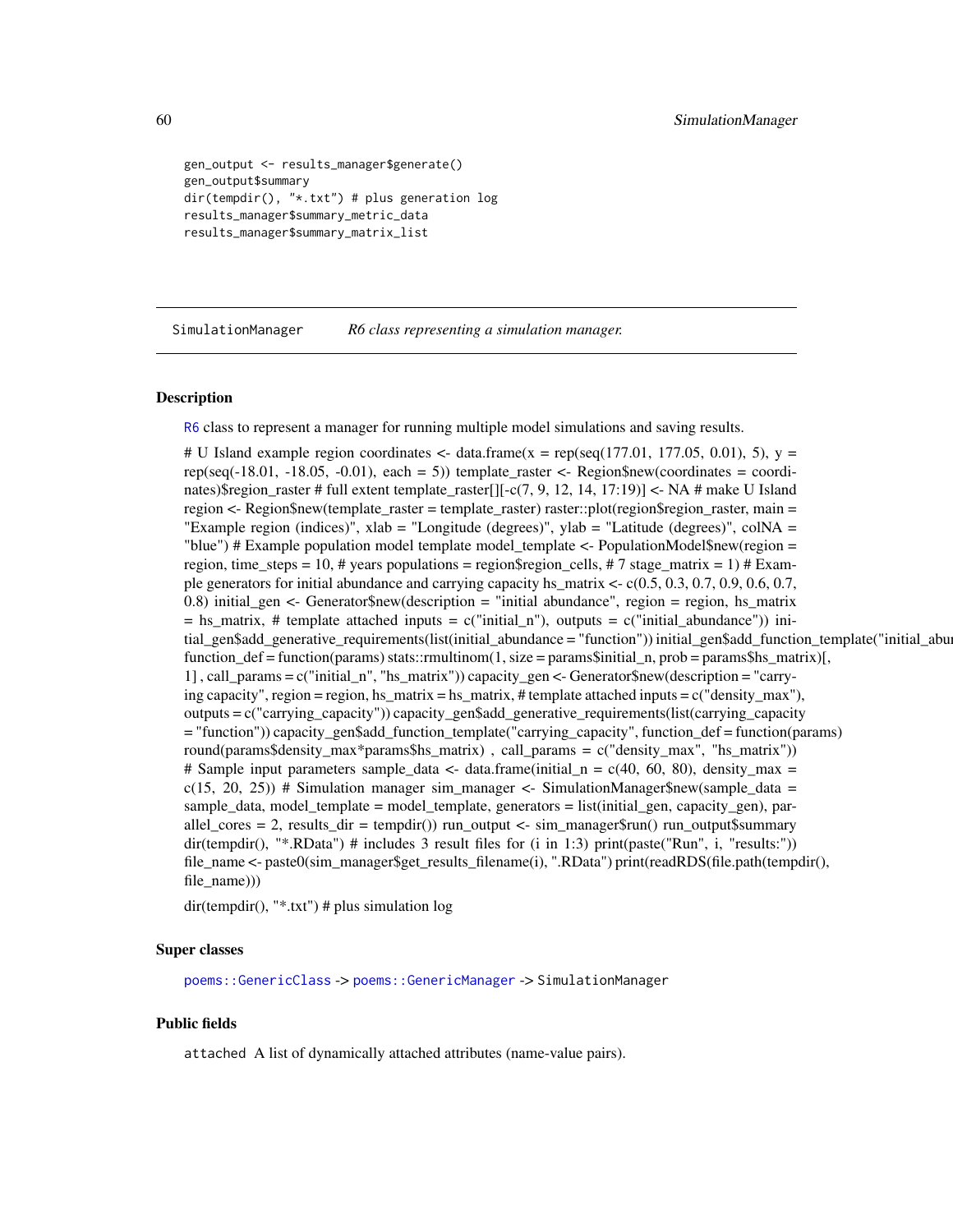#### SimulationManager 61

#### Active bindings

sample\_data A data frame of sampled parameters for each simulation/result.

- model\_template A [SimulationModel](#page-61-0) (or inherited class) object with parameters common to all simulations.
- nested\_model A [SimulationModel](#page-61-0) (or inherited class) object with empty sample parameters and a nested model template common to all simulations.
- generators A list of generators ([Generator](#page-12-0) or inherited class) objects for generating simulation model values.

model\_simulator A [ModelSimulator](#page-27-0) (or inherited class) object for running the simulations.

parallel\_cores Number of cores for running the simulations in parallel.

results\_dir Results directory path.

results\_ext Result file extension (default is .RData).

results\_filename\_attributes A vector of: prefix (optional); attribute names (from the sample data frame); postfix (optional); utilized to construct results filenames.

error\_messages A vector of error messages encountered when setting model attributes.

warning\_messages A vector of warning messages encountered when setting model attributes.

# Methods

## Public methods:

- [SimulationManager\\$new\(\)](#page-6-0)
- [SimulationManager\\$run\(\)](#page-28-0)
- [SimulationManager\\$set\\_model\\_sample\(\)](#page-61-1)
- [SimulationManager\\$log\\_simulation\(\)](#page-61-2)
- [SimulationManager\\$clone\(\)](#page-3-0)

Method new(): Initialization method sets any included attributes (*sample\_data*, *model\_template*, *generators*, *model\_simulator*, *parallel\_cores*, *results\_dir*, *results\_filename\_attributes*) and attaches other attributes individually listed.

*Usage:*

```
SimulationManager$new(model_template = NULL, ...)
```
*Arguments:*

- model\_template A SimulationModel (or inherited class) object with parameters common to all simulations.
- ... Parameters listed individually.

Method run(): Runs the multiple population simulations (via the set function), stores the results, and creates/writes a simulation log.

*Usage:*

SimulationManager\$run(results\_dir = NULL)

*Arguments:*

results\_dir Results directory path (must be present if not already set within manager class object).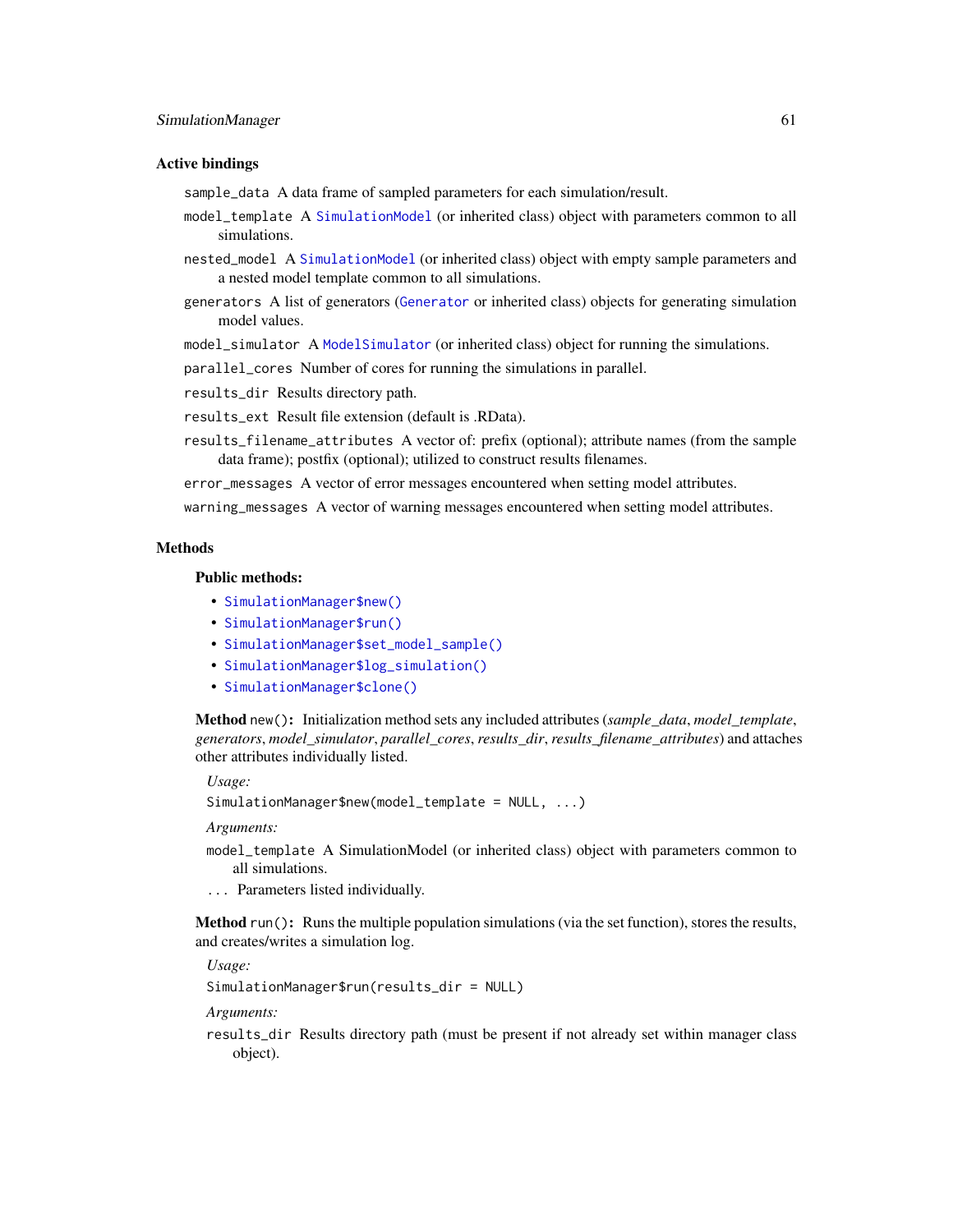*Returns:* Simulator log as a list.

<span id="page-61-1"></span>Method set\_model\_sample(): Sets the model sample attributes via the sample data frame and the generators.

*Usage:*

SimulationManager\$set\_model\_sample(model, sample\_index)

*Arguments:*

model [SimulationModel](#page-61-0) (or inherited class) object (clone) to receive sample attributes. sample\_index Index of sample from data frame.

<span id="page-61-2"></span>Method log\_simulation(): Summarizes the simulation log generated within the run method and writes it to a text file in the results directory.

*Usage:*

SimulationManager\$log\_simulation(simulation\_log)

*Arguments:*

simulation\_log Nested list of simulation log entries generated via the run method.

Method clone(): The objects of this class are cloneable with this method.

*Usage:* SimulationManager\$clone(deep = FALSE) *Arguments:*

deep Whether to make a deep clone.

<span id="page-61-0"></span>SimulationModel *R6 class representing a simulation model*

#### Description

[R6](#page-0-0) class representing a spatially-explicit simulation model. It extends the [SpatialModel](#page-73-0) class with a range of common simulation parameters and functionality for creating a nested model, whereby a nested template model with fixed parameters is maintained when a model is cloned for various sampled parameters. Also provided are methods for checking the consistency and completeness of model parameters.

#### Super classes

[poems::GenericClass](#page-0-0) -> [poems::GenericModel](#page-0-0) -> [poems::SpatialModel](#page-0-0) -> SimulationModel

## Public fields

attached A list of dynamically attached attributes (name-value pairs).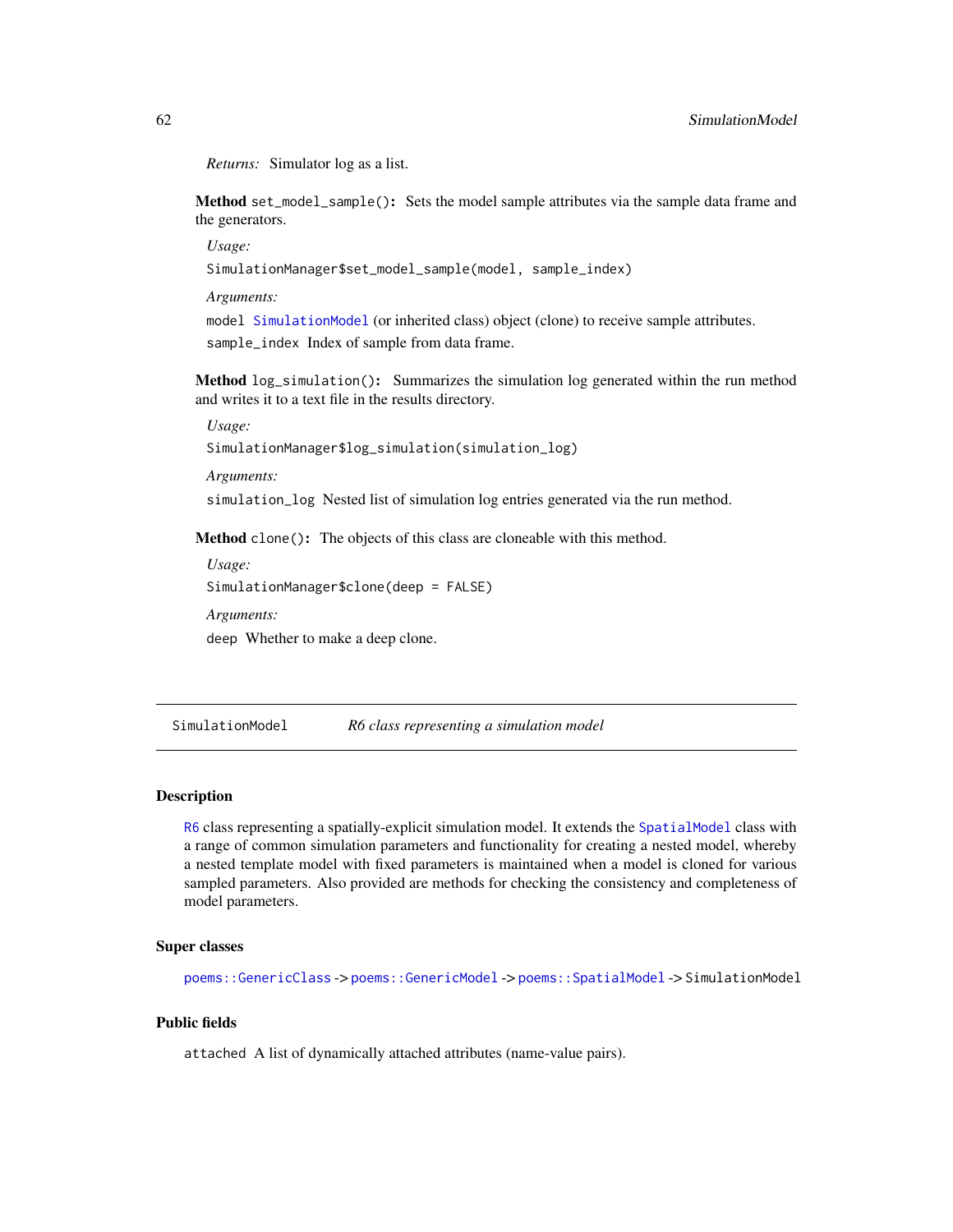## Active bindings

- simulation\_function Name (character string) or source path of the default simulation function, which takes a model as an input and returns the simulation results.
- model attributes A vector of model attribute names.
- region A [Region](#page-53-0) (or inherited class) object specifying the study region.
- coordinates Data frame (or matrix) of X-Y population (WGS84) coordinates in longitude (degrees West) and latitude (degrees North) (get and set), or distance-based coordinates dynamically returned by region raster (get only).
- random\_seed Number to seed the random number generation for stochasticity.
- replicates Number of replicate simulation runs.
- time\_steps Number of simulation time steps.
- years\_per\_step Number of years per time step.
- results\_selection List of simulator-dependent attributes to be included in the returned results of each simulation run.
- attribute\_aliases A list of alternative alias names for model attributes (form: alias = "attribute") to be used with the set and get attributes methods.
- template\_model Nested template model for fixed (non-sampled) attributes for shallow cloning.

sample\_attributes Vector of sample attribute names (only).

- required\_attributes Vector of required attribute names (only), i.e. those needed to run a simulation.
- error\_messages A vector of error messages encountered when setting model attributes.

warning\_messages A vector of warning messages encountered when setting model attributes.

## Methods

## Public methods:

- [SimulationModel\\$new\(\)](#page-6-0)
- [SimulationModel\\$new\\_clone\(\)](#page-13-0)
- [SimulationModel\\$get\\_attribute\\_names\(\)](#page-22-0)
- [SimulationModel\\$get\\_attributes\(\)](#page-14-1)
- [SimulationModel\\$set\\_attributes\(\)](#page-23-0)
- [SimulationModel\\$set\\_sample\\_attributes\(\)](#page-63-0)
- [SimulationModel\\$is\\_consistent\(\)](#page-64-0)
- [SimulationModel\\$list\\_consistency\(\)](#page-35-0)
- [SimulationModel\\$inconsistent\\_attributes\(\)](#page-64-1)
- [SimulationModel\\$is\\_complete\(\)](#page-64-2)
- [SimulationModel\\$list\\_completeness\(\)](#page-64-3)
- [SimulationModel\\$incomplete\\_attributes\(\)](#page-64-4)
- [SimulationModel\\$clone\(\)](#page-3-0)

Method new(): Initialization method sets template model and sets given attributes individually and/or from a list.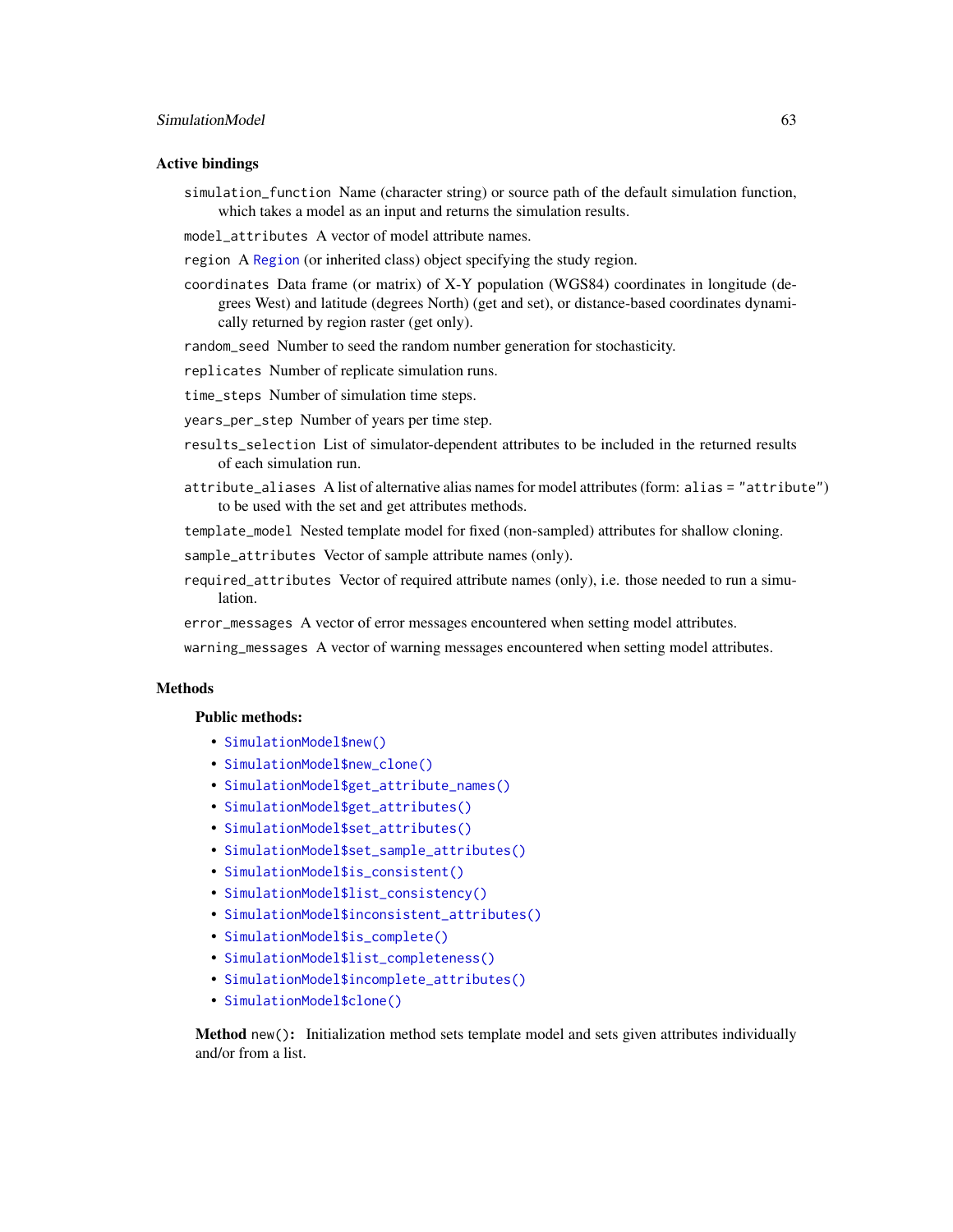*Usage:*

```
SimulationModel$new(template = NULL, required_attributes = NULL, ...)
```
*Arguments:*

template Template simulation model (nested) containing fixed (non-sampled) attributes.

- required\_attributes Vector of required attribute names (only), i.e. those needed to run a simulation.
- ... Parameters passed via a *params* list or individually.

Method new\_clone(): Creates a new (re-initialized) object of the current (inherited) object class with optionally passed parameters.

*Usage:*

SimulationModel\$new\_clone(...)

*Arguments:*

... Parameters passed via the inherited class constructor (defined in initialize and run via new).

*Returns:* New object of the current (inherited) class.

Method get\_attribute\_names(): Returns a list of all attribute names including public and private model attributes, as well as attached attributes (including those from the template model).

*Usage:*

```
SimulationModel$get_attribute_names()
```
*Returns:* List of all attribute names.

Method get\_attributes(): Returns a list of values for selected attributes or attribute aliases (when array of parameter names provided) or all attributes (when no params).

*Usage:*

```
SimulationModel$get_attributes(params = NULL)
```
*Arguments:*

params Array of attribute names to return (all when NULL).

*Returns:* List of selected or all attributes values.

Method set\_attributes(): Sets given attributes (optionally via alias names) individually and/or from a list.

*Usage:*

```
SimulationModel$set_attributes(params = list(), ...)
```
*Arguments:*

params List of parameters/attributes.

... Parameters/attributes passed individually.

<span id="page-63-0"></span>Method set\_sample\_attributes(): Sets the names (only - when *params* is a vector) and values (when *params* is a list and/or when name-value pairs are provided) of the sample attributes for the model.

*Usage:*

```
SimulationModel$set_sample_attributes(params = list(), ...)
```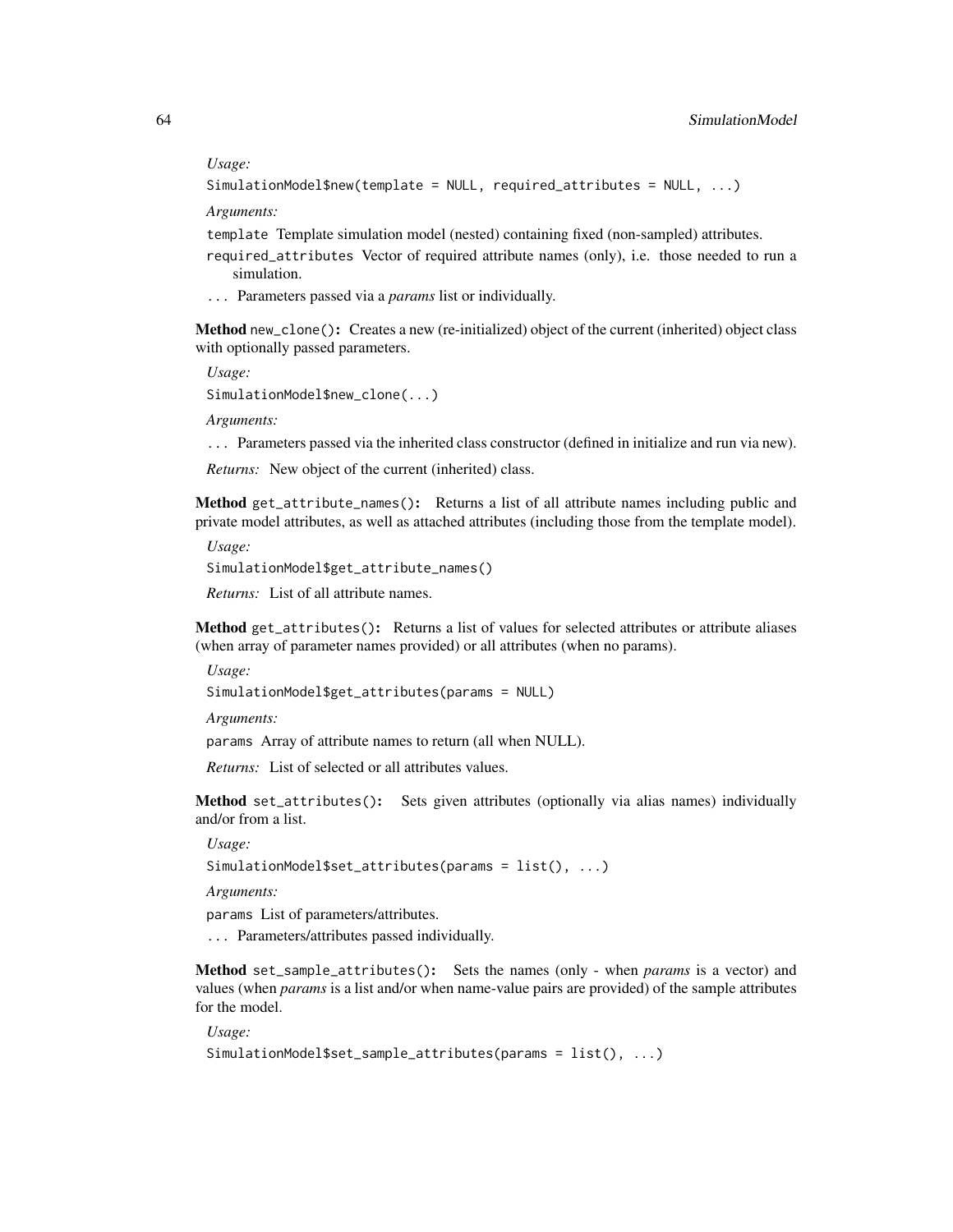*Arguments:*

params List of parameters/attributes (names and values) or array of names only.

... Parameters/attributes passed individually.

<span id="page-64-0"></span>Method is\_consistent(): Returns a boolean to indicate if (optionally selected or all) model attributes (such as dimensions) are consistent/valid.

*Usage:*

SimulationModel\$is\_consistent(params = NULL)

*Arguments:*

params Optional array of parameter/attribute names.

*Returns:* Boolean to indicate consistency of selected/all attributes.

Method list\_consistency(): Returns a boolean to indicate if (optionally selected or all) model attributes (such as dimensions) are consistent/valid.

*Usage:*

SimulationModel\$list\_consistency(params = NULL)

*Arguments:*

params Optional array of parameter/attribute names.

*Returns:* List of booleans (or NAs) to indicate consistency of selected/all attributes.

<span id="page-64-1"></span>Method inconsistent\_attributes(): Returns a list of attributes necessary to simulate the model that are inconsistent/invalid.

*Usage:*

SimulationModel\$inconsistent\_attributes(include\_nas = FALSE)

*Arguments:*

include\_nas Optional boolean indicating whether of not to include attributes with unknown consistency (NA).

*Returns:* List of inconsistent attributes which prevent the model simulation (and optionally those where consistency is not available).

<span id="page-64-2"></span>Method is\_complete(): Returns a boolean to indicate if all attributes necessary to simulate the model have been set and are consistent/valid.

*Usage:*

SimulationModel\$is\_complete()

*Returns:* Boolean to indicate model completeness (and consistency).

<span id="page-64-3"></span>Method list\_completeness(): Returns a list of booleans (or NAs) for each parameter to indicate attributes that are necessary to simulate the model have been set and are consistent/valid.

*Usage:*

SimulationModel\$list\_completeness()

<span id="page-64-4"></span>*Returns:* List of booleans (or NAs) for each parameter to indicate to indicate completeness (and consistency).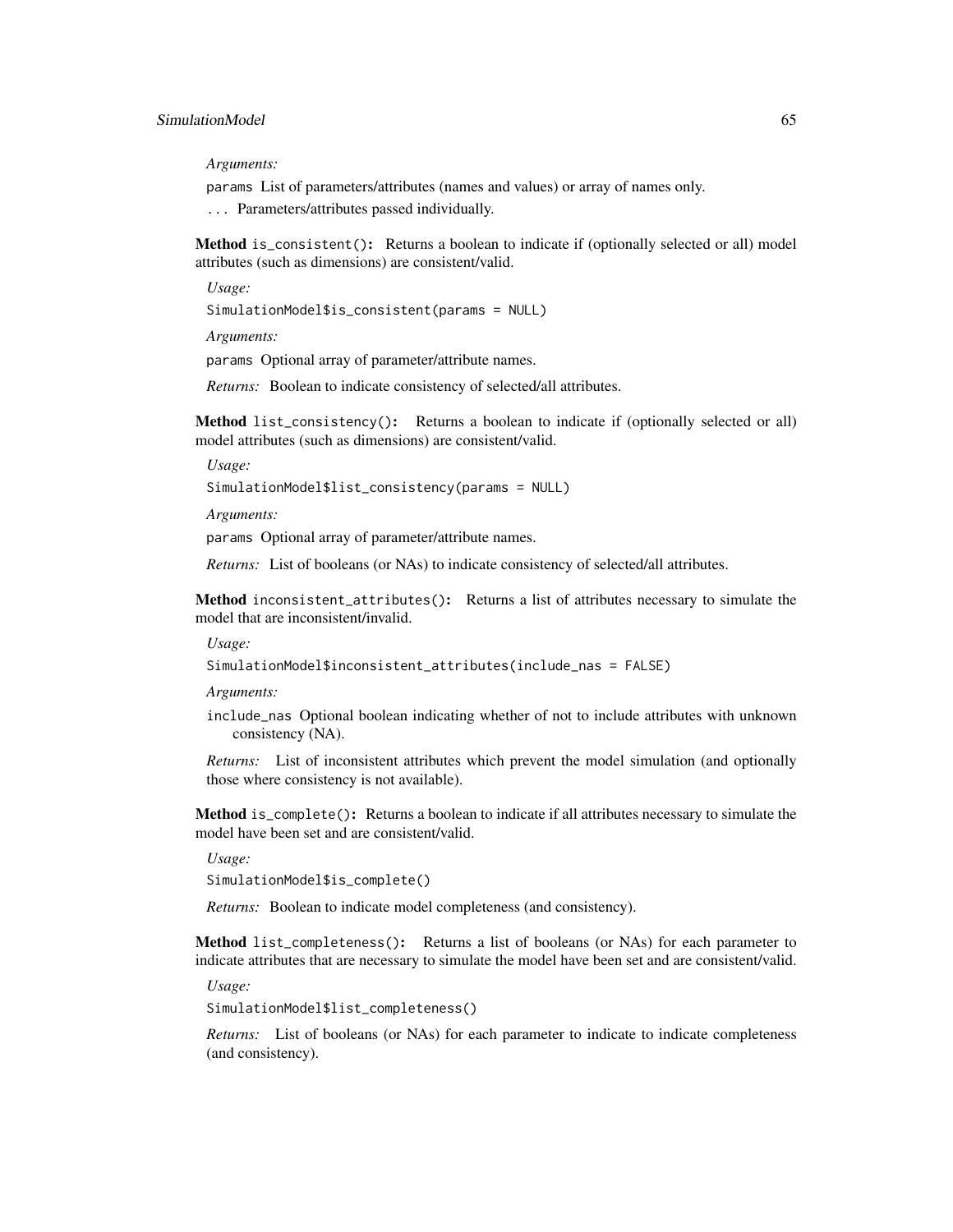Method incomplete\_attributes(): Returns a list of attributes necessary to simulate the model that are incomplete/inconsistent/invalid.

*Usage:*

SimulationModel\$incomplete\_attributes(include\_nas = FALSE)

*Arguments:*

include\_nas Optional boolean indicating whether of not to include attributes with unknown completeness (NA).

*Returns:* List of incomplete attributes which prevent the model simulation (and optionally those where completeness is not available).

Method clone(): The objects of this class are cloneable with this method.

*Usage:*

SimulationModel\$clone(deep = FALSE)

*Arguments:*

deep Whether to make a deep clone.

### Examples

```
# U Island example region
coordinates \leq data.frame(x = rep(seq(177.01, 177.05, 0.01), 5),
                          y = rep(seq(-18.01, -18.05, -0.01), each = 5)template_raster <- Region$new(coordinates = coordinates)$region_raster # full extent
template_raster[][-c(7, 9, 12, 14, 17:19)] <- NA # make U Island
region <- Region$new(template_raster = template_raster)
# Model template
template_model <- SimulationModel$new(simulation_function = "test_simulator",
                                      region = region, time_steps = 10)
template_model$model_attributes <- c(template_model$model_attributes,
                                     "a", "b", "c", "d")
template_model$model_attributes
template_model$required_attributes <- c(template_model$required_attributes[1:2],
                                        "a", "b", "c", "d")
template_model$required_attributes
template_model$get_attributes(template_model$required_attributes)
template_model$simulation_function
# Nested model
nested_model <- SimulationModel$new(template_model = template_model)
nested_model$region$region_cells
nested_model$set_sample_attributes(a = 1:7, b = 1:10, c = 1:15)
nested_model$sample_attributes
nested_model$get_attributes(c("a", "b", "c", "d"))
# Completeness and consistency
nested_model$is_complete()
nested_model$incomplete_attributes()
nested_model$is_consistent()
nested_model$inconsistent_attributes()
nested_model$set_attributes(c = array(1:70, c(7, 10)), d = 15)
nested_model$is_complete()
nested_model$is_consistent()
```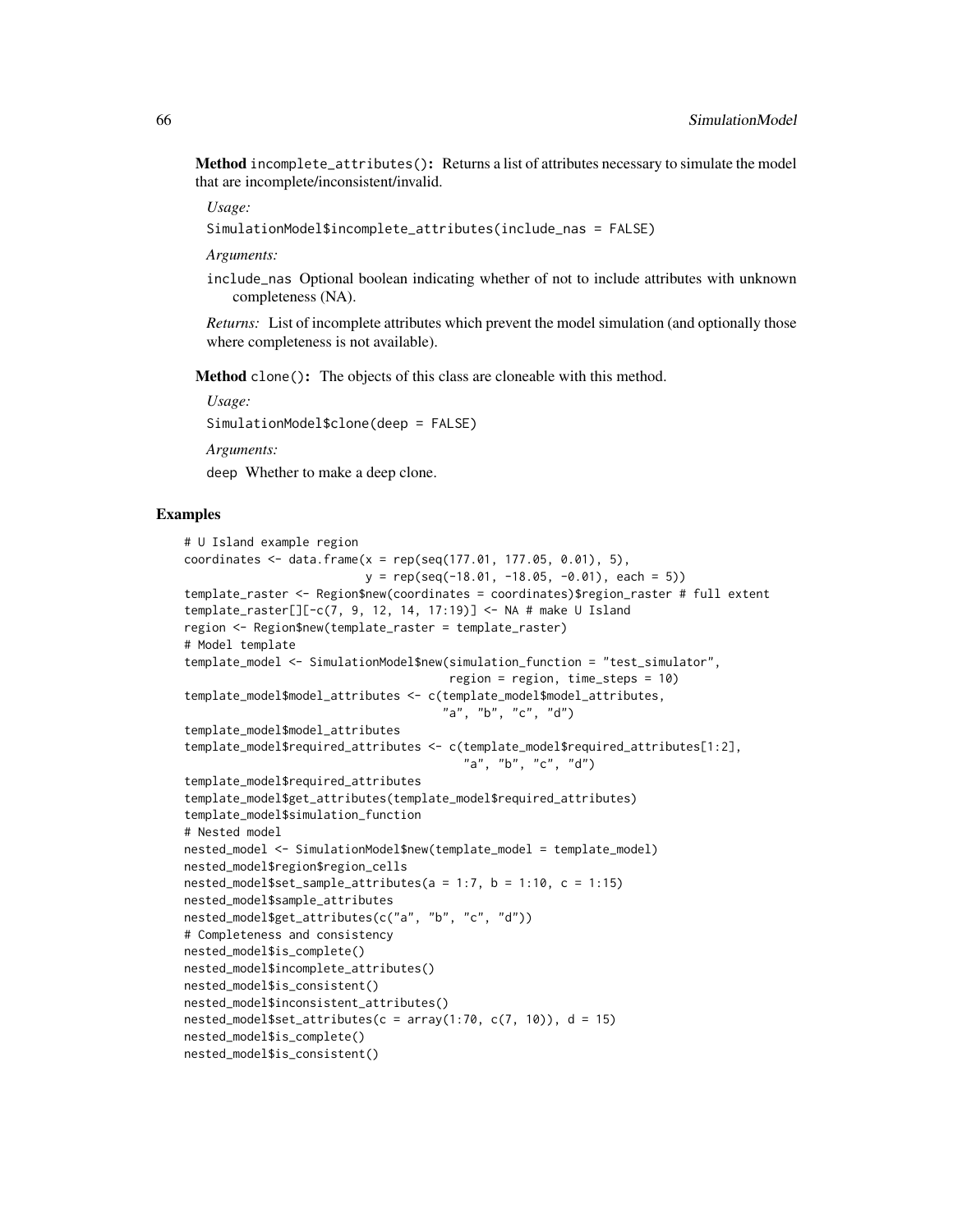# SimulationResults 67

```
# Attached attributes
nested_model$attached
template_model$attached
```
<span id="page-66-0"></span>SimulationResults *R6 class representing simulation results.*

## **Description**

[R6](#page-0-0) class for encapsulating and dynamically generating spatially-explicit simulation results, as well as optional re-generated [Generator](#page-12-0) outputs.

## Super classes

[poems::GenericClass](#page-0-0) -> [poems::GenericModel](#page-0-0) -> [poems::SpatialModel](#page-0-0) -> SimulationResults

# Public fields

attached A list of dynamically attached attributes (name-value pairs).

## Active bindings

model\_attributes A vector of model attribute names.

region A [Region](#page-53-0) (or inherited class) object specifying the study region.

- coordinates Data frame (or matrix) of X-Y population (WGS84) coordinates in longitude (degrees West) and latitude (degrees North) (get and set), or distance-based coordinates dynamically returned by region raster (get only).
- time\_steps Number of simulation time steps.
- burn\_in\_steps Optional number of initial 'burn-in' time steps to be ignored.
- occupancy\_mask Optional binary mask array (matrix), data frame, or raster (stack) for each cell at each time-step of the simulation including burn-in.
- all Nested simulation results for all cells.
- parent Parent simulation results for individual cells.
- default Default value/attribute utilized when applying primitive metric functions (e.g. max) to the results.
- attribute\_aliases A list of alternative alias names for model attributes (form: alias = "attribute") to be used with the set and get attributes methods.
- error\_messages A vector of error messages encountered when setting model attributes.

warning\_messages A vector of warning messages encountered when setting model attributes.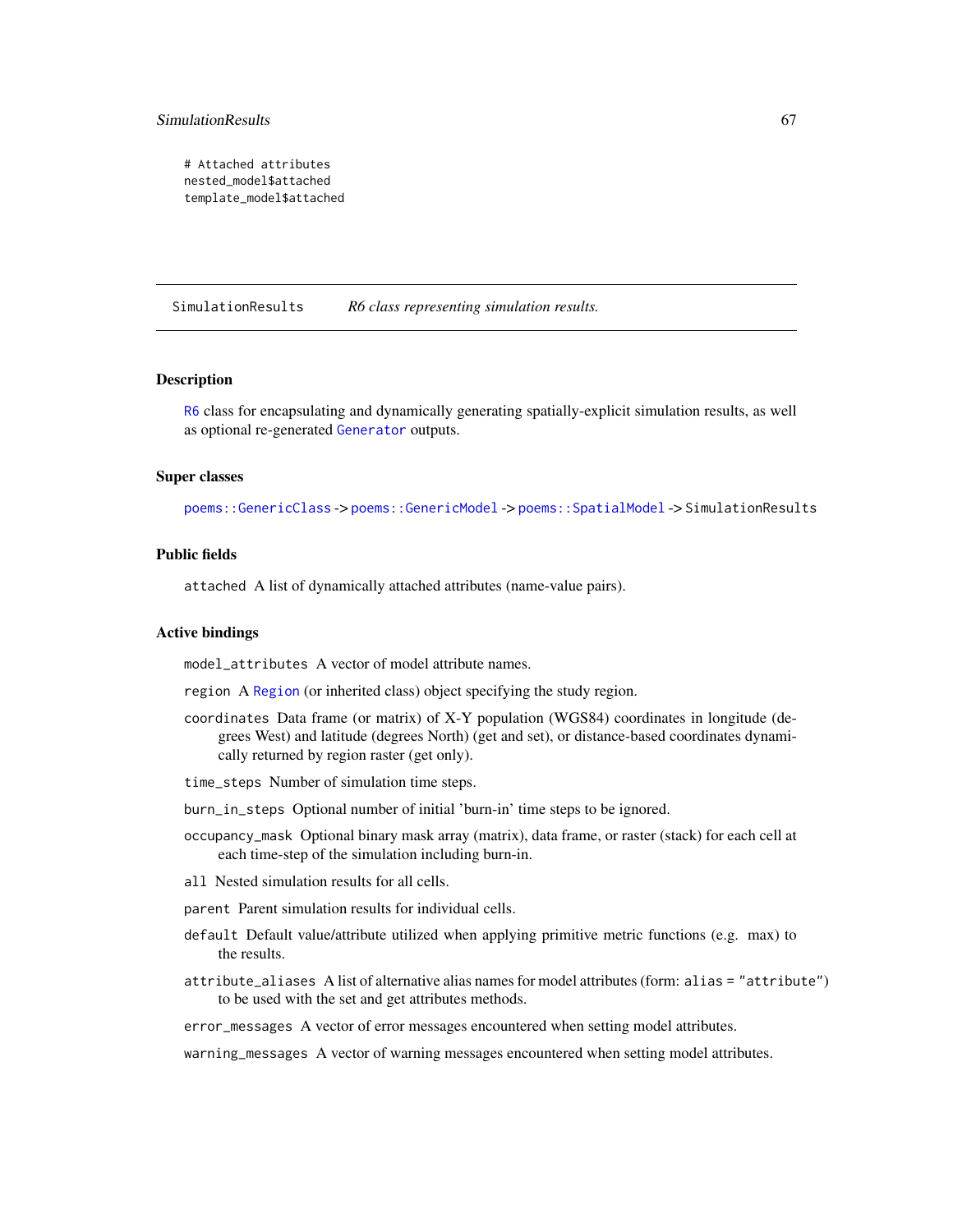# Methods

## Public methods:

- [SimulationResults\\$new\(\)](#page-6-0)
- [SimulationResults\\$new\\_clone\(\)](#page-13-0)
- [SimulationResults\\$get\\_attribute\\_names\(\)](#page-22-0)
- [SimulationResults\\$get\\_attributes\(\)](#page-14-1)
- [SimulationResults\\$set\\_attributes\(\)](#page-23-0)
- [SimulationResults\\$clone\(\)](#page-3-0)

Method new(): Initialization method sets attributes from a results list or file, and sets object attributes individually and/or from a list.

*Usage:*

```
SimulationResults$new(results = NULL, parent = NULL, ...)
```
*Arguments:*

results A list containing results or a file path to simulation results.

- parent Parent simulation results for individual cells (used when nesting a simulation results clone for all cells).
- ... Parameters passed via a *params* list or individually.

Method new\_clone(): Creates a new (re-initialized) object of the current (inherited) object class with optionally passed parameters.

*Usage:*

SimulationResults\$new\_clone(...)

*Arguments:*

... Parameters passed via the inherited class constructor (defined in initialize and run via new).

*Returns:* New object of the current (inherited) class.

Method get\_attribute\_names(): Returns an array of all attribute names including public and private model attributes, as well as attached attributes, error and warning messages.

*Usage:*

SimulationResults\$get\_attribute\_names(all = FALSE)

*Arguments:*

all Boolean to indicate if a nested list for all cells (when present) should be also listed (default is FALSE).

*Returns:* Array of all attribute names with optional inclusion of attribute names of nested results for all cells.

Method get\_attributes(): Returns a list of values for selected attributes or attribute aliases (when array of parameter names provided) or all attributes (when no params).

*Usage:*

SimulationResults\$get\_attributes(params = NULL, remove\_burn\_in = TRUE)

*Arguments:*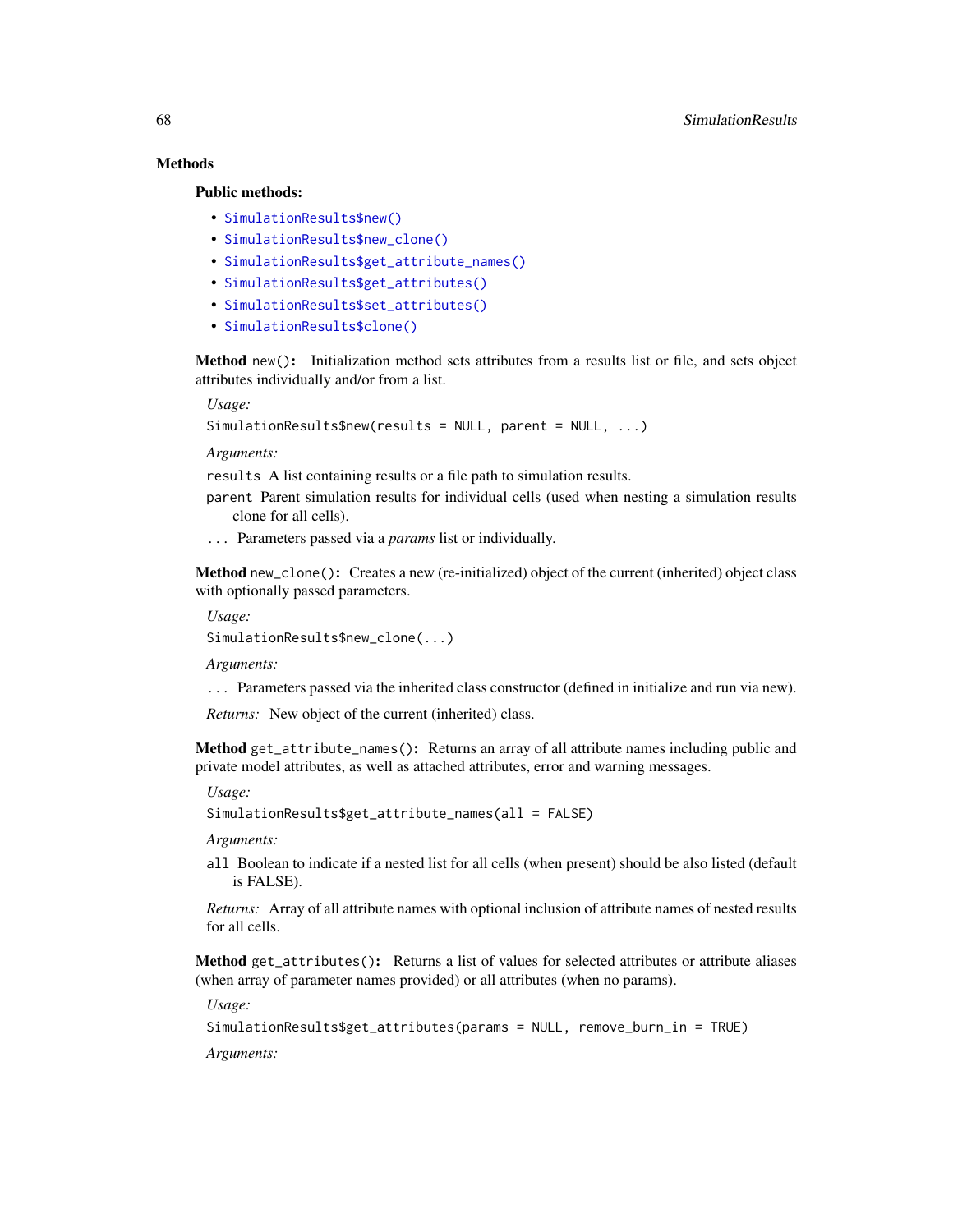params Array of attribute names to return (all when NULL).

remove\_burn\_in Boolean to indicate whether or not to remove burn-in steps from the attribute values (default = TRUE; mostly for internal use).

*Returns:* List of selected or all attributes values.

Method set\_attributes(): Sets given attributes (optionally via alias names) individually and/or from a list.

*Usage:* SimulationResults\$set\_attributes(params = list(), ...)

*Arguments:*

params List of parameters/attributes.

... Parameters/attributes passed individually.

Method clone(): The objects of this class are cloneable with this method.

*Usage:* SimulationResults\$clone(deep = FALSE) *Arguments:*

deep Whether to make a deep clone.

# Examples

```
# U Island example region
coordinates <- data.frame(x = rep(seq(177.01, 177.05, 0.01), 5),
                          y = rep(seq(-18.01, -18.05, -0.01), each = 5)template_raster <- Region$new(coordinates = coordinates)$region_raster # full extent
template_raster[][-c(7, 9, 12, 14, 17:19)] <- NA # make U Island
region <- Region$new(template_raster = template_raster)
raster::plot(region$region_raster, main = "Example region (indices)",
             xlab = "Longitude (degrees)", ylab = "Latitude (degrees)",
             colNA = "blue")# Sample results occupancy (ignore cell 2 in last 3 time steps)
occupancy_raster <- region$raster_from_values(array(1, c(7, 13)))
occupancy_raster[region$region_indices][2, 11:13] <- 0
occupancy_raster[region$region_indices]
# Simulation example results
example_results <- list(abundance = region$raster_from_values(
  t(apply(matrix(11:17), 1,
          function(n) c(rep(n, 3), round(n+exp(-(0:9)/log(n))))))example_results$abundance[region$region_indices]
# Simulation results object
sim_results <- SimulationResults$new(region = region,
                                     time_steps = 13,
                                     burn_in_steps = 3,
                                     occupancy_mask = occupancy_raster)
# Clone (for each simulation results)
results_clone <- sim_results$new_clone(results = example_results)
results_clone$get_attribute("abundance")
results_clone$get_attribute("abundance")[region$region_indices]
results_clone$all$get_attribute("abundance")
```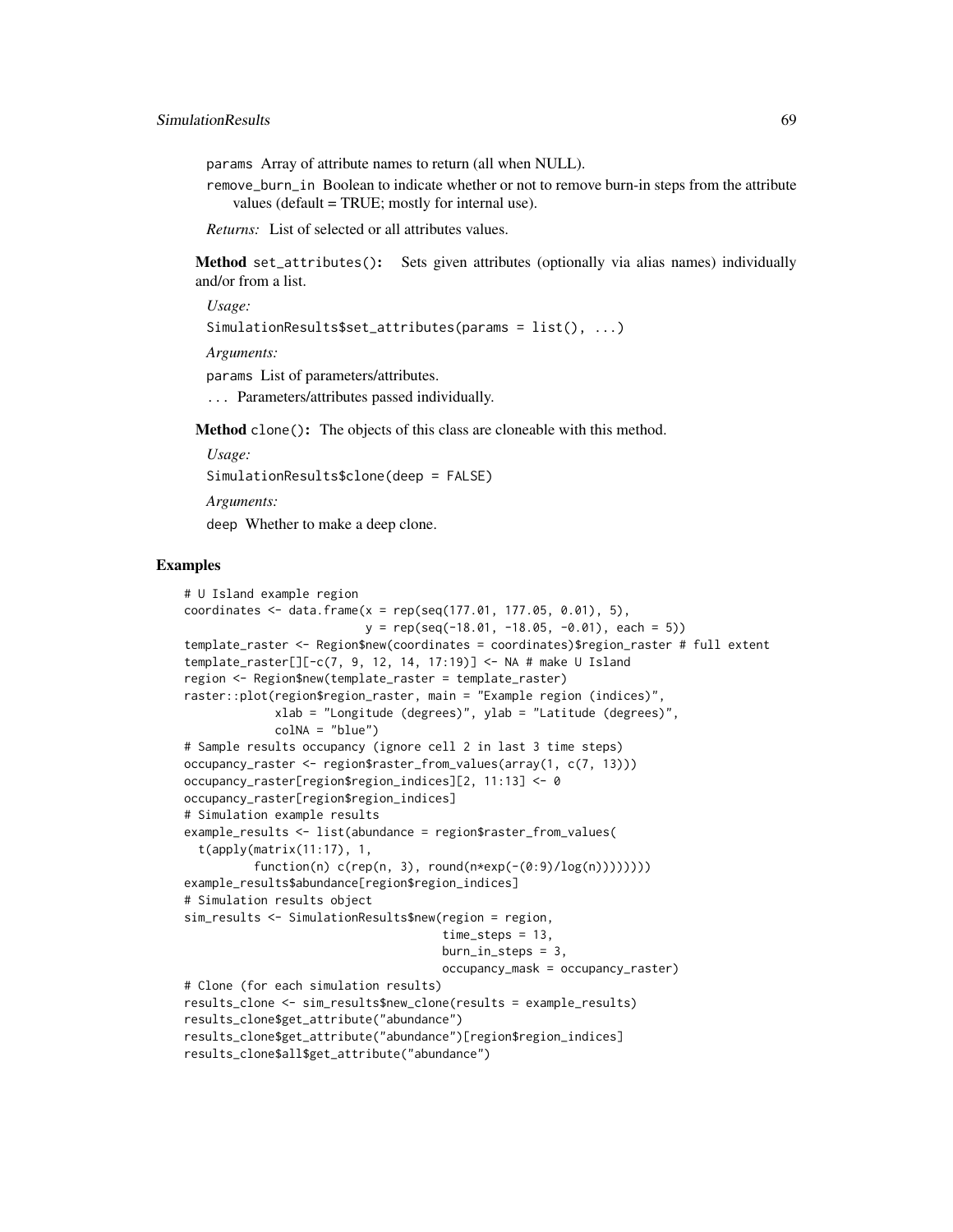results\_clone\$get\_attribute("all\$abundance")

<span id="page-69-0"></span>SimulatorReference *R6 class for a simulator reference*

# **Description**

[R6](#page-0-0) class for dynamically attaching simulator attributes and results (passed by reference).

# Public fields

attached A list of dynamically attached simulator attributes (name-value pairs). results A list of dynamically accessed simulator results (name-value pairs).

# Methods

# Public methods:

• [SimulatorReference\\$clone\(\)](#page-3-0)

Method clone(): The objects of this class are cloneable with this method.

```
Usage:
SimulatorReference$clone(deep = FALSE)
Arguments:
deep Whether to make a deep clone.
```
<span id="page-69-1"></span>SpatialCorrelation *R6 class representing a spatial correlation.*

#### Description

[R6](#page-0-0) class functionality for modeling spatial correlations within a spatially-explicit model. It provides functionality for calculating correlations between region cells using a distance-based function: *a\*exp(-distance/b)*, where *a* (amplitude) and *b* (breadth) are configurable model attributes. It then calculates the Cholesky decomposition of the correlation matrix (via [chol](#page-0-0)), which is utilized to generate (optionally temporal) correlated normal deviates. A compacted version of the decomposed matrix can also generated for computational efficiency.

#### Super classes

[poems::GenericClass](#page-0-0) -> [poems::GenericModel](#page-0-0) -> [poems::SpatialModel](#page-0-0) -> SpatialCorrelation

# Public fields

attached A list of dynamically attached attributes (name-value pairs).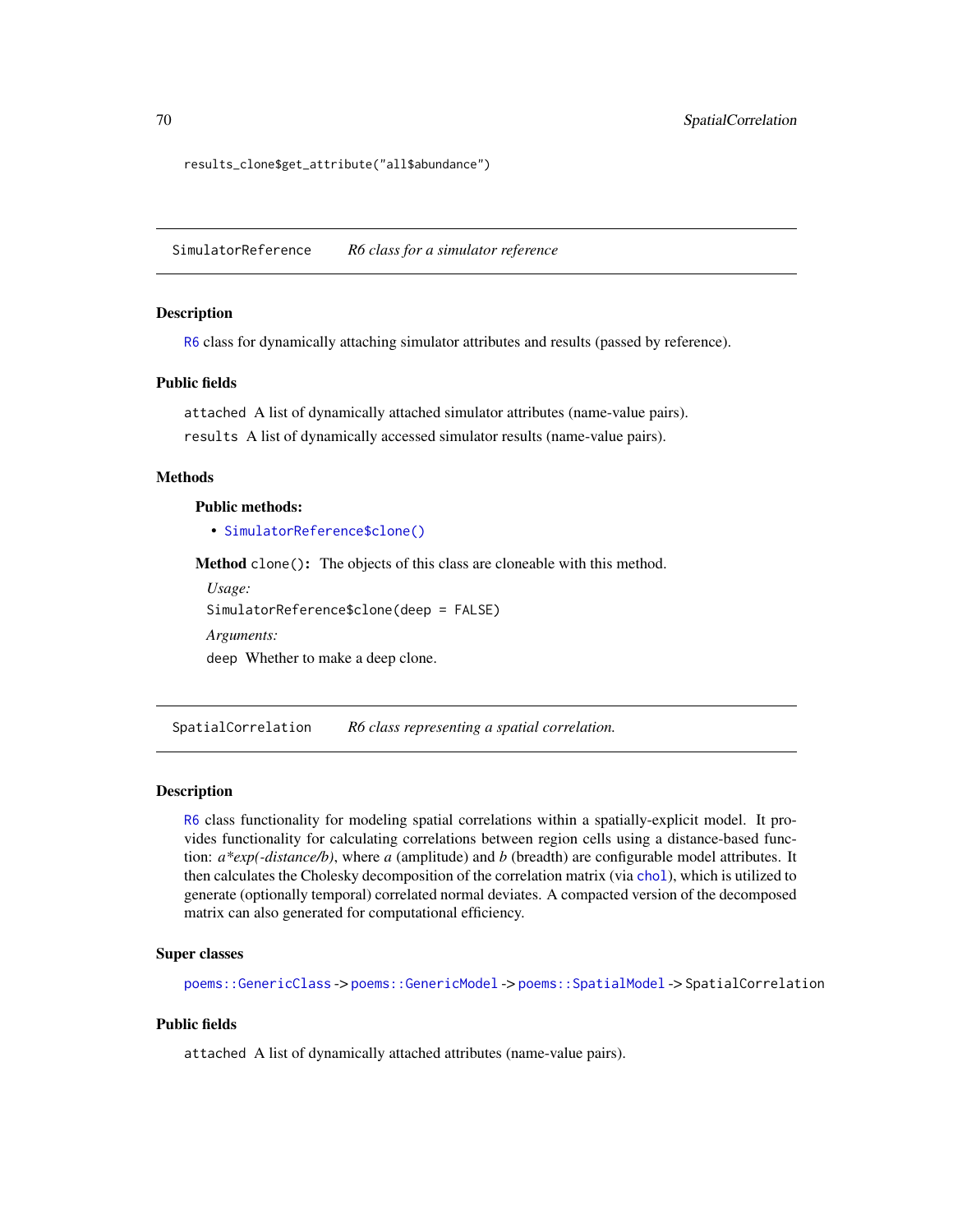## Active bindings

model\_attributes A vector of model attribute names.

- region A [Region](#page-53-0) (or inherited class) object specifying the study region.
- coordinates Data frame (or matrix) of X-Y population (WGS84) coordinates in longitude (degrees West) and latitude (degrees North) (get and set), or distance-based coordinates dynamically returned by region raster (get only).
- distance\_scale Scale of distance values in meters (default  $= 1$ ). Usage: set to 1 for values in meters, or to 1000 for values in kilometers.
- correlation\_amplitude Correlation function: *a\*exp(-distance/b) a* parameter. Represents the amplitude or maximum magnitude of correlation values between model cells.
- correlation\_breadth Correlation function: *a\*exp(-distance/b) b* parameter. Represents the breadth of the correlation between region cells. Typically estimated via average distance between correlated region cells.
- correlation\_matrix Correlation matrix calculated via correlation function: *a\*exp(-distance/b)*.
- t\_decomposition\_matrix The transposed Cholesky decomposition of the correlation matrix (see [chol](#page-0-0)).
- compact\_only Boolean to indicate that only the compact versions of matrices will be maintained once calculated.
- t\_decomposition\_compact\_matrix A compact (rows) version of the transposed Cholesky decomposition of the correlation matrix.
- t\_decomposition\_compact\_map A map of the original region cell rows for the compact transposed decomposition matrix.
- attribute\_aliases A list of alternative alias names for model attributes (form: alias = "attribute") to be used with the set and get attributes methods.
- error\_messages A vector of error messages encountered when setting model attributes.

warning\_messages A vector of warning messages encountered when setting model attributes.

## **Methods**

#### Public methods:

- [SpatialCorrelation\\$new\(\)](#page-6-0)
- [SpatialCorrelation\\$calculate\\_distance\\_matrix\(\)](#page-7-0)
- [SpatialCorrelation\\$calculate\\_correlations\(\)](#page-71-0)
- [SpatialCorrelation\\$calculate\\_cholesky\\_decomposition\(\)](#page-71-1)
- [SpatialCorrelation\\$calculate\\_compact\\_decomposition\(\)](#page-72-0)
- [SpatialCorrelation\\$get\\_compact\\_decomposition\(\)](#page-72-1)
- [SpatialCorrelation\\$generate\\_correlated\\_normal\\_deviates\(\)](#page-72-2)
- [SpatialCorrelation\\$clone\(\)](#page-3-0)

Method new(): Initialization method sets given attributes individually and/or from a list.

*Usage:*

```
SpatialCorrelation$new(compact_only = TRUE, attribute_aliases = NULL, ...)
```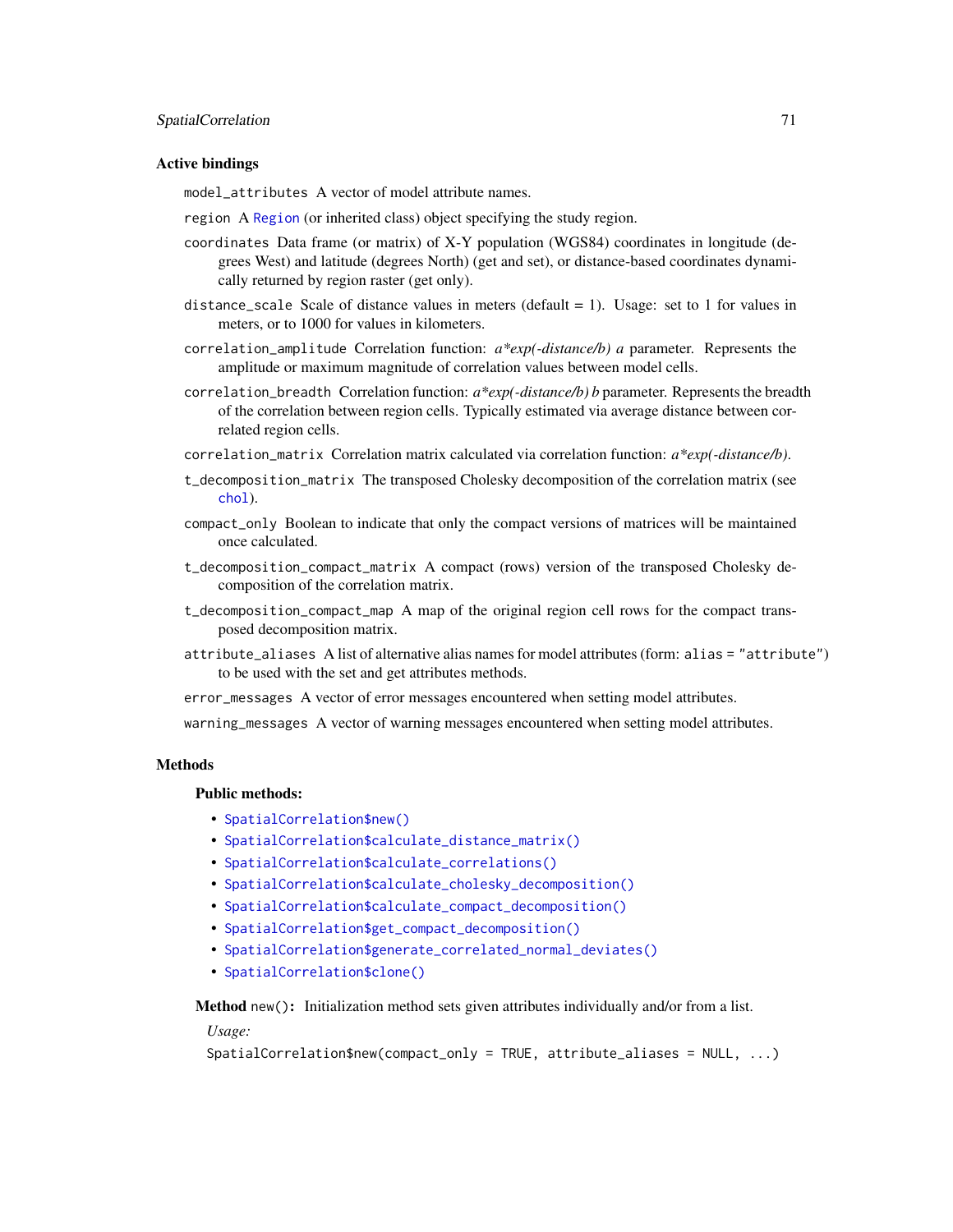#### *Arguments:*

- compact\_only Boolean to indicate that only the compact versions of matrices will be maintained once calculated.
- attribute\_aliases Optional list of extra alias names for model attributes (form: alias = "attribute") to be used with the set and get attributes methods.
- ... Parameters passed via a *params* list or individually.

Method calculate\_distance\_matrix(): Returns a matrix with the calculated distance (in meters by default) between each pair of region cells.

*Usage:*

```
SpatialCorrelation$calculate_distance_matrix(use_longlat = NULL)
```
*Arguments:*

use\_longlat Optional boolean indicating use of (WGS84) coordinates in longitude (degrees West) and latitude (degrees North).

*Returns:* Matrix with distances between region cells.

<span id="page-71-0"></span>Method calculate\_correlations(): Calculates the correlation matrix by applying the distancebased correlation function.

```
Usage:
SpatialCorrelation$calculate_correlations(
  distance_matrix = NULL,
 decimals = NULL,
  threshold = 1e-07,
  ...
\lambda
```
*Arguments:*

distance\_matrix Optional pre-calculated matrix with distances between region cells. decimals Optional number of decimal places for correlation values.

threshold Optional threshold (minimum value) for correlation values (default 0.0000001).

... Parameters passed via a *params* list or individually.

<span id="page-71-1"></span>Method calculate\_cholesky\_decomposition(): Calculates the transposed Cholesky decomposition of the correlation matrix (via [chol](#page-0-0)).

## *Usage:*

```
SpatialCorrelation$calculate_cholesky_decomposition(
  distance_matrix = NULL,
  decimals = NULL,
  threshold = 1e-07,
  ...
\lambda
```
*Arguments:*

distance\_matrix Optional pre-calculated matrix with distances between region cells. decimals Optional number of decimal places for correlation values.

threshold Optional threshold (minimum value) for correlation values (default 0.0000001).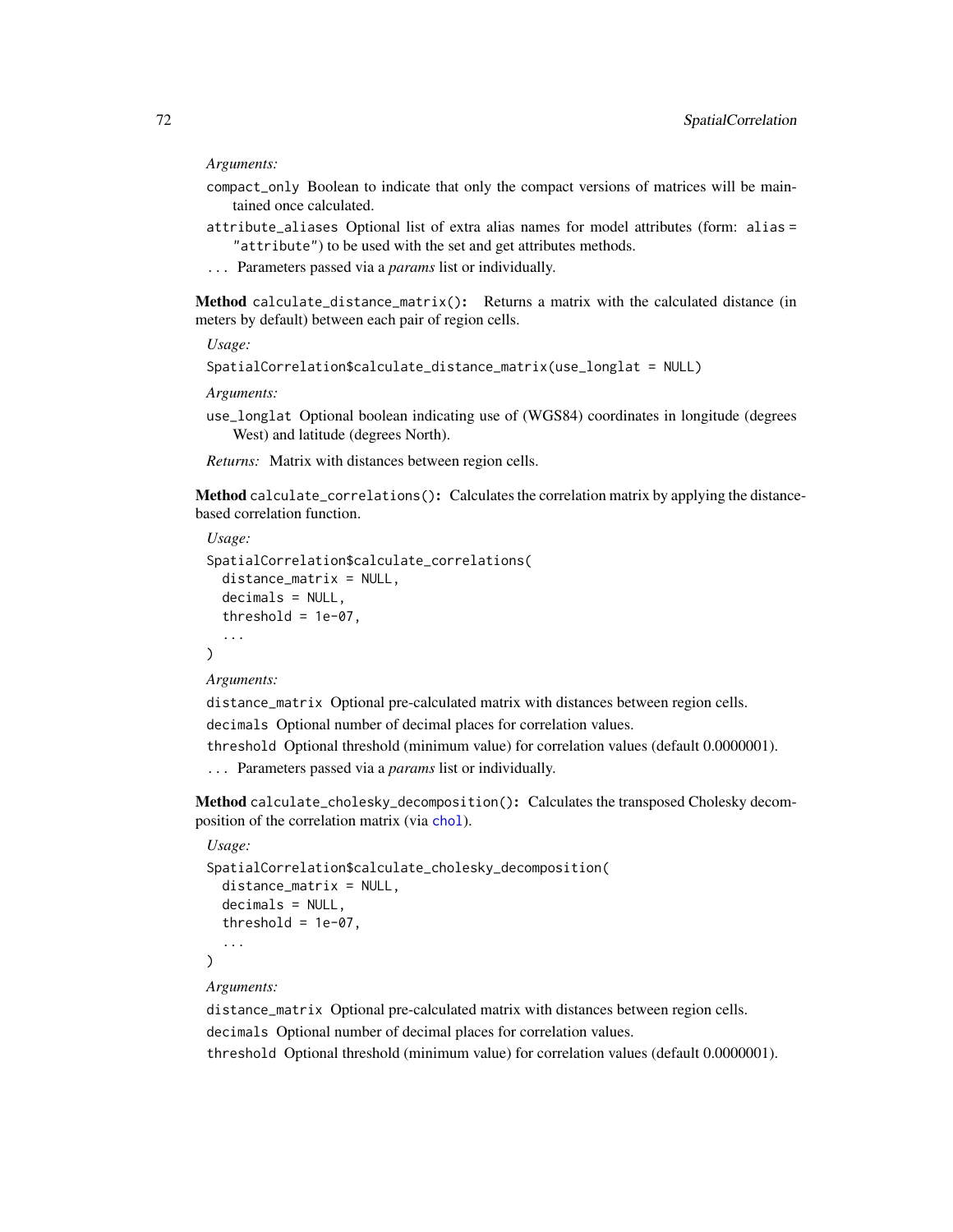# SpatialCorrelation 73

... Parameters passed via a *params* list or individually.

Method calculate\_compact\_decomposition(): Compacts the transposed Cholesky decomposition of the correlation matrix into the minimal number of rows, which are mapped to the original matrix.

*Usage:*

```
SpatialCorrelation$calculate_compact_decomposition(distance_matrix = NULL, ...)
```
*Arguments:*

distance\_matrix Optional pre-calculated matrix with distances between region cells.

... Parameters passed via a *params* list or individually.

Method get\_compact\_decomposition(): Returns a compact transposed Cholesky decomposition of the correlation matrix and a corresponding map of region cell indices in a list with names: matrix, map.

*Usage:*

```
SpatialCorrelation$get_compact_decomposition(distance_matrix = NULL, ...)
```
*Arguments:*

distance\_matrix Optional pre-calculated matrix with distances between region cells.

... Parameters passed via a *params* list or individually.

*Returns:* List containing a compact Cholesky decomposition matrix and a corresponding map of region cell indices (for the compacted rows).

Method generate\_correlated\_normal\_deviates(): Generates correlated normal deviates using the spatial correlation, utilizing the optional random seed and optional temporal correlation across time steps.

```
Usage:
SpatialCorrelation$generate_correlated_normal_deviates(
  random_seed = NULL,
  temporal_correlation = 1,
  time_steps = 1
)
```
#### *Arguments:*

random\_seed Optional seed for the random generation of correlated deviates. temporal\_correlation Optional temporal correlation coefficient (0-1; default = 1). time\_steps Optional number of time steps for temporal correlation (default = 1 or none). *Returns:* Array (non-temporal) or matrix (temporal) of correlated normal deviates.

Method clone(): The objects of this class are cloneable with this method.

*Usage:* SpatialCorrelation\$clone(deep = FALSE) *Arguments:* deep Whether to make a deep clone.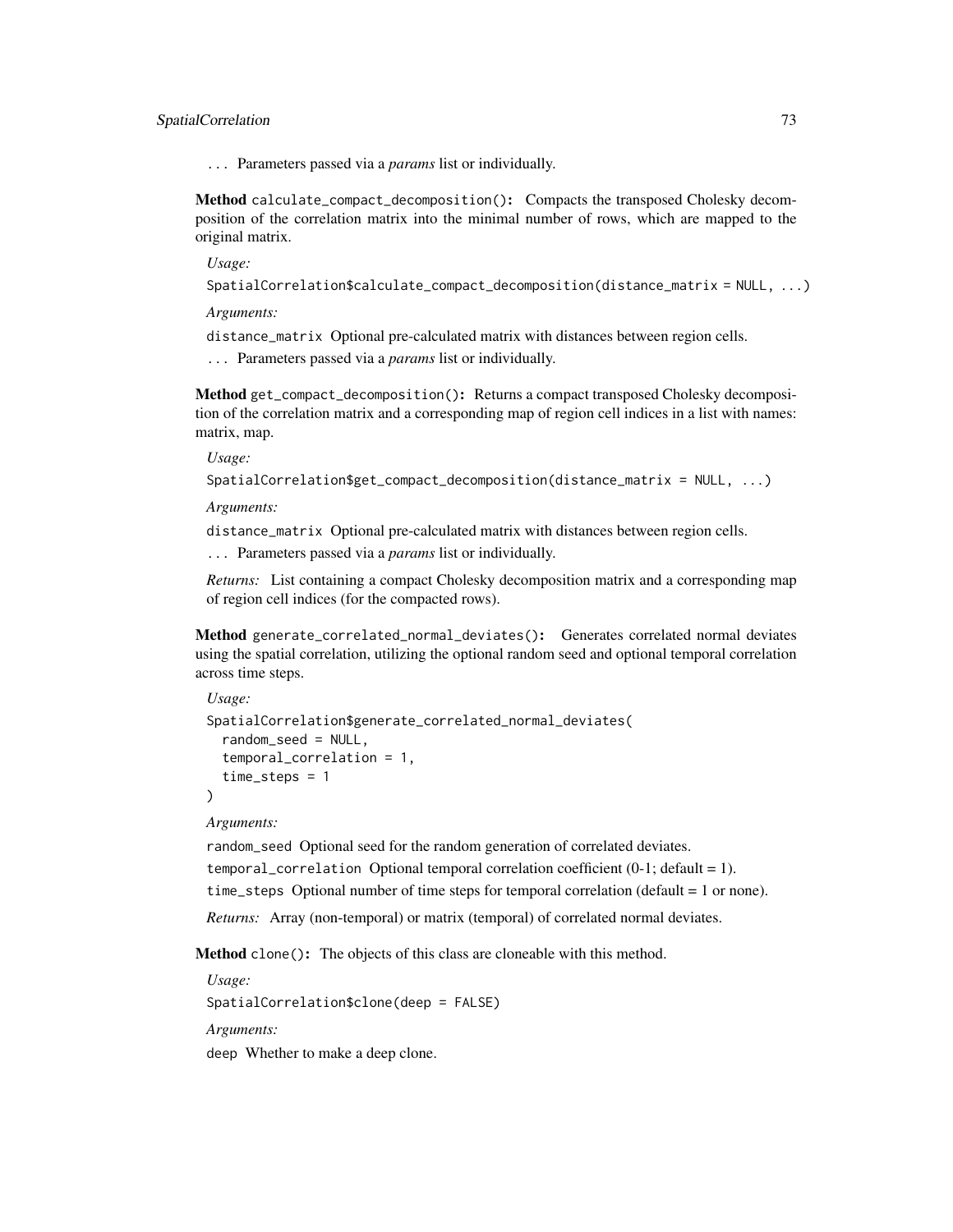# Examples

```
# U Island example region
coordinates \leq data.frame(x = rep(seq(177.01, 177.05, 0.01), 5),
                          y = rep(seq(-18.01, -18.05, -0.01), each = 5)template_raster <- Region$new(coordinates = coordinates)$region_raster # full extent
template_raster[][-c(7, 9, 12, 14, 17:19)] <- NA # make U Island
region <- Region$new(template_raster = template_raster)
# Spatial correlation
env_corr <- SpatialCorrelation$new(region = region, amplitude = 0.4, breadth = 500)
env_corr$calculate_distance_matrix() # m
env_corr$calculate_correlations(decimals = 5)
env_corr$correlation_matrix
env_corr$calculate_cholesky_decomposition(decimals = 2)
env_corr$t_decomposition_matrix
env_corr$get_compact_decomposition()
# Scale to km
env_corr$distance_scale <- 1000
env_corr$calculate_distance_matrix() # km
```
SpatialModel *R6 class representing a spatial model*

## Description

[R6](#page-0-0) class representing a generic (abstract) spatially-explicit model. It extends [GenericModel](#page-21-0) with the addition of a study region specification.

#### Super classes

[poems::GenericClass](#page-0-0) -> [poems::GenericModel](#page-0-0) -> SpatialModel

#### Public fields

attached A list of dynamically attached attributes (name-value pairs).

# Active bindings

model\_attributes A vector of model attribute names.

region A [Region](#page-53-0) (or inherited class) object specifying the study region.

- coordinates Data frame (or matrix) of X-Y population (WGS84) coordinates in longitude (degrees West) and latitude (degrees North) (get and set), or distance-based coordinates dynamically returned by region raster (get only).
- attribute\_aliases A list of alternative alias names for model attributes (form: alias = "attribute") to be used with the set and get attributes methods.

error\_messages A vector of error messages encountered when setting model attributes.

warning\_messages A vector of warning messages encountered when setting model attributes.

<span id="page-73-0"></span>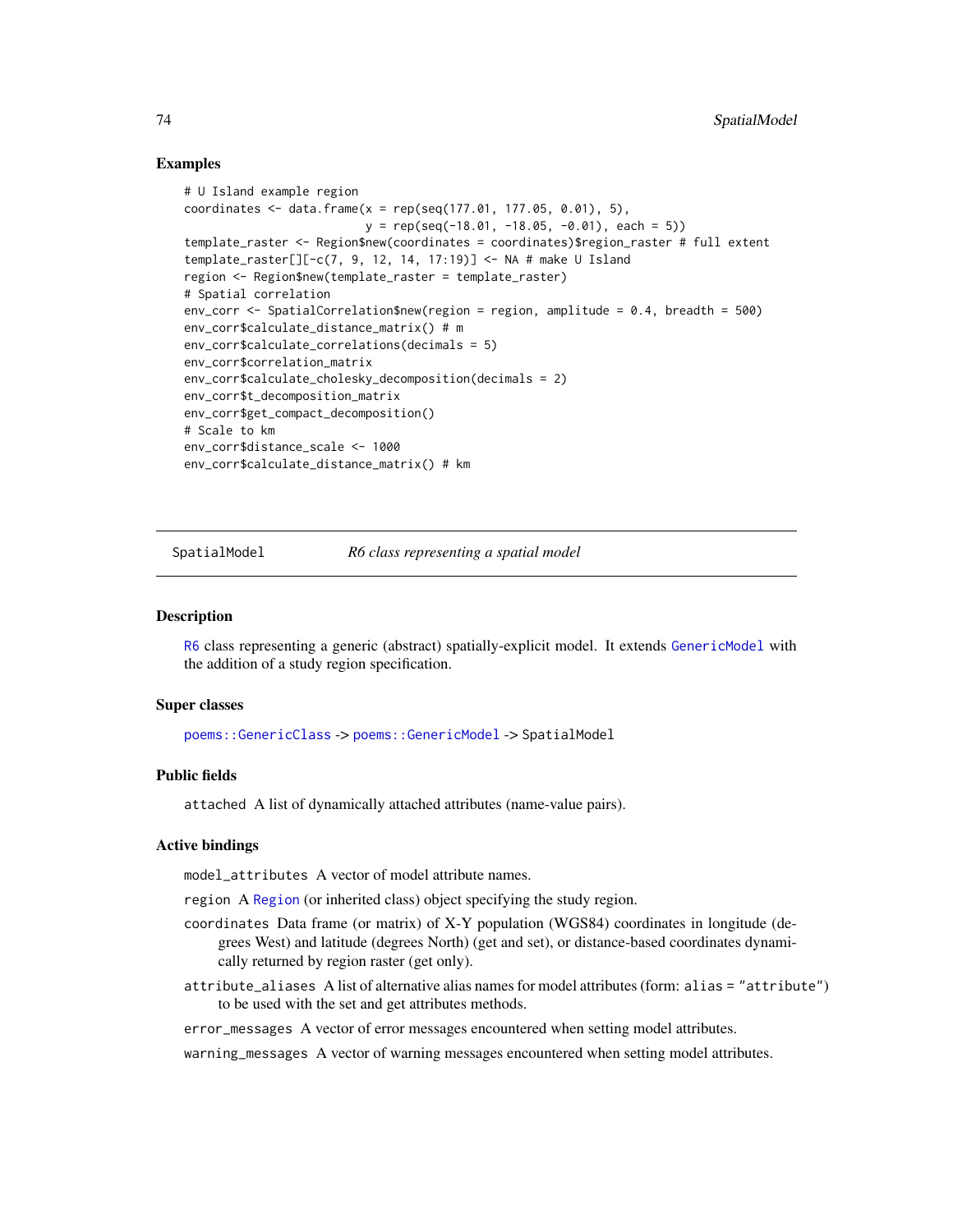# <span id="page-74-0"></span>SpatialModel 75

# **Methods**

Public methods:

- [SpatialModel\\$new\(\)](#page-6-0)
- [SpatialModel\\$new\\_clone\(\)](#page-13-0)
- [SpatialModel\\$clone\(\)](#page-3-0)

Method new(): Initialization method sets given attributes individually and/or from a list.

*Usage:* SpatialModel\$new(region = NULL, ...)

*Arguments:*

region A [Region](#page-53-0) (or inherited class) object specifying the study region.

... Parameters passed individually.

Method new\_clone(): Creates a new (re-initialized) object of the current (inherited) object class with optionally passed parameters.

*Usage:* SpatialModel\$new\_clone(...)

*Arguments:*

... Parameters passed via the inherited class constructor (defined in initialize and run via new).

*Returns:* New object of the current (inherited) class.

Method clone(): The objects of this class are cloneable with this method.

*Usage:* SpatialModel\$clone(deep = FALSE)

*Arguments:* deep Whether to make a deep clone.

#### Examples

```
# U Island example region
coordinates \leq data.frame(x = rep(seq(177.01, 177.05, 0.01), 5),
                         y = rep(seq(-18.01, -18.05, -0.01), each = 5)template_raster <- Region$new(coordinates = coordinates)$region_raster # full extent
template_raster[][-c(7, 9, 12, 14, 17:19)] <- NA # make U Island
region <- Region$new(template_raster = template_raster)
# Example spatial model
model1 <- SpatialModel$new(region = region, a_layers = 3)
model1$coordinates
model1$set_attributes(a_values = array(8:28, c(7, 3)))model1$region$raster_from_values(model1$get_attribute("a_values"))
```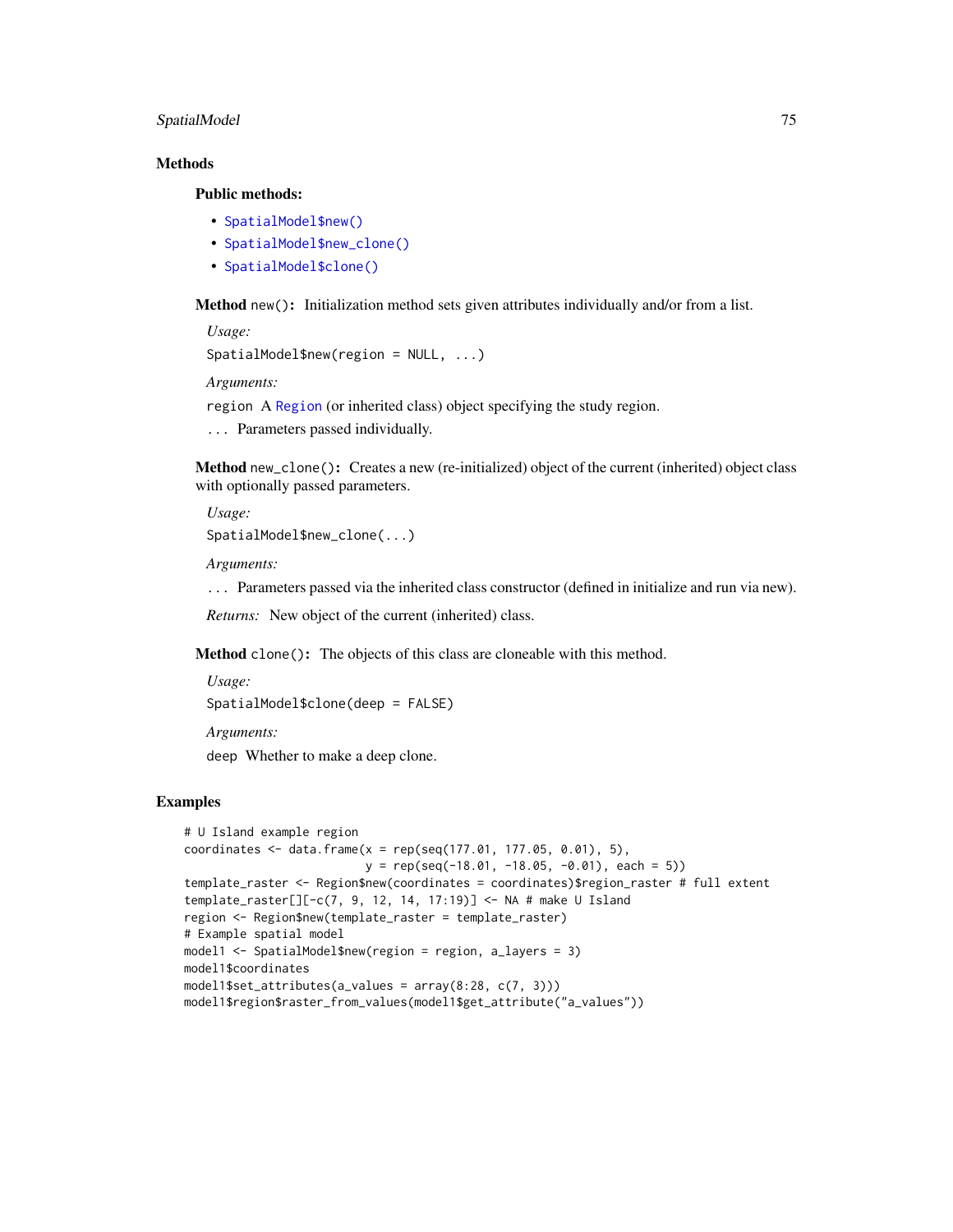<span id="page-75-1"></span><span id="page-75-0"></span>tasmania\_ibra\_data *Thylacine vignette Tasmania IBRA data*

#### Description

A dataset describing the nine Interim Bioregionalisation of Australia (IBRA) bioregions for the Tasmanian study region of the Thylacine example vignette.

## Usage

tasmania\_ibra\_data

# Format

A data frame with 9 rows and 4 variables:

index Cross-reference index for each bioregion

key Additional alphabetical cross-reference for each bioregion

abbr Abbreviated name for each bioregion

name Full name for each bioregion

# Source

TBA

tasmania\_ibra\_raster *Thylacine vignette Tasmania IBRA raster*

# Description

A *raster* dataset defining the grid cells of the nine Interim Bioregionalisation of Australia (IBRA) bioregions for the Tasmanian study region of the Thylacine example vignette.

## Usage

tasmania\_ibra\_raster

# Format

A *raster::RasterLayer* object:

dimensions 32 rows by 40 columns grid resolution 0.1 by 0.1 degree grid cells extent longitude 144.5 to 148.5 degrees; latitude -43.8025 to -40.6025 degrees CRS WGS84 longitude-latitude values IBRA bioregions defined by cells with values 1 to 9 (as per index in [tasmania\\_ibra\\_data](#page-75-0))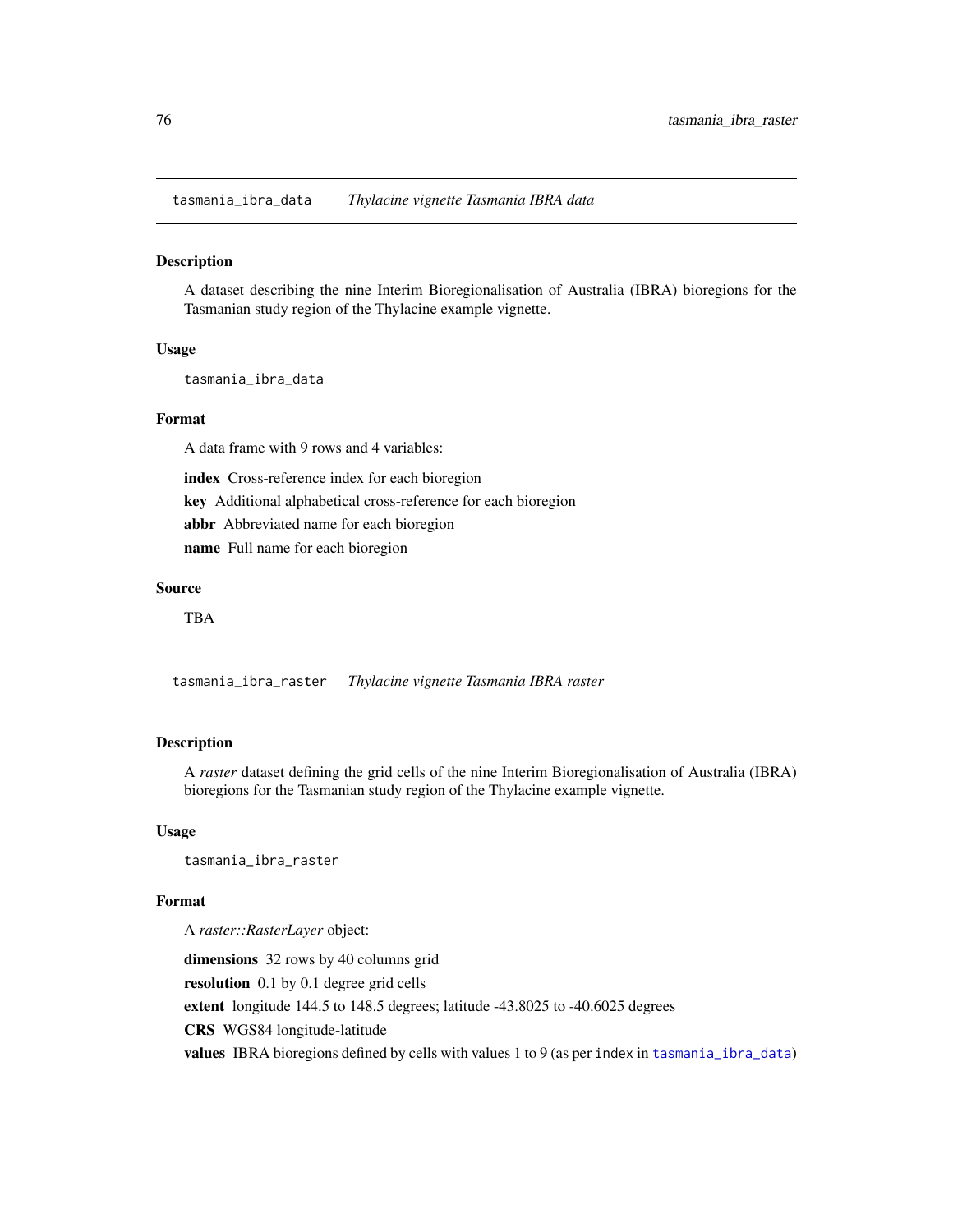# <span id="page-76-0"></span>tasmania\_raster 77

## Source

TBA

tasmania\_raster *Thylacine vignette Tasmania raster*

# Description

A *raster* dataset defining the grid cells of the Tasmanian study region for the Thylacine example vignette.

# Usage

tasmania\_raster

# Format

A *raster::RasterLayer* object:

dimensions 32 rows by 40 columns grid

resolution 0.1 by 0.1 degree grid cells

extent longitude 144.5 to 148.5 degrees; latitude -43.8025 to -40.6025 degrees

CRS WGS84 longitude-latitude

values region defined by 795 cells with value of 1 (surrounded by non-region NA values)

# Source

TBA

thylacine\_bounty\_record

*Thylacine vignette bounty record*

# Description

A dataset containing the historical record of the Thylacine bounty numbers submitted across the Tasmanian study region, and for each of the nine Interim Bioregionalisation of Australia (IBRA) bioregions for Thylacine example vignette.

## Usage

thylacine\_bounty\_record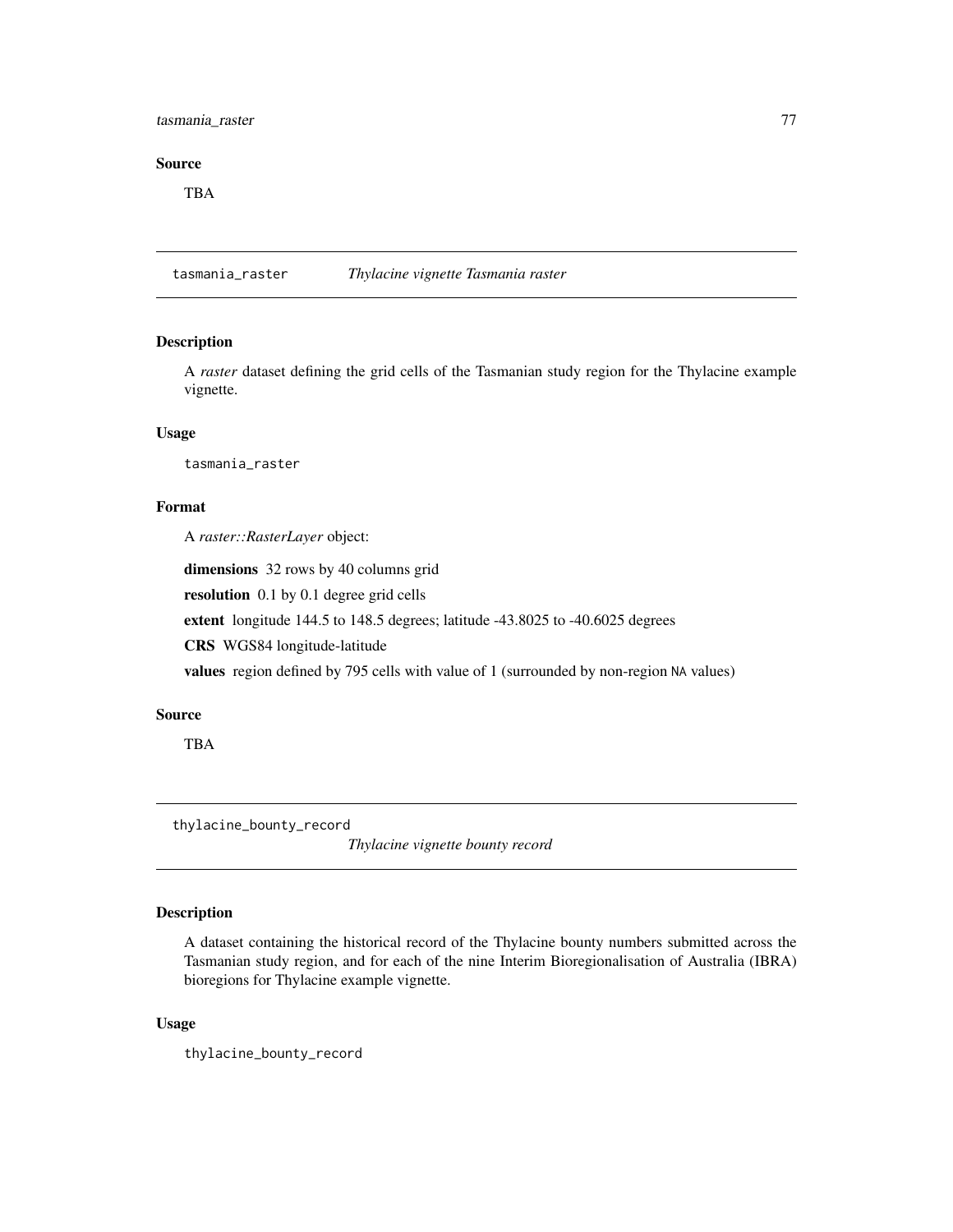# Format

A data frame with 22 rows and 11 variables:

Year Year during bounty period from 1888 to 1909

Total Total Tasmania-wide bounty submitted

FUR Bounty submitted in IBRA bioregion: Furneaux

BEN Bounty submitted in IBRA bioregion: Ben Lomond

TNM Bounty submitted in IBRA bioregion: Tasmanian Northern Midlands

TSE Bounty submitted in IBRA bioregion: Tasmanian South East

TW Bounty submitted in IBRA bioregion: Tasmanian West

TNS Bounty submitted in IBRA bioregion: Tasmanian Northern Slopes

TSR Bounty submitted in IBRA bioregion: Tasmanian Southern Ranges

TCH Bounty submitted in IBRA bioregion: Tasmanian Central Highlands

KIN Bounty submitted in IBRA bioregion: King

# Source

TBA

thylacine\_example\_matrices

*Thylacine vignette demonstration example matrices*

# **Description**

A dataset containing precalculated summary matrices for use when running the Thylacine example vignette in demonstration mode. The values were obtained by running the vignette code for 20,000 model simulations with DEMONSTRATION = FALSE. Note that some matrices were only stored for the selected 'best' 200 models.

# Usage

thylacine\_example\_matrices

#### Format

A list containing the following matrices:

extirpation 200 row by 795 column matrix of cell extirpation dates for the 'best' 200 models

- total\_bounty 200 row by 80 column matrix of bounty submitted each year for the 'best' 200 models
- ibra\_bounty 200 row by 9 column matrix of total bounty submitted each IBRA bioregion for the 'best' 200 models
- **bounty\_slope** 20,000 row by 3 column matrix of calculated slope of total bounty submitted across 3 intervals for each sample simulation
- ibra\_extirpation 20,000 row by 9 column matrix of extirpation dates for each IBRA bioregion for each sample simulation

<span id="page-77-0"></span>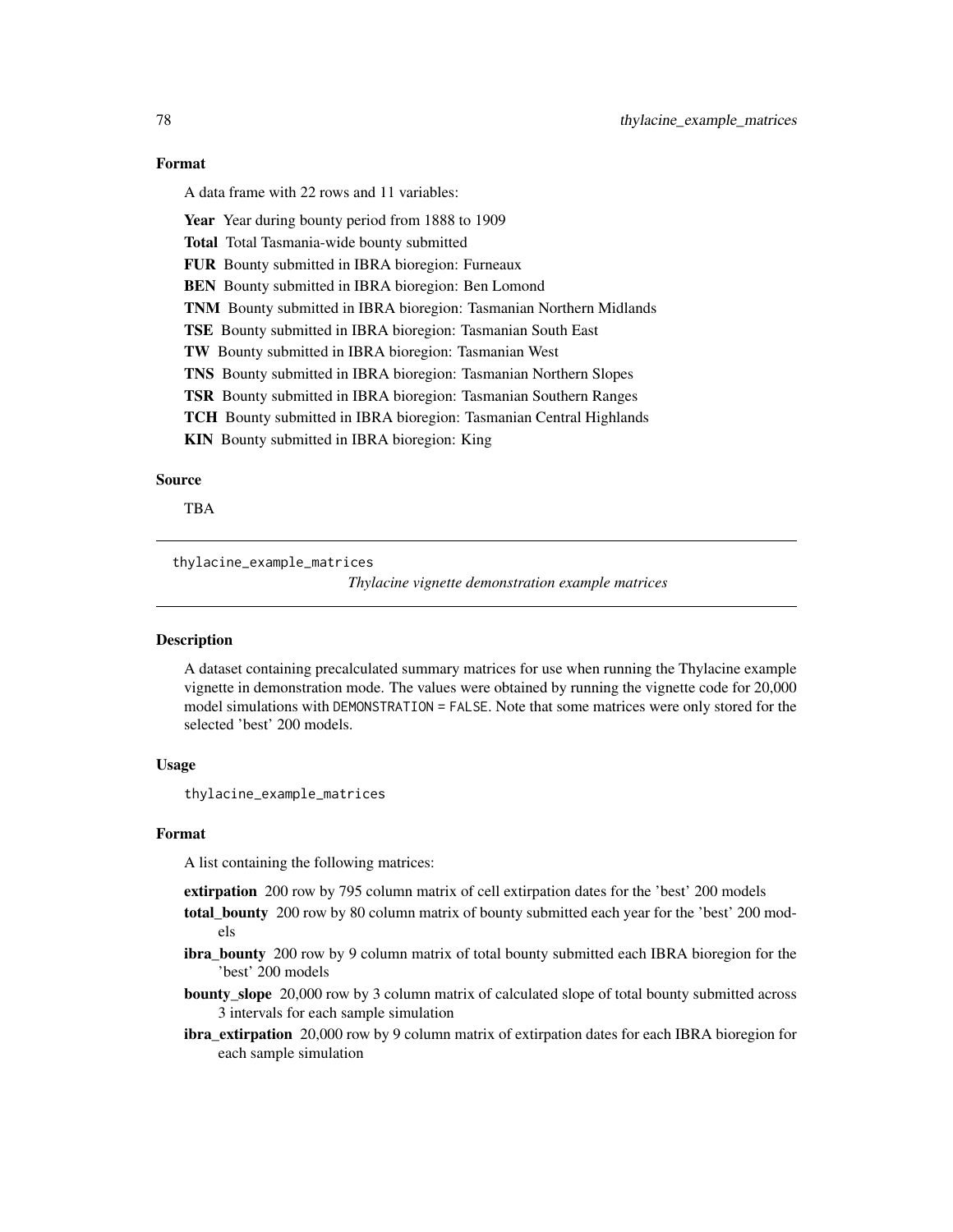#### <span id="page-78-0"></span>Source

Precalculated demonstration via example simulation runs.

thylacine\_example\_matrices\_rerun

*Thylacine vignette demonstration example (re-run) matrices*

#### **Description**

A dataset containing precalculated (re-run) summary matrices for use when running the Thylacine example vignette in demonstration mode. The values were obtained by running the vignette code for 10 replicate re-runs of the selected 'best' 200 model simulations with DEMONSTRATION = FALSE.

# Usage

thylacine\_example\_matrices\_rerun

# Format

A list containing the following matrices:

- bounty\_slope 2,000 row by 3 column matrix of calculated slope of total bounty submitted across 3 intervals for each sample simulation
- ibra\_extirpation 2,000 row by 9 column matrix of extirpation dates for each IBRA bioregion for each sample simulation

## Source

Precalculated demonstration via example simulation re-runs.

thylacine\_example\_metrics

*Thylacine vignette demonstration example metrics*

# Description

A dataset containing precalculated summary metrics for use when running the Thylacine example vignette in demonstration mode. The values were obtained by running the vignette code for 20,000 model simulations with DEMONSTRATION = FALSE.

## Usage

thylacine\_example\_metrics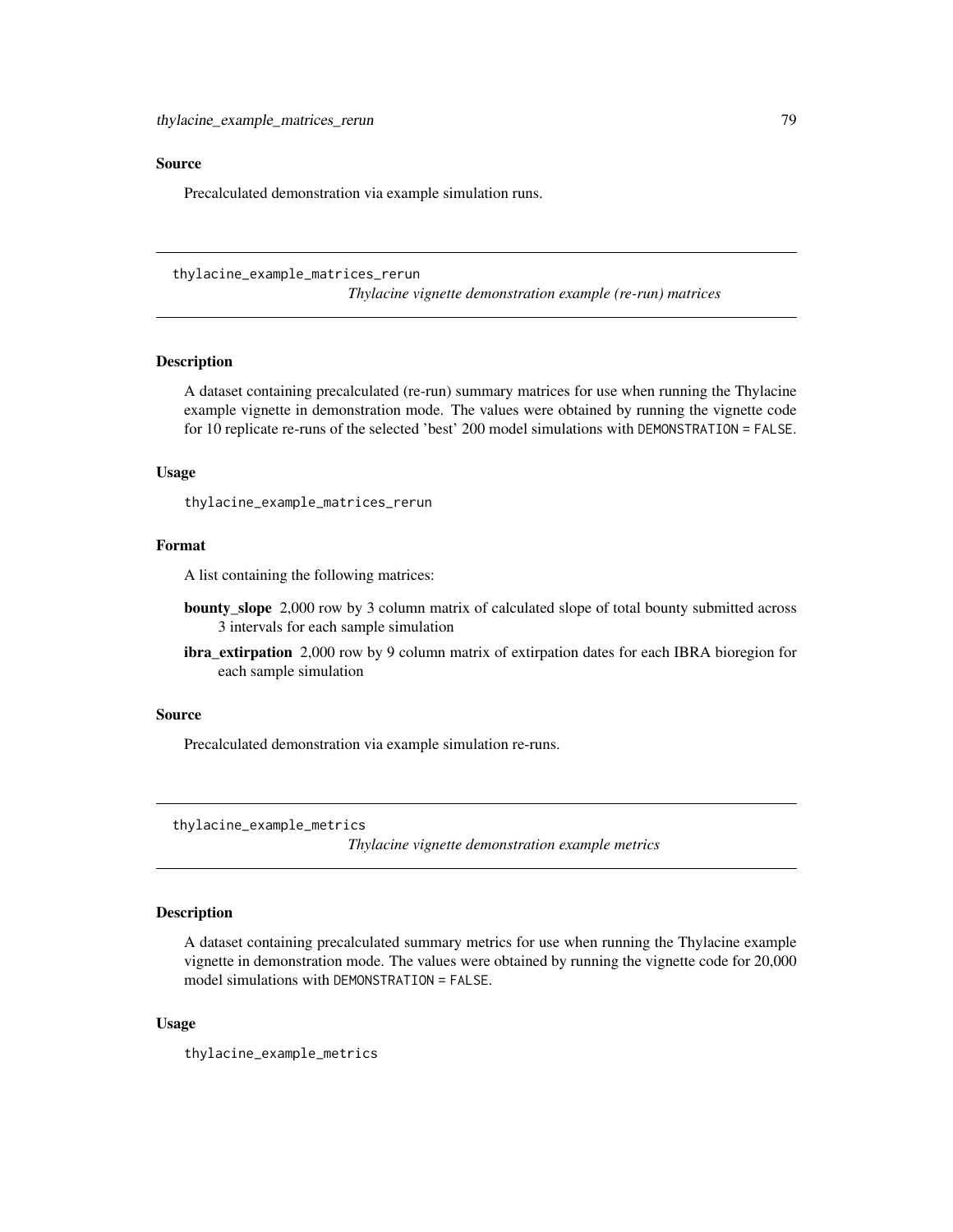#### <span id="page-79-0"></span>Format

A data frame with 20,000 rows and 4 variables:

index Example simulation number from 1 to 20,000

- bounty\_slope\_error Root mean squared error (RMSE) from estimated total bounty submitted across three intervals (see vignette)
- ibra\_extirpation\_error RMSE from estimated extirpation date for each IBRA bioregion (see vignette)
- total extinction Total extinction date for each example simulation (NA when persistent beyond 1967)

# Source

Precalculated demonstration via example simulation runs.

thylacine\_example\_metrics\_rerun

*Thylacine vignette demonstration example (re-run) metrics*

#### Description

A dataset containing precalculated (re-run) summary metrics for use when running the Thylacine example vignette in demonstration mode. The values were obtained by running the vignette code for 10 replicate re-runs of the selected 'best' 200 model simulations with DEMONSTRATION = FALSE.

## Usage

thylacine\_example\_metrics\_rerun

# Format

A data frame with 2,000 rows and 4 variables:

index Example simulation number from 1 to 2,000

- bounty\_slope\_error Root mean squared error (RMSE) from estimated total bounty submitted across three intervals (see vignette)
- ibra\_extirpation\_error RMSE from estimated extirpation date for each IBRA bioregion (see vignette)
- total extinction Total extinction date for each example simulation (NA when persistent beyond 1967)

#### Source

Precalculated demonstration via example simulation re-runs.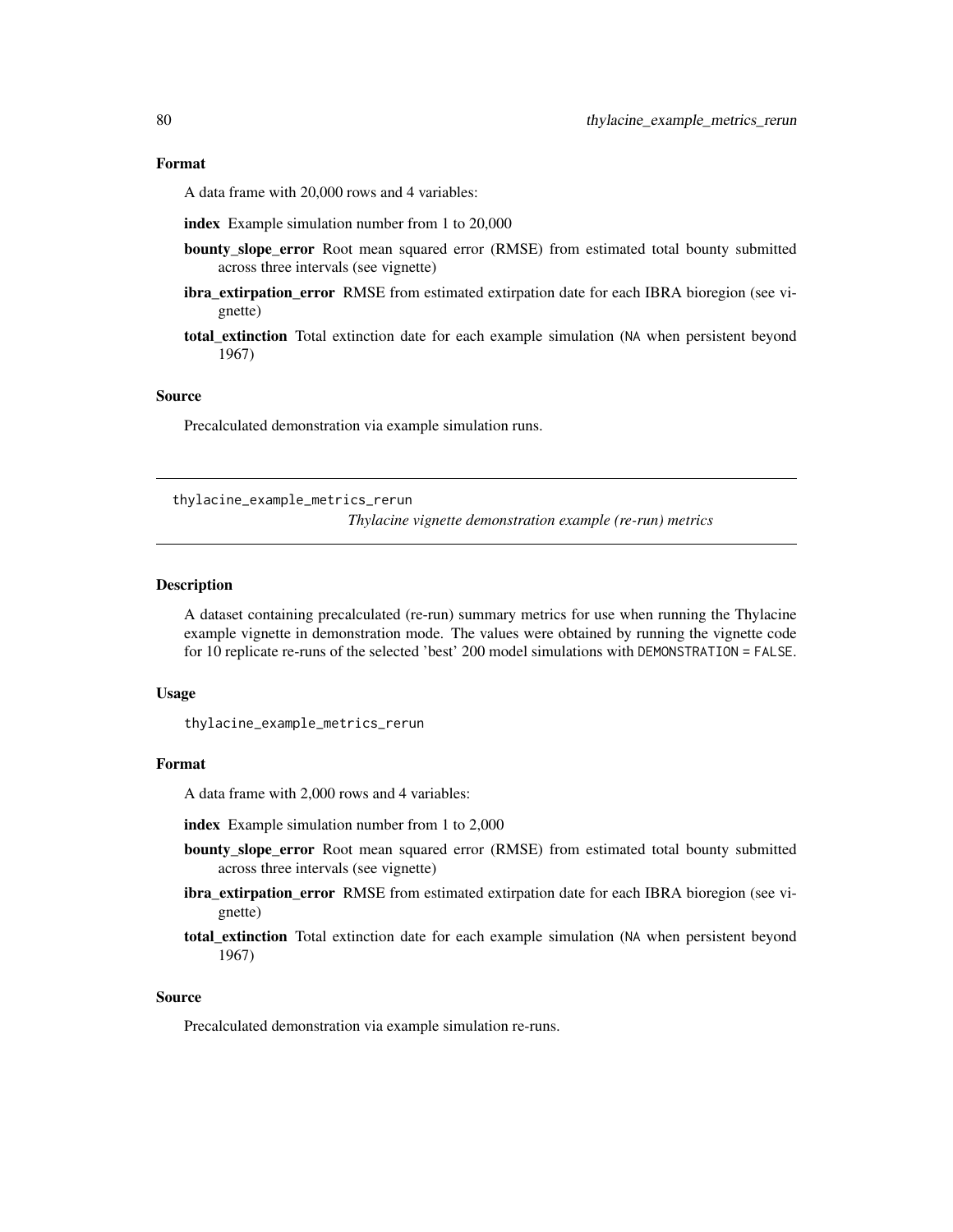<span id="page-80-0"></span>thylacine\_hs\_raster *Thylacine vignette habitat suitability raster*

#### **Description**

A *raster* dataset defining estimated habitat suitability values for each grid cells of the Tasmanian study region of the Thylacine example vignette.

# Usage

thylacine\_hs\_raster

#### Format

A *raster::RasterLayer* object:

dimensions 32 rows by 40 columns grid

resolution 0.1 by 0.1 degree grid cells

extent longitude 144.5 to 148.5 degrees; latitude -43.8025 to -40.6025 degrees

CRS WGS84 longitude-latitude

values Estimated habitat suitability values of 0 to 1

# Source

TBA

Validator *R6 class representing a pattern-oriented validator.*

# Description

[R6](#page-0-0) class for pattern-oriented validation and simulation model ensemble selection. The class wraps functionality for the validation approach, typically utilizing an external library, the default being the approximate Bayesian computation (ABC) [abc](#page-0-0) library, and includes methods for resolving non-finite metrics, centering and scaling the validator inputs, running the validator analysis, and generating diagnostics (see [abc](#page-0-0)).

#### Super classes

[poems::GenericClass](#page-0-0) -> [poems::GenericModel](#page-0-0) -> Validator

# Public fields

attached A list of dynamically attached attributes (name-value pairs).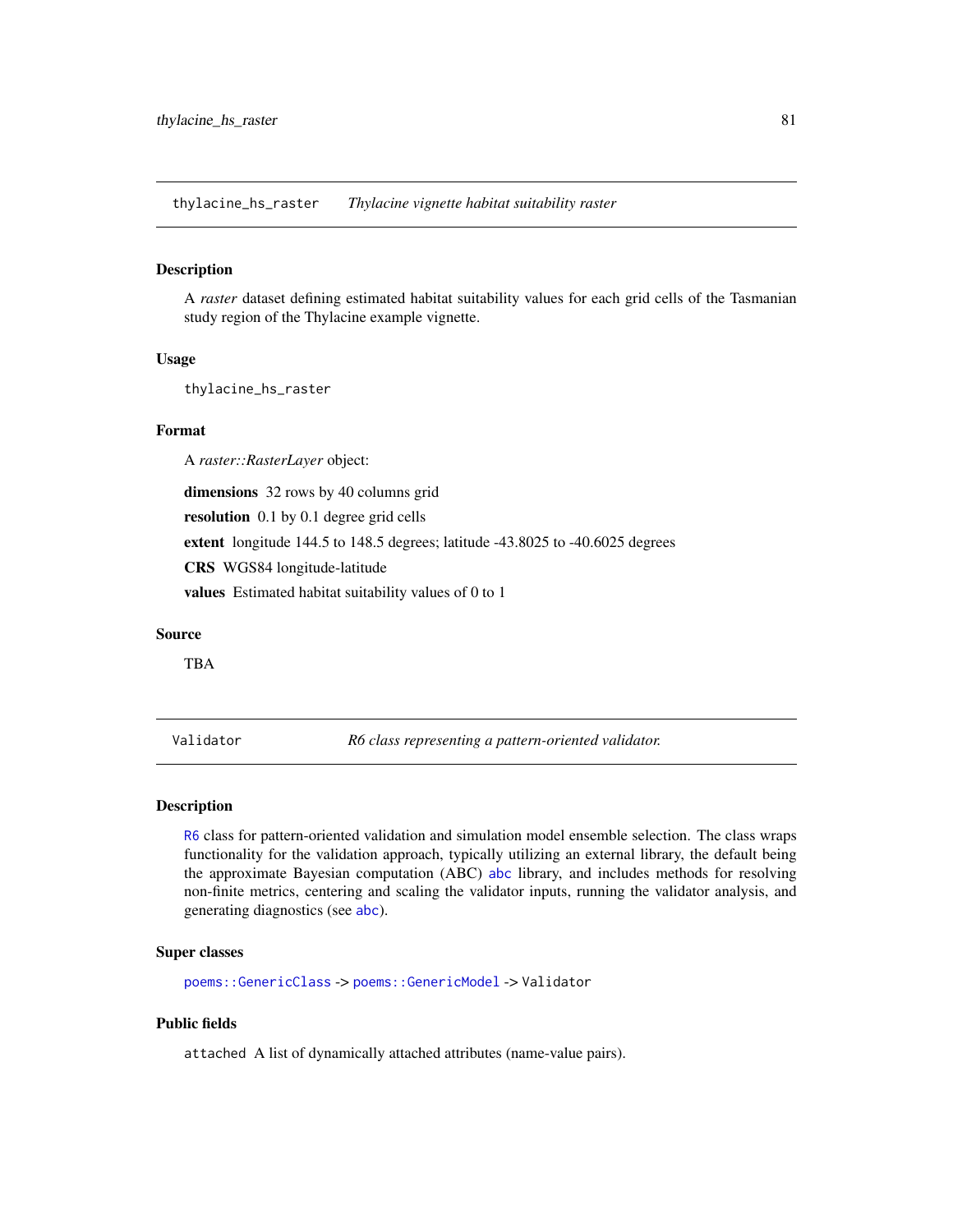# Active bindings

model\_attributes A vector of model attribute names.

simulation\_parameters A data frame of sample model parameters for each simulation.

simulation\_summary\_metrics A data frame of result summary metrics for each simulation.

observed\_metric\_targets A vector of observed targets for each summary metric.

- random\_seed A seed for randomizing the order of the simulation samples (no randomization is utilized when left NULL).
- random\_indices Randomized simulation sample indices for the validator inputs and consequently the validator results when random seed is used.
- non\_finite\_replacements A list of numeric values or function names (character strings) or direct assignments (assigned or loaded via source paths) for replacing NAs in specified (list names) summary metrics.
- input\_center\_scale\_values A nested list of center and scale values for validator input parameters/metrics.
- output\_dir Directory path for validator (default: [abc](#page-0-0)) regression diagnostic and other outputs.
- validation\_call\_function Dynamically assigned function: function(observed\_metric\_targets,simulation\_parameters for calling the validation function (default calls [abc](#page-0-0) library function).
- validator\_return\_object Object returned by the validator function (see [abc](#page-0-0) documentation if using default).
- selected\_simulations A data frame of simulation sample indices and weights selected/assigned by the validation function ([abc](#page-0-0) by default).
- attribute\_aliases A list of alternative alias names for model attributes (form: alias = "attribute") to be used with the set and get attributes methods.
- error\_messages A vector of error messages encountered when setting model attributes.

warning\_messages A vector of warning messages encountered when setting model attributes.

# Methods

#### Public methods:

- [Validator\\$new\(\)](#page-6-0)
- [Validator\\$run\(\)](#page-28-0)
- [Validator\\$resolve\\_nonfinite\\_metrics\(\)](#page-82-0)
- [Validator\\$center\\_scale\\_inputs\(\)](#page-82-1)
- [Validator\\$generate\\_diagnostics\(\)](#page-82-2)
- [Validator\\$clone\(\)](#page-3-0)

Method new(): Initialization method sets given attributes individually and/or from a list.

*Usage:*

```
Validator$new(...)
```
*Arguments:*

... Parameters passed via a *params* list or individually.

template Template population model containing fixed (non-sampled) attributes.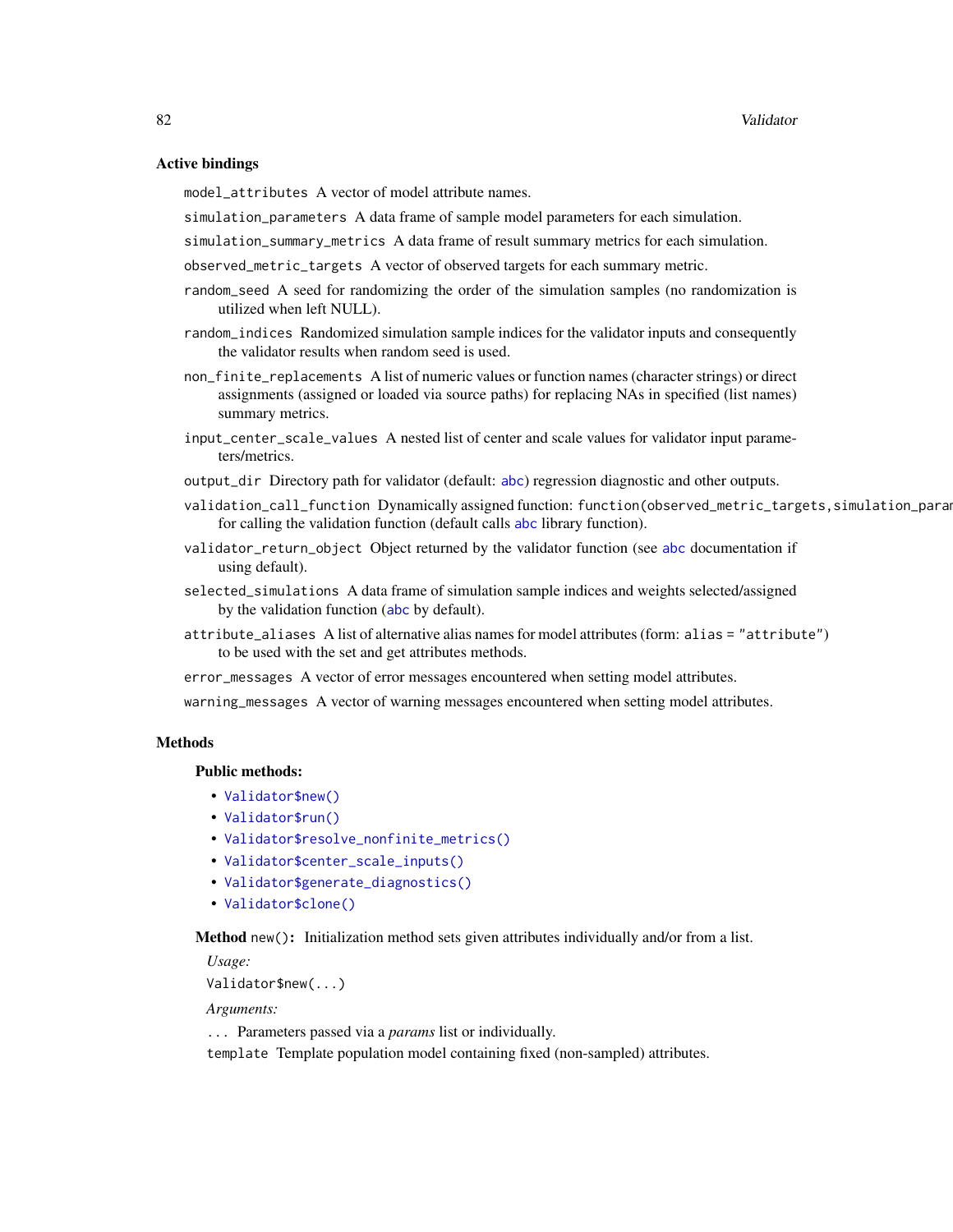## <span id="page-82-3"></span>Validator 83

Method run(): Pre-processes inputs, runs validator function for input parameters, and stores the function (and optionally diagnostic) outputs (see [abc](#page-0-0) documentation if using the default).

```
Usage:
Validator$run(
  simulation_parameters = NULL,
  simulation_summary_metrics = NULL,
  observed_metric_targets = NULL,
  tolerance = 0.01,
  method = "neuralnet",
  output_diagnostics = FALSE,
  ...
```
)

*Arguments:*

simulation\_parameters A data frame of sample model parameters for each simulation.

simulation\_summary\_metrics A data frame of result summary metrics for each simulation.

observed\_metric\_targets A vector of observed targets for each summary metric.

tolerance Tolerance or proportion of models to select.

- method Validator algorithm to be applied (default is a neural network algorithm see [abc](#page-0-0) documentation) .
- output\_diagnostics Boolean to indicate whether or not to output diagnostics (PDF file default is FALSE).
- ... Additional validator parameters passed individually (see [abc](#page-0-0) documentation if using default).

<span id="page-82-0"></span>Method resolve\_nonfinite\_metrics(): Attempts to resolve any non-finite simulation summary metric values (and optionally changing them to NAs) via the non finite replacements parameter (a list of values/functions for replacing non-finite values).

*Usage:*

```
Validator$resolve_nonfinite_metrics(use_nas = TRUE)
```
*Arguments:*

use\_nas Boolean to indicate whether or not to replace all non-finite values with NAs (default is TRUE).

<span id="page-82-1"></span>Method center\_scale\_inputs(): Centers and scales the model parameters, result summary metrics and observed targets.

*Usage:* Validator\$center\_scale\_inputs()

<span id="page-82-2"></span>Method generate\_diagnostics(): Generates the validation diagnostics (see [abc](#page-0-0) documentation if using default) as a PDF file in the output directory.

*Usage:*

Validator\$generate\_diagnostics(output\_dir = NULL)

*Arguments:*

output\_dir Output directory path for the diagnostics PDF file (must be present if not already set within validator class object).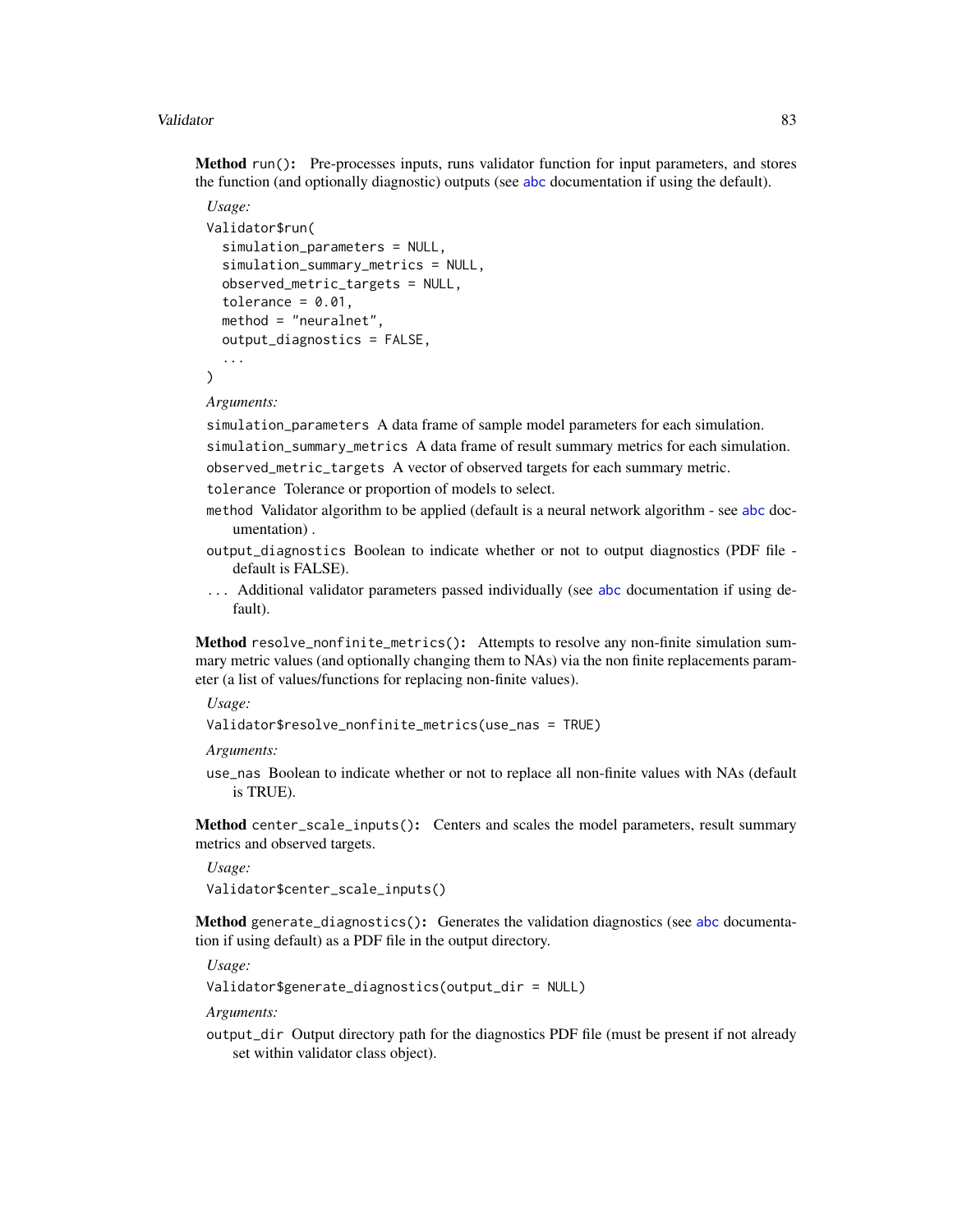Method clone(): The objects of this class are cloneable with this method.

*Usage:* Validator\$clone(deep = FALSE) *Arguments:*

deep Whether to make a deep clone.

# Examples

```
# Example parameter sample data
sample_data <- data.frame(growth_rate_max = round(log(seq(1.11, 1.30, 0.01)), 3),
                         harvest_rate = seq(0.11, 0.30, 0.01),
                         initial_n = seq(105, 200, 5),
                         density_max = seq(132, 170, 2))# Example simulation result summary metrics
summary_metric_data \leq data.frame(trend_n = seq(10, -9, -1),
                                 total_h = seq(70, 355, 15)# Create a validator for selecting the 'best' example models
validator <- Validator$new(simulation_parameters = sample_data,
                           simulation_summary_metrics = summary_metric_data,
                          observed_metric_targets = c(trend_n = 0, total_h = 250),
                          output\_dir = tempdir()suppressWarnings(validator$run(tolerance = 0.25, output_diagnostics = TRUE))
dir(tempdir(), "*.pdf") # plus validation diagnostics (see abc library documentation)
validator$selected_simulations # top 5 models
```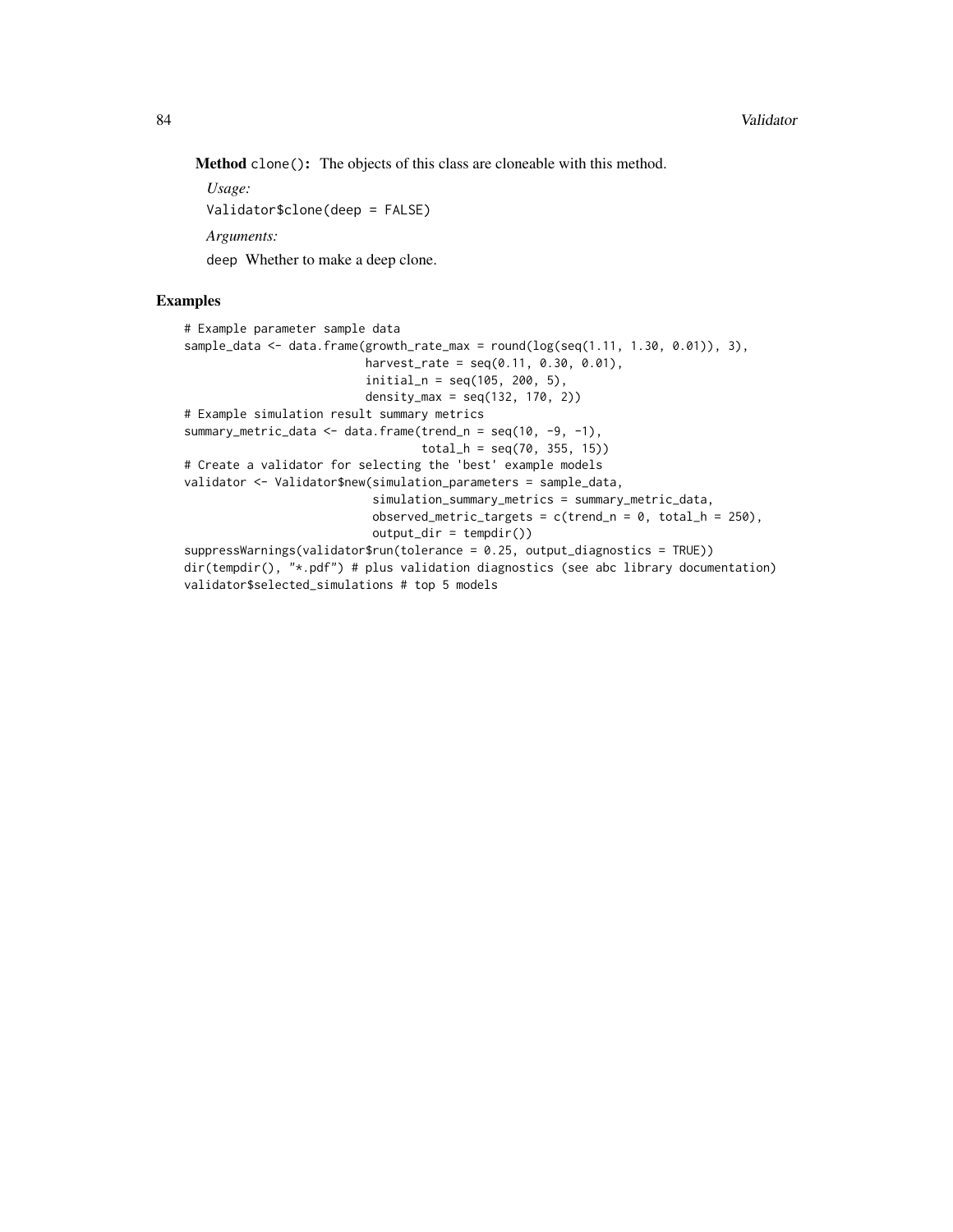# **Index**

∗ datasets tasmania\_ibra\_data, [76](#page-75-1) tasmania\_ibra\_raster, [76](#page-75-1) tasmania\_raster, [77](#page-76-0) thylacine\_bounty\_record, [77](#page-76-0) thylacine\_example\_matrices, [78](#page-77-0) thylacine\_example\_matrices\_rerun, [79](#page-78-0) thylacine\_example\_metrics, [79](#page-78-0) thylacine\_example\_metrics\_rerun, [80](#page-79-0) thylacine\_hs\_raster, [81](#page-80-0) abc, *[31](#page-30-0)*, *[81](#page-80-0)[–83](#page-82-3)* beta, *[24](#page-23-0)*, *[26](#page-25-0)* chol, *[70](#page-69-0)[–72](#page-71-0)* DispersalFriction, [3,](#page-2-0) *[5,](#page-4-0) [6](#page-5-0)*, *[8–](#page-7-0)[10](#page-9-0)*, *[32](#page-31-0)* DispersalGenerator, [5,](#page-4-0) *[10](#page-9-0)*, *[32](#page-31-0)*, *[42](#page-41-0)*, *[49](#page-48-0)* DispersalTemplate, *[7](#page-6-1)*, [10](#page-9-0) gdistance, *[3](#page-2-0)*

```
gdistance::transition, 4
GenerativeTemplate, 11, 14
Generator, 11, 13, 20, 31, 32, 37, 57, 61, 67
GenericClass, 18
GenericManager, 20, 58
GenericModel, 22, 74
```

```
LatinHypercubeSampler, 24, 31
lognormal, 24, 26
```
ModelSimulator, [28,](#page-27-0) *[61](#page-60-0)*

normal, *[24](#page-23-0)*, *[26](#page-25-0)*

poems, [30](#page-29-0) poems::GenerativeTemplate, *[10](#page-9-0)* poems::Generator, *[5](#page-4-0)*

poems::GenericClass, *[3](#page-2-0)*, *[5](#page-4-0)*, *[13](#page-12-0)*, *[20](#page-19-0)*, *[22](#page-21-1)*, *[24](#page-23-0)*, *[28](#page-27-0)*, *[34](#page-33-0)*, *[37](#page-36-0)*, *[54](#page-53-1)*, *[56](#page-55-0)*, *[60](#page-59-0)*, *[62](#page-61-0)*, *[67](#page-66-0)*, *[70](#page-69-0)*, *[74](#page-73-0)*, *[81](#page-80-0)* poems::GenericManager, *[56](#page-55-0)*, *[60](#page-59-0)* poems::GenericModel, *[3](#page-2-0)*, *[5](#page-4-0)*, *[13](#page-12-0)*, *[34](#page-33-0)*, *[37](#page-36-0)*, *[62](#page-61-0)*, *[67](#page-66-0)*, *[70](#page-69-0)*, *[74](#page-73-0)*, *[81](#page-80-0)* poems::SimulationModel, *[34](#page-33-0)* poems::SimulationResults, *[37](#page-36-0)* poems::SpatialModel, *[3](#page-2-0)*, *[5](#page-4-0)*, *[13](#page-12-0)*, *[34](#page-33-0)*, *[37](#page-36-0)*, *[62](#page-61-0)*, *[67](#page-66-0)*, *[70](#page-69-0)* population\_density, *[32](#page-31-0)*, [39](#page-38-0) population\_dispersal, *[32](#page-31-0)*, [41](#page-40-0) population\_env\_stoch, *[32](#page-31-0)*, [44](#page-43-0) population\_results, *[32](#page-31-0)*, [45](#page-44-0) population\_simulator, *[32](#page-31-0)*, *[34,](#page-33-0) [35](#page-34-0)*, *[37](#page-36-0)*, [46](#page-45-0) population\_transformation, *[32](#page-31-0)*, [51](#page-50-0) population\_transitions, *[32](#page-31-0)*, [53](#page-52-0) PopulationModel, *[32](#page-31-0)*, [33](#page-32-0) PopulationResults, *[32](#page-31-0)*, [37](#page-36-0)

R6, *[3](#page-2-0)*, *[5](#page-4-0)*, *[10,](#page-9-0) [11](#page-10-0)*, *[13](#page-12-0)*, *[18](#page-17-0)*, *[20](#page-19-0)*, *[22](#page-21-1)*, *[24](#page-23-0)*, *[28](#page-27-0)*, *[30](#page-29-0)[–32](#page-31-0)*, *[34](#page-33-0)*, *[37](#page-36-0)*, *[54](#page-53-1)*, *[56](#page-55-0)*, *[60](#page-59-0)*, *[62](#page-61-0)*, *[67](#page-66-0)*, *[70](#page-69-0)*, *[74](#page-73-0)*, *[81](#page-80-0)* randomLHS, *[24](#page-23-0)*, *[27](#page-26-0)* raster, *[54,](#page-53-1) [55](#page-54-0)* Region, *[4](#page-3-1)*, *[6](#page-5-0)*, *[13](#page-12-0)*, *[31](#page-30-0)*, *[34](#page-33-0)*, *[37](#page-36-0)*, [54,](#page-53-1) *[63](#page-62-0)*, *[67](#page-66-0)*, *[71](#page-70-0)*, *[74,](#page-73-0) [75](#page-74-0)* ResultsManager, *[31](#page-30-0)*, [56](#page-55-0) SimulationManager, *[31](#page-30-0)*, *[58](#page-57-0)*, [60](#page-59-0) SimulationModel, *[28,](#page-27-0) [29](#page-28-1)*, *[31,](#page-30-0) [32](#page-31-0)*, *[34](#page-33-0)*, *[61,](#page-60-0) [62](#page-61-0)*, [62](#page-61-0) SimulationResults, *[31,](#page-30-0) [32](#page-31-0)*, *[57,](#page-56-0) [58](#page-57-0)*, [67](#page-66-0) SimulatorReference, *[32](#page-31-0)*, *[40,](#page-39-0) [41](#page-40-0)*, *[43](#page-42-0)*, *[47](#page-46-0)[–49](#page-48-0)*, *[52](#page-51-0)*, [70](#page-69-0) slope, *[38](#page-37-0)* SpatialCorrelation, *[6](#page-5-0)*, *[10](#page-9-0)*, *[12,](#page-11-0) [13](#page-12-0)*, *[32](#page-31-0)*, *[47](#page-46-0)*, [70](#page-69-0) SpatialModel, *[62](#page-61-0)*, [74](#page-73-0) sprintf, *[15](#page-14-0)*

tasmania\_ibra\_data, *[76](#page-75-1)*, [76](#page-75-1)